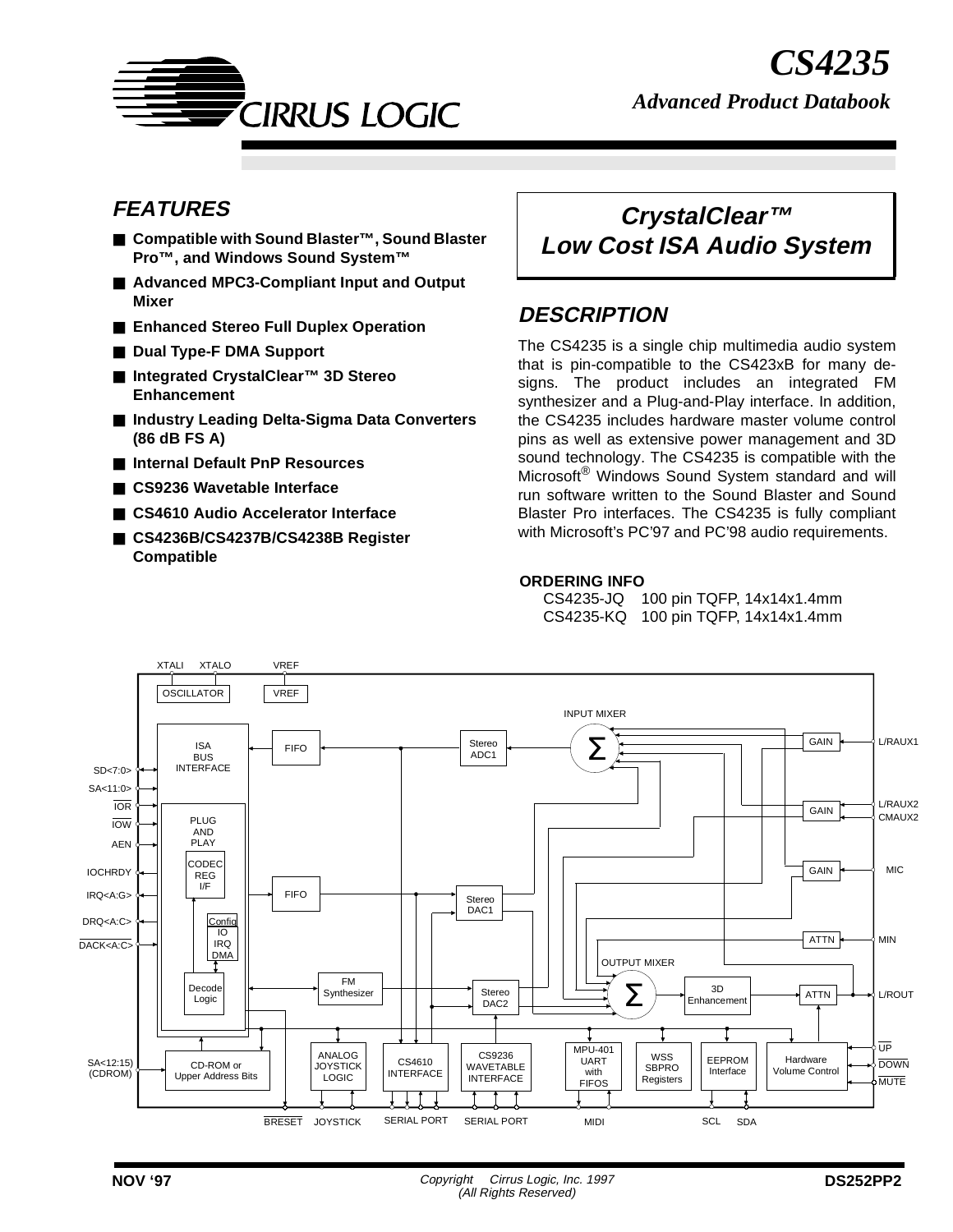

## **TABLE OF CONTENTS**

| <b>CS4235 PERFORMANCE SPECIFICATIONS 3</b><br>GENERAL DESCRIPTION  12 |  |
|-----------------------------------------------------------------------|--|
|                                                                       |  |
|                                                                       |  |
|                                                                       |  |
|                                                                       |  |
| Loading Firmware Patch Data 18                                        |  |
|                                                                       |  |
| Bypassing Plug and Play 19                                            |  |
|                                                                       |  |
| Hardware Configuration Data  20                                       |  |
|                                                                       |  |
|                                                                       |  |
| <b>WINDOWS SOUND SYSTEM CODEC  26</b>                                 |  |
| Enhanced Functions (MODEs) 27                                         |  |
|                                                                       |  |
|                                                                       |  |
| WSS Codec PIO Register Interface  27                                  |  |
|                                                                       |  |
| Sound System Codec Register Interface 29                              |  |
| Direct Mapped Registers (R0-R3)  30                                   |  |
| I/O Data Registers (R3) 31                                            |  |
| Indirect Mapped Registers (I0-I31) 32                                 |  |
| WSS Extended Registers (X0-X31)  44                                   |  |
| SOUND BLASTER INTERFACE 53                                            |  |
|                                                                       |  |
| Sound Blaster Direct Register Interface 53                            |  |
| Sound Blaster Mixer Registers 54                                      |  |
|                                                                       |  |
|                                                                       |  |
|                                                                       |  |
| Control Indirect Registers (C0-C9)  59                                |  |
|                                                                       |  |
| MPU-401 Register Interface 62                                         |  |
|                                                                       |  |
| MPU-401 "UART" Mode Operation  63                                     |  |
|                                                                       |  |
|                                                                       |  |
| <b>CS4610 DSP SERIAL DATA PORT  64</b>                                |  |
| CS9236 WAVETABLE SERIAL DATA PORT 66                                  |  |
|                                                                       |  |

| <b>WSS CODEC SOFTWARE DESCRIPTION 67</b> |  |
|------------------------------------------|--|
|                                          |  |
|                                          |  |
| Changing Audio Data Formats69            |  |
|                                          |  |
|                                          |  |
|                                          |  |
|                                          |  |
| DIGITAL HARDWARE DESCRIPTION72           |  |
|                                          |  |
|                                          |  |
|                                          |  |
| General Purpose Output Pins73            |  |
|                                          |  |
|                                          |  |
| Multiplexed Pin Configuration 74         |  |
| ANALOG HARDWARE DESCRIPTION 74           |  |
| Line-Level Inputs Plus MPC Mixer74       |  |
|                                          |  |
|                                          |  |
|                                          |  |
| Miscellaneous Analog Signals 76          |  |
| GROUNDING AND LAYOUT 76                  |  |
|                                          |  |
| ADC/DAC FILTER RESPONSE78                |  |
|                                          |  |
|                                          |  |
|                                          |  |
|                                          |  |
|                                          |  |
|                                          |  |
| External Peripheral Signals84            |  |
| CS4610 DSP Serial Port Interface85       |  |
|                                          |  |
| CS9236 Wavetable Serial Port Interface85 |  |
|                                          |  |
|                                          |  |
|                                          |  |
|                                          |  |
| PARAMETER DEFINITIONS89                  |  |
|                                          |  |
| APPENDIX A: DEFAULT PnP DATA91           |  |
| APPENDIX B: CS4235 DIFFERENCES 93        |  |

Windows 95 and Windows 3.1 are trademarks; Microsoft, Windows and Windows Sound System are registered trademarks of Microsoft Corporation.

Sound Blaster and Sound Blaster Pro are trademarks of Creative Labs.

Ad Lib is a trademark of Adlib Corporation.

CrystalClear is a trademark of Cirrus Logic, Inc.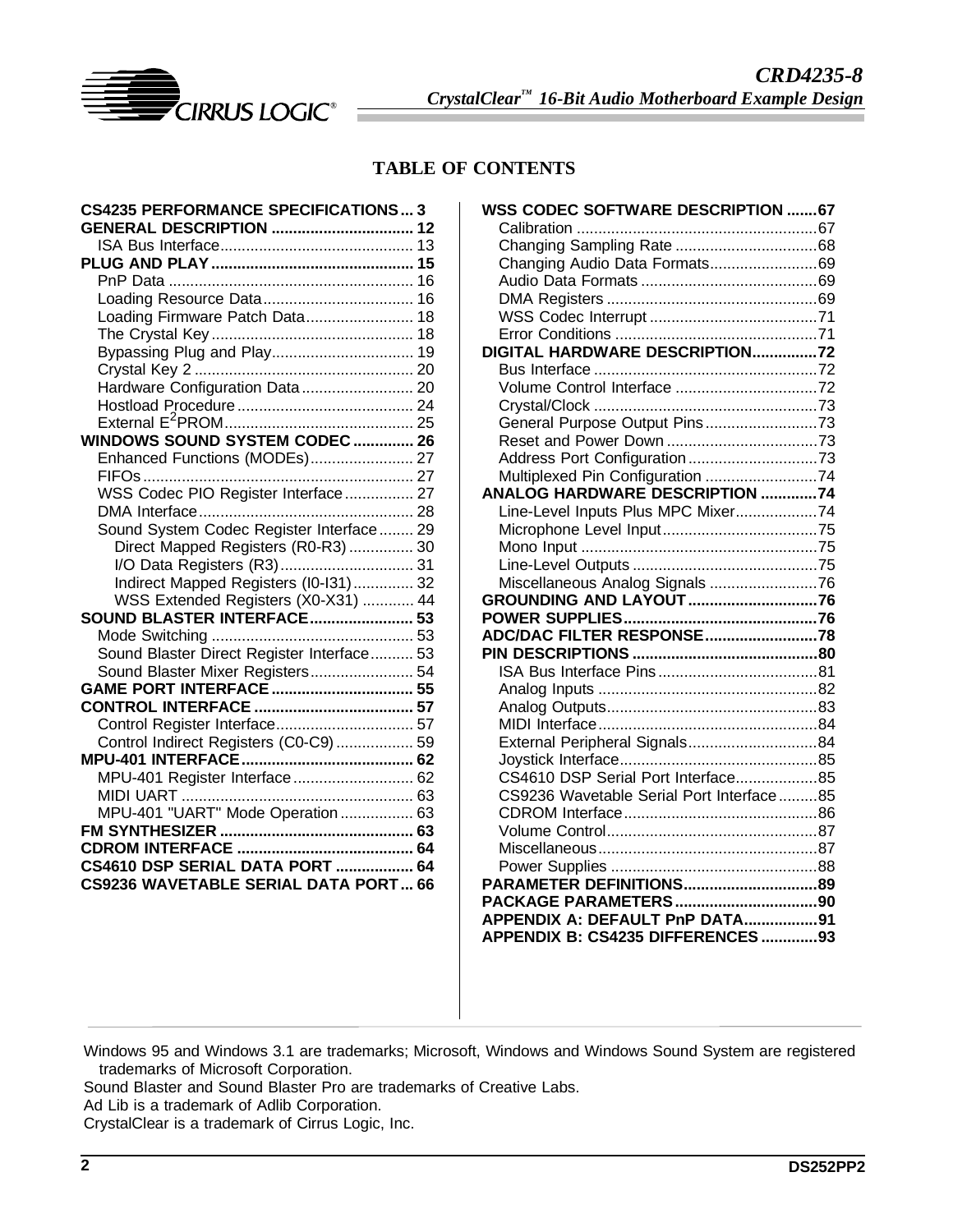

# **ANALOG CHARACTERISTICS**  $(T_A = 25 \text{ °C}; V_A, V_D1, VDF1-VDF3 = +5 V;$

Input Levels: Logic 0 = 0 V, Logic 1 = VD1; 1 kHz Input Sine wave; Sample Frequency, Fs = 44.1 kHz; Measurement Bandwidth is 20 Hz to 20 kHz, 16-bit linear coding.)

|                                                                                        |                                                         |            |                    | <b>CS4235-JQ</b>      |                                                      |                    | <b>CS4235-KQ</b>    |                                                      |                                                                  |
|----------------------------------------------------------------------------------------|---------------------------------------------------------|------------|--------------------|-----------------------|------------------------------------------------------|--------------------|---------------------|------------------------------------------------------|------------------------------------------------------------------|
| Parameter*                                                                             |                                                         | Symbol Min |                    | <b>Typ</b>            | <b>Max</b>                                           | Min                | Typ                 | <b>Max</b>                                           | <b>Units</b>                                                     |
| Analog Input Characteristics (A-D-PC) - Volume set to 0 dB unless otherwise specified. |                                                         |            |                    |                       |                                                      |                    |                     |                                                      |                                                                  |
| <b>ADC1</b> Resolution                                                                 | (Note 1)                                                |            | 16                 |                       |                                                      | 16                 |                     |                                                      | <b>Bits</b>                                                      |
| <b>ADC1 Differential Nonlinearity</b>                                                  | (Note 1)                                                |            |                    |                       | ±0.5                                                 | -                  |                     | ±0.5                                                 | <b>LSB</b>                                                       |
| Frequency Response:                                                                    | $Ac = \pm 1$ dB                                         | <b>FR</b>  |                    |                       | $\blacksquare$                                       | 20                 |                     | 19000                                                | Hz                                                               |
| Dynamic Range                                                                          | AUX1, AUX2<br>(Note 2) MIC                              | <b>DR</b>  |                    | $-80$<br>$-75$        | $\overline{\phantom{a}}$<br>$\blacksquare$           | $-80$<br>$-72$     | $-85$<br>$-80$      | $\overline{\phantom{a}}$<br>$\overline{\phantom{a}}$ | dB FS A<br>dB FS A                                               |
| Total Harmonic Distortion+Noise AUX1, AUX2<br>-3 dB FS input                           | (Note 2) MIC                                            | THD+N      | $\blacksquare$     | $-66$<br>-66          | $\overline{\phantom{a}}$                             | $-75$<br>$-72$     | $-80$<br>-80        | $\blacksquare$<br>$\overline{\phantom{a}}$           | dB FS A<br>dB FS A                                               |
| Interchannel Isolation (Note 1):<br>10 kHz input                                       | Left to Right<br>AUX1/2 to MIC<br>AUX1 to AUX2          |            | ٠                  | $-80$<br>$-80$<br>-80 | $\blacksquare$                                       | $-70$              | $-80$<br>-80<br>-90 | ٠                                                    | dB<br>dB<br>dB                                                   |
| Interchannel Gain Mismatch                                                             | AUX1, AUX2<br><b>MIC</b>                                |            |                    |                       | ±0.5<br>±0.5                                         |                    | ٠                   | ±0.5<br>±0.5                                         | dB<br>dB                                                         |
| <b>ADC1 Offset Error</b>                                                               | 0 dB Gain                                               |            | $\blacksquare$     |                       |                                                      | -                  | ±10                 | ±200                                                 | <b>LSB</b>                                                       |
| Full Scale Input Voltage:                                                              | (MGE/MBST=1) MIC<br>(MGE/MBST=0) MIC<br>AUX1, AUX2, MIN |            | 0.25<br>2.5<br>2.5 | 0.28<br>2.8<br>2.8    | $\overline{\phantom{a}}$<br>$\overline{\phantom{a}}$ | 0.25<br>2.5<br>2.5 | 0.28<br>2.8<br>2.8  | ۰<br>-<br>$\frac{1}{2}$                              | V <sub>pp</sub><br>$\mathsf{V}_{\mathsf{pp}}$<br>$V_{\text{pp}}$ |
| <b>Gain Drift</b>                                                                      |                                                         |            | $\blacksquare$     | ±100                  | $\overline{\phantom{a}}$                             | ٠                  | ±100                | ۰                                                    | ppm/°C                                                           |
| Input Resistance (Note 1):                                                             | <b>MIC</b><br>AUX1, AUX2, MIN                           |            | 8<br>20            | 11<br>23              | $\blacksquare$<br>$\blacksquare$                     | 8<br>20            | 11<br>23            | ۰<br>-                                               | $k\Omega$<br>kΩ                                                  |
| Input Capacitance                                                                      | (Note 1)                                                |            |                    |                       | 15                                                   |                    |                     | 15                                                   | pF                                                               |

Notes: 1. This specification is guaranteed by characterization, no production testing.

2. MGE or MBST = 1 (see WSS Indirect Reg I0 or  $X2$ ).

\*Parameter definitions are given at the end of this data sheet.

Specifications are subject to change without notice.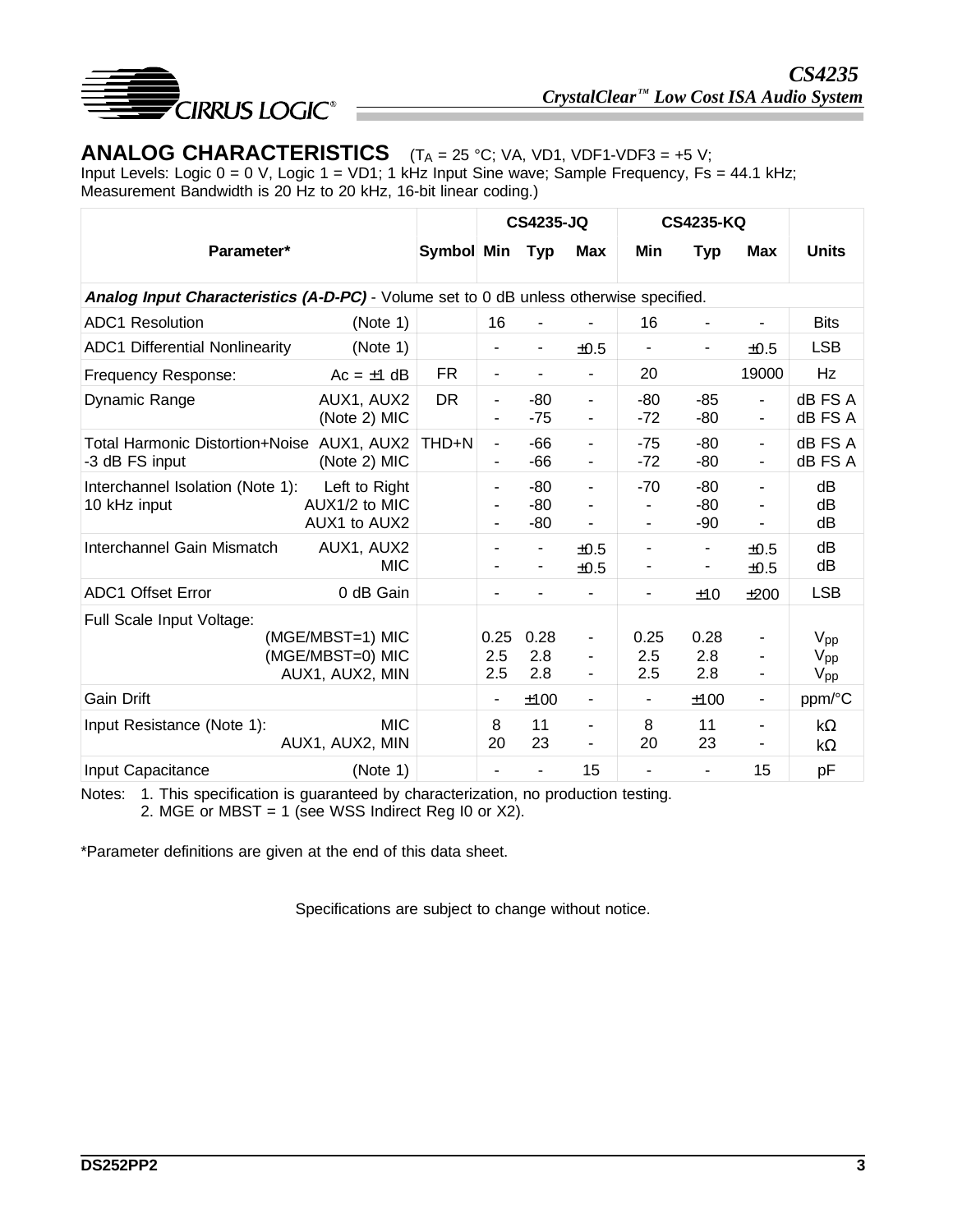

# **ANALOG CHARACTERISTICS** (Continued)

|                                                                                         |                                                                                              |               |                          | <b>CS4235-JQ</b>         |                               |                              | <b>CS4235-KQ</b>         |                                 |                       |
|-----------------------------------------------------------------------------------------|----------------------------------------------------------------------------------------------|---------------|--------------------------|--------------------------|-------------------------------|------------------------------|--------------------------|---------------------------------|-----------------------|
| Parameter*                                                                              |                                                                                              | <b>Symbol</b> | Min                      | <b>Typ</b>               | <b>Max</b>                    | Min                          | <b>Typ</b>               | <b>Max</b>                      | <b>Units</b>          |
| Analog Output Characteristics (PC-D-A) - Volume set to 0 dB unless otherwise specified. |                                                                                              |               |                          |                          |                               |                              |                          |                                 |                       |
| <b>DAC1</b> Resolution                                                                  | (Note 1)                                                                                     |               | 16                       | $\overline{\phantom{a}}$ |                               | 16                           |                          | $\overline{\phantom{m}}$        | <b>Bits</b>           |
| <b>DAC1 Differential Nonlinearity</b>                                                   | (Note 1)                                                                                     |               | ۰                        | -                        | ±0.5                          |                              | ۰                        | ±0.5                            | <b>LSB</b>            |
| DAC1 Frequency Response:                                                                | $Ac = \pm 1$ dB                                                                              | <b>FR</b>     |                          |                          |                               | 20                           | $\overline{\phantom{a}}$ | 19000                           | Hz                    |
| DAC1 Dynamic Range                                                                      |                                                                                              | <b>DR</b>     | $\overline{\phantom{a}}$ | $-86$                    | $\blacksquare$                | $-80$                        | $-86$                    | $\blacksquare$                  | dB FS A               |
| DAC1 Total Harmonic Distortion+Noise:<br>-3 dB FS input                                 | (Note 3)                                                                                     | THD+N         |                          | $-80$                    | $\blacksquare$                | $-74$                        | $-80$                    | $\overline{\phantom{a}}$        | dB FS A               |
| DAC1 Interchannel Isolation                                                             | (Notes $1,3$ )                                                                               |               | ä,                       | $-95$                    | $\blacksquare$                | $-80$                        | $-95$                    | $\blacksquare$                  | dB                    |
| DAC1 Interchannel Gain Mismatch                                                         |                                                                                              |               | -                        | ±0.1                     | ±0.5                          |                              | ±0.1                     | ±0.5                            | dB                    |
| Voltage Reference Output - VREF                                                         |                                                                                              |               | 2.0                      | 2.2                      | 2.5                           | 2.0                          | 2.2                      | 2.5                             | V                     |
| Voltage Reference Output Current - VREF                                                 | (Notes $1,4$ )                                                                               |               |                          | 100                      | 400                           | ä,                           | 100                      | 400                             | μA                    |
| DAC1 Programmable Attenuation Span                                                      |                                                                                              |               | 90                       | 94.5                     | $\blacksquare$                | 90                           | 94.5                     | $\blacksquare$                  | dB                    |
| DAC1 Atten. Step Size: Greater than -82.5 dB                                            | -82.5 dB to -94.5 dB                                                                         |               | 1.3<br>1.0               | 1.5<br>1.5               | 1.7<br>2                      | 1.3<br>1.0                   | 1.5<br>1.5               | 1.7<br>$\overline{2}$           | dB<br>dB              |
| DAC1 Offset Voltage                                                                     |                                                                                              |               | $\blacksquare$           | $\blacksquare$           | ä,                            | $\qquad \qquad \blacksquare$ | ±1                       | ±10                             | mV                    |
| Full Scale Output Voltage                                                               | (Note 3)                                                                                     |               | 2.5                      | 2.8                      | 3.3                           | 2.5                          | 2.8                      | 3.3                             | Vpp                   |
| <b>Gain Drift</b>                                                                       | (Note 1)                                                                                     |               | $\blacksquare$           | 100                      | $\blacksquare$                | $\overline{\phantom{a}}$     | 100                      | $\blacksquare$                  | ppm/°C                |
| Deviation from Linear Phase<br>(Passband)                                               | (Note 1)                                                                                     |               | ۰                        | $\overline{\phantom{a}}$ | 1                             |                              |                          | 1                               | Degree                |
| <b>External Load Impedance</b>                                                          | (Note 1)                                                                                     |               | 10                       | ä,                       | $\blacksquare$                | 10                           |                          | $\blacksquare$                  | $k\Omega$             |
| Mute Attenuation                                                                        | (Note 1)                                                                                     |               | 80                       | $\blacksquare$           | $\blacksquare$                | 80                           | -                        | ٠                               | dB                    |
| <b>Power Supply</b>                                                                     |                                                                                              |               |                          |                          |                               |                              |                          |                                 |                       |
| Power Supply Current                                                                    | Digital, Operating<br>Analog, Operating<br><b>Total Operating</b><br><b>Total Power Down</b> |               | ٠                        | 70<br>30<br>100          | $\overline{\phantom{a}}$<br>٠ | ÷                            | 70<br>30<br>100          | 80<br>35<br>$\blacksquare$<br>1 | mA.<br>mA<br>mA<br>mA |
| Power Supply Rejection, 1 kHz                                                           | (Note 1)                                                                                     |               | 40                       |                          |                               | 40                           |                          |                                 | dB                    |

Notes: 3. 10 kΩ, 100 pF load.

4. DC current only. If dynamic loading exists, then the voltage reference output must be buffered or the performance of ADCs and DACs will be degraded.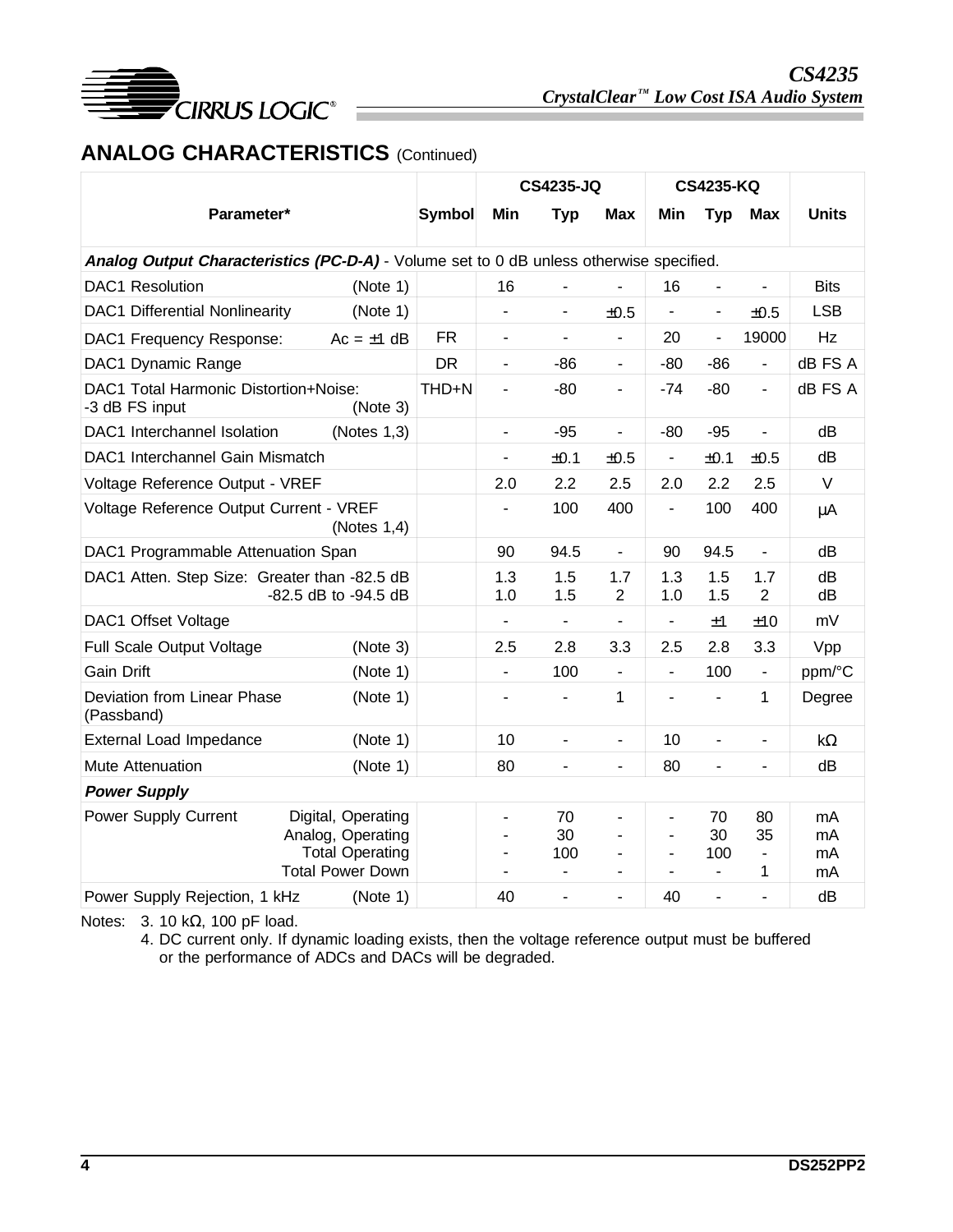

| <b>MIXERS</b> (TA = 25 °C; VA, VD1, VDF1-VDF3 = +5 V; Input Levels: Logic 0 = 0 V, Logic 1 = VD1; |
|---------------------------------------------------------------------------------------------------|
| 1 kHz Input Sine wave, Measurement Bandwidth is 20 Hz to 20 kHz.)                                 |

|                                                   |                |                                                     |           |   | <b>CS4235-JQ</b> |                          |                      | <b>CS4235-KQ</b>       |                   |                      |
|---------------------------------------------------|----------------|-----------------------------------------------------|-----------|---|------------------|--------------------------|----------------------|------------------------|-------------------|----------------------|
| Parameter*                                        |                |                                                     | Symbol    |   |                  | Min Typ Max              | <b>Min</b>           | <b>Typ</b>             | <b>Max</b>        | <b>Units</b>         |
| Mixer Gain Range Span                             |                | AUX1, AUX2<br>MIC.<br>Hardware Master<br>DAC1, DAC2 |           |   |                  | ۰<br>۰<br>۰              | 42<br>40<br>75<br>85 | 45<br>45<br>86<br>94.5 | ۰<br>٠            | dB<br>dB<br>dB<br>dВ |
| <b>Step Size</b>                                  |                | MIC, AUX1, AUX2<br>Hardware Master<br>DAC1, DAC2    |           |   |                  | ۰<br>$\blacksquare$<br>٠ | 1.3<br>1.6<br>0.9    | 1.5<br>2.0<br>1.5      | 1.7<br>2.4<br>2.0 | dB<br>dB<br>dB       |
| Frequency Response: $Ac = \pm 1$ dB<br>$(A-A)$    |                | (Notes $1,3$ )                                      | <b>FR</b> |   |                  | ٠                        | 20                   | ۰                      | 20000             | Hz                   |
| Dynamic Range<br>$(A-A)$                          |                | (Notes $1,3$ )                                      | <b>DR</b> | ۰ | -88              | ۰                        | $-90$                | $-97$                  | ۰                 | dB FS A              |
| <b>Total Harmonic Distortion+Noise</b><br>$(A-A)$ | -3 dB FS input | (Notes $1,3$ )                                      | THD+N     |   | -85              | ٠                        | $-85$                | -90                    | ۰                 | dB FS A              |

# **ABSOLUTE MAXIMUM RATINGS** (AGND, DGND, SGND = 0 V, all voltages with respect to 0 V.)

| <b>Parameter</b>                                                                                           | Symbol                      | Min                           | <b>Max</b>       | <b>Units</b>           |             |
|------------------------------------------------------------------------------------------------------------|-----------------------------|-------------------------------|------------------|------------------------|-------------|
| Power Supplies:                                                                                            | Digital                     | V <sub>D</sub> 1<br>VDF1-VDF3 | $-0.3$<br>$-0.3$ | 6.0<br>6.0             | V<br>V      |
|                                                                                                            | Analog                      | VA                            | $-0.3$           | 6.0                    | V           |
| <b>Total Power Dissipation</b>                                                                             | (Supplies, Inputs, Outputs) |                               |                  |                        | W           |
| Input Current per Pin<br>(Except Supply Pins)                                                              |                             |                               | $-10.0$          | $+10.0$                | mA          |
| Output Current per Pin                                                                                     | (Except Supply Pins)        |                               | -50              | $+50$                  | mA          |
| Analog Input Voltage                                                                                       |                             |                               | $-0.3$           | $VA+0.3$               | V           |
| Digital Input Voltage:<br>SA<15:0>, IOR, IOW, AEN<br>$SD < 7:0$ , $DACK < A:C$<br>All other digital inputs |                             |                               | $-0.3$<br>$-0.3$ | $VD1+0.3$<br>$VDF+0.3$ | V<br>V      |
| <b>Ambient Temperature</b>                                                                                 | (Power Applied)             |                               | $-55$            | $+125$                 | °C          |
| Storage Temperature                                                                                        |                             |                               | -65              | $+150$                 | $^{\circ}C$ |

Warning: Operation beyond these limits may result in permanent damage to the device. Normal operation is not guaranteed at these extremes.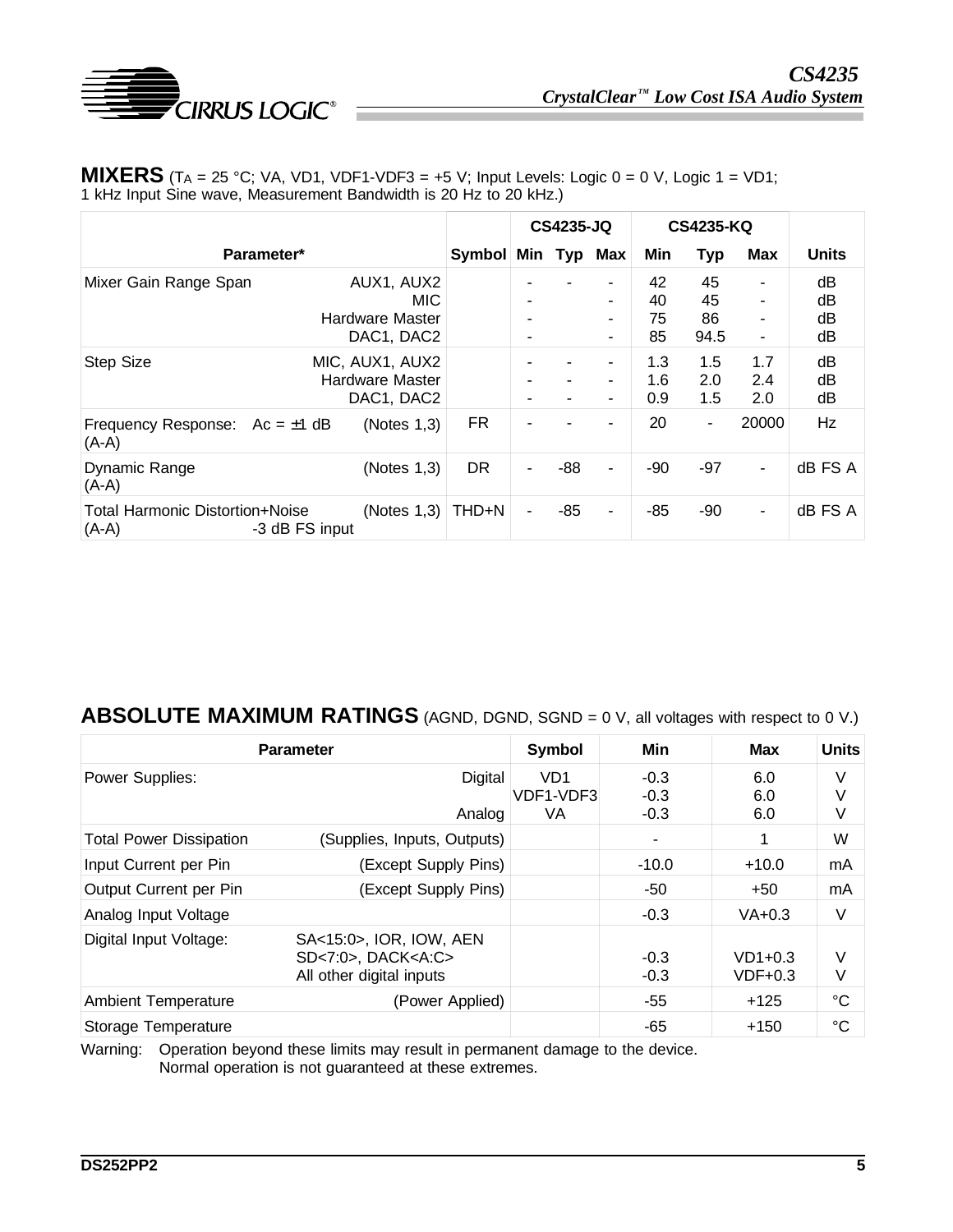

# **RECOMMENDED OPERATING CONDITIONS**

(AGND, DGND, SGND =  $0$  V, all voltages with respect to  $0$  V.)

| <b>Parameter</b>                     |                                    |          | <b>Symbol</b>    | Min                  | <b>Typ</b> | <b>Max</b>   | <b>Units</b> |
|--------------------------------------|------------------------------------|----------|------------------|----------------------|------------|--------------|--------------|
| Power Supplies:                      | Digital<br><b>Digital Filtered</b> | (Note 5) | VD1<br>VDF1-VDF3 | 4.75<br>4.75<br>4.75 | 5.0<br>5.0 | 5.25<br>5.25 | v<br>V       |
| <b>Operating Ambient Temperature</b> | Analog                             |          | VA               |                      | 5.0<br>25  | 5.25<br>70   | $^{\circ}C$  |

Note 5: VD1 supplies the power to the ISA interface pins.

# **ADC1/DAC1 DIGITAL FILTER CHARACTERISTICS** (Note 1)

| <b>Parameter</b>                                                            | Symbol | Min            | <b>Typ</b>               | <b>Max</b>    | <b>Units</b> |
|-----------------------------------------------------------------------------|--------|----------------|--------------------------|---------------|--------------|
| Passband                                                                    |        | 0              | $\blacksquare$           | 0.40xFs       | Hz           |
| <b>Frequency Response</b>                                                   |        | $-1.0$         | $\blacksquare$           | $+0.5$        | dB           |
| Passband Ripple<br>$(0-0.40xFs)$                                            |        | ٠              | $\blacksquare$           | ±0.1          | dB           |
| Transition Band                                                             |        | 0.40xFs        | $\blacksquare$           | 0.60xFs       | Hz           |
| Stop Band                                                                   |        | 0.60xFs        | $\blacksquare$           | ٠             | Hz           |
| Stop Band Rejection                                                         |        | 74             | ٠                        | ۰             | dB           |
| <b>Group Delay</b>                                                          |        | ۰              | $\overline{\phantom{a}}$ | 10/Fs         | s            |
| Group Delay Variation vs. Frequency<br>ADC <sub>1</sub><br>DAC <sub>1</sub> |        | $\blacksquare$ | $\blacksquare$<br>٠      | 0.0<br>0.1/Fs | μs<br>μs     |

# **DIGITAL CHARACTERISTICS**

 $(T_A = 25 °C$ ; VA, VDF1-VDF3 = +5 V, VD1 = +5 V; AGND, DGND1, SGND1-SGND4 = 0 V.)

| <b>Parameter</b>                                          |                                                                                                      |                       | <b>Min</b>              | <b>Max</b>                                  | <b>Units</b> |
|-----------------------------------------------------------|------------------------------------------------------------------------------------------------------|-----------------------|-------------------------|---------------------------------------------|--------------|
| High-level Input Voltage                                  | UP/DOWN/MUTE<br><b>Other Digital Inputs</b><br><b>XTALI</b>                                          | V <sub>IH</sub>       | 3.0<br>2.0<br>$VDF-1.0$ |                                             | V<br>V       |
| Low-level Input Voltage                                   |                                                                                                      | V <sub>IL</sub>       |                         | 0.8                                         | V            |
| High-level Output Voltage:                                | <b>ISA Bus Pins</b><br>$I_0 = -24.0$ mA<br>IOCHRDY, SDA<br>(Note 6)<br>All Others<br>$I_0 = -1.0$ mA | <b>V<sub>OH</sub></b> | 2.4<br>2.4              | VD <sub>1</sub><br><b>VDF</b><br><b>VDF</b> | V            |
| Low-level Output Voltage:<br>MCLK, SDOUT, MIDOUT, IOCHRDY | VOL<br>$I_0 = 24.0$ mA<br>$I_0 = 8.0$ mA<br>$I_0 = 4.0$ mA                                           |                       | 0.4<br>0.4<br>0.4       | V<br>V                                      |              |
| Input Leakage Current                                     | (Digital Inputs)                                                                                     |                       | $-10$                   | 10                                          | μA           |
| Output Leakage Current                                    | (High-Z Digital Outputs)                                                                             |                       | $-10$                   | 10                                          | μA           |

Note 6. Open Collector pins. High level output voltage dependent on external pull up (required) used and number of peripherals (gates) attached.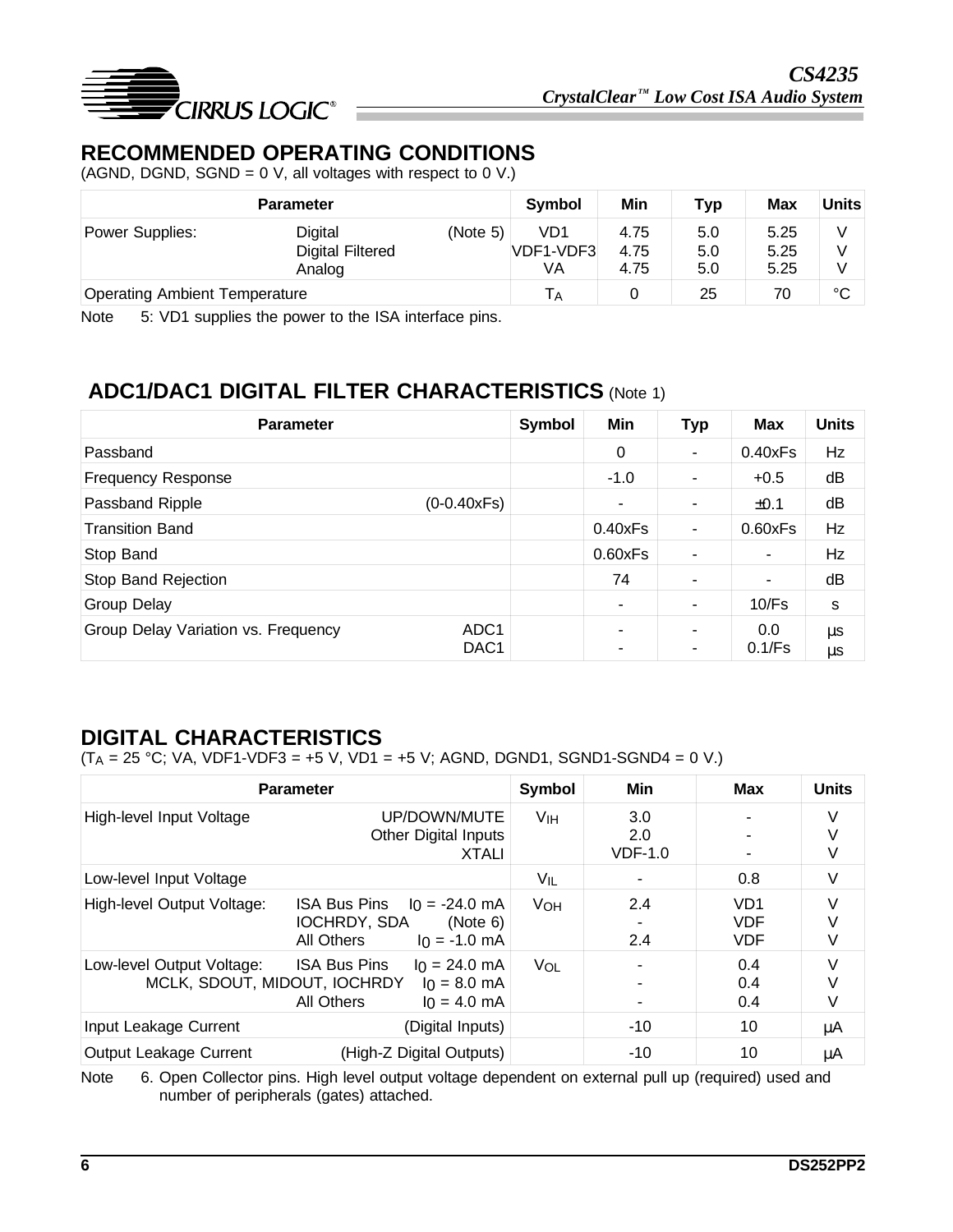

**Timing Parameters**  $(T_A = 25 \text{ °C}; VA, VDI, VDF1-VDF3 = +5 V; outputs loaded with 30 pF;$ Input Levels: Logic 0 = 0 V, Logic 1 = VDF, Rise/Fall time = 2 ns; Input/Output reference levels = 2.5 V)

| <b>Parameter</b>                                            | Symbol              | Min | Max | <b>Units</b> |
|-------------------------------------------------------------|---------------------|-----|-----|--------------|
| $E^2$ PROM Timing (Note 1)                                  |                     |     |     |              |
| SCL Low to SDA Data Out Valid                               | <b>t</b> AA         | 0   | 3.5 | μs           |
| <b>Start Condition Hold Time</b>                            | t <sub>HD:STA</sub> | 4.0 |     | μs           |
| <b>Clock Low Period</b>                                     | <b>t</b> LSCL       | 4.7 |     | $\mu s$      |
| Clock High Period                                           | <b>THSCL</b>        | 4.0 |     | μs           |
| Start Condition Setup Time (for a Repeated Start Condition) | tsu:STA             | 4.7 |     | μs           |
| Data In Hold Time                                           | t <sub>HD:DAT</sub> | 0   |     | μs           |
| Data In Setup Time                                          | tsu:DAT             | 250 |     | ns           |
| <b>SDA and SCL Rise Time</b><br>(Note 7)                    | tR                  |     | 1   | μs           |
| <b>SDA and SCL Fall Time</b>                                | tF                  |     | 300 | ns           |
| <b>Stop Condition Setup Time</b>                            | tsu:STO             | 4.7 |     | μs           |
| Data Out Hold Time                                          | t <sub>DH</sub>     | 0   |     | ns           |

Notes 7. Rise time on SDA is determined by the capacitance of the SDA line with all connected gates and the external pullup resistor required.



**E**2 **PROM 2-Wire Interface Timing**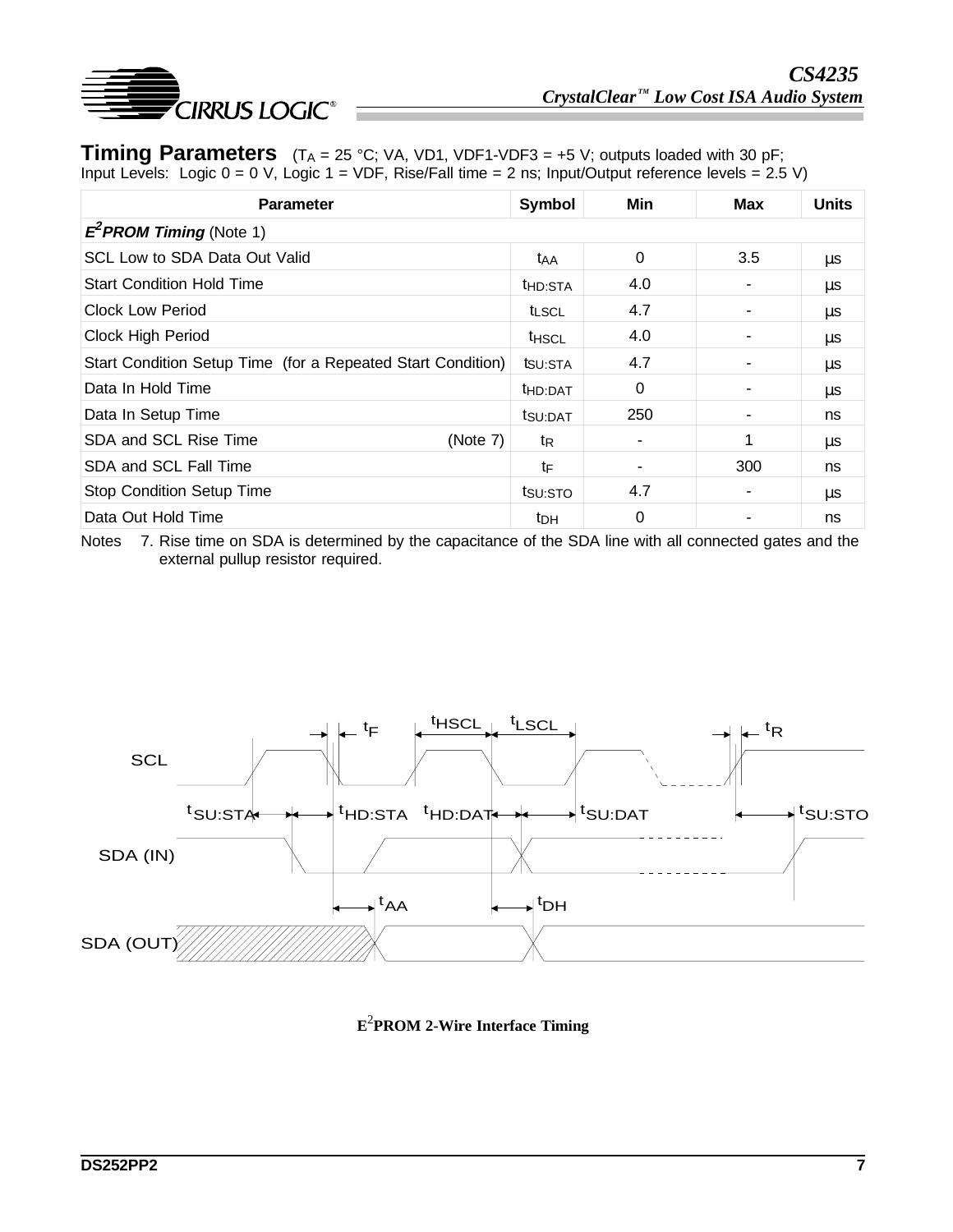

# **TIMING PARAMETERS** (Continued)

| <b>Parameter</b>                                                                                  |                                  | Symbol                                   | Min                      | <b>Max</b> | <b>Units</b> |
|---------------------------------------------------------------------------------------------------|----------------------------------|------------------------------------------|--------------------------|------------|--------------|
| <b>Parallel Bus Timing</b>                                                                        |                                  |                                          |                          |            |              |
| IOW or IOR strobe width                                                                           |                                  | tstw                                     | 90                       |            | ns           |
| Data valid to IOW rising edge                                                                     | (write cycle)                    | twpsu                                    | 22                       |            | ns           |
| IOR falling edge to data valid (read cycle)                                                       |                                  | t <sub>RDDV</sub>                        | $\overline{\phantom{a}}$ | 60         | ns           |
| SA <> and AEN setup to IOR or IOW falling edge                                                    |                                  | tadsu                                    | 22                       |            | ns           |
| $SA \leq$ and AEN hold from IOW or IOR rising edge                                                |                                  | <b>TADHD</b>                             | 10                       |            | ns           |
| DACK<> inactive to IOW or IOR falling edge (DMA cycle<br>immediately followed by a non-DMA cycle) | (Note 8)                         | t <sub>SUDK1</sub>                       | 60                       |            | ns           |
| DACK<> active from IOW or IOR rising edge (non-DMA<br>cycle completion followed by DMA cycle)     | (Note 8)                         | tsu <sub>DK2</sub>                       | $\mathbf 0$              |            | ns           |
| DACK<> setup to IOR falling edge (DMA cycles)<br>DACK<> setup to IOW falling edge                 | (Note 8)                         | t <sub>DKSUa</sub><br>t <sub>DKSUb</sub> | 25<br>25                 |            | ns<br>ns     |
| Data hold from IOW rising edge                                                                    |                                  | t <sub>DHD2</sub>                        | 15                       |            | ns           |
| DRQ<> hold from IOW or IOR falling edge<br>(assumes no more DMA cycles needed)                    | $DTM(110) = 0$<br>$DTM(110) = 1$ | t <sub>DRHD</sub>                        | $-25$                    | 45         | ns           |
| Time between rising edge of IOW or IOR to next falling<br>edge of IOW or IOR                      |                                  | t <sub>BWDN</sub>                        | 80                       |            | ns           |
| Data hold from IOR rising edge                                                                    |                                  | t <sub>DHD1</sub>                        | 0                        | 25         | ns           |
| DACK<> hold from IOW rising edge<br>DACK<> hold from IOR rising edge                              |                                  | t <sub>DKHDa</sub><br>t <sub>DKHDb</sub> | 25<br>25                 |            | ns<br>ns     |
| RESDRV pulse width high                                                                           | (Note 1)                         | tRESDRV                                  | 1                        |            | ms           |
| <b>Initialization Time</b>                                                                        | (Note 1, 9)                      | tinit                                    | 3                        | 10         | ms           |
| <b>EEPROM Read Time</b>                                                                           | (Note 1, 10)                     | tEEPROM                                  | 1                        | 190        | ms           |
| XTAL, 16.9344 MHz, frequency                                                                      | (Notes 1, 11)                    |                                          | 16.92                    | 16.95      | <b>MHz</b>   |
| XTALI high time                                                                                   | (Notes 1, 11)                    |                                          | 24                       |            | ns           |
| <b>XTALI</b> low time                                                                             | (Notes 1, 11)                    |                                          | 24                       |            | ns           |
| Sample Frequency                                                                                  | (Note 1) $ $                     | Fs                                       | 3.918                    | 50         | kHz          |
| <b>CS4610 DSP Serial Port Timing</b>                                                              |                                  |                                          |                          |            |              |
| SCLK rising to SDOUT valid                                                                        | (Note 1)                         | t <sub>PD1</sub>                         |                          | 60         | ns           |
| SCLK rising to FSYNC transition                                                                   | (Note 1)                         | t <sub>PD2</sub>                         | $-20$                    | 20         | ns           |
| SDIN valid to SCLK falling                                                                        | (Note 1)                         | ts1                                      | 30                       |            | ns           |
| SDIN hold after SCLK falling                                                                      | (Note 1)                         | t <sub>H1</sub>                          | 30                       | ۰          | ns           |

Notes: 8. AEN must be high during DMA cycles.

9. Initialization time depends on the power supply circuitry, as well as the the type of clock used. 10. EEPROM read time is dependent on amount of data in EEPROM. Minimum time relates to no

EEPROM present. Maximum time relates to EEPROM data size of 1k bytes.

11. The Sample frequency specification must not be exceeded.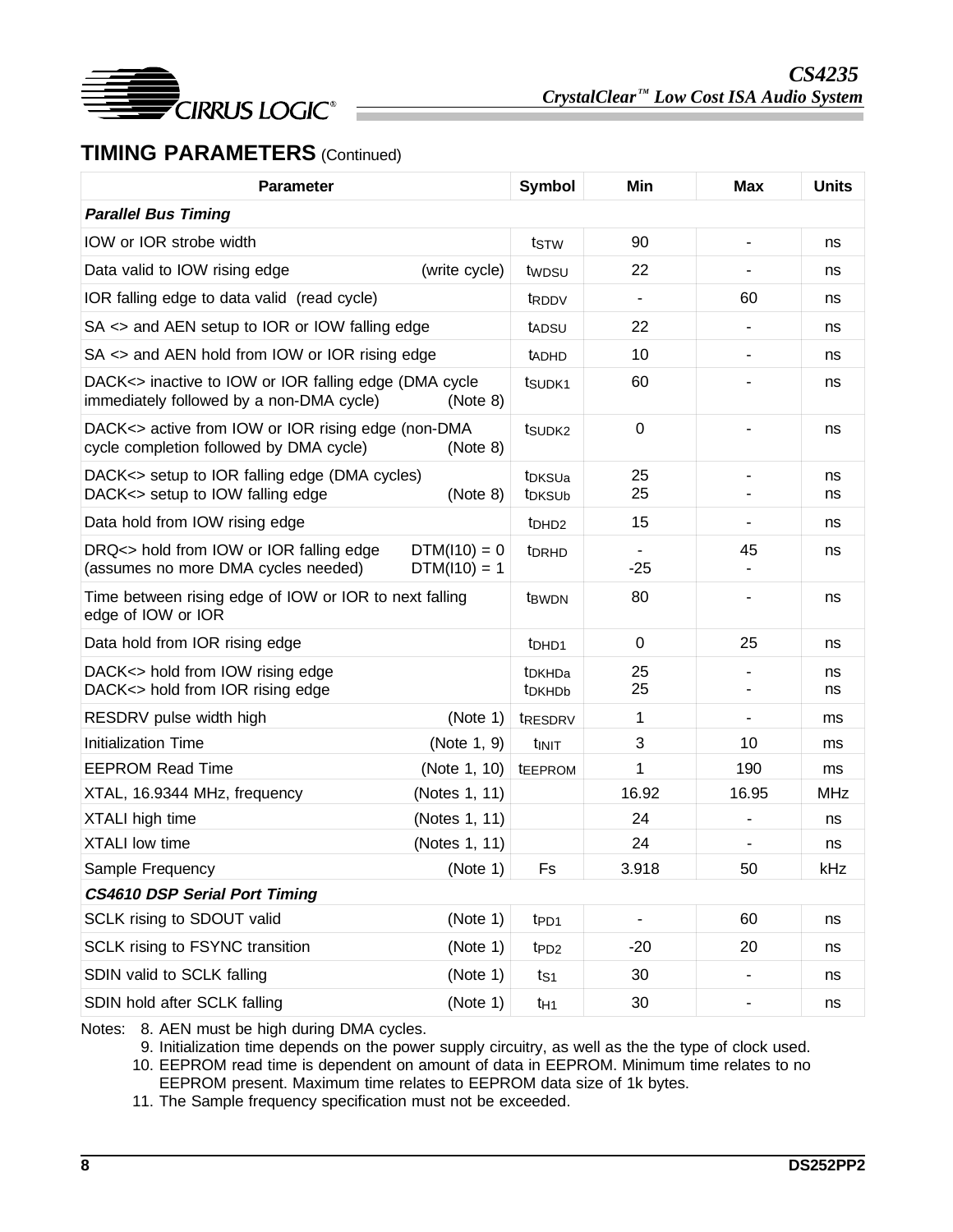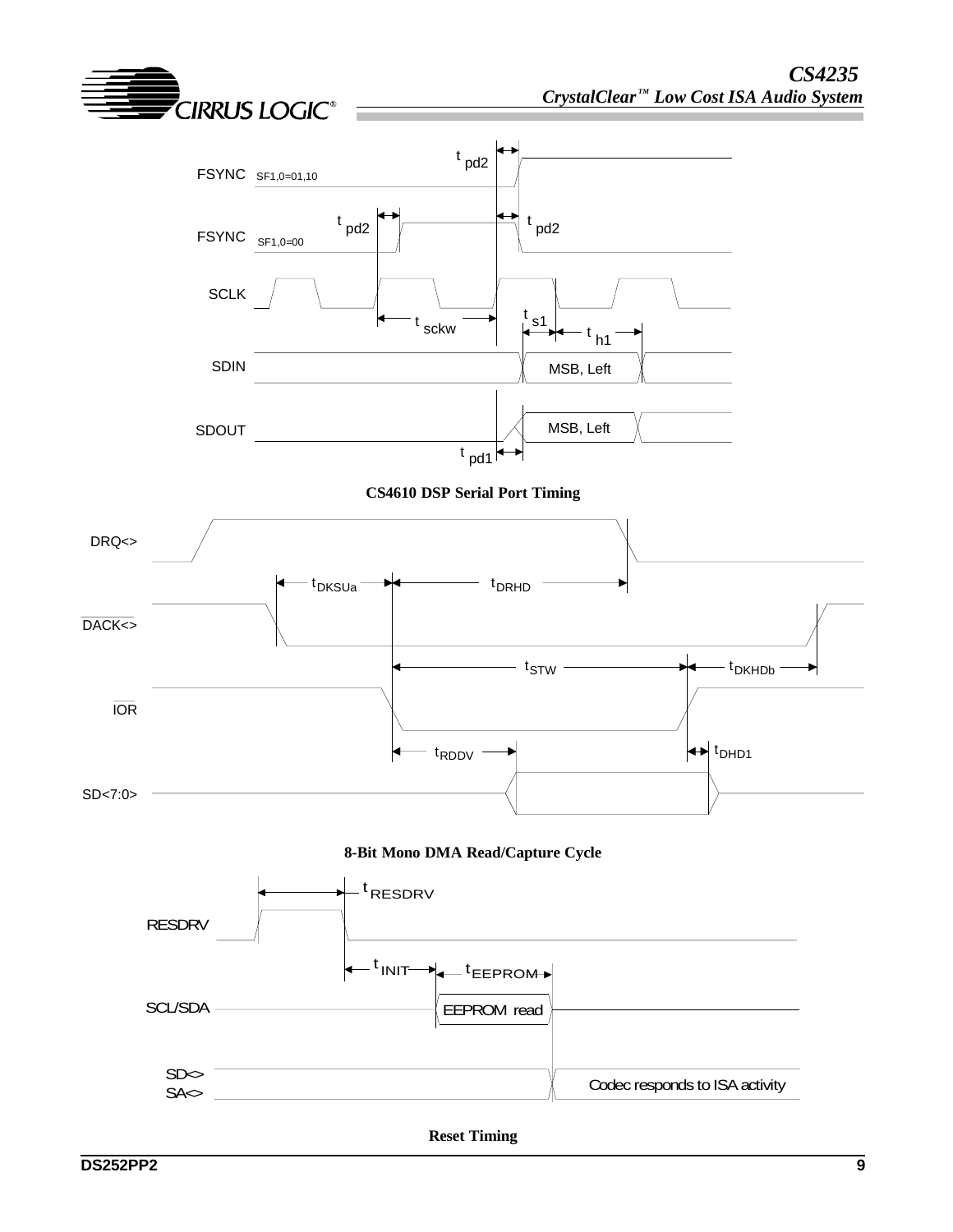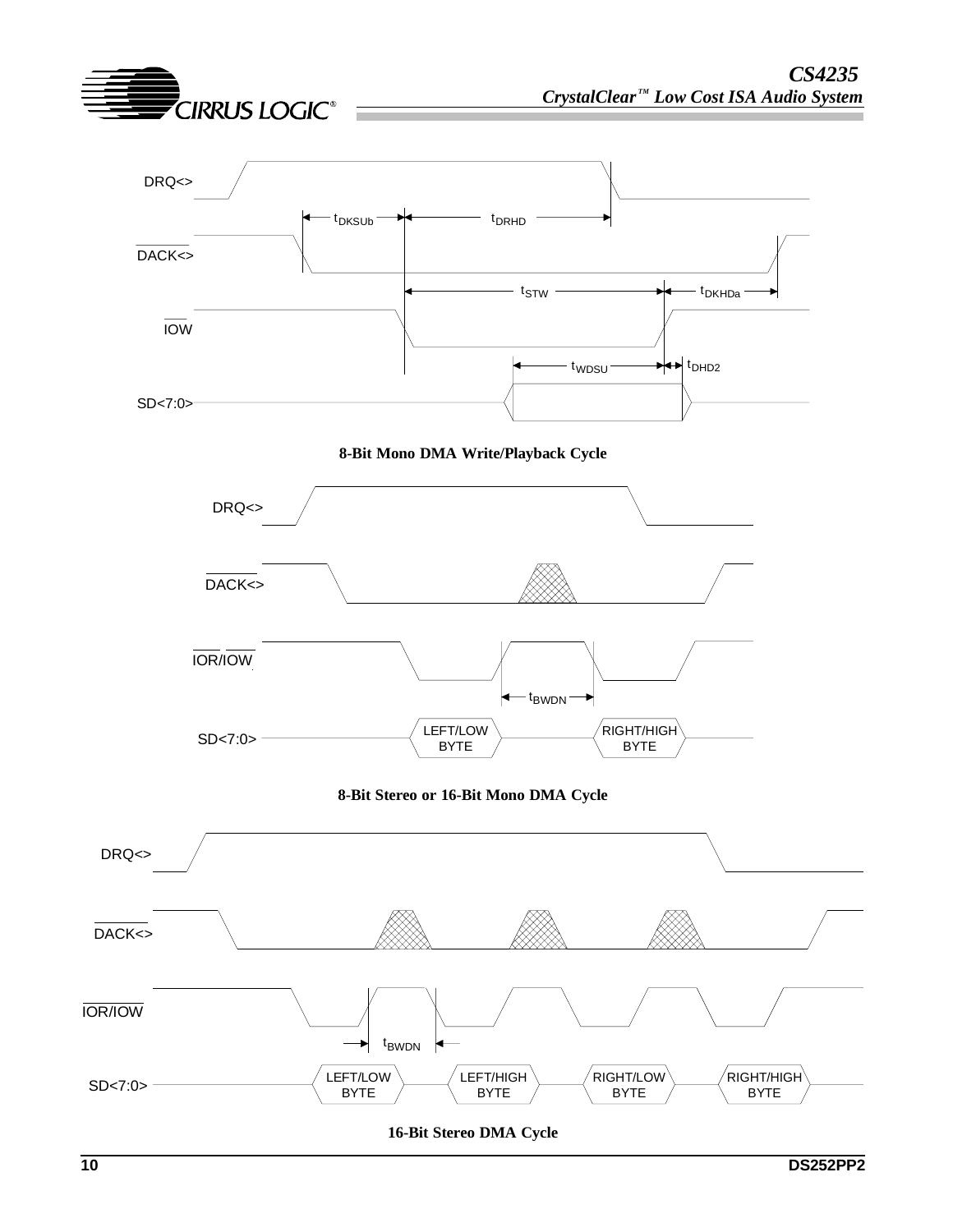

**I/O Write Cycle**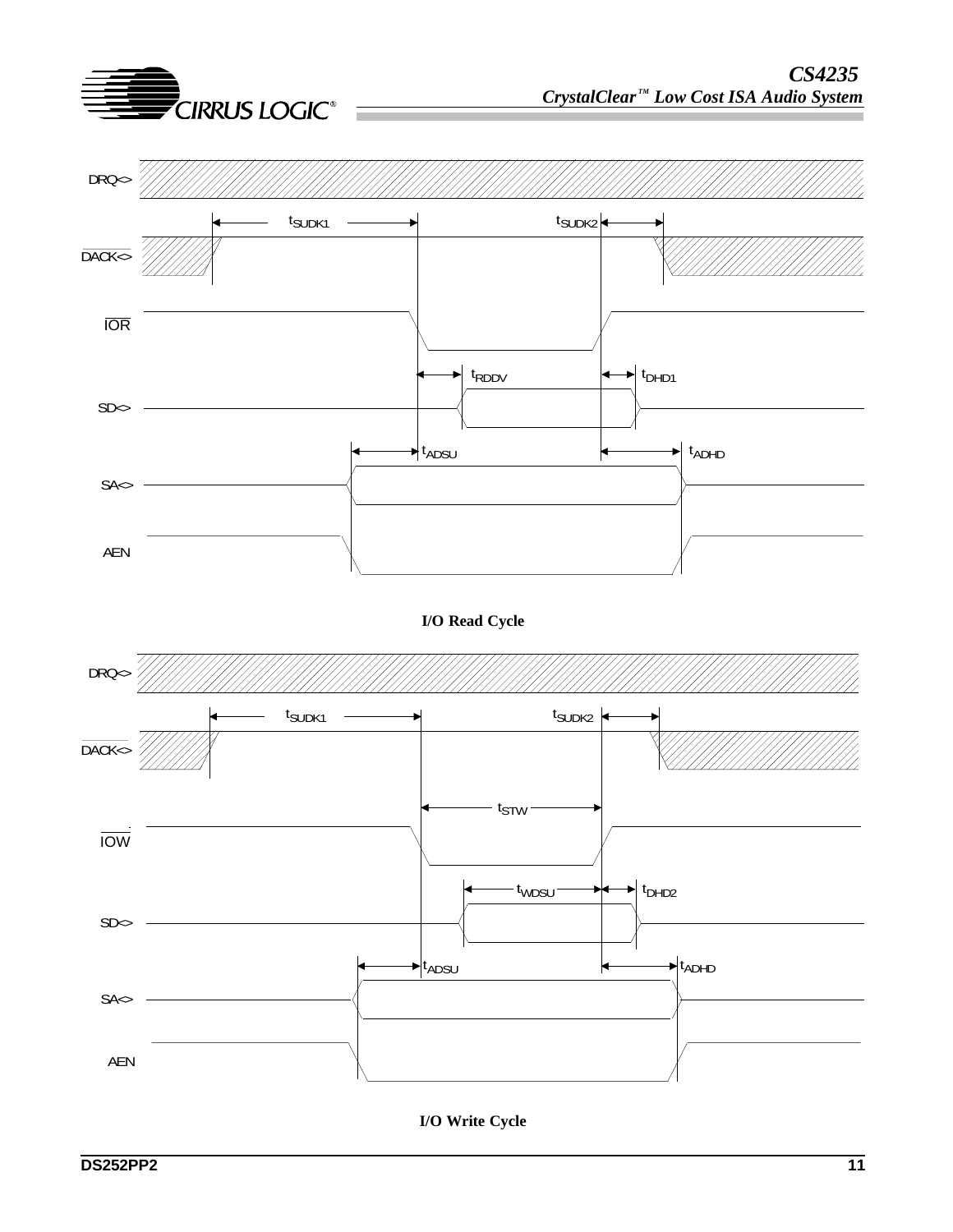

## **GENERAL DESCRIPTION**

This device is comprised of six physical devices along with Plug-and-Play support for one additional external device. The internal devices are:

Windows Sound System Codec Sound Blaster Pro Compatible Interface Game Port (Joystick) Control MPU-401 FM Synthesizer The external device is: IDE CDROM

On power up, this part requires a RESDRV signal to initialize the internal configuration. When initially powered up, the part is isolated from the bus, and each device supported by the part must be activated via software. Once activated, each device responds to the resources given (Address, IRQ, and DMA channels). The devices listed above are grouped into five logical devices, as shown in Figure 1 (bracketed features are supported, but typically not used). The five logical devices are:

### LOGICAL DEVICE 0:

Windows Sound System Codec (WSS Codec) Adlib/Sound Blaster-compatible Synthesizer Sound Blaster Pro Compatible Interface

LOGICAL DEVICE 1: Game Port

LOGICAL DEVICE 2: Control

LOGICAL DEVICE 3: MPU401

LOGICAL DEVICE 4: CDROM

Logical Device 0 consists of three physical devices. The WSS Codec and the Synthesizer are grouped together since the original Windows Sound System card expected an FM synthesizer if the codec was present. The Sound Blaster Pro Compatible interface, SBPro, is also grouped to allow the WSS Codec and the SBPro to share

Interrupts and DMA channels. The WSS Codec, FM synthesizer, and the SBPro compatible devices are internal to the part.

Logical Device 1 is the Game Port that supports up to two joystick devices.

Logical Device 2 is the Control device that supports global features of the part. This device uses I/O locations to control power management, joystick rate, and PnP resource data loading.

Logical Device 3 is the MPU-401 interface. The MPU-401 MIDI interface includes a 16-byte FIFO for data transmitted out the MIDOUT pin and a 16-byte FIFO for data received from the MIDIN pin.

Logical Device 4 supports an IDE CDROM device. Although this logical device is listed as a CDROM, any external device that fits within the resources listed above may be substituted. This interface, is generic and can support devices using 1 to 127 I/O locations for the base address, 1 to 8 I/O locations for the alternate base address, an interrupt, and a DMA channel.

### *ISA Bus Interface*

The 8-bit parallel I/O and 8-bit parallel DMA ports provide an interface which is compatible with the Industry Standard Architecture (ISA) bus. The ISA Interface enables the host to communicate with the various functional blocks within the part via two types of accesses: Programmed I/O (PIO) access, and DMA access.

A number of configuration registers must be programmed prior to any accesses by the host computer. The configuration registers are programmed via a Plug-and-Play configuration sequence or via configuration software provided by Cirrus Logic.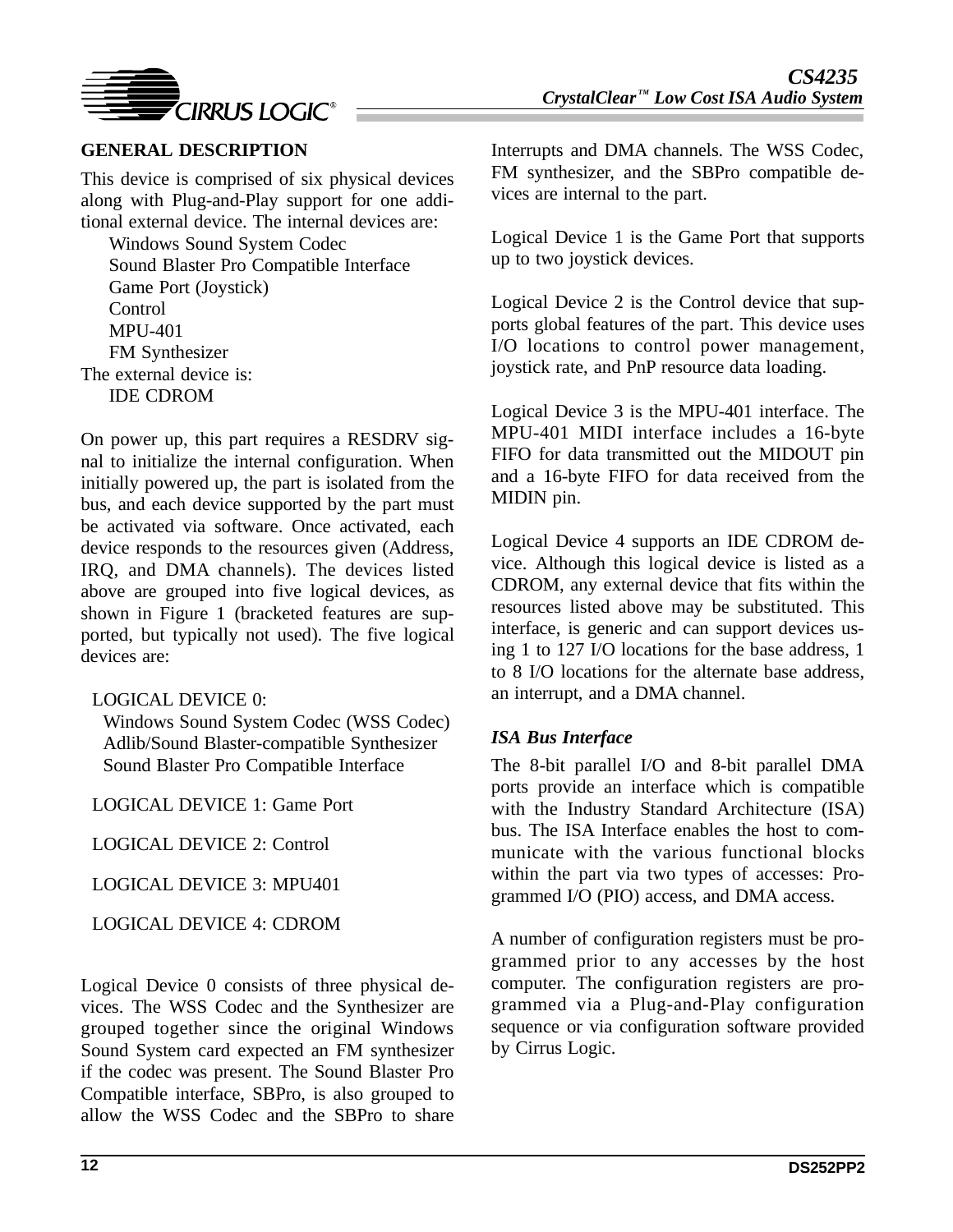

### *I/O CYCLES*

Every device that is enabled, requires I/O space. An I/O cycle begins when the part decodes a valid address on the bus while the DMA acknowledge signals are inactive and AEN is low. The  $\overline{IOR}$  and  $\overline{IOW}$  signals determine the direction of the data transfer. For read cycles, the part will drive data on the SD<7:0> lines while the host asserts the  $\overline{IOR}$  strobe. Write cycles require the host to assert data on the SD<7:0> lines and strobe the  $\overline{IOW}$  signal. Data is latched on the rising edge of the IOW strobe.

### *I/O ADDRESS DECODING*

The logical devices use 10-bit or 12-bit address decoding. The Synthesizer, Sound Blaster, Game

Port, MPU-401, and CDROM devices support 10-bit address decoding, while the Windows Sound System and Control devices support 12 bit address decoding. Devices that support 10-bit address decoding, require A10 and A11 be zero for proper decode; therefore, no aliasing occurs through the 12-bit address space.

To prevent aliasing into the upper address space, a "16-bit decode" option may be used, where the upper address bits SA12 through SA15 are connected to the part. SA12-SA15 are then decoded to be 0,0,0,0 for all logical device address decoding. When the upper address bits are used, the CDROM interface is no longer available since the upper address pins are multiplexed with the CDROM pins (See *Reset and Power Down* section). If the CDROM is needed, the circuit shown in Figure 2 can replace the SA12 through SA15 pins and provide the same functionality. Four cascaded OR gates, using a 74ALS32, can replace the ALS138 in Figure 2, but causes a greater delay in address decoding.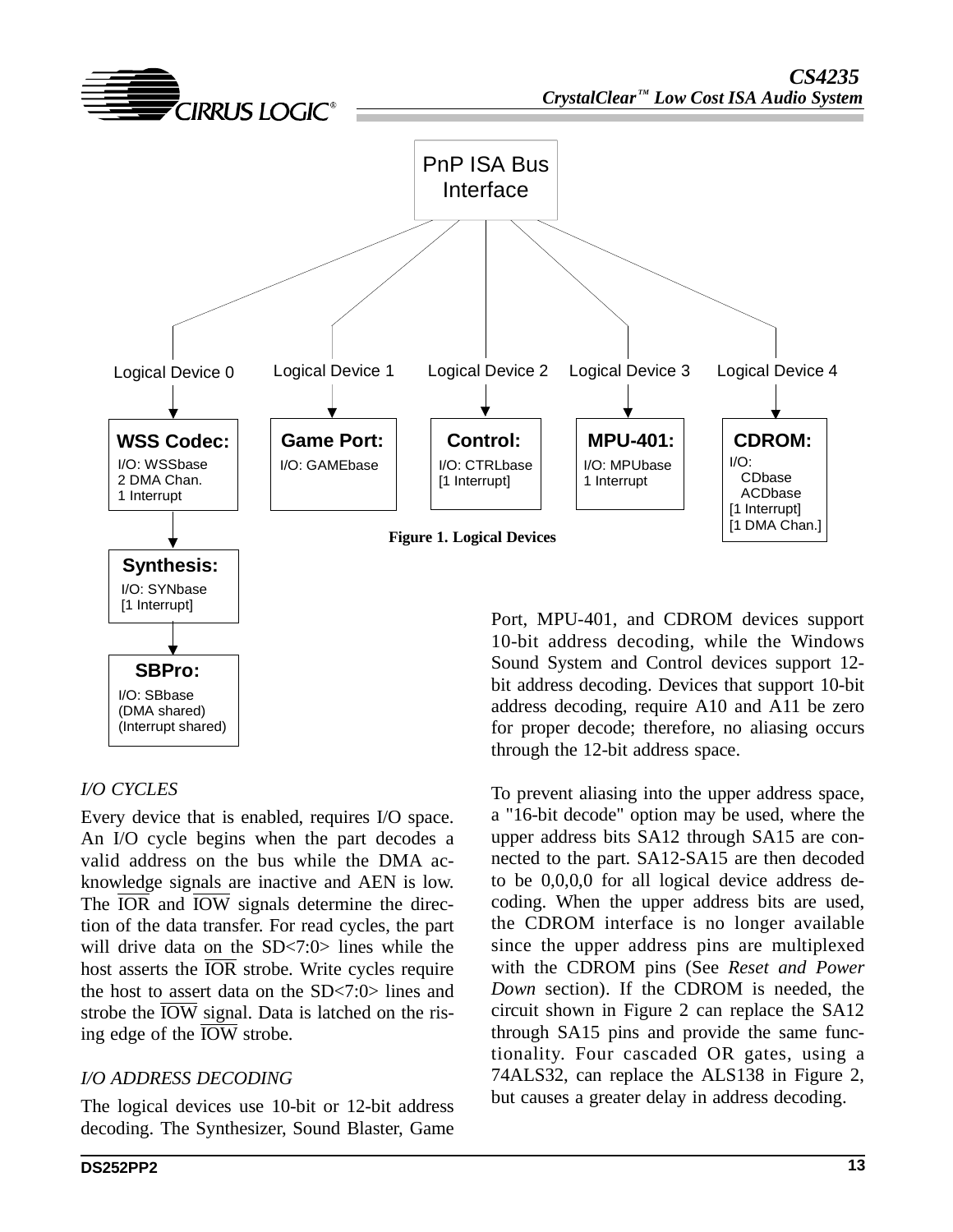



**Figure 2. 16-bit Decode Circuit**

### *DMA CYCLES*

The part supports up to three 8-bit ISA-compatible DMA channels. The default hardware connections, which can be changed through the hardware configuration data, are:

DMA  $A = ISA$  DMA channel 0  $DMA B = ISA DMA channel 1$  $DMA C = ISA$  DMA channel 3

The typical configuration would require two DMA channels. One for the WSS Codec and Sound Blaster playback, and the other for WSS Codec capture (to support full-duplex). The CDROM, if used, can also support a DMA channel, although this is not typical.

DMA cycles are distinguished from control register cycles by the generation of a DRQ (DMA Request). The host acknowledges the request by generating a DACK (DMA Acknowledge) signal. The transfer of audio data occurs during the DACK cycle. During the DACK cycle the address lines are ignored.

The digital audio data interface uses DMA request/grant pins to transfer the digital audio data between the part and the ISA bus. Upon receipt of a DMA request, the host processor responds with an acknowledge signal and a command strobe which transfers data to and from the part,

eight bits at a time. The request pin stays active until the appropriate number of 8-bit cycles have occurred. The number of 8-bit transfers will vary depending on the digital audio data format, bit resolution, and operation mode.

The DMA request signal can be asserted at any time. Once asserted, the DMA request will remain asserted until a complete DMA cycle occurs. A complete DMA cycle consists of one or more bytes depending on which device internal to the part is generating the request.

### *INTERRUPTS*

For Plug-and-Play flexibility, seven interrupt pins are supported, although only one or two are typically used. The default hardware connections, which can be modified through the hardware configuration data, are:

 $IRQ A = ISA$  Interrupt 5  $IRQ B = ISA$  Interrupt 7  $IRQ C = ISA$  Interrupt 9  $IRQ$  D = ISA Interrupt 11  $IRQ E = ISA$  Interrupt 12  $IRQ F = ISA$  Interrupt 15

IRQ G is new and defaults to not being connected for backwards compatibility. This new interrupt pin would typically be connected to ISA Interrupt 10. New designs that use IRQ G must change the Hardware Configuration Data to indicate which ISA Interrupt is connected to IRQ G.

The typical configuration would support two interrupt sources: one shared between the WSS Codec and the Sound Blaster Pro compatible devices, and the other for the MPU401 device. Interrupts are also supported for the FM Synthesizer, Control, and CDROM devices, but are typically not used.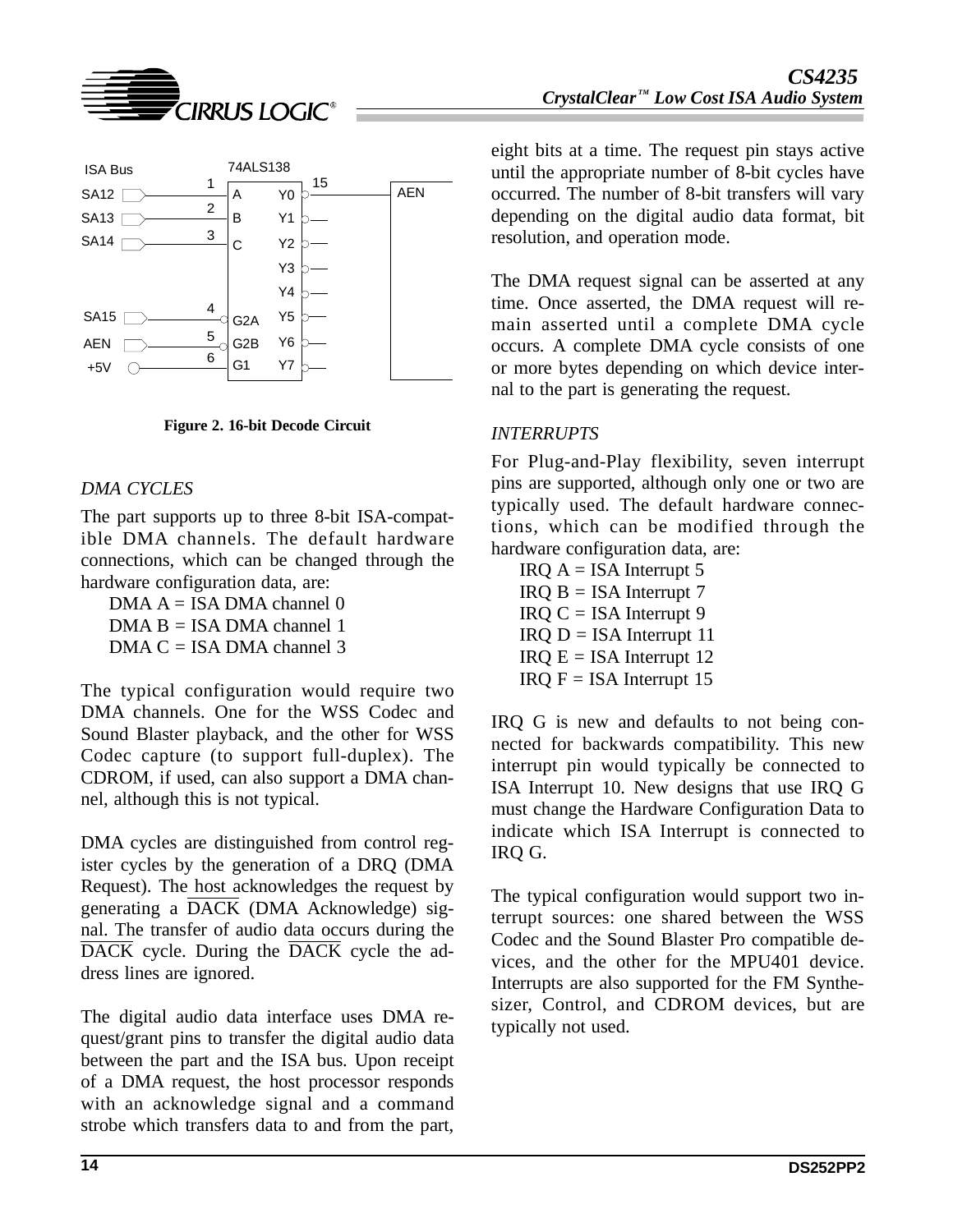

## **PLUG AND PLAY**

The Plug-and-Play (PnP) interface logic is compatible with the Intel/Microsoft Plug-and-Play specification, version 1.0a, for an ISA-bus device. Since the part is an ISA-bus device, it only supports ISA-compatible IRQs and DMA channels. Plug and Play compatibility allows the PC to automatically configure the part into the system upon power up. Plug and Play capability optimally resolves conflicts between Plug and Play and non-Plug and Play devices within the system. Alternatively, the PnP feature can be bypassed. See the *Bypassing PnP* section for more information. For a detailed Plug-and-Play protocol description, please refer to the *Plug and Play ISA Specification*.

To support Plug-and-Play in ISA systems that do not have a PnP BIOS or a PnP-aware operating system, the Configuration Manager (CM) TSR and an ISA Configuration Utility (ICU) from Intel Corp. are used to provide these functions. The CM isolates the cards, assigns Card Select Numbers, reads PnP card resource requirements, and allocates resources to the cards based on system resource availability. The ICU is used to keep the BIOS and the CM informed of the current system configuration. It also aids users in determining configurations for non-PnP ISA cards. A more thorough discussion of the Configuration Manager and the ISA Configuration Utility can be found in the *Product Development Information* document of the Plug and Play Kit by Intel Corp. In a PnP BIOS system, the BIOS is responsible for configuring all system board PnP devices. Some systems require additional software to aid the BIOS in configuring PnP ISA cards. The PnP BIOS can execute all PnP functions independently of the type of operating system. However, if a PnP aware operating system is present, the PnP responsibilities are shared between the BIOS and the operating system. For more information regarding PnP BIOS, please

refer to the latest revision of the *Plug and Play BIOS Specification* published by Compaq Computer, Phoenix Technologies, and Intel.

The Plug and Play configuration sequence maps the various functional blocks of the part (logical devices) into the host system address space and configures both the DMA and interrupt channels. The host has access to the part via three 8-bit auto-configuration ports: Address port (0279h), Write Data port (0A79h), and relocatable Read Data port (020Bh - 03FFh). The read data port is relocated automatically by PnP software when a conflict occurs. Note that the Address Port can be moved for motherboard devices. See the *Address Port Configuration* section for more details.

The configuration sequence is as follows:

- 1. Host sends a software key which places all PnP cards in the sleep state (or Plug-and-Play mode).
- 2. The CS4235 is isolated from the system using an isolation sequence.
- 3. A unique identifier (handle) is assigned to the part and the resource data is read.
- 4. After all cards' resource requirements are determined, the host uses the handle to assign conflict-free resources
- 5. After the configuration registers have been programmed, each configured logical device is activated.
- 6. The part is then removed from Plug-and-Play mode.

Upon power-up, the chip is inactive and must be enabled via software. The CS4235 monitors writes to the Address Port . If the host sends a PnP initiation key, consisting of a series of 32 predefined byte writes, the hardware will detect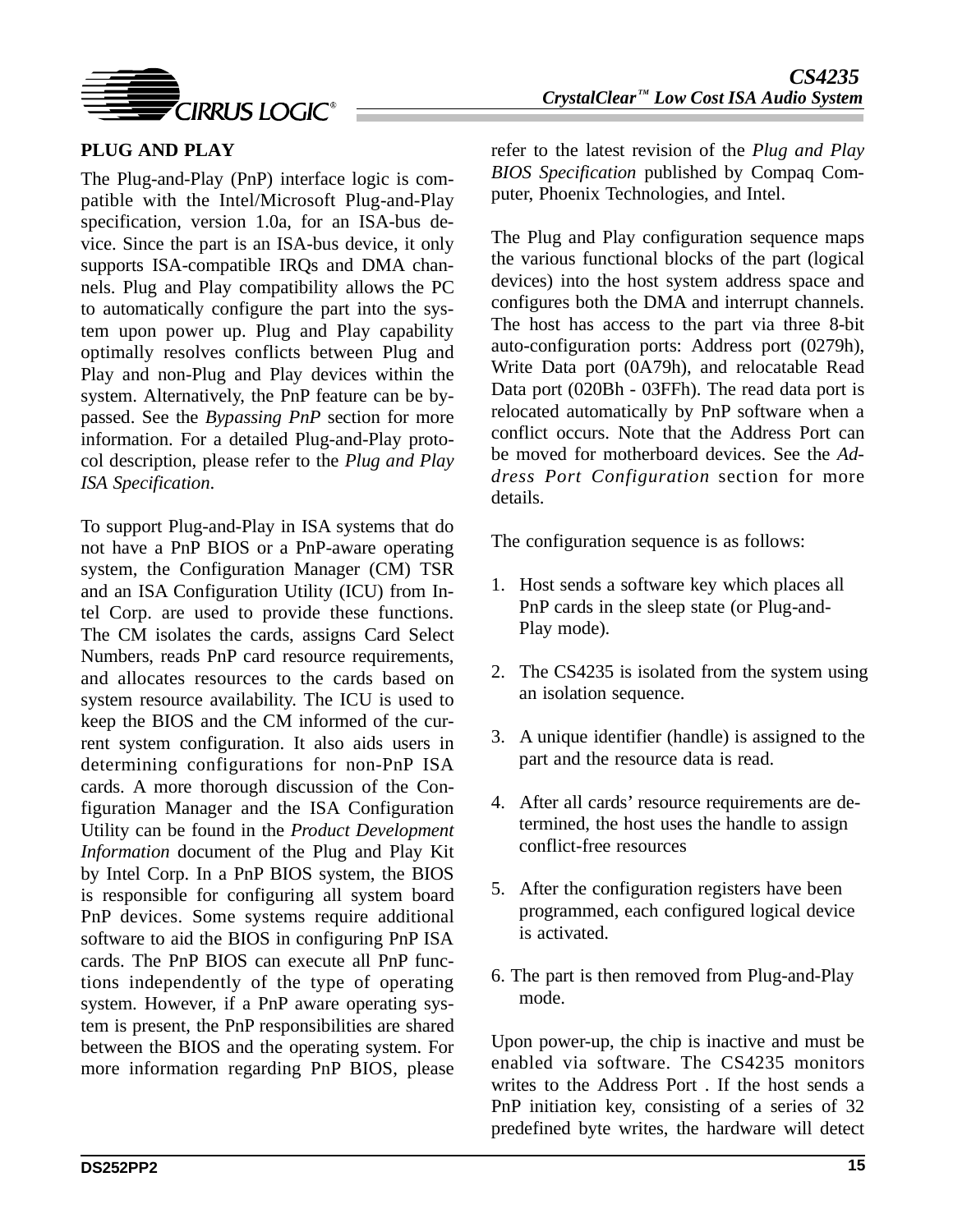

the key and place the part into the Plug-and-Play (PnP) mode. Another method to program the part is to use a special Crystal initiation key which functions like the PnP initiation key, but can be invoked by the user at any time. However, the Crystal Key only supports one Audio Codec per system. The Crystal key and special commands are detailed in the *Crystal Key* and *Bypassing PnP* sections.

The isolation sequence uses a unique 72-bit serial identifier. The host performs 72 pairs of I/O read accesses to the Read Data port. The identifier determines what data is put on the data bus in response to those read accesses. When the isolation sequence is complete, the CM assigns a Card Select Number (CSN) to the part. This number distinguishes the CS4235 from the other PnP devices in the system. The Configuration Manager (CM) then reads the resource data from the CS4235. The 72-bit identifier and the resource data is either stored in an external user-programmable  $E^2$ PROM, or loaded via a "hostload" procedure from BIOS before PnP software is initiated.

The CM determines the necessary resource requirements for the system and then programs the part through the configuration registers. The configuration register data is written one logical device at a time. After all logical devices have been configured, CM activates each device individually. Each logical device is now available on the ISA bus and responds to the programmed address range, DMA channels, and interrupts that have been allocated to that logical device.

### *PnP Data*

Hardware Configuration and Plug-and-Play resource data can be loaded into the part's RAM. The data may be stored in an external  $E^2$ PROM or may be downloaded from the host. Internal default PnP data is provided for motherboard designs.

To load the data, refer to the *Loading Resource Data* section. The following is the Plug-and-Play resource data:

The first nine bytes of the PnP resource data are the Plug-and-Play ID, which uniquely identifies the Audio Codec from other PnP devices. The PnP ID is broken down as follows:

- 0Eh, 63h Crystal ID 'CSC' in compressed ASCII. (See the PnP Spec for more information)
- 42h OEM ID. A unique OEM ID must be obtained from Crystal for each unique Crystal product used.
- 25h Crystal product ID for the CS4235
- FFh, FFh, FFh, FFh Serial number. This can be modified by each OEM to uniquely identify their card.
- ??h Checksum.

Of the 9-byte serial number listed above, Cirrus software uses the first two bytes to indicate the presence of a CS4235, and the fourth byte, 0x25, to indicate the CS4235; therefore, these three bytes must not be altered. The default PnP ID, in hex, is 0E634236FFFFFFFFA9 for backwards compatibility.

The next 3 bytes are the PnP version number. The default is version 1.0a: 0Ah, 10h, 05h.

The next sequence of bytes are the ANSI identifier string. The default is: 82h, 0Eh, 00h, 'Crystal Codec', 00h.

The logical device data must be entered using the PnP ISA Specification format. Typical logical device values are found in Table 1. Internal default  $E^2$ PROM data is found in Appendix A.

# *Loading Resource Data*

A serial  $E^2$ PROM interface allows user-programmable serial number and resource data to be stored in an external  $E^2$ PROM. The interface is compatible with devices from a number of ven-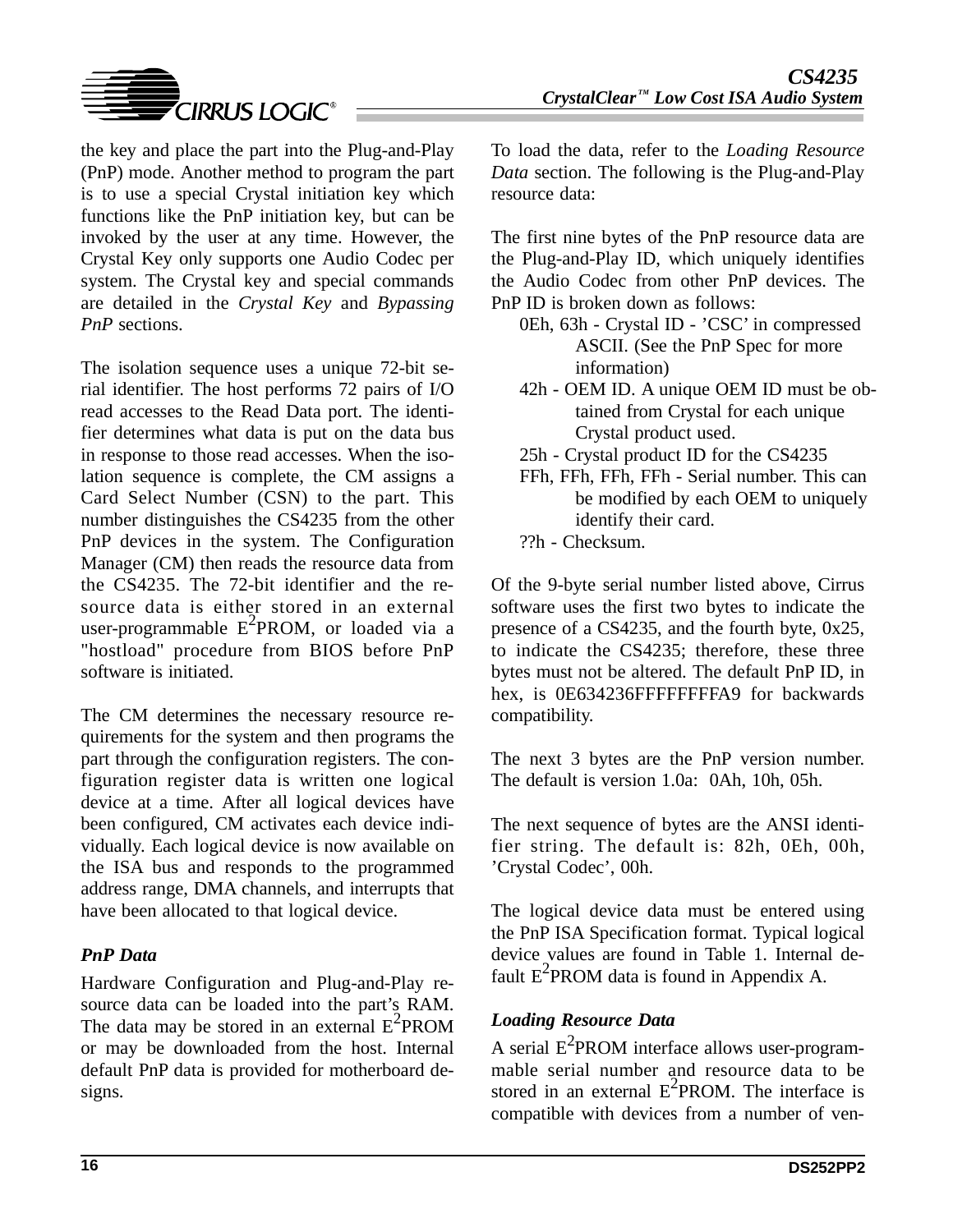

dors and the size may vary according to specific customer requirements. The maximum size for resource data supported by the part's internal RAM is 384 bytes of combined Hardware Configuration and PnP resource data. With the addition of the 4-byte header, the maximum amount of  $E^2$ PROM space used would be 388 bytes. However, the part also supports firmware upgrades via the  $E^2$ PROM. To support firmware upgrades, the  $E^2$ PROM size must be greater than 770 bytes. After power-up, the existence of an  $E^2$ PROM is checked by reading the first two

bytes from the  $E^2$ PROM interface. If the first two bytes from the  $E^2$ PROM port read 55h and BBh, then the rest of the  $E^2$ PROM data is loaded into the internal RAM. If the first two bytes aren't correct, the  $E^2$ PROM is assumed not to exist. For motherboard designs, internal default PnP data is provided or a Hostload sequence can be used to update the resource data. If the part is installed on a plug-in card, then an external  $E^2$ PROM is required to ensure that the proper PnP resource data is loaded into the internal RAM prior to a PnP sequence. See

| <b>Physical Device</b>          | <b>Logical Device</b>               | <b>Best Choice</b> | Acceptable<br><b>Choice 1</b> | Sub optimal<br><b>Choice 1</b>    | Sub optimal<br><b>Choice 2</b> |
|---------------------------------|-------------------------------------|--------------------|-------------------------------|-----------------------------------|--------------------------------|
| <b>WSS</b>                      | $\bf{0}$                            |                    | ANSI $ID = CSC0000$           | ANSI ID = $WSS/SB$                |                                |
| 16-bit address<br>decode        | WSSbase<br>Length/Alignment         | 534h<br>4/4        | 534-FFCh<br>4/4               | 534-FFCh<br>4/4                   |                                |
| high true<br>edge sensitive     | <b>IRQ</b>                          | 5<br>(SB share)    | 5,7,9,11,12,15<br>(SB share)  | 5, 7, 9, 11, 12, 15<br>(SB share) |                                |
| 8-bit, count by<br>byte, type A | DMA0<br>(playback)                  | (SB share)         | 1, 3<br>(SB share)            | 0, 1, 3<br>(SB share)             |                                |
| same                            | DMA1<br>(record)                    | 0, 3               | 0, 1, 3                       |                                   |                                |
| <b>Synthesis</b>                | $\mathbf{0}$                        |                    |                               |                                   |                                |
| 16-bit address<br>decode        | SYNbase<br>Length/Alignment         | 388h<br>4/8        | 388h<br>4/8                   | 388-3F8h<br>4/8                   |                                |
|                                 | <b>IRQ</b>                          |                    | ----                          | ----                              |                                |
| <b>SB Pro</b>                   | $\bf{0}$                            |                    |                               |                                   |                                |
| 16-bit address<br>decode        | SBbase<br>Length/Alignment          | 220h<br>16/32      | 220-260h<br>16/32             | 220-300h<br>16/32                 |                                |
| <b>Game Port</b>                |                                     |                    | ANSI $ID = CSC0001$           | ANSI $ID = GAME$                  |                                |
| 16-bit address<br>decode        | GAMEbase<br>Length/Alignment        | 200h<br>8/8        | 208h<br>8/8                   |                                   |                                |
| <b>Control</b>                  | $\mathbf{2}$                        |                    | ANSI ID = $CSC0010$           | ANSI $ID = CTRL$                  |                                |
| 16-bit address<br>decode        | <b>CTRLbase</b><br>Length/Alignment | 120-FF8h<br>8/8    |                               |                                   |                                |
|                                 | <b>IRQ</b>                          | ----               |                               |                                   |                                |
| <b>MPU401</b>                   | 3                                   |                    | ANSI ID = $CSC0003$           | ANSI $ID = MPU$                   |                                |
| 16-bit address<br>decode        | <b>MPUbase</b><br>Length/Alignment  | 330h<br>2/8        | 330-360h<br>2/8               | 330-3E0h<br>2/8                   |                                |
|                                 | <b>IRQ</b>                          | 9                  | 9,11,12,15                    | ----                              |                                |

---- Feature not supported in the listed configuration, but is supported through customization.

#### **Table 1. Typical Motherboard Plug-and-Play Resource Data**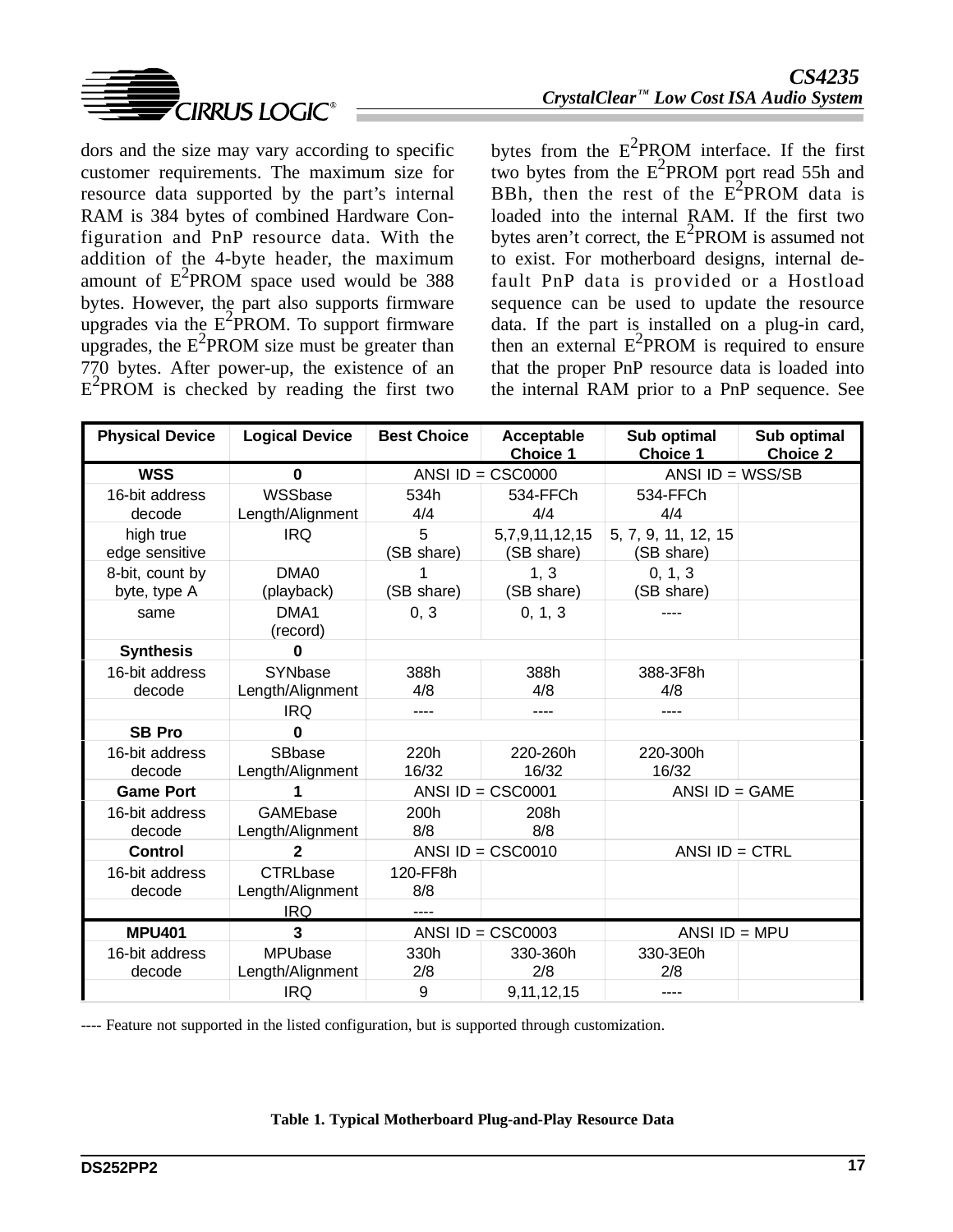

the *External*  $E^2$ *PROM* section for more information on the serial  $E^2$ PROM interface and  $E^2$ PROM programming.

The format for the data stored in the  $E^2$ PROM is as follows:

2 bytes  $E^2$ PROM validation: 55h, BBh

2 bytes length of resource data in  $E^2$ PROM

19 bytes Hardware Configuration

9 bytes Plug and Play ID

3 bytes Plug and Play version number

Variable number of bytes of user defined ASCII ID string

Logical Device 0 (Windows Sound System, FM Synthesizer, Sound Blaster Pro) data

Logical Device 1 ( Game Port) data

Logical Device 2 ( Control) data

Logical Device 3 ( MPU-401) data

Logical Device 4 ( CD-ROM) data

End of Resource byte & checksum byte

Firmware patch code.

The default internal  $E^2$ PROM data, in assembly format, can be found in Appendix A.

# *Loading Firmware Patch Data*

An external  $E^2$ PROM is read during the powerup sequence that stores Hardware Configuration and PnP data, and firmware patch data. The part contains RAM and ROM to run the core processor. The RAM allows updates to the core processor functionality. Placing the firmware

patches in  $E^2$ PROM, gives the maximum functionality at power-up without the need for a software driver.

The firmware patch data is typically included at the end of the PnP resource data. Cirrus provides a utility that will read in patch data from a file, and append it to the PnP resource data. The patch file must be obtained from Cirrus.

# *The Crystal Key*

NOTE: The Crystal Key cannot differentiate between multiple Cirrus Audio Codecs in a system; therefore, ONLY ONE audio part is allowed in systems using the Crystal Key. To allow multiple parts in a system, the Plug-and-Play isolation sequence must be used since it supports multiple parts via the serial identifier used in the isolation sequence. Crystal Key 2 is also designed to allow motherboard and add-in card chips to co-exist in a system.

The Crystal key places the part in the configuration mode. Once the Crystal key has been initiated, an alternate method of programming the configuration registers may be used. This alternate method is referred to as the "SLAM" method. The SLAM method allows the user to directly access the configuration registers, configure, and activate the chip, and then, optionally, disable the PnP and/or Crystal key feature. The SLAM method uses commands that are similar to the PnP commands; however, they are different since the user has direct access to the configuration registers. To use the SLAM method, see the *Bypassing PnP* section.

The following 32 bytes, in hex, are the Crystal key:

96, 35, 9A, CD, E6, F3, 79, BC, 5E, AF, 57, 2B, 15, 8A, C5, E2, F1, F8, 7C, 3E, 9F, 4F, 27, 13, 09, 84, 42, A1, D0, 68, 34, 1A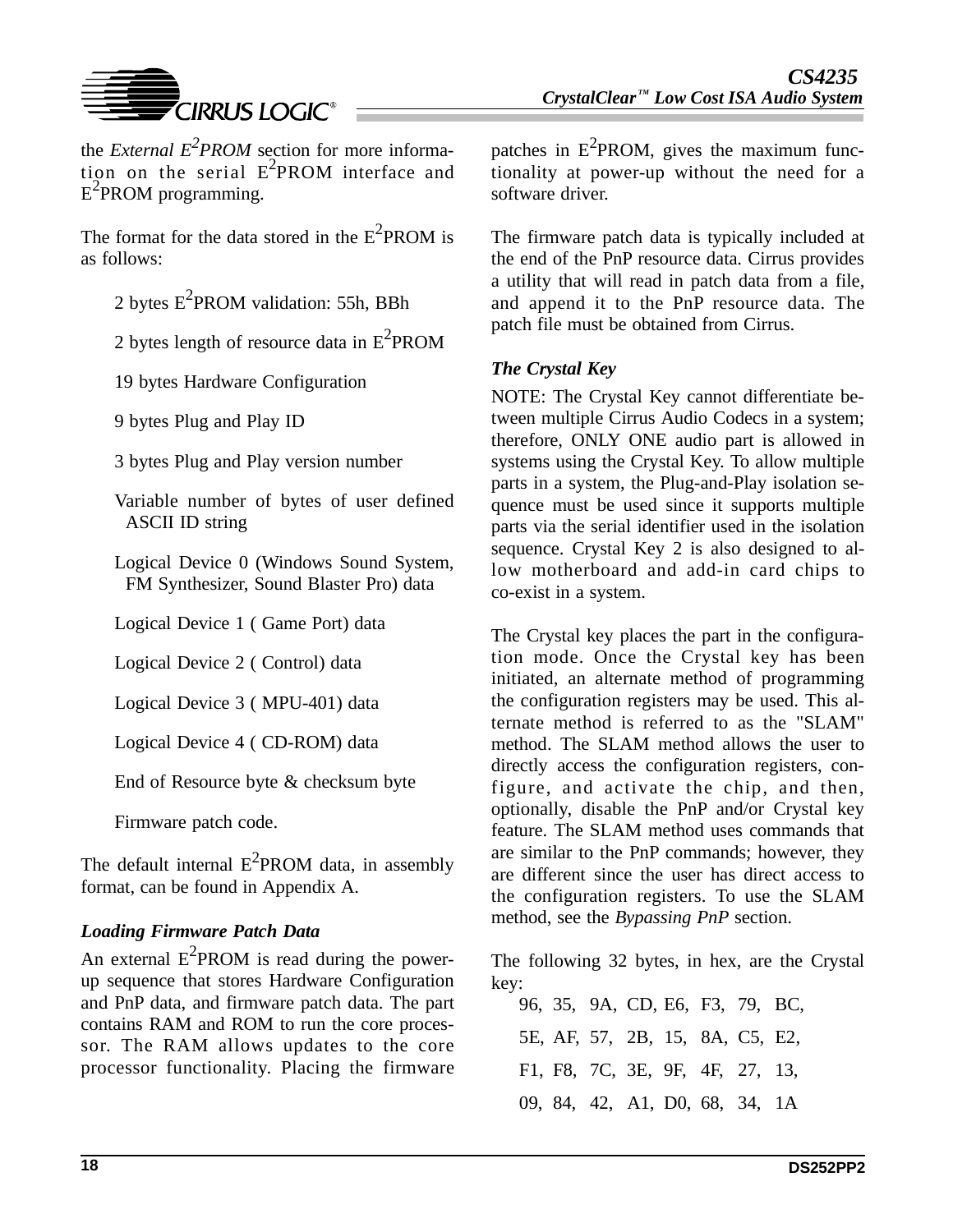

## *Bypassing Plug and Play*

The SLAM method allows the user to bypass the Plug and Play features and, as an option, allows the part to act like a non-Plug and Play or legacy device; however, the SLAM method only supports one Cirrus Audio IC per system. The user directly programs the resources into the part, and then optionally disables the PnP and/or the Crystal Key, which forces the part to disregard any future PnP or Crystal initiation key sequences (All activated logical devices appear as legacy devices to PnP). The Crystal and PnP keys can also be disabled through the  $E^2$ PROM. The SLAM method uses the Address Port (AP) similarly to Plug-and-Play. Although the standard AP is 279h, two other selections are available for non-standard implementations. See the *Address Port Configuration* section for more details.

To use the SLAM method, the following sequence must be followed:

- 1. Host sends 32-byte Crystal key to the AP, chip enters configuration mode.
- 2. Host programs CSN (Card Select Number) by writing a 06h and 00h to the AP.
- 3. Host programs the configuration registers of each logical device by writing to the AP. The following data is the maximum amount of information per device. All current devices only need a subset of this data:

Logical Device ID (15h, xxh) xxh is logical device number: 0-5

- I/O Port Base Address 0 (47h, xxh, xxh) high byte , low byte
- I/O Port Base Address 1 (48h, xxh, xxh) high byte , low byte
- I/O Port Base Address 2 (42h, xxh, xxh) high byte , low byte

Interrupt Select 0 (22h, xxh)

Interrupt Select 1 (27h, xxh)

DMA Select 0 (2Ah, xxh)

DMA Select 1 (25h, xxh)

Activate Device (33h, 01h) (33h, 00h deactivates a device)

- 4. Repeat #3 for each logical device to be enabled. (Not all devices need be enabled.)
- 5. Host activates chip by writing a 79h to AP.
- 6. (Optional) Host disables PnP Key by writing a 55h to CTRLbase+5. The part will not participate in any future PnP cycles. The Crystal Key can also be disabled by writing a 56h to CTRLbase+5.
- NOTE: To enable the PnP/Crystal Keys after they have been disabled by the SLAM method, bring the RESDRV pin to a logic high or remove power from the device.

The following illustrates typical data sent using the SLAM method.

| 006h, 001h | $;$ CSN=1 |
|------------|-----------|
|------------|-----------|

| 015h, 000h                         | ; LOGICAL DEVICE 0                   |
|------------------------------------|--------------------------------------|
|                                    | 047h, 005h, 034h; WSSbase = $0x534$  |
|                                    | 048h, 003h, 088h; SYNbase = $0x388$  |
| 042h, 002h, 020h; SBbase = $0x220$ |                                      |
| 022h, 005h                         | ; WSS & SB IRQ = $5$                 |
| 02Ah, 001h                         | ; WSS & SB DMA $0 = 1$               |
| 025h, 003h                         | ; WSS capture $DMA1 = 3$             |
| 033h, 001h                         | ; activate logical device 0          |
|                                    |                                      |
| 015h, 001h                         | ; LOGICAL DEVICE 1                   |
|                                    | 047h, 002h, 000h; GAMEbase = $0x200$ |
| 033h, 001h                         | ; activate logical device 1          |
|                                    |                                      |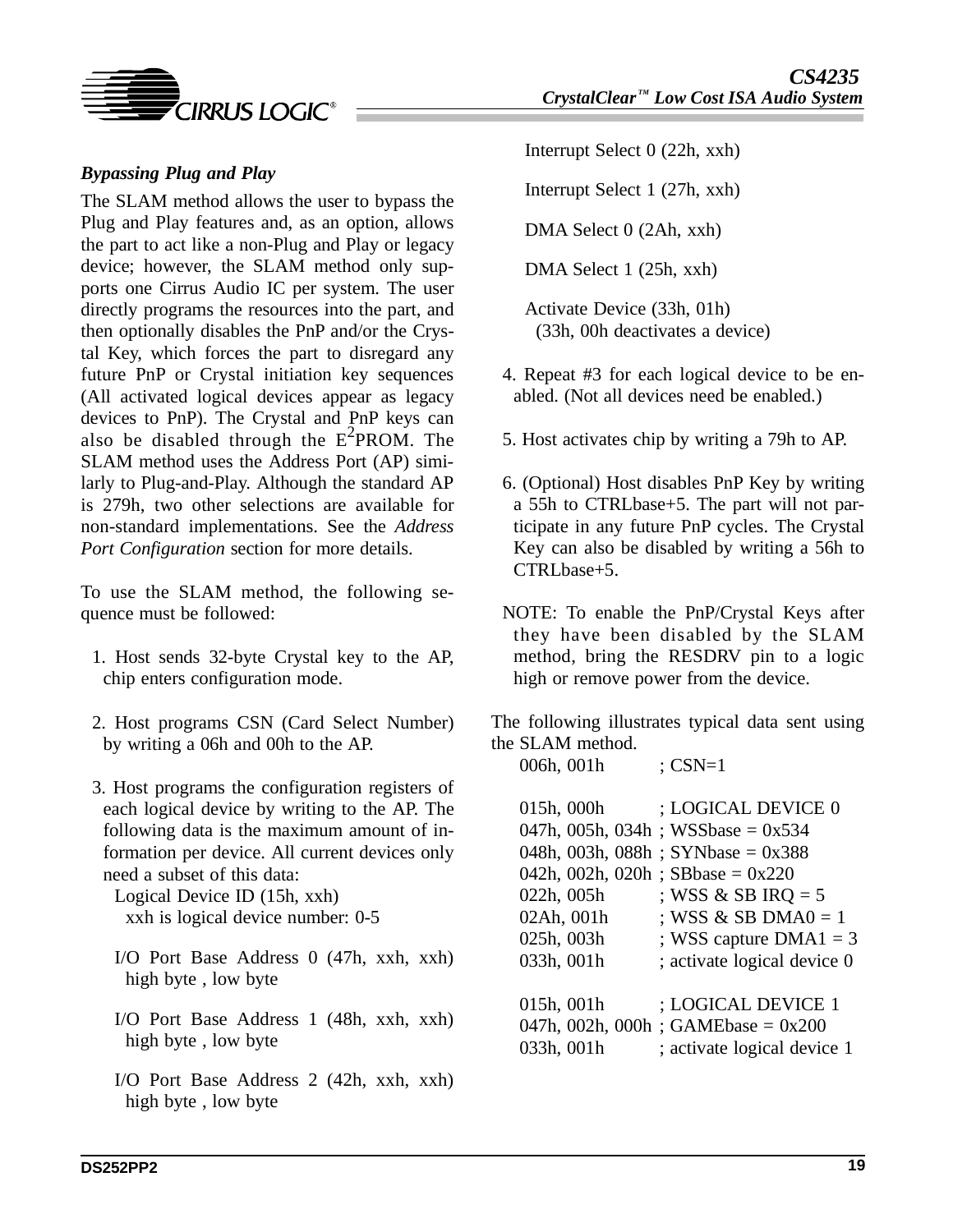

| 015h, 002h<br>033h, 001h | ; LOGICAL DEVICE 2<br>047h, 001h, 020h; CTRLbase = $0x120$<br>; activate logical device 2 |
|--------------------------|-------------------------------------------------------------------------------------------|
| 015h, 003h               | ; LOGICAL DEVICE 3<br>047h, 003h, 030h; MPUbase=0x330                                     |
| 022h, 009h<br>033h, 001h | ; MPU IRQ $= 9$<br>; activate logical device 3                                            |
|                          | ; activate audio device                                                                   |

If all the above data is sent, after the Crystal key, all devices except the CDROM will respond to the appropriate resources given.

### *Crystal Key 2*

A new feature of this part is the addition of another way to bypass the PnP interface using a new key, designated Crystal Key 2 (CK2). This new key is designed for Codecs on the motherboard that are hidden from normal PnP. The following 32 bytes, in hex, are Crystal Key 2 followed by the upper 8 bits of the Read Data port (RDP):

95, B1, D8, 6C, 36, 9B, 4D, A6, D3, 69, B4, 5A, AD, D6, EB, 75, BA, DD, EE, F7, 7B, 3D, 9E, CF, 67, 33, 19, 8C, 46, A3, 51, A8, <RDP>

This key differs greatly from the original Crystal Key in that the 33rd byte defines the upper 8 bits of the 10-bit Read Data port address, with the lower 2 bits equal to 11. As an example, if the RDP byte is 0x82, then the actual Read Data port is 0x20B. Another difference is that the original Crystal Key uses custom commands and is write-only; whereas, CK2 places the part in a PnP Configuration state and uses standard PnP commands to access PnP configuration registers. Since CK2 is unique to the CS4235, the PnP isolation sequence is bypassed.

CK2 differs from normal PnP in that the RDP is read/write instead of read-only. In PnP the RDP is read-only and a second address, designated the Write Data Port (0xA79), is used to write data into PnP registers. Using CK2, all configuration is done through the RDP, there is no Write Data Port. When finished, a Wait-for-Key command should be issued to the Address Port which places the part back in the normal mode of operation. Note that the Address Port (AP) can also be moved away from the normal PnP location of 0x279. See the *Address Port Configuration* section for more information.

The CK2 configuration sequence is as follows:

- 1. CK2 32 bytes are sent to the Address Port followed by the upper 8 bits of the RDP.
- 2. The AP and RDP are used to read/write configuration information in normal PnP fashion.
- 6. A Wait-for-Key command is sent removing the part from the configuration state.

The particular PnP register is set using the Address Port and the data for that register is read/written to/from the RDP. As an example, when finished configuring the part, to send the Wait-for-Key command, a 0x02 is sent to the AP (selecting the Config. Control register) and a 0x02 is sent to the RDP. This causes the part to exit the configuration state and enter normal operation (Wait-for-Key).

### *Hardware Configuration Data*

The Hardware Configuration data contains mapping information that links interrupt and DMA pins with actual interrupt numbers used by PnP and SLAM procedures. The Hardware Configuration data precedes the PnP Resource data.

The Hardware Configuration data is either 19 or 23 bytes long and contains the data necessary to configure the part. If an  $E^2$ PROM is not used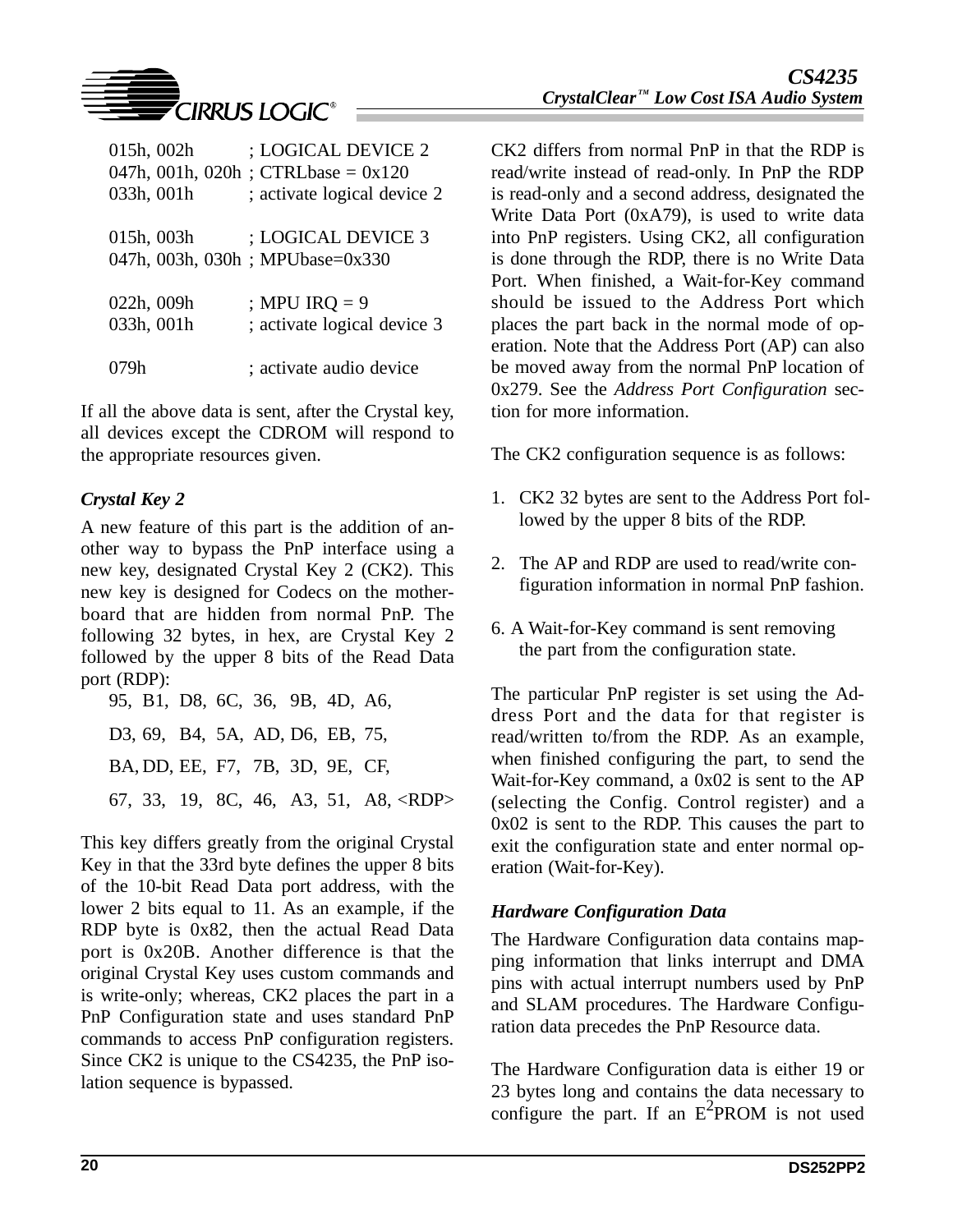

(Hostload), the first four bytes are not needed; therefore, the configuration data is only 19 bytes long. The configuration data maps the many functions of the logical devices to the physical pins of the chip. Table 2 lists the Hardware Configuration bytes. The detailed bit descriptions for each byte follows. While the reserved bits are listed as "res" in the bit position (and should be written to 0), "rbc" is "reserved, backwards compatible" for bits that were used on previous chips, but are no longer required on this chip. These bits are read/writable but should generally be set to 0 for backwards compatibility.

| <b>BYTE</b>    | <b>Default</b>  | <b>Description</b>                                                                                                                                                         |
|----------------|-----------------|----------------------------------------------------------------------------------------------------------------------------------------------------------------------------|
| 1              | 55h             | $E^2$ PROM validation byte 1.                                                                                                                                              |
|                |                 | The first two bytes indicate that the $E^2$ PROM exists.                                                                                                                   |
| $\overline{2}$ | <b>BBh</b>      | E <sup>2</sup> PROM validation byte 2                                                                                                                                      |
| 3              | 00 <sub>h</sub> | High byte for length of data in $E^2$ PROM                                                                                                                                 |
| $\overline{4}$ | <b>DDh</b>      | Low byte for length of data in $E^2$ PROM                                                                                                                                  |
| 5              | 00 <sub>h</sub> | Alternate CDROM (Logical Device 4), ACDbase, Address length mask                                                                                                           |
| 6              | 03h             | <b>RESERVED</b>                                                                                                                                                            |
| $\overline{7}$ | 80h             | Misc. Configuration Bits: CDROM Interrupt Polarity, Key Disables, VCEN                                                                                                     |
| 8              | 00h             | Global Configuration Byte: IFM, VCF1, WTEN                                                                                                                                 |
| 9              | 05h             | Code Base Byte                                                                                                                                                             |
| 10             | 20h             | <b>FM Volume Scaling</b>                                                                                                                                                   |
| $11*$          | 04h             | RESERVED - Must be 0x04                                                                                                                                                    |
| $12*$          | 08h             | RESERVED - Must be 0x08                                                                                                                                                    |
| $13*$          | 10 <sub>h</sub> | RESERVED - Must be 0x10                                                                                                                                                    |
| 14             | 80h             | Mono and DSP Port Control                                                                                                                                                  |
| 15             | 00h             | $E^2$ PROM Checksum                                                                                                                                                        |
| 16             | 00h             | Global Configuration Byte 2: EECS, AUX1R, 3DEN, DSPD1, PSH                                                                                                                 |
| 17             | 08h             | CDROM (Logical Device 4), CDbase, Address length                                                                                                                           |
| $18*$          | 48h             | RESERVED - Must be 0x48                                                                                                                                                    |
| 19             | 75h             | IRQ A/B Selection: Lower nibble = A, Upper nibble = B.<br>Along with next two bytes - specify hardware interrupts tied to IRQA-IRQF pins                                   |
| 20             | B9h             | IRQ C/D Selection: Lower nibble = C, Upper nibble = D.                                                                                                                     |
| 21             | <b>FCh</b>      | IRQ E/F Selection: Lower nibble = $E$ , Upper nibble = $F$ .                                                                                                               |
| 22             | 10h             | DMA A/B Selection: Lower nibble = A, Upper nibble = B.<br>This byte and the next byte specify hardware DRQ/DACKs tied to the DMAA-DMAC pins<br>and the 7th IRQ pin - IRQ G |
| 23             | 03h             | DMA C/IRQ G Selection: Lower nibble = DMA C, Upper nibble = IRQ G                                                                                                          |

NOTE: The first four bytes are exclusive to the  $E^2$ PROM and are not used in the Hostload mode.

\* Currently not supported. Must be set to default values given in the table.

**Table 2. Hardware Configuration Data**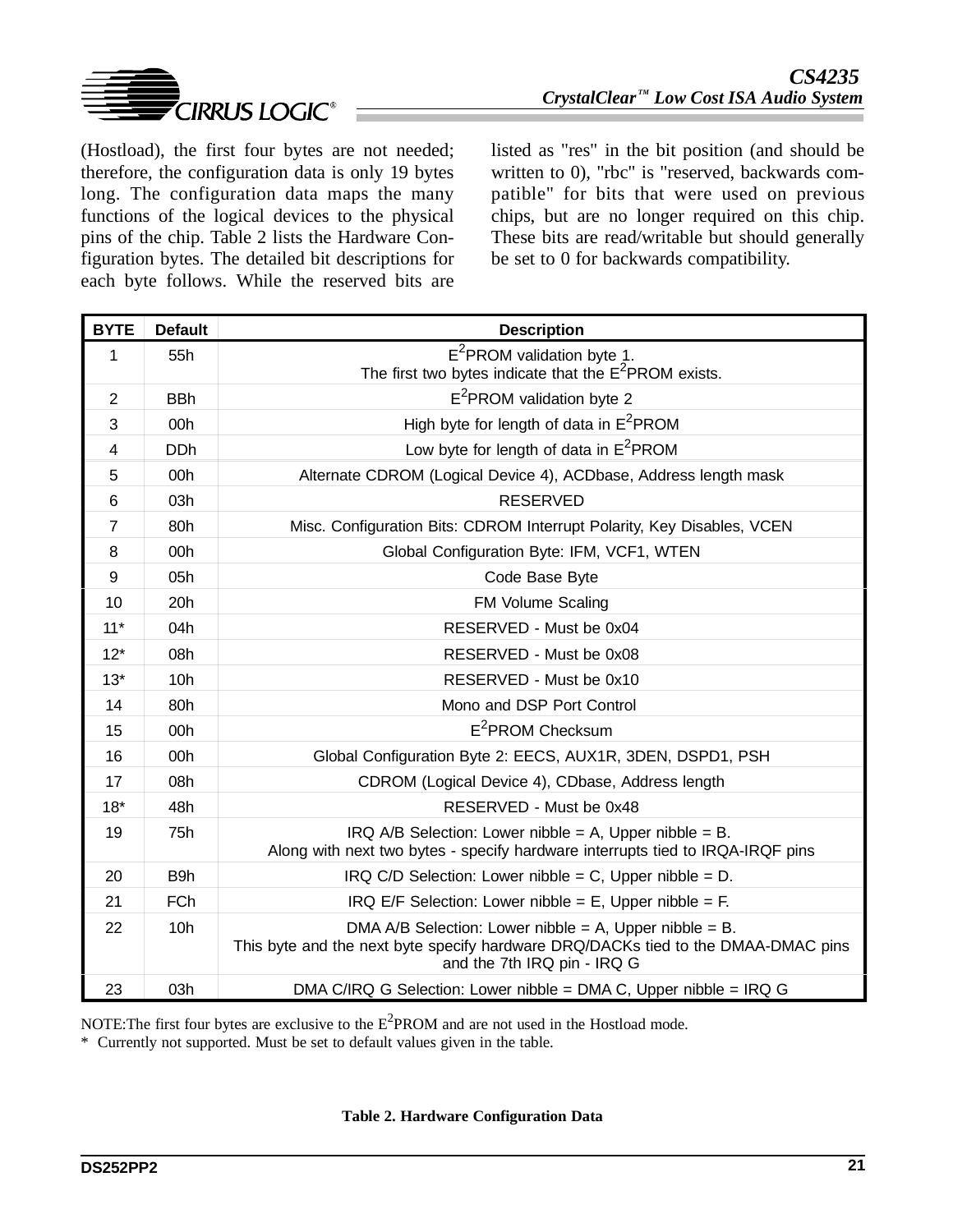

| HW Config. Byte 5: ACDbase Address Length |
|-------------------------------------------|
| $M_{\alpha\alpha k}$ Default - 00000000   |

|  | $M$ usk, Defu $u = 00000000$        |  |  |  |
|--|-------------------------------------|--|--|--|
|  | D7 D6 D5 D4 D3 D2 D1 D0             |  |  |  |
|  | res res res res res res CM2 CM1 CM0 |  |  |  |

CM2-CM0 Address bit masks for the Alternate CDROM address decode, ACDbase. See the *CDROM Interface* section for more details on ACDbase. ACDbase must be on the same paragraph boundry as the address lengh decode.

> 000 - ACDCS low for 1 byte 001 - ACDCS low for 2 bytes 011 - ACDCS low for 4 bytes 111 - ACDCS low for 8 bytes xxx - all others, RESERVED

*HW Config. Byte 7: Misc. Configuration Bits,*

|             | $Default = 10000000$ |            |            |                   |                                                                                                                                     |     |                                       |  |  |  |  |
|-------------|----------------------|------------|------------|-------------------|-------------------------------------------------------------------------------------------------------------------------------------|-----|---------------------------------------|--|--|--|--|
| D7          | D6                   | D5.        | D4         | D3                | D <sub>2</sub>                                                                                                                      | D1  | D0                                    |  |  |  |  |
| <b>IHCD</b> | rbc                  | <b>PKD</b> | <b>CKD</b> | CK <sub>2</sub> D | <b>VCEN</b>                                                                                                                         | rbc | rbc                                   |  |  |  |  |
| <b>VCEN</b> |                      |            |            |                   | Volume Control Enable. When set,<br>the UP, DOWN, and MUTE pins be-<br>come active and provide a hardware<br>master volume control. |     |                                       |  |  |  |  |
| CK2D        |                      |            |            | 2nd Crystal key.  | Crystal Key 2 disable. When set,<br>blocks the part from receiving the                                                              |     |                                       |  |  |  |  |
| CKD         |                      |            | key.       |                   | the part from receiving the Crystal                                                                                                 |     | Crystal Key disable. When set, blocks |  |  |  |  |
| PKD         |                      |            | Play key.  |                   | PnP Key disable. When set, blocks<br>the part from receiving the Plug-and-                                                          |     |                                       |  |  |  |  |
| <b>IHCD</b> |                      |            |            |                   | Interrupt High - CDROM. When set,<br>CDINT is active high. When clear,<br>CDINT is active low.                                      |     |                                       |  |  |  |  |

### *HW Config. Byte 8: Global Configuration Byte, Default = 10000000*

|  | $\geq$ equator 1000000 |  |                                   |  |
|--|------------------------|--|-----------------------------------|--|
|  |                        |  | D7 D6 D5 D4 D3 D2 D1 D0           |  |
|  |                        |  | IFM VCF1 rbc res WTEN rbc res res |  |

- WTEN Wavetable Serial Port Enable. When set, enables the CS9236 Single-Chip Wavetable Music Synthesizer serial port pins. This function is also available in C8. NOTE: The DSP SPE bit in I16 must be 0 for the wavetable port to be enabled.
- VCF1 Hardware Volume Control Format. This bit controls the format of the hardware volume control pins UP, DOWN, and MUTE. The volume control is enabled by setting VCEN in the previous Hardware Configuration byte. VCF1 is also available through C8.
	- 0 MUTE is a momentary switch. MUTE toggles between mute and un-mute. Pressing the up or down switch always un-mutes.
	- 1 MUTE is not used. Two button volume control. Pressing the up and down buttons simultaneously causes the volume to mute. Pressing up or down un-mutes.
- IFM Internal FM. When set, the internal FM synthesizer is enabled. When clear, FM is disabled.

### *HW Config. Byte 9: Code Base Byte,*

|  | D7 D6 D5 D4 D3 D2 D1 D0                         |  |  |  |
|--|-------------------------------------------------|--|--|--|
|  | $CB7$ $CB6$ $CB5$ $CB4$ $CB3$ $CB2$ $CB1$ $CB0$ |  |  |  |

CB7-CB0 Code Base Byte. Determines the code base located in the E<sup>2</sup>PROM. If not correct, the Firmware code after the PnP resource data is not loaded.

> $0x05$  - CS4235  $E^2$ PROM Load 0x06 - CS4235 Host Load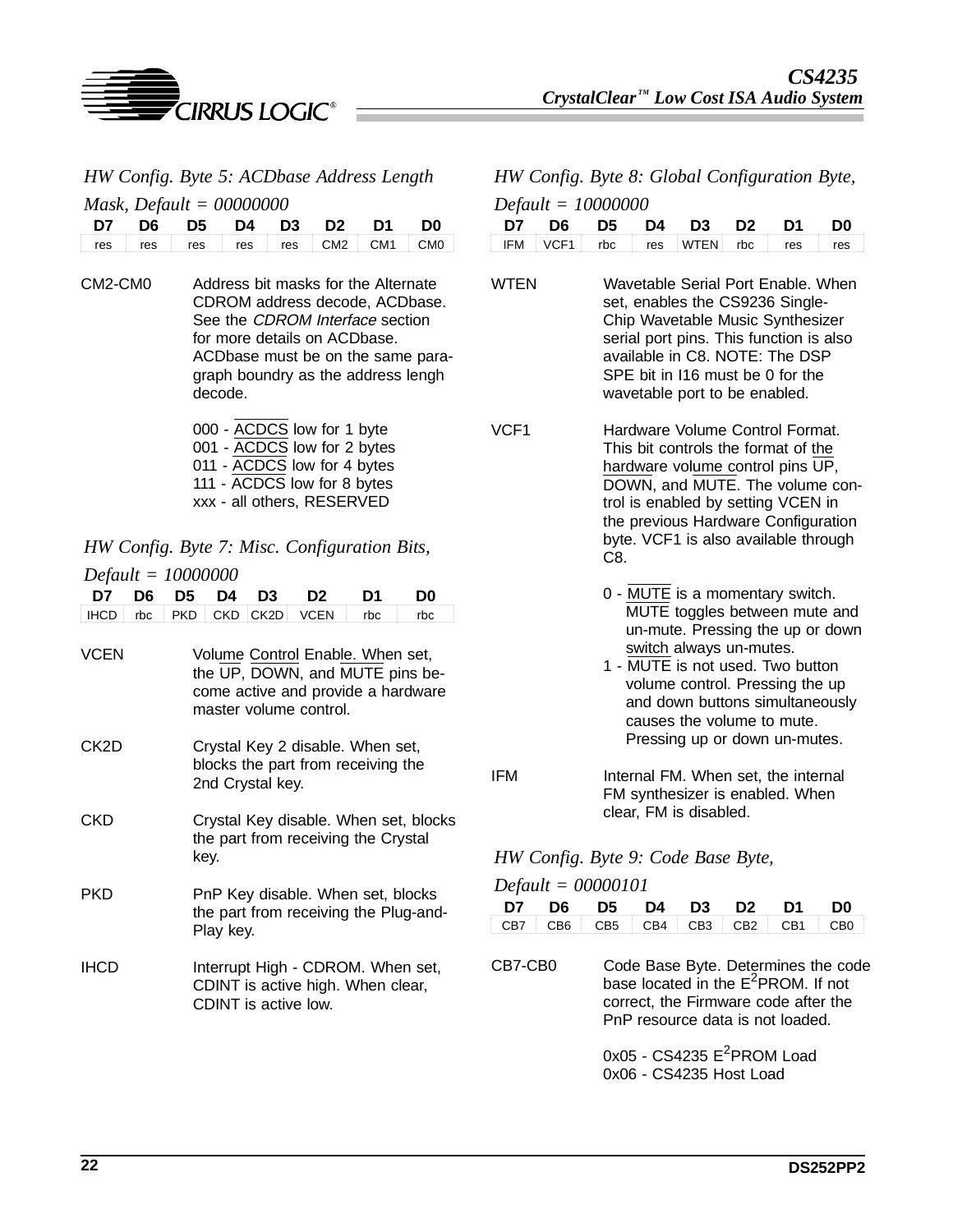

*HW Config. Byte 10: FM Volume Scaling,*

*Default = 00100000*

|  |  |  | D7 D6 D5 D4 D3 D2 D1 D0                          |  |
|--|--|--|--------------------------------------------------|--|
|  |  |  | res   FMS2   FMS1   FMS0   res   res   res   res |  |

- FMS2-FMS0 FM Volume Scaling relative to wavetable digital input. These bits set the default FM volume level relative to the CS9236 wavetable interface port. Once initialized, these bits can be controlled through X19. These bits are provided for backwards compatibility with previous chips.
	- 010 0 dB  $011 - +6$  dB 100 - -12 dB 101 - -6 dB 110 - +12 dB 111 - +18 dB

*HW Config. Byte 14: Mono & DSP Port*

*Control, Default = 10000000*

|  | D7 D6 D5 D4 D3 D2 D1 D0                       |  |  |  |
|--|-----------------------------------------------|--|--|--|
|  | MIM   res   res   res   SF1   SF0   SPE   MIA |  |  |  |

This register sets the power up defaults for these features. After power-up, I16 may be used to control the DSP serial port, and I26 may be used to control the Mono Input.

MIA Mono Input Attenuate. When set, the MIN input is attenuated 9 dB. When clear, the MIN volume is 0 dB. SPE **DSP** Serial Port Enable. When set, the DSP serial port is enabled. SF1,0 DSP Serial Port Format. Selects the format of the serial port once enabled by SPE. See the DSP Serial Audio Data Port section for more details. 00 - 64-bit enhanced. 01 - 64 bit. 10 - 32 bit. 11 - ADC/DAC.

MIM Mono In mute. When set, the MIN analog input is muted. When clear, MIN is mixed into the output mixer at a level set by MIA.

# *HW Config. Byte 15: E2 PROM Checksum*

# *Default = xxxxxxxx*

|  |  |  | D7 D6 D5 D4 D3 D2 D1 D0                                                                                 |  |
|--|--|--|---------------------------------------------------------------------------------------------------------|--|
|  |  |  | $\vert$ EC7 $\vert$ EC6 $\vert$ EC5 $\vert$ EC4 $\vert$ EC3 $\vert$ EC2 $\vert$ EC1 $\vert$ EC0 $\vert$ |  |

 $EC7-ECO$  $E^2$ PROM checksum byte. Starts with the first byte of the size (after 55h/BBh) and ends with the last programmed byte of the E<sup>2</sup>PROM. Only valid if EECS in Hardware Configuration Byte 16 is set.

### *HW Config. Byte 16: Global Config. Byte 2*

*Default = 00000000*

|  |  | D7 D6 D5 D4 D3 D2 D1 D0               |  |  |
|--|--|---------------------------------------|--|--|
|  |  | res EECS AUX1R 3DEN DSPD1 PSH res res |  |  |

This register sets the power up defaults for these features. After power-up, X18 may be used to control all bits except EECS.

- PSH Playback Sample Hold. When set, the last sample is held in DAC1 when PEN is cleared. When clear, zero is sent to DAC1 when PEN is cleared.
- DSPD1 DSP port controls DAC1. When set, the serial DSP port controls DAC1 instead of the ISA playback FIFO.
- 3DEN 3D Sound Enable. When set, 3D sound is enabled on L/ROUT.
- AUX1R AUX1 Remap. When set, writes to I18/19 (DAC2 volume) also control the AUX1 volume. When clear, I18/19 control DAC2 volume and I2/3 control AUX1 volume. This bit provides some backwards compatibility when AUX1 analog inputs are substituted for LINE analog inputs which are no longer available.
- EECS EEPROM Checksum. If set, indicates that Hardware Configuration Byte 15 is a checksum for the entire EEPROM (starting after 55h/BBh).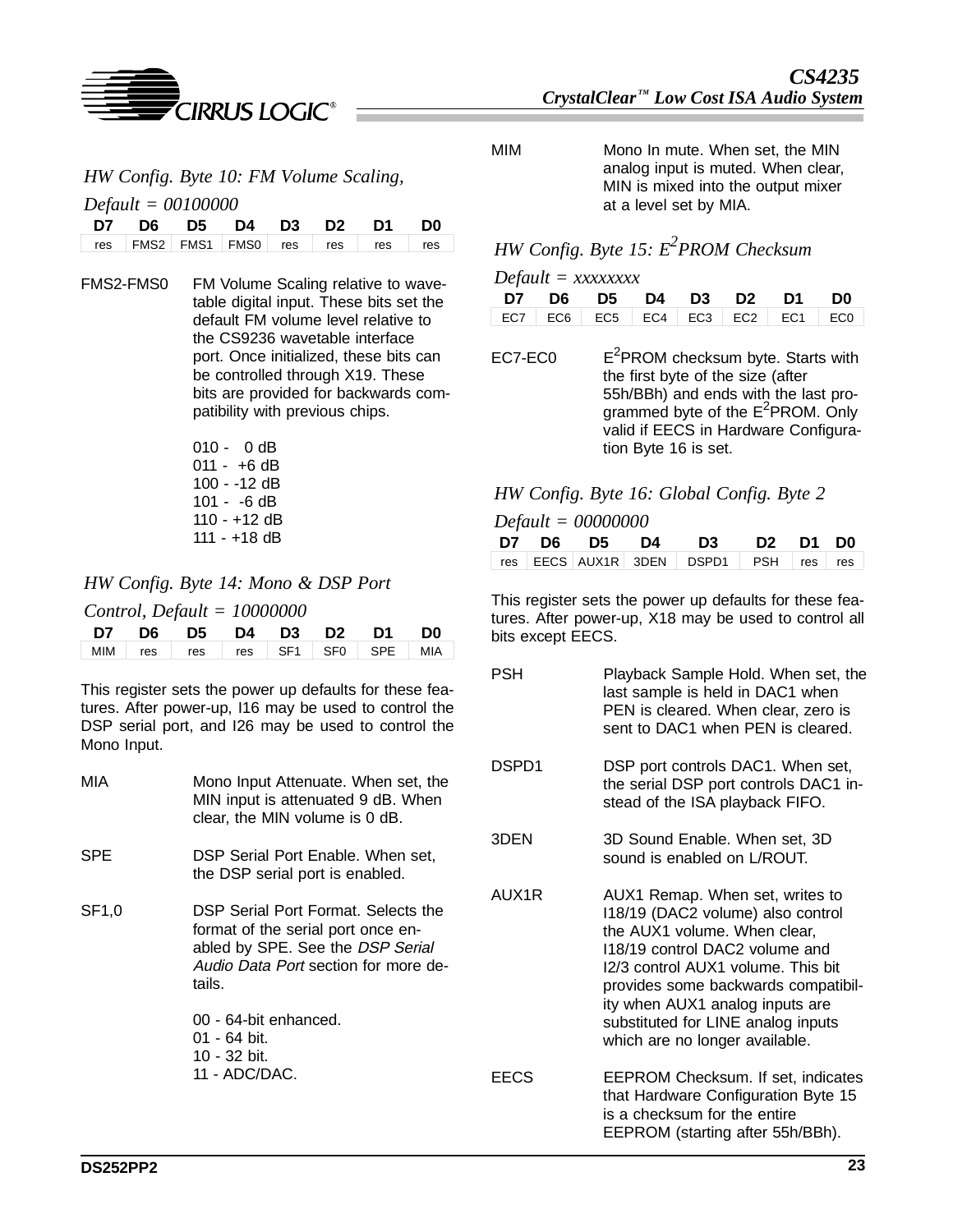

*CIRRUS LOGIC®* 

*HW Config. Byte 17: CDbase Address Length, Default = 00000100*

| $Default = 00000100$ |  |                                         |  |  |  |  |  |  |
|----------------------|--|-----------------------------------------|--|--|--|--|--|--|
|                      |  | D7 D6 D5 D4 D3 D2 D1 D0                 |  |  |  |  |  |  |
|                      |  | CAL7 CAL6 CAL5 CAL4 CAL3 CAL2 CAL1 CAL0 |  |  |  |  |  |  |

CAL7-CAL0 CDbase Address Length. Determines the address length decode for the primary CDROM address, CDbase. CDbase must be on the same paragraph boundry as the address lengh decode.

> 00000001 - CDCS low for 1 byte 00000010 - CDCS low for 2 bytes 00000100 - CDCS low for 4 bytes 00001000 - CDCS low for 8 bytes 00010000 - CDCS low for 16 bytes 00100000 - CDCS low for 32 bytes 01000000 - CDCS low for 64 bytes 10000000 - CDCS low for 128 bytes xxx - all others, RESERVED

Bytes 19 through 21 map the interrupt number to the actual interrupt pins A - F. As shown in Table 2, the byte 20 default is 0xB9; therefore, IRQ C, which is the lower nibble, maps to the ISA interrupt 9. Likewise IRQ D, which is the upper nibble, maps to the ISA interrupt 11 (0Bh).

Byte 22 maps the DMA channel number to the actual DMA pins A and B. As shown in the table, the byte 22 default is 0x10; therefore, DRQA/DACKA is the lower nibble which maps to the ISA DMA channel 0. Likewise DRQB/DACKB is the upper nibble which maps to the ISA DMA channel 1.

Byte 23 maps DMA C and IRQ G. The lower nibble maps DMA C and defaults to DMA 3. The upper nibble supports a seventh IRQ, IRQ G. The default is disabled (0), providing backwards compatibility with other Cirrus Audio parts. If IRQ G is connected to an ISA interrupt (typically 10), then this byte must be modified to reflect the hardware connection.

### *Hostload Procedure*

This procedure is provided for backwards compatibility with the CS4236. Since the  $E^2$ PROM allows all resource and firmware patch data to be loaded at power-up, this procedure is typically only used with motherboard devices that do not include an E<sup>2</sup>PROM. To download PnP resource data from the host to the part's internal RAM, use the following sequence:

- 1. Configure Control I/O base address, CTRLbase, by one of two methods: regular PnP cycle or Crystal Key method.
	- a. The host can use the regular PnP cycle to program the CTRLbase, and then place the chip in the wait\_for\_key\_state
	- b. If the Crystal Key method is used:

First, send the 32-byte Crystal key to I/O address port (AP).

Second, configure logical device 2 base address, CTRLbase, by writing to AP (15h, 02h, 47h, xxh, xxh, 33h, 01h, 79h). Note: The two xxh represent the base\_address high and base address low respectively. The default is: 01h, 20h.

- 2. Write 57h (Jump to ROM) command to CTRLbase+5.
- 3. Download the PnP Resource data.
	- a. Send download command by writing AAh to CTRLbase+5.
	- b. Send starting download address (4000h) by writing low byte (00h) first, and then high byte (40h) to CTRLbase+5.
	- c. Send the Hardware Configuration and resource data in successive bytes to CTRLbase+5. This includes the Hardware Configuration and the PnP resource data.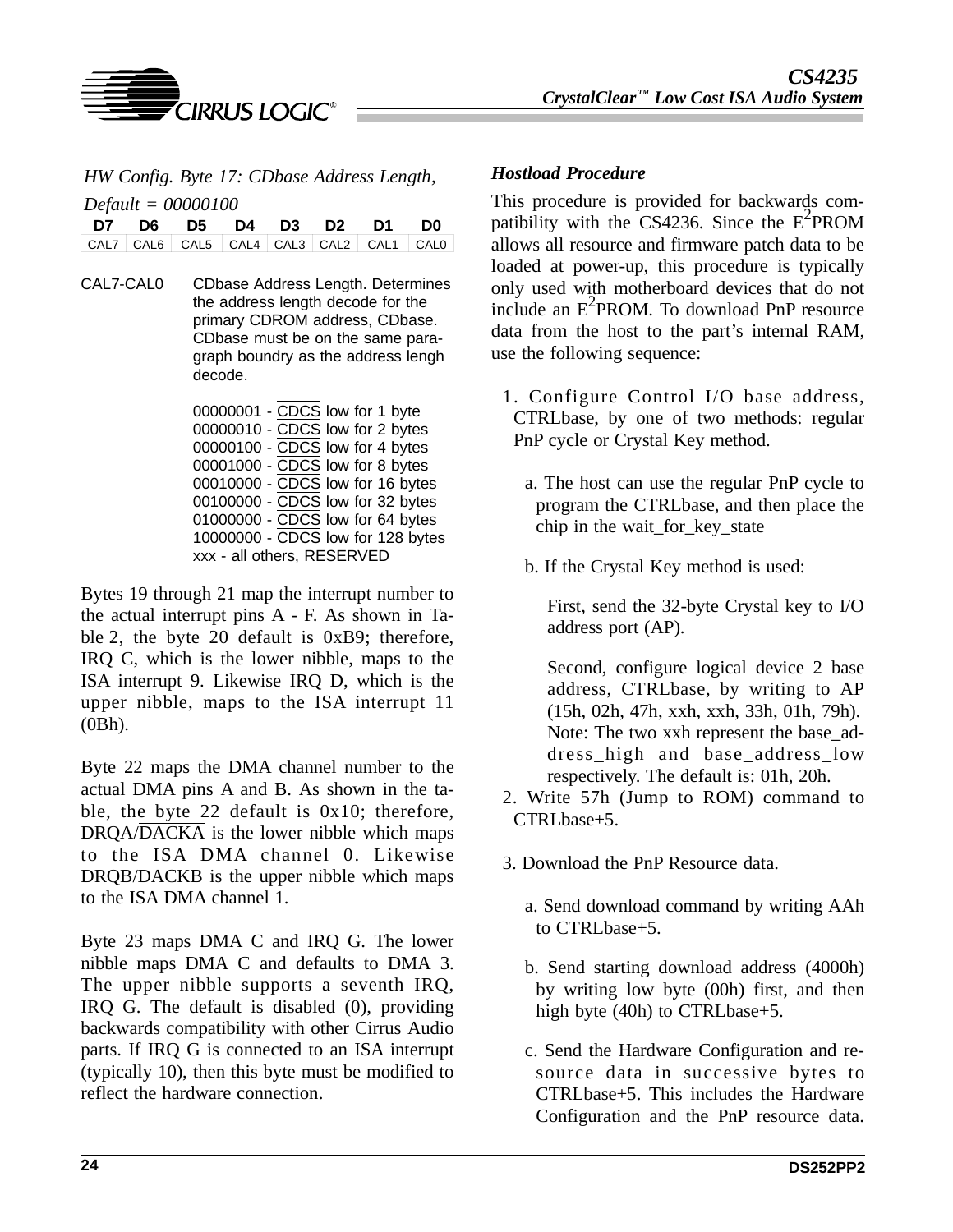

The PnP resource format is described in the *PnP Data* section. The resource header should not contain the first four bytes which are only used for  $E^2$ PROM loads.

- d. End download by writing 00h to CTRLbase+6.
- 4. Download Firmware data. Contact Cirrus Logic for the BIOS kit which gives examples of how to download firmware.
- 5. If any of the Hardware Configuration Data (first 19 bytes) has changed, 5Ah must be written to CTRLbase+5 to force the part to internally update this information.

The new PnP data is loaded and the part is ready for the next PnP cycle.

# $$

The Plug and Play specification defines 32 bits of the 72-bit Serial Identifier as being a user defined serial number. The  $E^2$ PROM is used to change the user section of the identifier, store default resource data for PnP, Hardware Configuration data specific to the CS4235, and firmware patches to upgrade the core processor functionality.

The  $E^2$ PROM interface uses an industry standard 2-wire interface consisting of a bi-directional data line and a clock line driven from the part. After power-on the part looks for the existence of an  $E^2$ PROM device and loads the user defined data. The existence is determined by the first two bytes read  $(0x55$  followed by  $0xBB$ ). If the first two bytes are correct, the part reads the next two bytes to determine the length of data in the  $E^2$ PROM. The length bytes indicate the number of bytes left to be read (not including the two validation bytes or two length bytes). As shown in Figure 3, the  $E^2$ PROM is read using a start bit followed by a dummy write, to initialize the address to zero. Then another start bit and device address, followed by all the data. Since the part uses the sequential read properties of the  $E^2$ PROM, only one  $E^2$ PROM, is supported (ganged  $E^2$ PROMs are not supported).

Some  $E^2$ PROMs that are compatible with this interface are:

| Atmel               | AT24Cxx series  |
|---------------------|-----------------|
| MicroChip           | 24LCxxB series  |
| National            | NM24CxxL series |
| Ramtron             | FM24Cxx series  |
| <b>SGS</b> Thompson | ST24Cxx series  |
| Xicor               | X24Cxx series   |
|                     |                 |

where the xx is replaced by 02, 04, 08, or 16 based on the size of the  $E^2$ PROM desired. The size of 08 (1k bytes) is preferred since it allows the maximum flexibility for upgrading firmware patches. Other  $E^2$ PROMs compatible with Figure 3 and the timing parameters listed in the front of the data sheet may also be used.

The maximum Hardware Configuration and PnP resource RAM data supported is 384 bytes, and a four byte header; therefore, the maximum amount of data storage, without firmware patches, in  $E^2$ PROM would be 388 bytes. The  $\frac{1}{2}$  maximum size E<sup>2</sup>PROM needed is 770 bytes, to allow the inclusion of firmware patches after the PnP resource data.

If an external  $E^2$ PROM exists, it is accessed by the serial interface and is connected to the SDA and SCL pins. The two-wire interface is controlled by three bits in the Control logical device, Hardware Control Register (CTRLbase+1). The serial data can be written to or read from the  $E^2$ PROM by sequentially writing or reading that register. The three register bits, D0, D1, D2 are labeled CLK, DOUT, and DIN/EEN respectively. The DIN/EEN bit, when written to a one, enables the  $E^2$ PROM serial interface. When the DIN/EEN bit is written to a zero, the serial interface is disabled. The DIN/EEN bit is also the Data In (DIN) signal to read back data from the  $E^2$ PROM. The SDA pin is a bi-directional open-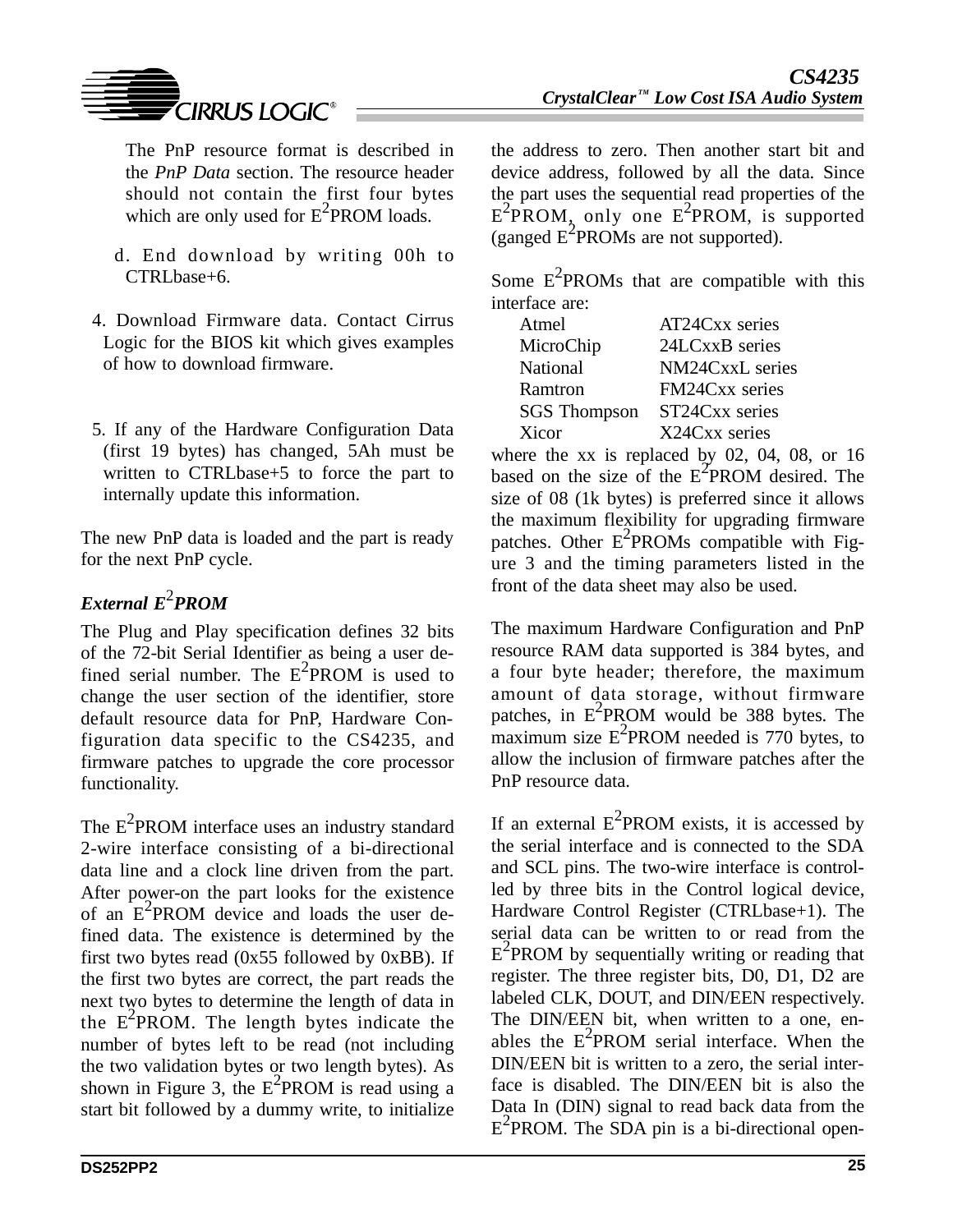

drain data line supporting DIN and DOUT; therefore, to read the correct data, the DOUT bit must be set to a one prior to performing a read of the register. Otherwise, the data read back from DIN/EEN will be all zeros. The  $E^2$ PROM data can then be read from the DIN/EEN bit. The CLK bit timing is controlled by the host software. This is the serial clock for the  $E^2$ PROM output on the SCL pin. The DOUT bit is used to write/program the data out to the  $E^2$ PROM. An external pull-up resistor is required on SDA because it is an open-drain output. Use the guidelines in the specific  $E^2$ PROM data sheet to select the value of the pull-up resistor (a typical value would be  $3.3 \text{ k}\Omega$ ).

# *Programming the E*<sup>2</sup>*PROM:*

- 1. Configure Control I/O base address by one of two methods: regular PnP cycle or Crystal Key method.
	- a. The host can use the regular PnP cycle to program the logical device 2 I/O base address, and then place the chip in the wait for key state
	- b. If the Crystal Key method is used:

First, write to the AP, send the 32-byte Crystal key.

Second, configure the Control I/O base address by writing 15h, 02h, 47h, 01h, 20h, 33h, 01h, 79h to the AP.

- 2. Refer to the specific data sheet for the E<sup>2</sup>PROM you are using for timing requirements and data format. Also, refer to the *Loading Resource Data* section of this data sheet for the  $E^2$ PROM resource data format.
- 3. Send the  $E^2$ PROM data in successive bits to CTRLbase+1 (Hardware Control Register) while following the  $E^2$ PROM data sheet format.

The  $E^2$ PROM now contains the PnP resource data. For this new data to take effect, the part must be reset, causing the part to read the E2 PROM during initialization. Cirrus can provide a utility, RESOURCE.EXE, to program  $E^2$ PROMs through the Control logical device interface.

## **WINDOWS SOUND SYSTEM CODEC**

The WSS Codec software interface consists of 4 I/O locations starting at the Plug and Play address 'WSSbase', and supports 12-bit address decoding. If the upper address bits, SA12-SA15 are used, they must be 0 to decode a valid address. The WSS Codec also requires one interrupt and one or preferably two DMA channels, one for playback and one for capture. Since the WSS Codec and Sound Blaster device are mutually exclusive, the two devices share the same interrupt and DMA playback channel.

The WSS functions include stereo Analog-to-Digital and Digital-to-Analog converters (ADCs and DACs), analog mixing, anti-aliasing and reconstruction filters, line and microphone level



**Figure 3. EEPROM Format**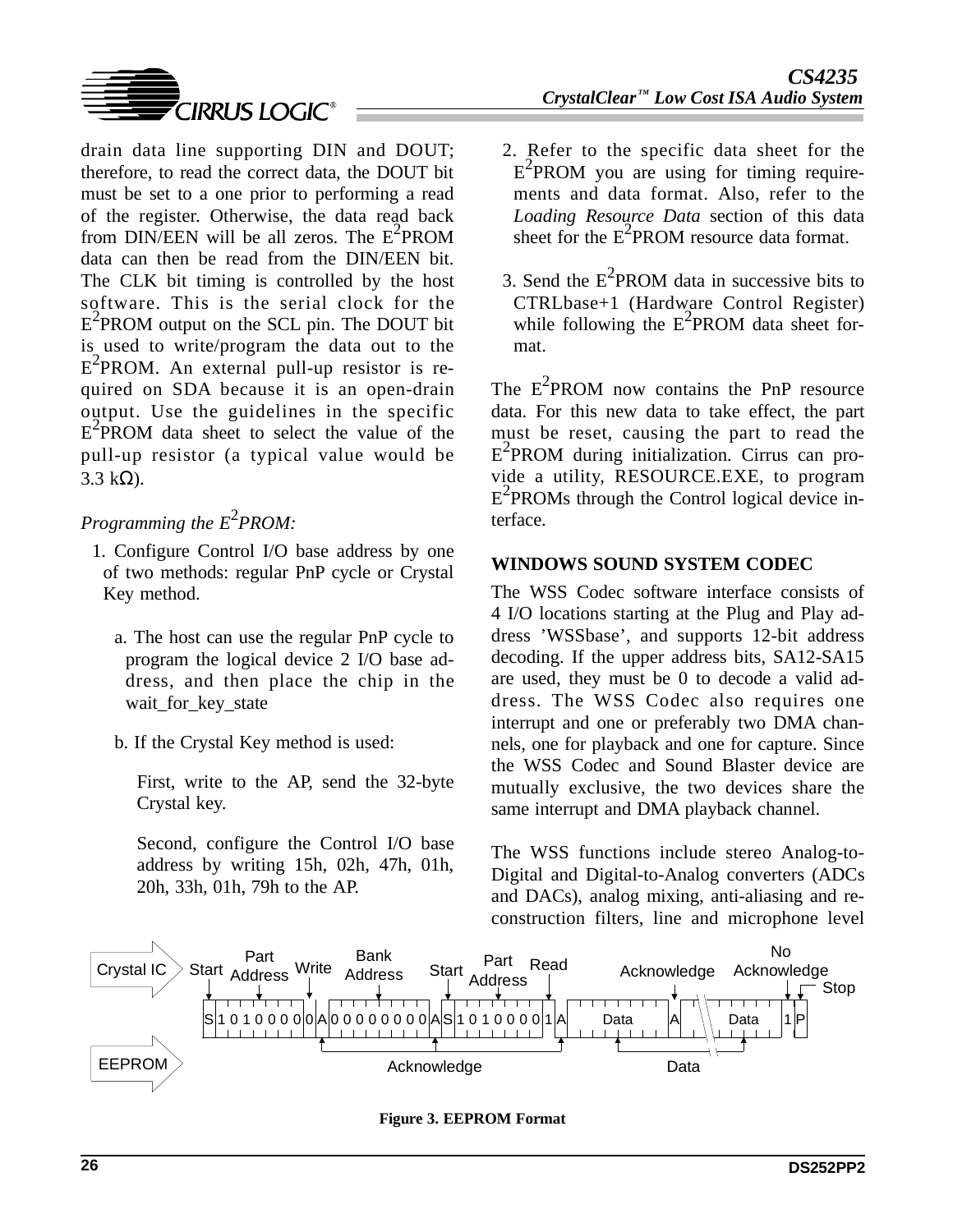

inputs, simultaneous capture and playback (at independent sample frequencies) and a parallel bus interface.

# *Enhanced Functions (MODEs)*

The initial state is labeled MODE 1 and forces the part to appear as a CS4248. The more popular second mode, MODE 2, forces the part to appear as a CS4231 super set and is compatible with the CS4232. To switch from MODE 1 to MODE 2, the CMS1,0 bits, in the MODE and ID register (I12), should be set to 10 respectively. When MODE 2 is selected, the bit IA4 in the Index Address register (R0) will be decoded as a valid index pointer providing 16 additional registers and increased functionality over the CS4248.

To reverse the procedure, set the CMS1,0 bits to 00 and the part will resume operation in MODE 1. Except for the Capture Data Format (I28), Capture Base Count (I30/31), and Alternate Feature Status (I24) registers, all other Mode 2 functions retain their values when returning to Mode 1.

MODE 3 is selected by setting CMS1,0 to 11. MODE 3 allows access to a third set of "extended registers" which are designated X0-X31. The extended registers are accessed through I23. The additional MODE 3 functions are:

- 1. A full symmetrical mixer. This changes the input multiplexer to a input mixer.
- 2. Independent sample frequency control on the ADCs and DACs.
- 3. Programmable Gain and Attenuation on the Microphone inputs.

# *FIFOs*

The WSS Codec contains 16-sample FIFOs in both the playback and capture digital audio data paths. The FIFOs are transparent and have no programming associated with them.

When playback is enabled, the playback FIFO continually requests data until the FIFO is full, and then makes requests as positions inside the FIFO are emptied, thereby keeping the playback FIFO as full as possible. Thus when the system cannot respond within a sample period, the FIFO starts to empty, avoiding a momentary loss of audio data. If the FIFO runs out of data, the last valid sample can be continuously output to the DACs (if DACZ in I16 is clear) which will eliminate pops from occurring.

When capture is enabled, the capture FIFO tries to continually stay empty by making requests every sample period. Thus when the system cannot respond within a sample period, the capture FIFO starts filling, thereby avoiding a loss of data in the audio data stream.

# *WSS Codec PIO Register Interface*

Four I/O mapped locations are available for accessing the Codec functions and mixer. The control registers allow access to status, audio data, and all indirect registers via the index registers. The  $\overline{IOR}$  and  $\overline{IOW}$  signals are used to define the read and write cycles respectively. A PIO access to the Codec begins when the host puts an address on to the ISA bus which matches WSSbase and drives AEN low. WSSbase is programmed during a Plug and Play configuration sequence. Once a valid base address has been decoded then the assertion of IOR will cause the WSS Codec to drive data on the ISA data bus lines. Write cycles require the host to assert data on the ISA data bus lines and strobe the  $\overline{IOW}$ signal. The WSS Codec will latch data into the PIO register on the rising edge of the  $\overline{IOW}$ strobe.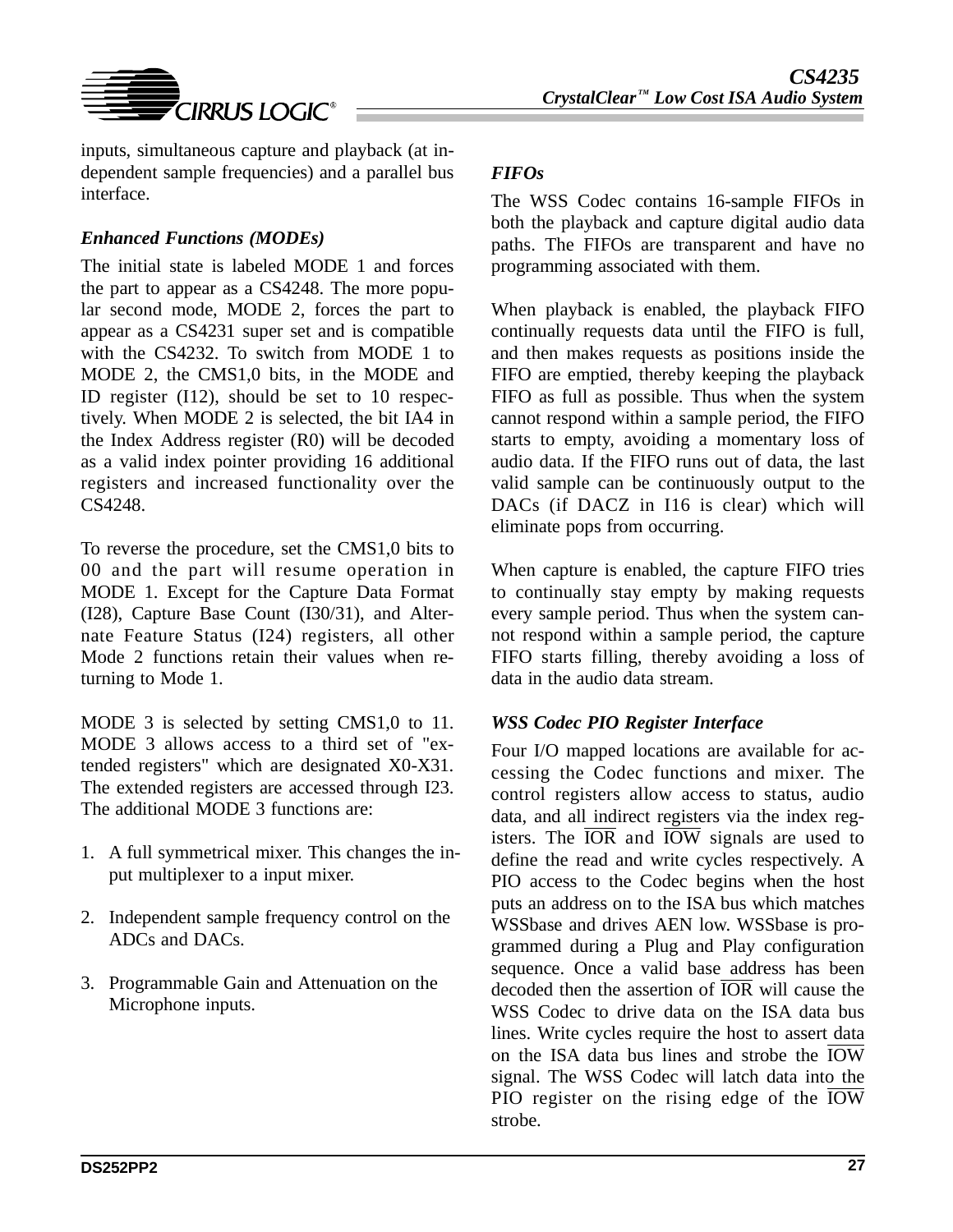

The audio data interface typically uses DMA request/grant pins to transfer the digital audio data between the WSS Codec and the bus. The WSS Codec is responsible for asserting a request signal whenever the Codec's internal buffers need updating. The bus responds with an acknowledge signal and strobes data to and from the Codec, 8 bits at a time. The WSS Codec keeps the request pin active until the appropriate number of 8-bit cycles have occurred to transfer one audio sample. Note that different audio data types will require a different number of 8-bit transfers.

### *DMA Interface*

The second type of parallel bus cycle from the WSS Codec is a DMA transfer. DMA cycles are distinguished from PIO register cycles by the assertion of a DRQ followed by an acknowledgment by the host by the assertion of DACK (with AEN high). While the acknowledgment is received from the host, the WSS Codec assumes that any cycles occurring are DMA cycles and ignores the addresses on the address lines.

The WSS Codec may assert the DMA request signal at any time. Once asserted, the DMA request will remain asserted until a complete DMA cycle occurs to the part. DMA transfers may be terminated by resetting the PEN and/or CEN bits in the Interface Configuration register (I9), depending on the DMA that is in progress (playback, capture, or both). Termination of DMA transfers may only happen between sample transfers on the bus. If DRQ goes active while resetting PEN and/or CEN, the request must be acknowledged with  $\overline{\text{DACK}}$  and a final sample transfer completed.

# *DMA CHANNEL MAPPING*

Mapping of the WSS Codec's DRQ and DACK onto the ISA bus is accomplished by the Plug and Play configuration registers. If the Plug and Play resource data specifies only one DMA channel for the Codec (or the codec is placed in SDC mode) then both the playback and capture DMA requests should be routed to the same DRQ/DACK pair (DMA Channel Select 0). If the Plug and Play resource data specifies two DMA channels for the Codec, then the playback DMA request will be routed to the DMA pair specified by the DMA Channel Select 0 resource data, and the capture DMA requests will be routed to the DMA pair specified by the DMA Channel Select 1 resource data.

## *DUAL DMA CHANNEL MODE*

The WSS Codec supports a single and a dual DMA channel mode. In dual DMA channel mode, playback and capture DMA requests and acknowledges occur on independent DMA channels. In dual DMA mode, SDC should be set to 0. The Playback- and Capture-Enables (PEN, CEN, I9) can be changed without a Mode Change Enable (MCE, R0). This allows for proper full duplex control where applications are independently using playback and capture.

### *SINGLE DMA CHANNEL (SDC) MODE*

When two DMA channels are not available, the SDC mode forces all DMA transfers (capture or playback) to occur on a single DMA channel (playback channel). The trade-off is that the WSS Codec will no longer be able to perform simultaneous DMA capture and playback.

To enable the SDC mode, set the SDC bit in the Interface Configuration register (I9). With the SDC bit asserted, the internal workings of the WSS Codec remain exactly the same as dual mode, except for the manner in which DMA request and acknowledges are handled.

The playback of audio data will occur on the playback channel exactly as dual channel operation; however, the capture audio channel is now diverted to the playback channel. Alternatively stated, the capture DMA request occurs on DMA channel select 0 for the WSS Codec. (In MODEs 2 and 3, the capture data format is al-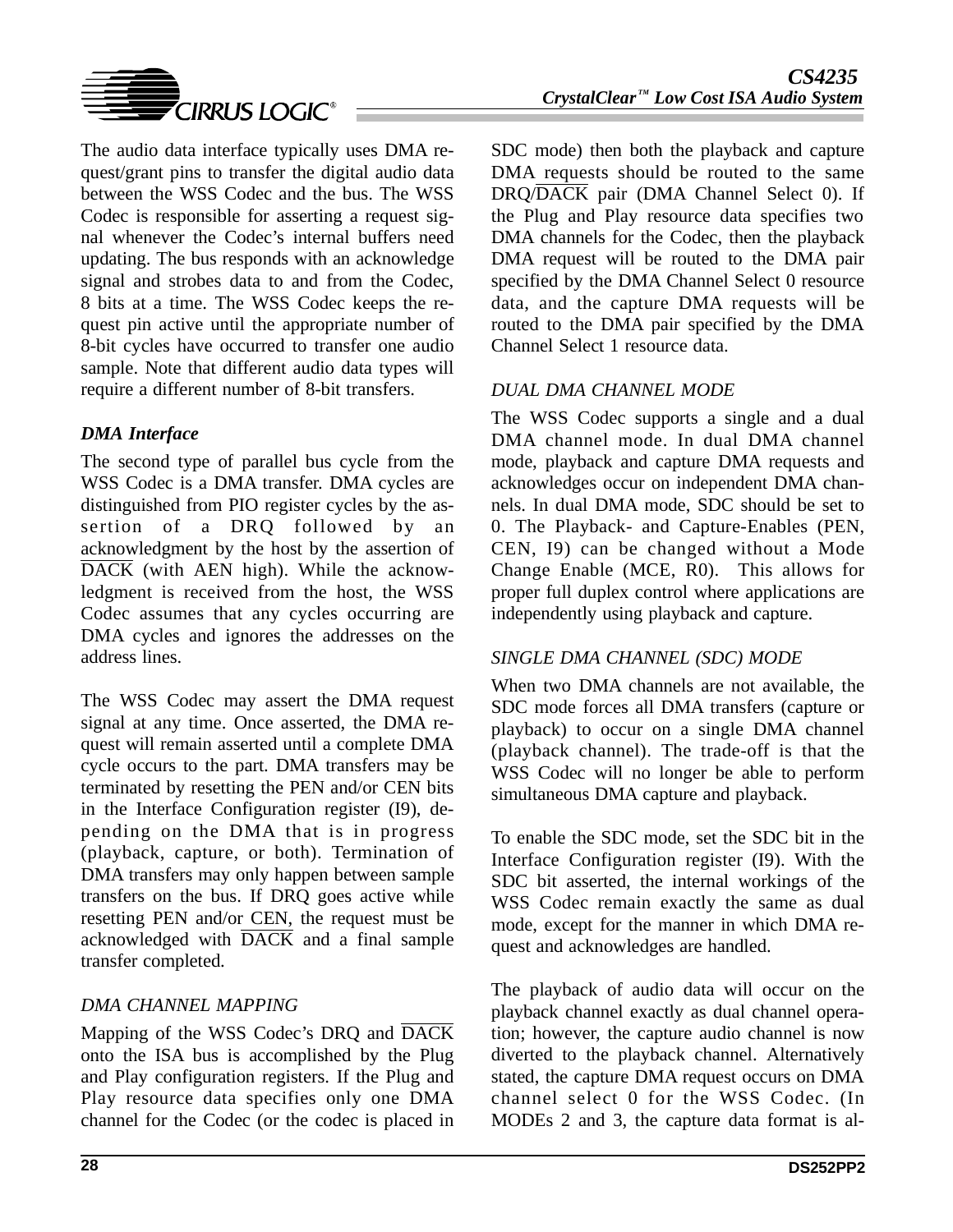

ways set in register I28.) If both playback and capture are enabled, the default will be playback. SDC does not have any affect when using PIO accesses.

### *Sound System Codec Register Interface*

The Windows Sound System codec is mapped via four locations. The I/O base address, WSSbase, is determined by the Plug and Play configuration. The WSSbase supports four direct registers, shown in Table 3. The first two direct registers are used to access 32 indirect registers shown in Table 4. The Index Address register (WSSbase+0) points to the indirect register that is accessed through the Indexed Data register (WSSbase+1).

This section describes all the direct and indirect registers for the WSS Codec. Table 5 details a summary of each bit in each register with Tables 6 through 10 illustrating the majority of decoding needed when programming the WSS logical device, and are included for reference. When enabled, the WSS Codec default state is defined as MODE 1. MODE 1 is backwards compatible with the CS4248 and only allows access to the first 16 indirect registers. Putting the part in MODE 2 or MODE 3, using CMS1,0 bits in the MODE and ID register (I12), allows access to indirect registers 16 through 31. Putting the part in MODE 3 also allows access to the extended registers through I23 and other extended features in the indirect registers.

#### **Direct Registers: (R0-R3)**

| <b>Address</b> | Reg.           | <b>Register Name</b>   |
|----------------|----------------|------------------------|
| WSSbase+0      | R0             | Index Address register |
| WSSbase+1      | R <sub>1</sub> | Indexed Data register  |
| WSSbase+2      | R <sub>2</sub> | Status register        |
| WSSbase+3      | R3             | PIO Data register      |

#### **Table 3. WSS Codec Direct Register**

| Index           | <b>Register Name</b>              |
|-----------------|-----------------------------------|
| 10              | Left Analog Loopback              |
| $\overline{11}$ | <b>Right Analog Loopback</b>      |
| 12              | Left Aux #1 Volume                |
| 13              | Right Aux #1 Volume               |
| 4               | Left Aux #2 Volume                |
| 15              | Right Aux #2 Volume               |
| 16              | Left DAC1 Volume                  |
| 17              | Right DAC1 Volume                 |
| 18              | Fs & Playback Data Format         |
| 19              | Interface Configuration           |
| 110             | Pin Control                       |
| 111             | Error Status and Initialization   |
| 112             | MODE and ID                       |
| 113             | Reserved                          |
| 114             | Playback Upper Base Count         |
| 115             | Playback Lower Base Count         |
| 116             | Alternate Feature Enable I        |
| 117             | Alternate Feature Enable II       |
| 118             | Left DAC2 Volume                  |
| 119             | Right DAC2 Volume                 |
| 120             | <b>Control/RAM Access</b>         |
| 121             | <b>RAM Access End</b>             |
| 122             | Alternate Sample Frequency        |
| 123             | Extended Register Access (X regs) |
| 124             | <b>Alternate Feature Status</b>   |
| 125             | Compatibility ID                  |
| 126             | Mono Input Control                |
| 127             | Left Master Output Volume         |
| 128             | Capture Data Format               |
| 129             | Right Master Output Volume        |
| 130             | Capture Upper Base Count          |
| 131             | Capture Lower Base Count          |

|  |  |  |  | Table 4. WSS Codec Indirect Registers |
|--|--|--|--|---------------------------------------|
|--|--|--|--|---------------------------------------|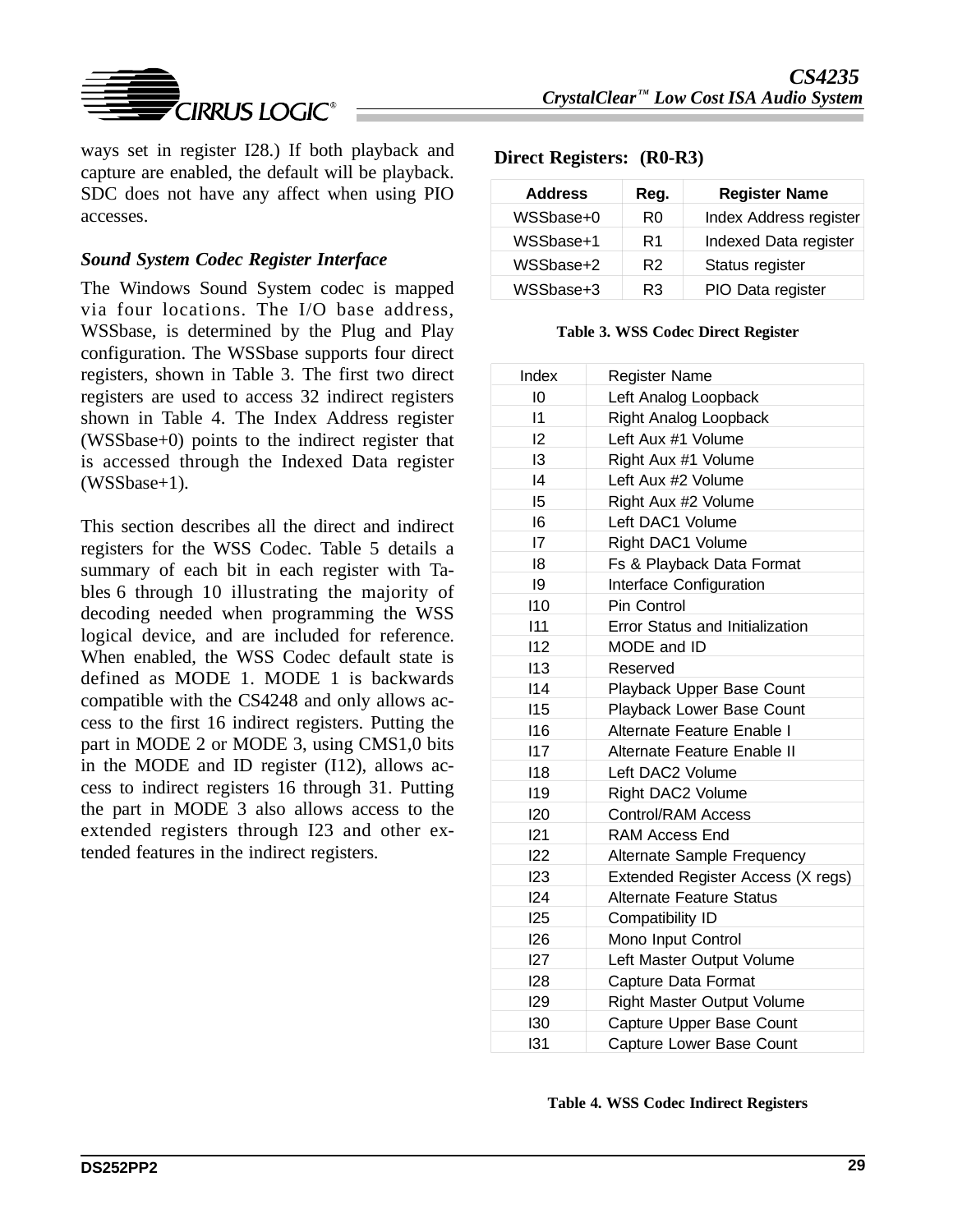

TRD Transfer Request Disable: This bit, when set, causes DMA transfers to cease when the INT bit of the Status Register (R2) is set. Independent for playback and capture interrupts.

- 0 Transfers Enabled (playback and capture DRQs occur uninhibited)
- 1 Transfers Disabled (playback and capture DRQ only occur if INT bit is 0)
- MCE Mode Change Enable: This bit must be set whenever the current mode of the WSS Codec is changed. The Data Format (I8, I28) and Interface Configuration (I9) registers CANNOT be changed unless this bit is set. The exceptions are CEN and PEN which can be changed "on-the-fly". The DAC output is muted when MCE is set.
- INIT WSS Codec Initialization: This bit is read as 1 when the Codec is in a state in which it cannot respond to parallel interface cycles. This bit is read-only.

Immediately after RESET (and once the WSS Codec has left the INIT state), the state of this register is: 010x0000 (binary - where 'x' indicates unknown).

During initialization and software power down (PDWN in CTRLbase+7), this register cannot be written and always reads 10000000 (80h)

### *Indexed Data Register*

| $(WSS base + 1, R1)$ |  |                         |  |  |  |  |                                                 |  |  |  |
|----------------------|--|-------------------------|--|--|--|--|-------------------------------------------------|--|--|--|
|                      |  | D7 D6 D5 D4 D3 D2 D1 D0 |  |  |  |  |                                                 |  |  |  |
|                      |  |                         |  |  |  |  | $ID7$ $ID6$ $ID5$ $ID4$ $ID3$ $ID2$ $ID1$ $ID0$ |  |  |  |
|                      |  |                         |  |  |  |  |                                                 |  |  |  |

ID7-ID0 Indexed Data register: These bits are the indirect register referenced by the Indexed Address register (R0).

### *DIRECT MAPPED REGISTERS*

The first two WSS Codec registers provide indirect accessing to more codec registers via an index register. The other two registers provide status information and allow audio data to be transferred to and from the WSS Codec without using DMA cycles or indexing.

Note that register defaults are listed in binary form with reserved bits marked with 'x' to indicate unknown. Bits in the default marked with an 'e' indicate that the bit is initialized through  $E^2$ PROM. To maintain compatibility with future parts, these reserved bits must be written as 0, and must be masked off when the register is read. The current value read for reserved bits is not guaranteed on future revisions. While the reserved bits are listed as "res" in the bit position, "rbc" is used for "reserved, backwards compatible" for bits that were used on previous chips, but are no longer required on this chip. These bits are read/writable but should generally be set to 0 for backwards compatibility.

### *Index Address Register*

*(WSSbase+0, R0)*

| D7          | D6         | D5  | D4  | D3  | D2                                                                                                                                                      | D1  | DU                                     |
|-------------|------------|-----|-----|-----|---------------------------------------------------------------------------------------------------------------------------------------------------------|-----|----------------------------------------|
| <b>INIT</b> | <b>MCE</b> | TRD | IA4 | IA3 | IA <sub>2</sub>                                                                                                                                         | IA1 | IA0                                    |
| IA3-IA0     |            |     |     |     | Index Address: These bits define the<br>address of the indirect register ac-<br>cessed by the Indexed Data register<br>(R1). These bits are read/write. |     |                                        |
| IA4         |            |     |     |     | - 31. In MODE 1, this bit is re-<br>served and must be written as zero.                                                                                 |     | Allows access to indirect registers 16 |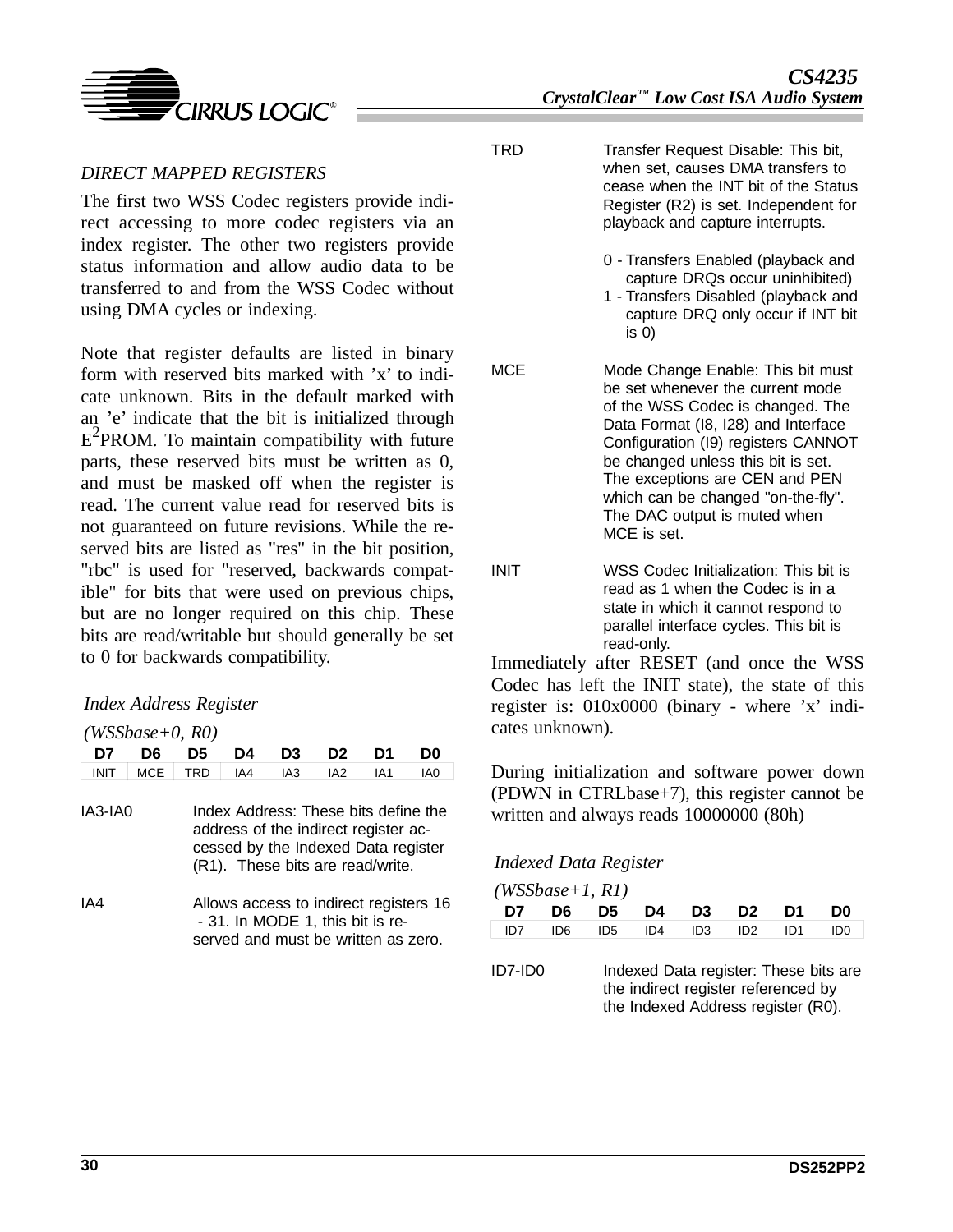

| <b>Status Register</b>               |                                                                                                                                                                          |                | be determined. However, the Alter-<br>nate Feature Status register (I24)<br>indicates the exact source of error.                                     |
|--------------------------------------|--------------------------------------------------------------------------------------------------------------------------------------------------------------------------|----------------|------------------------------------------------------------------------------------------------------------------------------------------------------|
|                                      | $(WSS base + 2, R2, Read Only)$                                                                                                                                          |                |                                                                                                                                                      |
| D <sub>6</sub><br>D7<br>CL/R<br>CU/L | D <sub>4</sub><br>D <sub>5</sub><br>D <sub>3</sub><br>D <sub>0</sub><br>D <sub>2</sub><br>D1<br>CRDY<br><b>SER</b><br>PU/L<br>PRDY<br>PL/R<br><b>INT</b>                 | <b>CRDY</b>    | Capture Data Ready. The Capture<br>Data register (R3) contains data<br>ready for reading by the host. This                                           |
| <b>INT</b>                           | Interrupt Status: This indicates the<br>status of the internal interrupt logic<br>of the WSS Codec. This bit is                                                          |                | bit would be used for direct pro-<br>grammed I/O data transfers.                                                                                     |
|                                      | cleared by any write of any value to<br>this register. The IEN bit of the Pin<br>Control register (110) determines<br>whether the state of this bit is re-               |                | 0 - Data is stale. Do not reread the<br>information.<br>1 - Data is fresh. Ready for next<br>host data read.                                         |
|                                      | flected on the IRQ pin assigned to<br>the WSS Codec.                                                                                                                     | CL/R           | Capture Left/Right Sample: This bit<br>indicates whether the capture data                                                                            |
|                                      | <b>Read States</b>                                                                                                                                                       |                | waiting is for the Left channel or<br>Right channel.                                                                                                 |
|                                      | 0 - Interrupt inactive<br>1 - Interrupt active                                                                                                                           |                | $0 - Right$<br>1 - Left or Mono                                                                                                                      |
| <b>PRDY</b>                          | Playback Data Ready. The Playback<br>Data register (R3) is ready for more<br>data. This bit would be used when di-<br>rect programmed I/O data transfers<br>are desired. | CU/L           | Capture Upper/Lower Byte: This bit<br>indicates whether the capture data<br>ready is for the upper or lower byte<br>of the channel.                  |
|                                      | 0 - Data still valid. Do not overwrite.<br>1 - Data stale. Ready for next host<br>data write value.                                                                      |                | 0 - Lower available<br>1 - Upper or 8-bit available                                                                                                  |
|                                      |                                                                                                                                                                          |                | Note on PRDY/CRDY: These two bits are de-                                                                                                            |
| PL/R                                 | Playback Left/Right Sample: This bit<br>indicates whether data needed is for<br>the Left channel or Right channel.                                                       |                | signed to be read as one when action is required<br>by the host. For example, when PRDY is set to<br>one, the device is ready for more data; or when |
|                                      | 0 - Right needed<br>1 - Left or Mono needed                                                                                                                              |                | the CRDY is set to one, data is available to the<br>host. The definition of the CRDY and PRDY bits<br>are therefore consistent in this regard.       |
| PU/L                                 | Playback Upper/Lower Byte: This bit<br>indicates whether the playback data                                                                                               |                | <b>I/O DATA REGISTERS</b>                                                                                                                            |
|                                      | needed is for the upper or lower<br>byte of the channel.                                                                                                                 |                | The PIO Data register is two registers mapped to<br>the same address. Writes to this register sends                                                  |
|                                      | 0 - Lower needed<br>1 - Upper or 8-bit needed                                                                                                                            |                | data to the Playback Data register. Reads from<br>this register will receive data from the Capture                                                   |
| <b>SER</b>                           | Sample Error: This bit indicates that a<br>sample was not serviced in time and<br>an error has occurred. The bit indi-<br>cates an overrun for capture and               | Data register. |                                                                                                                                                      |

underrun for playback. If both the capture and playback are enabled, the source which set this bit can not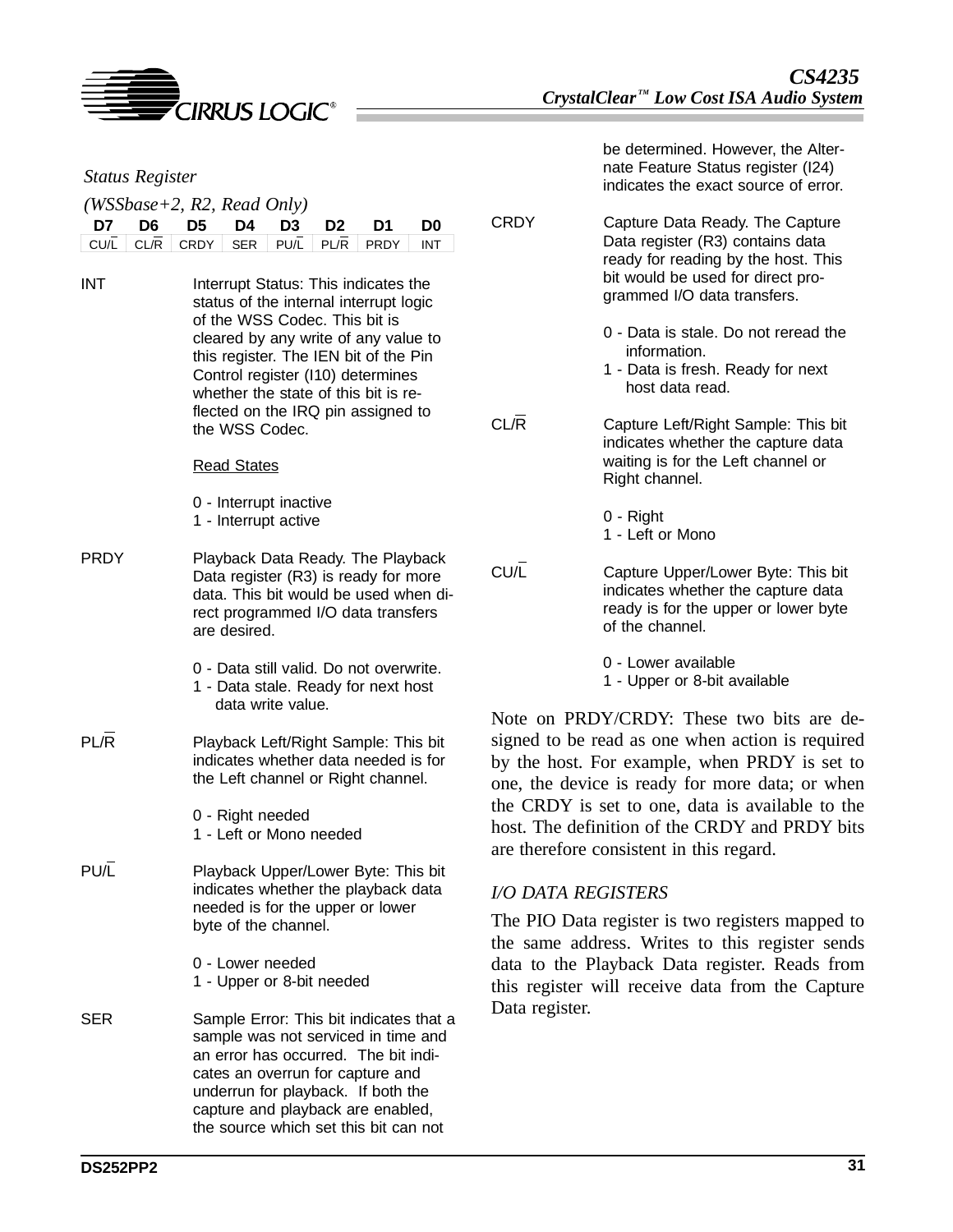

*Capture I/O Data Register*

*(WSSbase+3, R3, Read Only)*

| D7 D6 D5 D4 D3 D2 D1 D0         |  |  |  |  |
|---------------------------------|--|--|--|--|
| CD7 CD6 CD5 CD4 CD3 CD2 CD1 CD0 |  |  |  |  |

CD7-CD0 Capture Data Port. This is the control register where capture data is read during programmed I/O data transfers.

The reading of this register will increment the state machine so that the following read will be from the next appropriate byte in the sample. The exact byte which is next to be read can be determined by reading the Status register (R2). Once all relevant bytes have been read, the state machine will point to the last byte of the sample until a new sample is received from the ADCs. Once the Status register (R2) is read and a new sample is received from the FIFO, the state machine and Status register (R2) will point to the first byte of the new sample.

During initialization and software power down of the WSS Codec, this register can NOT be written and is always read 10000000 (80h)

### *Playback I/O Data Register*

| $WSBase+3$ , R3, Write Only)                    |  |                         |  |  |
|-------------------------------------------------|--|-------------------------|--|--|
|                                                 |  | D7 D6 D5 D4 D3 D2 D1 D0 |  |  |
| $\vert$ PD7 PD6 PD5 PD4 PD3 PD2 PD1 PD0 $\vert$ |  |                         |  |  |

PD7-PD0 Playback Data Port. This is the control register where playback data is written during programmed IO data transfers.

Writing data to this register will increment the playback byte tracking state machine so that the following write will be to the correct byte of the sample. Once all bytes of a sample have been written, subsequent byte writes to this port are ignored. The state machine is reset after the Status register (R2) is read, and the current sample is sent to the DACs via the FIFOs.

### *INDIRECT MAPPED REGISTERS*

These registers are accessed by placing the appropriate index in the Index Address register (R0) and then accessing the Indexed Data register (R1). A detailed description of each indirect register is given below. All reserved bits should be written zero and may be 0 or 1 when read. Note that indirect registers 16-31 are not available when in MODE 1 (CMS1,0 in MODE and ID register I12 are both zero).

### *Left Analog Loopback (I0)*

| $Default = 000xxxxx$ |                  |            |     |                    |                                                                                                                                                        |     |                                        |  |  |  |
|----------------------|------------------|------------|-----|--------------------|--------------------------------------------------------------------------------------------------------------------------------------------------------|-----|----------------------------------------|--|--|--|
| D7                   | D6               | D5         | D4  | D3                 | D2                                                                                                                                                     | D1  | D0                                     |  |  |  |
| LSS <sub>1</sub>     | LSS <sub>0</sub> | <b>MGE</b> | res | rbc                | rbc                                                                                                                                                    | rbc | rbc                                    |  |  |  |
| MGE                  |                  |            |     |                    | for the MIC analog input.                                                                                                                              |     | This bit controls the 20 dB gain boost |  |  |  |
| LSS1-LSS0            |                  |            |     | able the loopback. | Left output loopback. Setting these<br>bits to 11 enables the left output<br>loopback into the input mixer. Bit<br>combinations of 01, 10, and 00 dis- |     |                                        |  |  |  |

### *Right Analog Loopback(I1)*

*Default = 000xxxxx*

| $De$ fuult – $OOOAAAA$                                                                                                                                                          |                  |            |     |     |                                                                                                              |     |     |  |  |  |  |
|---------------------------------------------------------------------------------------------------------------------------------------------------------------------------------|------------------|------------|-----|-----|--------------------------------------------------------------------------------------------------------------|-----|-----|--|--|--|--|
| D7                                                                                                                                                                              | D6               | D5         | D4  | D3  | D2                                                                                                           | D1  | D0  |  |  |  |  |
| RSS <sub>1</sub>                                                                                                                                                                | RSS <sub>0</sub> | <b>MGE</b> | res | rbc | rbc                                                                                                          | rbc | rbc |  |  |  |  |
| MGE                                                                                                                                                                             |                  |            |     |     | This bit is identical to the MGE bit in<br>10. It controls the 20 dB gain boost<br>for the MIC analog input. |     |     |  |  |  |  |
| RSS1-RSS0<br>Right output loopback. Setting these<br>bits to 11 enables the right output<br>loopback into the input mixer. Other<br>bit combinations disable the loop-<br>back. |                  |            |     |     |                                                                                                              |     |     |  |  |  |  |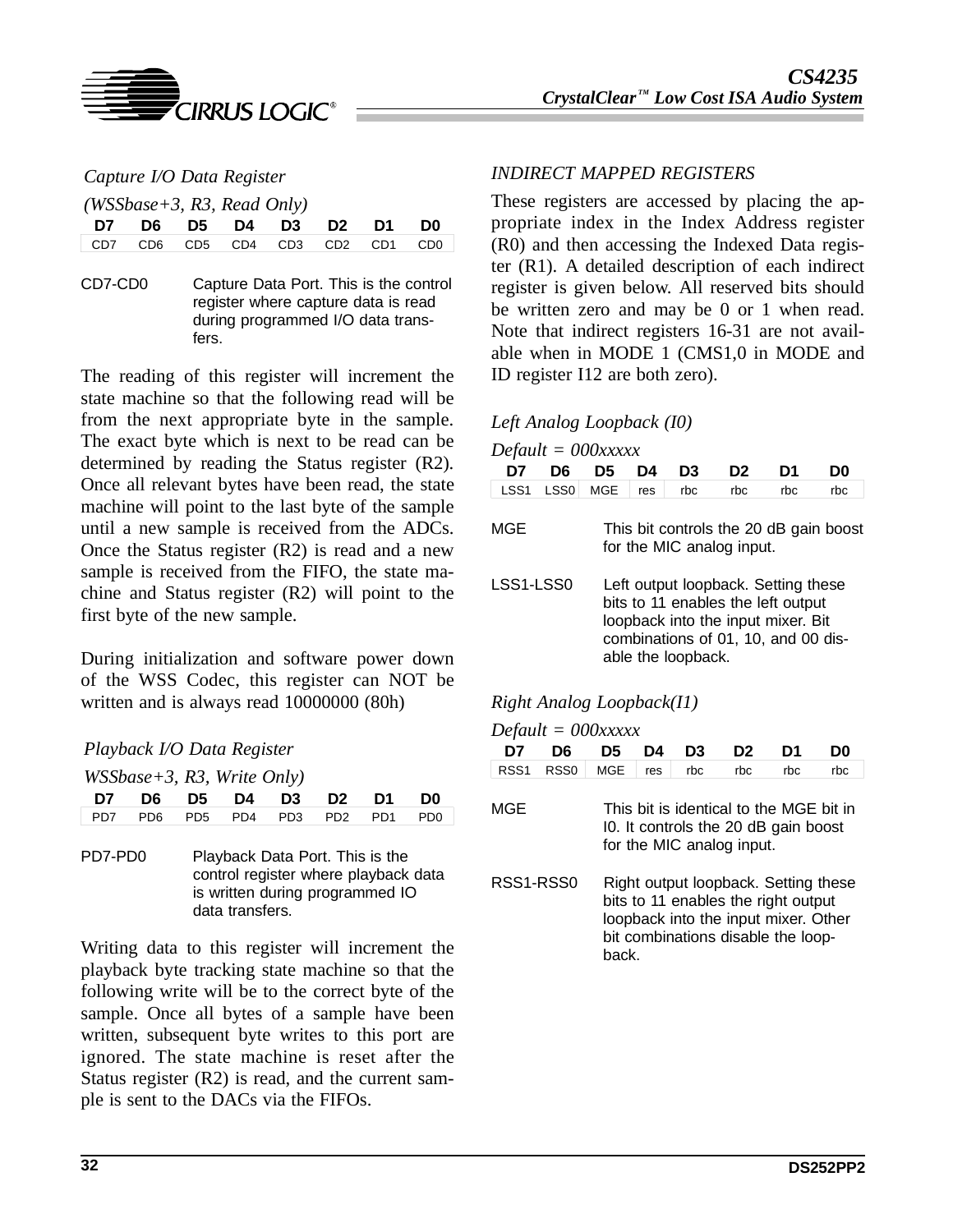

*Left Auxiliary #1 Volume (I2)*

*Default = 11x00000*

| D7 D6 D5 D4 D3 D2 D1 D0                       |  |  |  |
|-----------------------------------------------|--|--|--|
| LX10M LX1IM rbc LX1G4 LX1G3 LX1G2 LX1G1 LX1G0 |  |  |  |

Note: Although this register generally controls the volume for LAUX1, the LAUX1 volume can be controlled through I18 by setting AUX1R in X18.

| LX1G4-LX1G0 Left Auxiliary #1, LAUX1, Mix Gain. |
|-------------------------------------------------|
| The least significant bit represents            |
| 1.5 dB, with $01000 = 0$ dB.                    |
|                                                 |
|                                                 |

- LX1IM Left Auxiliary #1 Mute. When set, the left Auxiliary #1 input, LAUX1, to the input mixer is muted.
- LX1OM Left Auxiliary #1 Mute. When set to 1, the left Auxiliary #1 input, LAUX1, to the output mixer is muted.

#### *Right Auxiliary #1 Volume (I3)*

*Default = 11x00000*

| D7 D6 D5 D4 D3 D2 D1 D0 |  |  |  |                                               |
|-------------------------|--|--|--|-----------------------------------------------|
|                         |  |  |  | RX10M RX1IM rbc RX1G4 RX1G3 RX1G2 RX1G1 RX1G0 |

Note: Although this register generally controls the volume for RAUX1, the RAUX1 volume can be controlled through I19 by setting AUX1R in X18.

- RX1G4-RX1G0 Right Auxiliary #1, RAUX1, Mix Gain. The least significant bit represents 1.5 dB, with  $01000 = 0$  dB. See Table 8.
- RX1IM Right Auxiliary #1 Mute. When set to 1, the right Auxiliary #1 input, RAUX1, to the input mixer is muted.
- RX1OM Right Auxiliary #1 Mute. When set to 1, the right Auxiliary #1 input, RAUX1, to the output mixer is muted.

*Left Auxiliary #2 Volume (I4)*

*Default = 11x00000*

|                                               |  |  | D7 D6 D5 D4 D3 D2 D1 D0 |  |
|-----------------------------------------------|--|--|-------------------------|--|
| LX2OM LX2IM res LX2G4 LX2G3 LX2G2 LX2G1 LX2G0 |  |  |                         |  |

- LX2G4-LX2G0 Left Auxiliary #2, LAUX2, Mix Gain. The least significant bit represents 1.5 dB, with  $01000 = 0$  dB. See Table 8.
- LX2IM Left Auxiliary #2 Mute. When set to 1, the left Auxiliary #2 input, LAUX2, to the input mixer is muted.
- LX2OM Left Auxiliary #2 Mute. When set to 1, the left Auxiliary #2 input, LAUX2, to the output mixer is muted.

#### *Right Auxiliary #2 Volume (I5)*

*Default = 11x00000* **D7 D6 D5 D4 D3 D2 D1 D0**  $Rx2OM$  RX2IM res RX2G4 RX2G3 RX2G2 RX2G1 RX2G0

- RX2G4-RX2G0 Right Auxiliary #2, RAUX2, Mix Gain. The least significant bit represents 1.5 dB, with  $01000 = 0$  dB. See Table 8.
- RX2IM Right Auxiliary #2 Mute. When set, the right Auxiliary #2 input, RAUX2, to the input mixer is muted.
- RX2OM Right Auxiliary #2 Mute. When set, the right Auxiliary #2 input, RAUX2, to the output mixer is muted.

#### *Left DAC1 Volume (I6)*

| $Default = 10000111$ |  |
|----------------------|--|
|----------------------|--|

|                                               | D7 D6 D5 D4 D3 D2 D1 D0 |  |  |  |
|-----------------------------------------------|-------------------------|--|--|--|
| LD1OM res LD1A5 LD1A4 LD1A3 LD1A2 LD1A1 LD1A0 |                         |  |  |  |

- LD1A5-LD1A0 Left DAC1 Attenuation. The least significant bit represents -1.5 dB, with  $000000 = 0$  dB. The total range is 0 to -94.5 dB. See Table 6.
- LD1OM Left DAC1 Output Mute. When set, the left DAC1 to the output mixer is muted.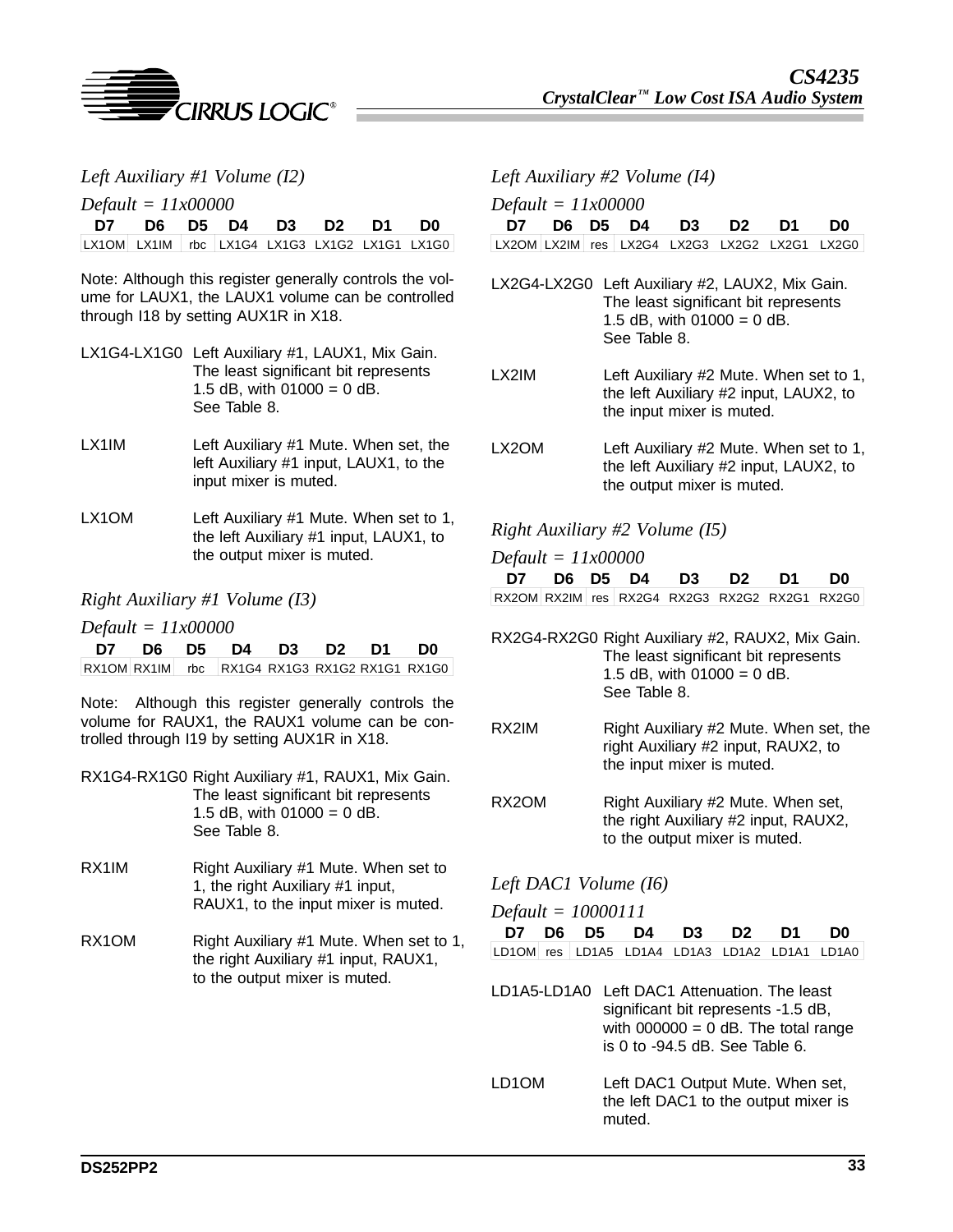

# **Direct Registers: WSSbase (R0-R3)**

| <b>ADDRESS</b> |                | D7          | D6         | D5              | D4         | D3              | D2                               | D1          | D <sub>0</sub>                   |
|----------------|----------------|-------------|------------|-----------------|------------|-----------------|----------------------------------|-------------|----------------------------------|
| WSSbase+0      | R <sub>0</sub> | <b>INIT</b> | <b>MCE</b> | TRD             | IA4        | IA3             | IA2                              | IA1         | IA0                              |
| WSSbase+       | R1             | ID7         | ID6        | ID <sub>5</sub> | ID4        | ID <sub>3</sub> | ID <sub>2</sub>                  | ID1         | ID <sub>0</sub>                  |
| WSSbase+2      | R <sub>2</sub> | CU/L        | CL/R       | <b>CRDY</b>     | <b>SER</b> | PU/L            | PL/R                             | <b>PRDY</b> | <b>INT</b>                       |
| WSSbase+3      | R3             | CD7/PD7     | CD6/PD6    | CD5/PD5         | CD4/PD4    | CD3/PD3         | CD <sub>2</sub> /PD <sub>2</sub> | CD1/PD1     | CD <sub>0</sub> /PD <sub>0</sub> |

# **Indirect Registers: (I0-I31)**

| <b>IA4-IA0</b> | D7                          | D <sub>6</sub>    | D <sub>5</sub>   | D4                 | D <sub>3</sub>                 | D <sub>2</sub>                 | D <sub>1</sub>     | D <sub>0</sub>      |
|----------------|-----------------------------|-------------------|------------------|--------------------|--------------------------------|--------------------------------|--------------------|---------------------|
| 0              | LSS1                        | LSS0              | <b>MGE</b>       |                    |                                |                                |                    |                     |
| 1              | RSS1                        | RSS0              | <b>MGE</b>       | $\blacksquare$     |                                | $\omega$                       | $\omega$           | $\mathcal{L}^{\pm}$ |
| $\overline{c}$ | LX1OM                       | LX1IM             | $\blacksquare$   | LX1G4              | LX1G3                          | <b>LX1G2</b>                   | <b>LX1G1</b>       | LX1G0               |
| 3              | RX1OM                       | RX1IM             |                  | RX1G4              | <b>RX1G3</b>                   | <b>RX1G2</b>                   | <b>RX1G1</b>       | RX1G0               |
| 4              | LX2OM                       | LX2IM             |                  | LX2G4              | LX2G3                          | LX2G2                          | LX2G1              | LX2G0               |
| 5              | RX2OM                       | RX2IM             | $\Box$           | RX2G4              | RX2G3                          | <b>RX2G2</b>                   | RX2G1              | RX2G0               |
| 6              | LD1OM                       | $\blacksquare$    | LD1A5            | LD1A4              | LD <sub>1</sub> A <sub>3</sub> | LD <sub>1</sub> A <sub>2</sub> | LD1A1              | LD1A0               |
| $\overline{7}$ | RD1OM                       | $\blacksquare$    | RD1A5            | RD1A4              | RD1A3                          | RD1A2                          | RD1A1              | RD1A0               |
| 8 §            | $\mathcal{L}_{\mathcal{A}}$ | 16B               | $\blacksquare$   | $S/\overline{M}$   | CFS <sub>2</sub>               | CFS1                           | CFS <sub>0</sub>   | C <sub>2</sub> SL   |
| 9 <sub>§</sub> | <b>CPIO</b>                 | <b>PPIO</b>       | $\blacksquare$   | CAL1               | <b>CAL0</b>                    | <b>SDC</b>                     | <b>CEN</b>         | <b>PEN</b>          |
| 10             | XCTL1                       | XCTL <sub>0</sub> | OSM1             | OSM <sub>0</sub>   | <b>DEN</b>                     | <b>DTM</b>                     | IEN                | $\sim$              |
| 11             | <b>COR</b>                  | <b>PUR</b>        | ACI              | <b>DRS</b>         | ORR1                           | ORR <sub>0</sub>               | ORL <sub>1</sub>   | ORL <sub>0</sub>    |
| 12             | $\mathbf{1}$                | CMS1              | CMS <sub>0</sub> | $\blacksquare$     | $\mathbf{1}$                   | $\mathbf 0$                    | $\mathbf{1}$       | $\mathbf{0}$        |
| 13             | $\omega$                    | $\sim$            | $\sim 10^{-1}$   | $\blacksquare$     | $\sim$                         | $\blacksquare$                 | $\omega$           | $\omega_{\rm c}$    |
| 14             | PUB7                        | PUB <sub>6</sub>  | PUB <sub>5</sub> | PUB4               | PUB <sub>3</sub>               | PUB <sub>2</sub>               | PUB1               | PUB <sub>0</sub>    |
| 15             | PLB7                        | PLB <sub>6</sub>  | PLB <sub>5</sub> | PLB4               | PLB <sub>3</sub>               | PLB <sub>2</sub>               | PLB1               | PLB <sub>0</sub>    |
| 16             | $\mathcal{L}^{\pm}$         | $\sim$            | CMCE             | PMCE               | SF <sub>1</sub>                | SF <sub>0</sub>                | <b>SPE</b>         | DACZ                |
| 17             | <b>TEST</b>                 | <b>TEST</b>       | <b>TEST</b>      | <b>TEST</b>        |                                | $\omega$                       | $\blacksquare$     | <b>HPF</b>          |
| 18             | LD2OM                       | LD2IM             | $\blacksquare$   | LD <sub>2</sub> A4 | LD <sub>2</sub> A <sub>3</sub> | LD <sub>2</sub> A <sub>2</sub> | LD <sub>2</sub> A1 | LD <sub>2</sub> A0  |
| 19             | RD <sub>2</sub> OM          | RD2IM             | $\sim$           | RD <sub>2</sub> A4 | RD <sub>2</sub> A <sub>3</sub> | RD <sub>2</sub> A <sub>2</sub> | RD <sub>2</sub> A1 | RD <sub>2</sub> A0  |
| 20             | CR7                         | CR <sub>6</sub>   | CR <sub>5</sub>  | CR4                | CR <sub>3</sub>                | CR <sub>2</sub>                | CR1                | CR <sub>0</sub>     |
| 21             | RE7                         | RE <sub>6</sub>   | RE <sub>5</sub>  | RE4                | RE3                            | RE <sub>2</sub>                | RE1                | RE <sub>0</sub>     |
| 22             | <b>SRE</b>                  | DIV <sub>5</sub>  | DIV4             | DIV <sub>3</sub>   | DIV <sub>2</sub>               | DIV1                           | DIV <sub>0</sub>   | CS <sub>2</sub>     |
| 23             | XA3                         | XA <sub>2</sub>   | XA1              | XA0                | <b>XRAE</b>                    | XA4                            | $\sim$             | $\sim$              |
| 24             |                             |                   | <b>CI</b>        | PI                 | CU                             | CO                             | PO                 | PU                  |
| 25             | $\mathbf 0$                 | 0                 | 0                | 0                  | $\mathbf{0}$                   | $\mathbf 0$                    | $\mathbf{1}$       | $\mathbf{1}$        |
| 26             | MIM                         | $\Box$            | ÷.               | $\Box$             | MIA3                           | MIA <sub>2</sub>               | MIA1               | MIA0                |
| 27             | <b>LOM</b>                  | LOS <sub>1</sub>  | LOS0             | LOG4               | LOG3                           | LOG <sub>2</sub>               | LOG <sub>1</sub>   | LOG0                |
| 28             | $\omega_{\rm c}$            | 16B               | $\mathbb{Z}^2$   | $S/\overline{M}$   | $\sim$                         | $\sim 10^7$                    | $\sim 10^7$        |                     |
| 29             | <b>ROM</b>                  | ROS <sub>1</sub>  | ROS <sub>0</sub> | ROG4               | ROG3                           | ROG <sub>2</sub>               | ROG1               | ROG0                |
| 30             | CUB7                        | CUB <sub>6</sub>  | CUB <sub>5</sub> | CUB4               | CUB <sub>3</sub>               | CUB <sub>2</sub>               | CUB1               | CUB <sub>0</sub>    |
| 31             | CLB7                        | CLB6              | CLB <sub>5</sub> | CLB4               | CLB <sub>3</sub>               | CLB <sub>2</sub>               | CLB1               | CLB <sub>0</sub>    |

**Table 5. WSS Codec Direct & Indirect Register Bits**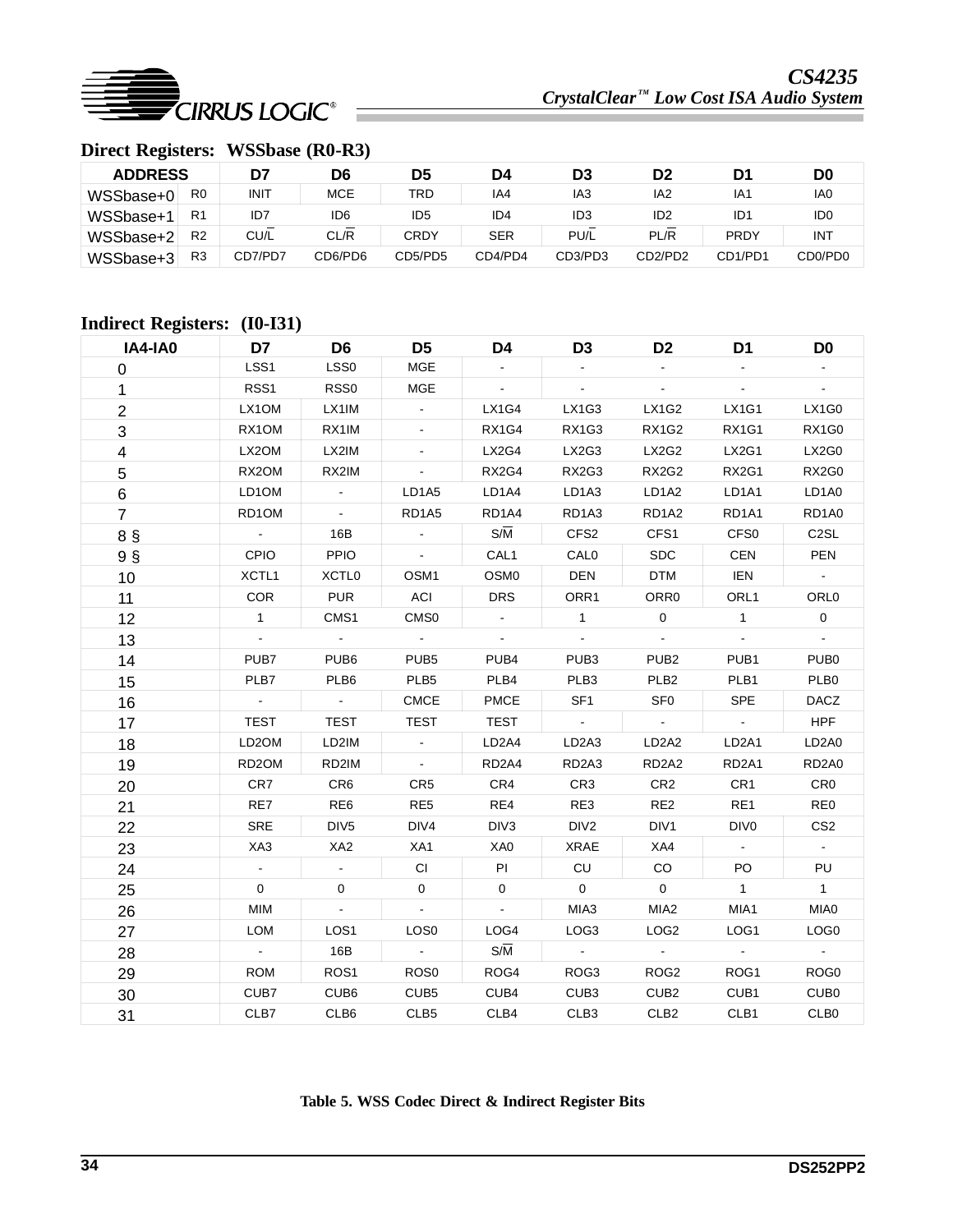

|    | A5       | A4 | A3 | A2 | A1 | A0       | Level      |
|----|----------|----|----|----|----|----------|------------|
| U  | $\Omega$ | 0  | ŋ  | O  | ∩  | $\Omega$ | $0.0$ dB   |
|    | U        | ი  |    |    |    |          | $-1.5$ dB  |
| 2  | ŋ        | o  |    |    |    |          | $-3.0$ dB  |
| 3  |          |    |    |    |    |          | $-4.5$ dB  |
|    |          |    |    |    |    |          |            |
| 8  |          |    |    |    |    |          | $-12.0 dB$ |
|    |          |    |    |    |    |          |            |
|    |          |    |    |    |    |          |            |
| 60 |          |    |    |    |    |          | $-90.0 dB$ |
| 61 |          |    |    |    |    |          | $-91.5 dB$ |
| 62 |          |    |    |    |    |          | $-93.0 dB$ |
| 63 |          |    |    |    |    |          | $-94.5$ dB |

#### **Table 6. DAC1**

| <b>CFS</b> |   |   |            |            |
|------------|---|---|------------|------------|
| 2          |   | O | $C2SL = 0$ | $C2SL=1$   |
| U          | 0 | O | 8.0 kHz    | 5.51 kHz   |
| O          | O |   | 16.0 kHz   | 11.025 kHz |
| 0          |   | ი | 27.42 kHz  | 18.9 kHz   |
|            |   |   | 32.0 kHz   | 22.05 kHz  |
|            | ŋ | O | N/A        | 37.8 kHz   |
|            |   |   | N/A        | 44.1 kHz   |
|            |   | O | 48.0 kHz   | 33.075 kHz |
|            |   |   | $9.6$ kHz  | $6.62$ kHz |

**Table 7. I8 Sample Frequency Selection**

|                | G4       | G3 | G2 | G1 | G0 | Level      |
|----------------|----------|----|----|----|----|------------|
| 0              | 0        | 0  | 0  | 0  | 0  | 12.0 dB    |
| 1              | 0        | 0  | 0  | ი  | 1  | 10.5 dB    |
| 2              | 0        | 0  | 0  |    | 0  | 9.0 dB     |
| 3              | 0        | 0  | ი  |    | 1  | 7.5 dB     |
| $\overline{4}$ | $\Omega$ | 0  |    | Ω  | 0  | 6.0 dB     |
| 5              | 0        | 0  |    | ი  | 1  | 4.5 dB     |
| 6              | 0        | 0  |    |    | 0  | 3.0 dB     |
| $\overline{7}$ | 0        | ი  |    |    | 1  | 1.5dB      |
| 8              | 0        |    | 0  | O  | 0  | $0.0$ dB   |
| 9              | $\Omega$ |    | 0  | O  | 1  | $-1.5$ dB  |
| 10             | 0        |    | 0  |    | 0  | $-3.0$ dB  |
| 11             | 0        |    | 0  |    | 1  | $-4.5$ dB  |
| 12             | 0        |    |    | o  | 0  | $-6.0$ dB  |
|                |          |    |    |    |    |            |
|                |          |    |    |    |    |            |
|                |          |    |    |    |    |            |
| 24             |          |    | O  | O) | 0  | $-24.0$ dB |
| 25             |          |    | 0  | 0  |    | $-25.5$ dB |
| 26             |          |    | 0  |    | 0  | $-27.0$ dB |
| 27             |          |    |    |    |    | $-28.5$ dB |
| 28             |          |    |    | O  | 0  | $-30.0$ dB |
| 29             |          |    |    |    |    | $-31.5$ dB |
| 30             |          |    |    |    | 0  | $-33.0$ dB |
| 31             |          |    |    |    |    | muted      |

**Table 8. AUX1, AUX2, DAC2**

*CS4235*   $C$ rystalClear<sup>™</sup> Low Cost ISA Audio System

|         | G4 | G <sub>3</sub> | G <sub>2</sub> | G1 | G0 | <b>Master</b> | <b>MIC</b> |
|---------|----|----------------|----------------|----|----|---------------|------------|
| 0       | 0  | 0              | 0              | 0  | 0  | 6 dB          | 22.5 dB    |
| 1       | 0  | 0              | 0              | 0  | 1  | 4 dB          | 21.0 dB    |
| 2       | 0  | 0              | 0              | 1  | 0  | 2 dB          | 19.5 dB    |
| 3       | 0  | 0              | 0              | 1  | 1  | $0$ dB        | 18.0 dB    |
| 4       | 0  | 0              | 1              | 0  | 0  | $-2$ dB       | 16.5 dB    |
| $\cdot$ |    |                |                |    | ٠  |               |            |
| 12      | 0  |                |                | 0  | 0  | $-18$ dB      | 4.5dB      |
| 13      | 0  |                | 1              | 0  | 1  | $-20$ dB      | 3.0dB      |
| 14      | 0  |                |                | 1  | 0  | $-22$ dB      | 1.5dB      |
| 15      | 0  |                |                | 1  | 1  | $-24$ dB      | 0 dB       |
| $\cdot$ |    |                |                |    |    |               |            |
| 28      |    |                |                | 0  | 0  | $-50$ dB      | $-19.5$ dB |
| 29      |    |                |                | 0  | 1  | $-52$ dB      | $-21.0$ dB |
| 30      |    |                |                | 1  | 0  | -54 dB        | $-22.5$ dB |
| 31      |    |                |                |    | 1  | $-56$ dB      | muted      |

Note: Master Volume is also affected by L/RS1, L/RS0 Mic Volume assumes that Boost is off (MBST=0).

**Table 9. Master and Microphone Volume**

| <b>Decimal</b><br>Value | <b>ADC Fs</b><br>(kHz) | <b>ADC</b><br><b>Divider</b> | <b>DAC Fs</b><br>(kHz) | <b>DAC</b><br><b>Divider</b> |
|-------------------------|------------------------|------------------------------|------------------------|------------------------------|
| 0                       | 50.40                  | 16 X 21                      | 50.40                  | 16 X 21                      |
| 1                       | 48.00                  | 353                          | 48.00                  | 353                          |
| $\overline{2}$          | 32.00                  | 529                          | 32.00                  | 529                          |
| 3                       | 27.42                  | 617                          | 27.42                  | 617                          |
| 4                       | 16.00                  | 1058                         | 16.00                  | 1058                         |
| 5                       | 9.600                  | 1764                         | 9.600                  | 1764                         |
| 6                       | 8.000                  | 2117                         | 8.000                  | 2117                         |
| $\overline{7}$          | 6.620                  | 2558                         | 6.620                  | 2558                         |
| 8                       | 50.40                  | 16 X 21                      | 50.40                  | 16 X 21                      |
|                         |                        |                              |                        |                              |
| 21                      | 50.40                  | 16 X 21                      | 50.40                  | 16 X 21                      |
| 22                      | 48.10                  | 16 X 22                      | 48.10                  | 16 X 22                      |
| 23                      | 46.01                  | 16 X 23                      | 46.01                  | 16 X 23                      |
| 24                      | 44.10                  | 16 X 24                      | 44.10                  | 16 X 24                      |
| 25                      | 42.36                  | 16 X 25                      | 42.36                  | 16 X 25                      |
| 26                      | 40.70                  | 16 X 26                      | 40.70                  | 16 X 26                      |
| $\sim$                  |                        |                              |                        |                              |
| 189                     | 5.600                  | 16 X 189                     | 5.600                  | 16 X 189                     |
| 190                     | 5.570                  | 16 X 190                     | 5.570                  | 16 X 190                     |
| 191                     | 5.541                  | 16 X 191                     | 5.541                  | 16 X 191                     |
| 192                     | 5.512                  | 16 X 192                     | 5.512                  | 16 X 192                     |
| 193                     | 5.512                  | 16 X 192                     | 5.483                  | 16 X 193                     |
| 194                     | 5.512                  | 16 X 192                     | 5.455                  | 16 X 194                     |
|                         |                        |                              |                        |                              |
| 255                     | 5.512                  | 16 X 192                     | 4.150                  | 16 X 255                     |

**Table 10. X12/13 Sample Frequency Selection**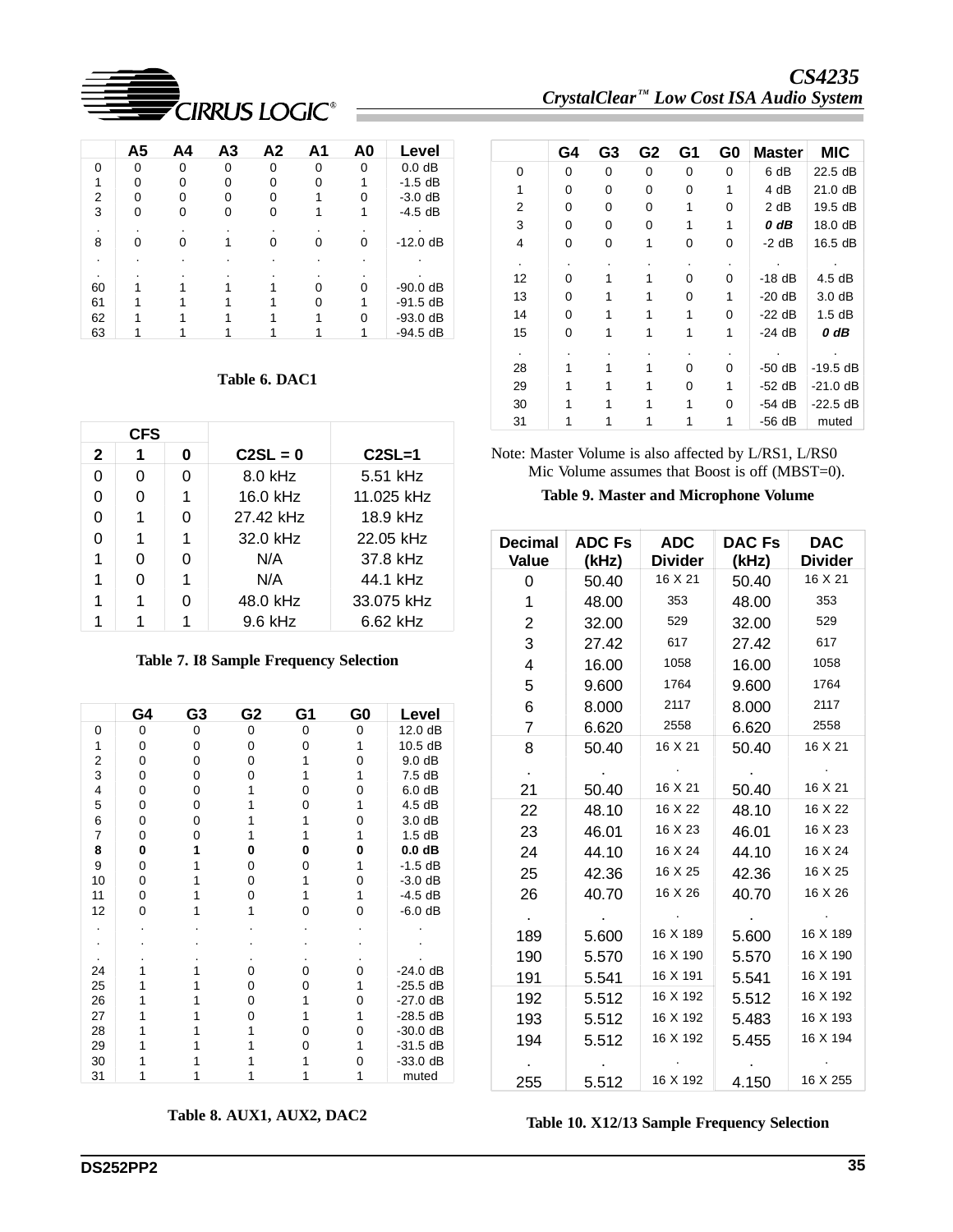

*Right DAC1 Volume (I7)*

*Default = 10000111*

|                                               |  | D7 D6 D5 D4 D3 D2 D1 D0 |  |  |
|-----------------------------------------------|--|-------------------------|--|--|
| RD10M res RD1A5 RD1A4 RD1A3 RD1A2 RD1A1 RD1A0 |  |                         |  |  |

- RD1A5-RD1A0 Right DAC1 Attenuation. The least significant bit represents -1.5 dB, with  $000000 = 0$  dB. The total range is 0 to -94.5 dB. See Table 6.
- RD1OM Right DAC1 Mute. When set, the right DAC1 to the output mixer is muted.

### *Fs and Playback Data Format (I8)*

*Default = 00000000*

|                                                                       |  | D7 D6 D5 D4 D3 D2 D1 D0 |  |  |
|-----------------------------------------------------------------------|--|-------------------------|--|--|
| $\sqrt{\frac{16B}{16B}}$ rbc $\sqrt{\frac{S}{M}}$ CFS2 CFS1 CFS0 C2SL |  |                         |  |  |

- C2SL Clock 2 Source Select: This bit selects the clock base used for the audio sample rates for both capture and playback. Note that this bit can be disabled by setting SRE in I22 or by setting IFSE in X11. CAUTION: C2SL can only be changed while MCE (R0) is set.
- CFS2-CFS0 Clock Frequency Divide Select: These bits select the audio sample frequency for both capture and playback. The actual audio sample frequency depends on which clock base (C2SL) is selected. Note that these bits can be disabled by setting SRE in I22 or IFSE in X11. CAUTION: CFS2-CFS0 can only be changed while MCE (R0) is set.

| <b>DIVIDE</b> | $C2SL = 0$ | $C2SL = 1$ |
|---------------|------------|------------|
| $0 - 3072$    | 8.0 kHz    | 5.51 kHz   |
| $1 - 1536$    | 16.0 kHz   | 11.025 kHz |
| $2 - 896$     | 27.42 kHz  | 18.9 kHz   |
| $3 - 768$     | 32.0 kHz   | 22.05 kHz  |
| $4 - 448$     | N/A        | 37.8 kHz   |
| $5 - 384$     | N/A        | 44.1 kHz   |
| $6 - 512$     | 48.0 kHz   | 33.075 kHz |
| $7 - 2560$    | 9.6 kHz    | 6.62 kHz   |

S/M Stereo/Mono Select: This bit determines how the audio data streams are formatted. Selecting stereo will result in alternating samples representing left and right audio channels. Mono playback plays the same audio sample on both channels. Mono capture only captures data from the left channel. In MODE 1, this bit is used for both playback and capture. In MODEs 2 and 3, this bit is only used for playback, and the capture format is independently selected via I28. MCE (R0) or PMCE (I16) must be set to modify S/M. See Changing Audio Data Formats section for more details.

0 - Mono

- 1 Stereo
- 16B selects between 8-bit unsigned and 16-bit signed data for playback. The capture format is independently selected via register I28. MCE (R0) or PMCE (I16) must be set to modify the upper four bits of this register. See Changing Audio Data Formats section for more details.
	- 0 8-bit unsigned data
	- 1 16-bit signed data

### *Interface Configuration (I9)*

| $Default = 00x00100$                                                                                                                                                                                                                                                                |      |     |                  |                                     |            |            |            |  |  |  |
|-------------------------------------------------------------------------------------------------------------------------------------------------------------------------------------------------------------------------------------------------------------------------------------|------|-----|------------------|-------------------------------------|------------|------------|------------|--|--|--|
| D7                                                                                                                                                                                                                                                                                  | D6   | D5  | D4               | D3                                  | D2         | D1         | D0         |  |  |  |
| CPIO                                                                                                                                                                                                                                                                                | PPIO | res | CAL <sub>1</sub> | CAL <sub>0</sub>                    | <b>SDC</b> | <b>CEN</b> | <b>PEN</b> |  |  |  |
| PEN<br>Playback Enable. This bit enables<br>playback. The WSS Codec will<br>generate a DRQ and respond to<br>DACK signal when this bit is en-<br>abled and $PPIO=0$ . If $PPIO=1$ , $PEN$<br>enables PIO playback mode. PEN<br>may be set and reset without setting<br>the MCE bit. |      |     |                  |                                     |            |            |            |  |  |  |
|                                                                                                                                                                                                                                                                                     |      |     |                  | 0 - Playback Disabled (playback DRQ |            |            |            |  |  |  |

and PIO inactive) 1 - Playback Enabled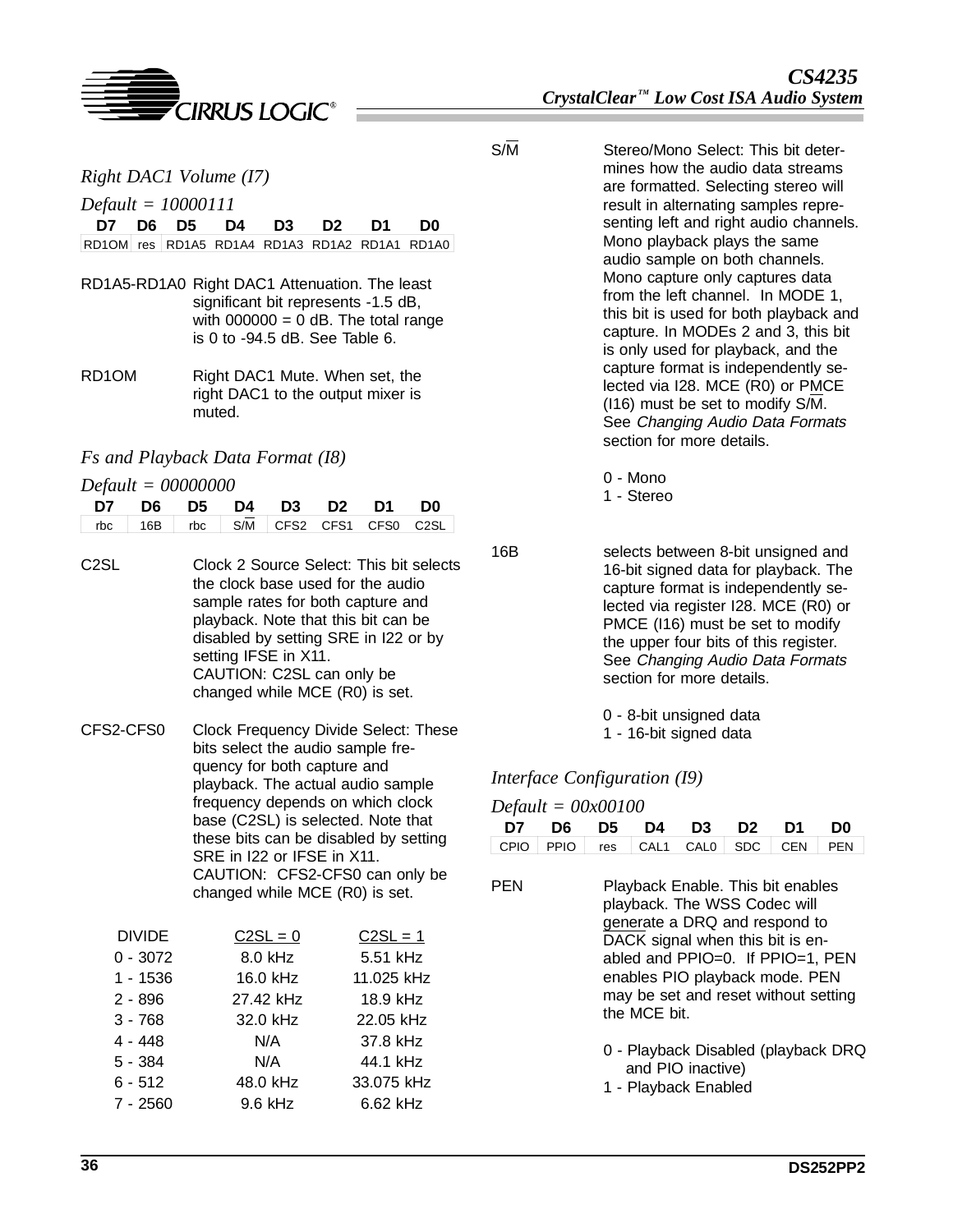

- CEN Capture Enabled. This bit enables the capture of data. The WSS Codec will generate a DRQ and respond to DACK signal when CEN is enabled and CPIO=0. If CPIO=1, CEN enables PIO capture mode. CEN may be set and reset without setting the MCE bit.
	- 0 Capture Disabled (capture DRQ and PIO inactive)
	- 1 Capture Enabled

SDC Single DMA Channel: This bit will force BOTH capture and playback DMA requests to occur on the Playback DMA channel. This bit forces the WSS Codec to use one DMA channel. Should both capture and playback be enabled in this mode, only the playback will occur. See the DMA Interface section for further explanation.

- 0 Dual DMA channel mode
- 1 Single DMA channel mode
- CAL1,0 Calibration: These bits determine which type of calibration the WSS Codec performs whenever the Mode Change Enable (MCE) bit, R0, changes from 1 to 0. The number of sample periods required for calibration is listed in parenthesis.

0 - No calibration (0)

- 1 Converter calibration (321)
- 2 DAC calibration (120)
- 3 Full calibration (450)
- PPIO Playback PIO Enable: This bit determines whether the playback data is transferred via DMA or PIO.
	- 0 DMA transfers 1 - PIO transfers
- CPIO Capture PIO Enable: This bit determines whether the capture data is transferred via DMA or PIO.
	- 0 DMA transfers 1 - PIO transfers

Caution: This register, except bits CEN and PEN, can only be written while in Mode Change Enable (either MCE or PMCE). See the *Changing Sampling Rate* section for more details.

#### *Pin Control (I10)*

| $Default = 0000000x$ |                                      |  |  |  |  |  |  |  |  |  |
|----------------------|--------------------------------------|--|--|--|--|--|--|--|--|--|
|                      | D7 D6 D5 D4 D3 D2 D1 D0              |  |  |  |  |  |  |  |  |  |
|                      | XCTL1 XCTL0 OSM1 OSM0 DEN DTM EN res |  |  |  |  |  |  |  |  |  |

IEN Interrupt Enable: This bit enables the interrupt pin. The Interrupt pin will reflect the value of the INT bit of the Status register (R2). The interrupt pin is active high.

> 0 - Interrupt disabled 1 - Interrupt enabled

- DTM DMA Timing Mode. MODE 2 & 3 only. When set, causes the current DMA request signal to be deasserted on the rising edge of the IOW or IOR strobe during the next to last byte of a DMA transfer. When  $DTM = 0$  the DMA request is released on the falling edge of the IOW or IOR during the last byte of a DMA transfer.
- DEN Dither Enable: When set, triangular pdf dither is added before truncating the ADC 16-bit value to 8-bit, unsigned data. Dither is only active in the 8-bit unsigned data mode.
	- 0 Dither enabled
	- 1 Dither disabled
- OSM1-OSM0 These bits are enabled by setting SRE = 1 in I22. These bits in combination with DIV5-DIV0 and CS2 (I22) determine the current sample rate of the WSS Codec when  $SRE = 1$ . Note that these bits can be disabled by setting IFSE in X11.
	- 00 12 kHz < Fs ≤ 24 kHz 01 - Fs > 24 kHz 10 - Fs ≤ 12 kHz 11 - reserved

**DS252PP2**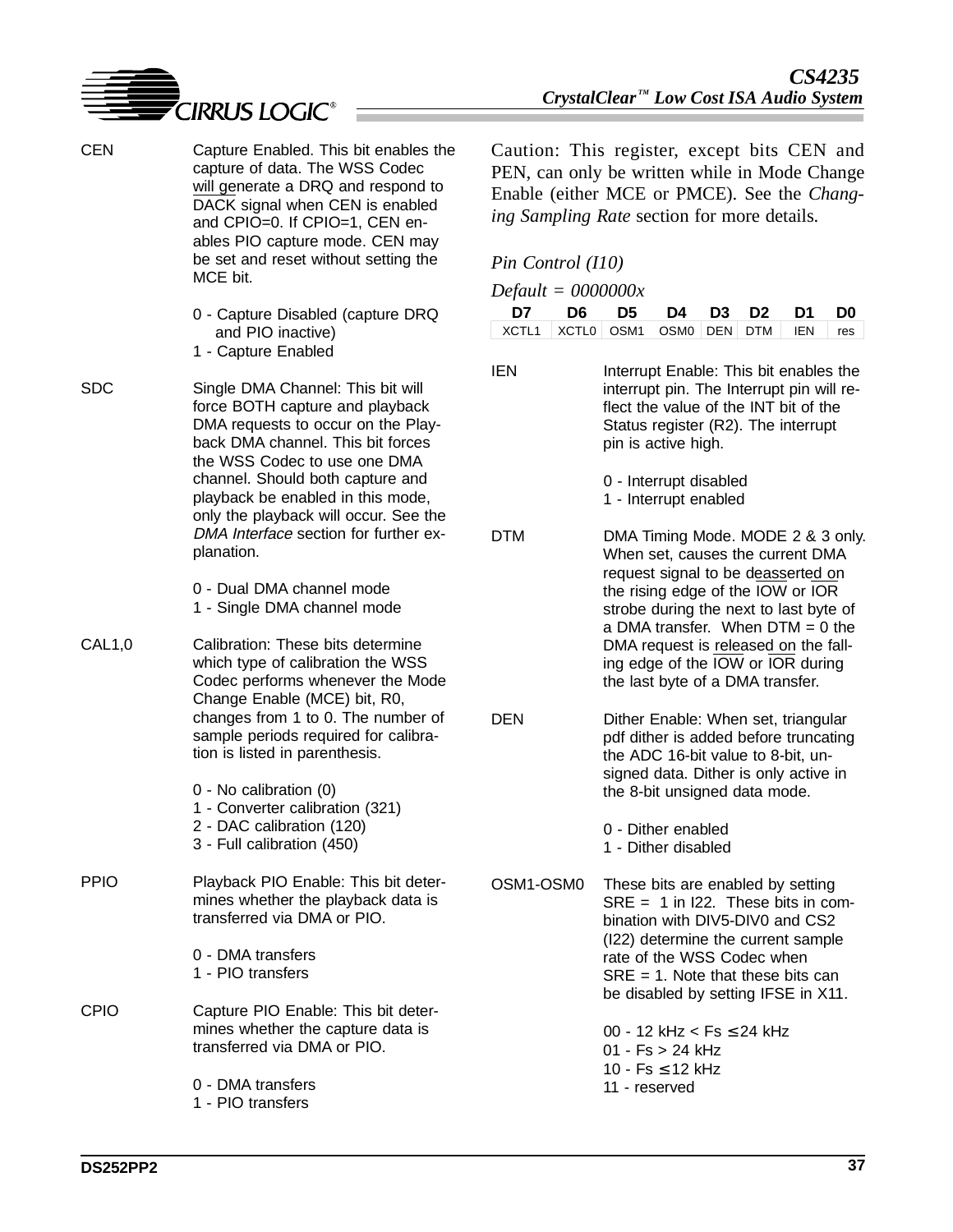

- XCTL1-XCTL0 XCTL Control: These bits are reflected on the XCTL1,0 pins of the part. NOTE: XCTL1 is multiplexed with other functions; therefore, it may not be available on a particular design.
	- 0 TTL logic low on XCTL1,0 pins
	- 1 TTL logic high on XCTL1,0 pins

# *Error Status and Initialization (I11, Read Only)*

#### *Default = 00000000*

| D7 D6 D5 D4 D3 D2 D1 D0             |  |  |  |  |
|-------------------------------------|--|--|--|--|
| COR PUR ACI DRS ORR1 ORR0 ORL1 ORL0 |  |  |  |  |

- ORL1-ORL0 Overrange Left Detect: These bits determine the overrange on the left ADC channel. These bits are updated on a sample by sample basis.
	- 0 Less than -1.5 dB
	- 1 Between -1.5 dB and 0 dB
	- 2 Between 0 dB and 1.5 dB overrange
	- 3 Greater than 1.5 dB overrange
- ORR1-ORR0 Overrange Right Detect: These bits determine the overrange on the Right ADC channel.
	- 0 Less than -1.5 dB
	- 1 Between -1.5 dB and 0 dB
	- 2 Between 0 dB and 1.5 dB overrange
	- 3 Greater than 1.5 dB overrange
- DRS DRQ Status: This bit indicates the current status of the DRQs assigned to the WSS Codec.
	- 0 Capture AND Playback DRQs are presently inactive
	- 1 Capture OR Playback DRQs are presently active
- ACI Auto-calibrate In-Progress: This bit indicates the state of calibration.
	- 0 Calibration not in progress
	- 1 Calibration is in progress
- PUR Playback underrun: This bit is set when playback data has not arrived from the host in time to be played. As a result, if  $DACZ = 0$ , the last valid sample will be sent to the DACs. This bit is set when an error occurs and will not clear until the Status register (R2) is read.
- COR Capture overrun: This bit is set when the capture data has not been read by the host before the next sample arrives. The old sample will not be overwritten and the new sample will be ignored. This bit is set when an error condition occurs and will not clear until the Status register (R2) is read.

The SER bit in the Status register (R2) is simply a logical OR of the COR and PUR bits. This enables a polling host CPU to detect an error condition while checking other status bits.

### *MODE and ID (I12)*

*Default = 100x1010*

| D7                                                                                                | D6               | D5               | D4                                 | D3 | D2 | D1 | D0 |
|---------------------------------------------------------------------------------------------------|------------------|------------------|------------------------------------|----|----|----|----|
| 1                                                                                                 | CMS <sub>1</sub> | CMS <sub>0</sub> | res                                | 1  | 0  | 1  | 0  |
| res                                                                                               |                  | as 0 or 1.       | Reserved. Must write 0. Could read |    |    |    |    |
| CMS1,0<br>Codec Mode Select bits: Enables the<br>Extended registers and functions of<br>the part. |                  |                  |                                    |    |    |    |    |
| 00 - MODE 1<br>01 - Reserved<br>10 - MODE 2<br>11 - MODE 3                                        |                  |                  |                                    |    |    |    |    |
|                                                                                                   | Reserved (I13)   |                  |                                    |    |    |    |    |

*Default = xxxxxxxx*

| D7  | D6. | D5  | D4         | D3  | D <sub>2</sub>                     | D1  | D0  |
|-----|-----|-----|------------|-----|------------------------------------|-----|-----|
| rbc | rbc | rbc | rbc        | rbc | rbc                                | res | rbc |
| rbc |     |     |            |     | Reserved, backwards compatible.    |     |     |
| res |     |     | as 0 or 1. |     | Reserved. Must write 0. Could read |     |     |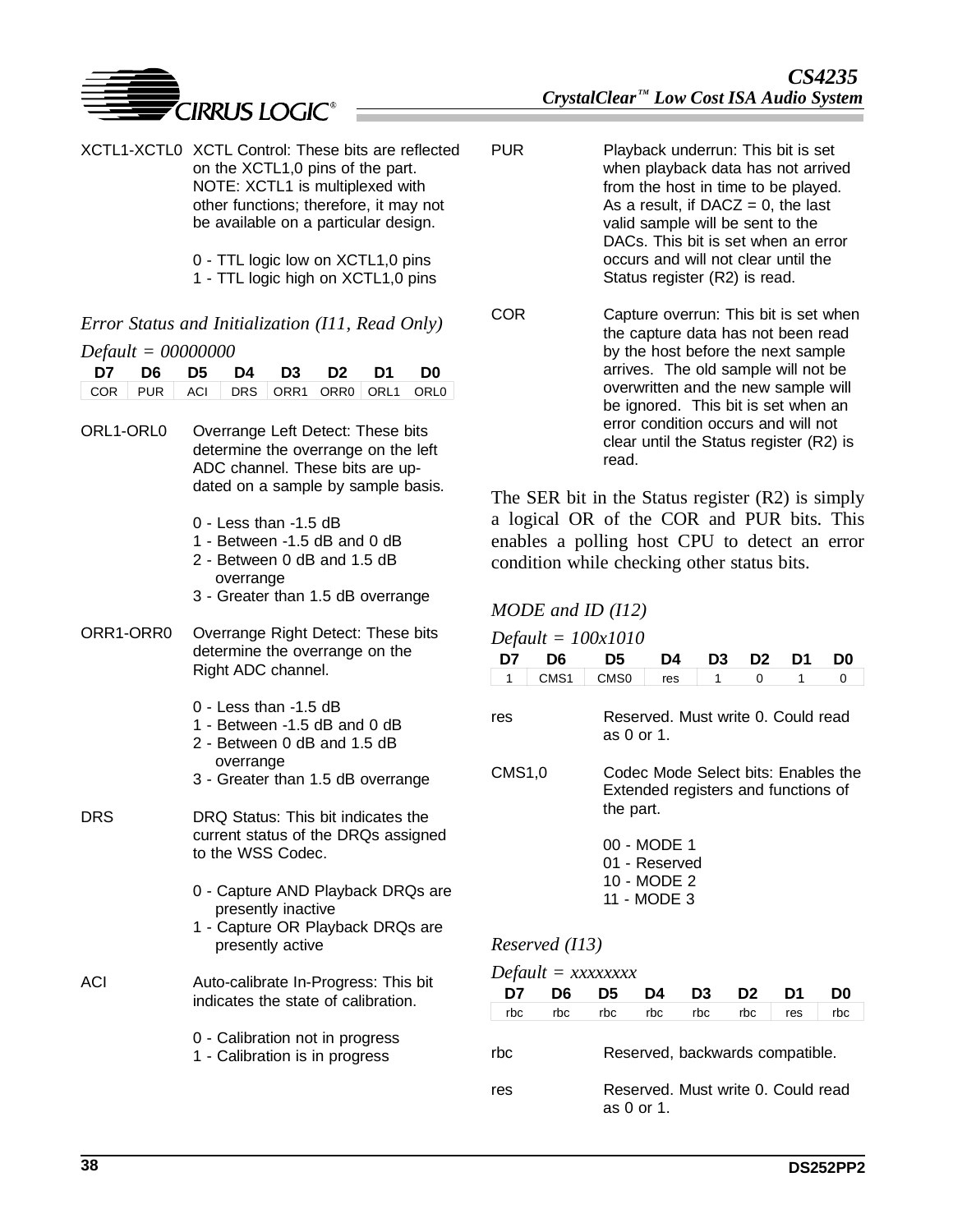

|                      | Playback Upper Base (I14) |  |  |                      |  |  |                                         |  |  |  |
|----------------------|---------------------------|--|--|----------------------|--|--|-----------------------------------------|--|--|--|
| $Default = 00000000$ |                           |  |  |                      |  |  |                                         |  |  |  |
|                      |                           |  |  | D7 D6 D5 D4 D3 D2 D1 |  |  | D0                                      |  |  |  |
|                      |                           |  |  |                      |  |  | PUB7 PUB6 PUB5 PUB4 PUB3 PUB2 PUB1 PUB0 |  |  |  |

PUB7-PUB0 Playback Upper Base: This register is the upper byte which represents the 8 most significant bits of the 16-bit Playback Base register. Reads from this register return the same value which was written. The Current Count registers cannot be read. When set for MODE 1 or SDC, this register is used for both the Playback and Capture Base registers.

#### *Playback Lower Base (I15)*

#### *Default = 00000000*

| $D$ <i>ejami – ooooooo</i> |  |  |  |  |  |  |                                         |  |  |  |
|----------------------------|--|--|--|--|--|--|-----------------------------------------|--|--|--|
| D7 D6 D5 D4 D3 D2 D1 D0    |  |  |  |  |  |  |                                         |  |  |  |
|                            |  |  |  |  |  |  | PLB7 PLB6 PLB5 PLB4 PLB3 PLB2 PLB1 PLB0 |  |  |  |

PLB7-PLB0 Lower Base Bits: This register is the lower byte which represents the 8 least significant bits of the 16-bit Playback Base register. Reads from this register return the same value which was written. When set for MODE 1 or SDC, this register is used for both the Playback and Capture Base registers.

### *Alternate Feature Enable I (I16)*

*Default = 0000eee0*

| D7                                                                                                                        | D6  | D5                                                       | D4          | D3              | D <sub>2</sub>  | D1         | D0          |  |  |  |
|---------------------------------------------------------------------------------------------------------------------------|-----|----------------------------------------------------------|-------------|-----------------|-----------------|------------|-------------|--|--|--|
| rbc                                                                                                                       | res | CMCE <sup>1</sup>                                        | <b>PMCE</b> | SF <sub>1</sub> | SF <sub>0</sub> | <b>SPE</b> | <b>DACZ</b> |  |  |  |
| DACZ<br>DAC Zero: This bit will force the out-<br>put of the playback channel to AC<br>zero when an underrun error occurs |     |                                                          |             |                 |                 |            |             |  |  |  |
|                                                                                                                           |     | 1 - Go to center scale<br>0 - Hold previous valid sample |             |                 |                 |            |             |  |  |  |
| DSP Serial Port Enable, When<br>SPE<br>set, audio data from the ADCs is<br>sent out SDOUT and audio data                  |     |                                                          |             |                 |                 |            |             |  |  |  |

from SDIN is sent to the DACs. MCE in R0 must be set to change this bit. This bit is initialized through the Hardware Configuration data.

- 1 Enable serial port
- 0 Disable serial port.
- SF1,SF0 DSP Serial Format. Selects the format of the serial port when enabled by SPE. MCE in R0 must be set to change these bits. These bits are initialized through the Hardware Configuration data.
	- 0 64-bit enhanced. Figure 6.
	- 1 64-bit. Figure 7.
	- 2 32-bit. Figure 8.
	- 3 ADC/DAC. Figure 9.
- PMCE Playback Mode Change Enable. When set, it allows modification of the stereo/mono and audio data format bits (D7-D4) for the playback channel, I8. MCE in R0 must be used to change the sample frequency.
- CMCE Capture Mode Change Enable. When set, it allows modification of the stereo/mono and audio data format bits (D7-D4) for the capture channel, I28. MCE in R0 must be used to change the sample frequency in I8.

#### *Alternate Feature Enable II (I17)*

*Default = 0000x000*

| D7         | D6          | D5          | D4                          | D3                                                                                                                                                   | D2  | D1  | D0         |
|------------|-------------|-------------|-----------------------------|------------------------------------------------------------------------------------------------------------------------------------------------------|-----|-----|------------|
| TEST       | <b>TEST</b> | <b>TEST</b> | <b>TEST</b>                 | rbc                                                                                                                                                  | res | rbc | <b>HPF</b> |
| <b>HPF</b> |             |             |                             | High Pass Filter: This bit enables a<br>DC-blocking high-pass filter in the<br>digital filter of the ADC. This filter<br>forces the ADC offset to 0. |     |     |            |
|            |             |             | 0 - disabled<br>1 - enabled |                                                                                                                                                      |     |     |            |
| TEST       |             |             |                             | Factory Test. These bits are used for<br>factory testing and must remain at 0<br>for normal operation.                                               |     |     |            |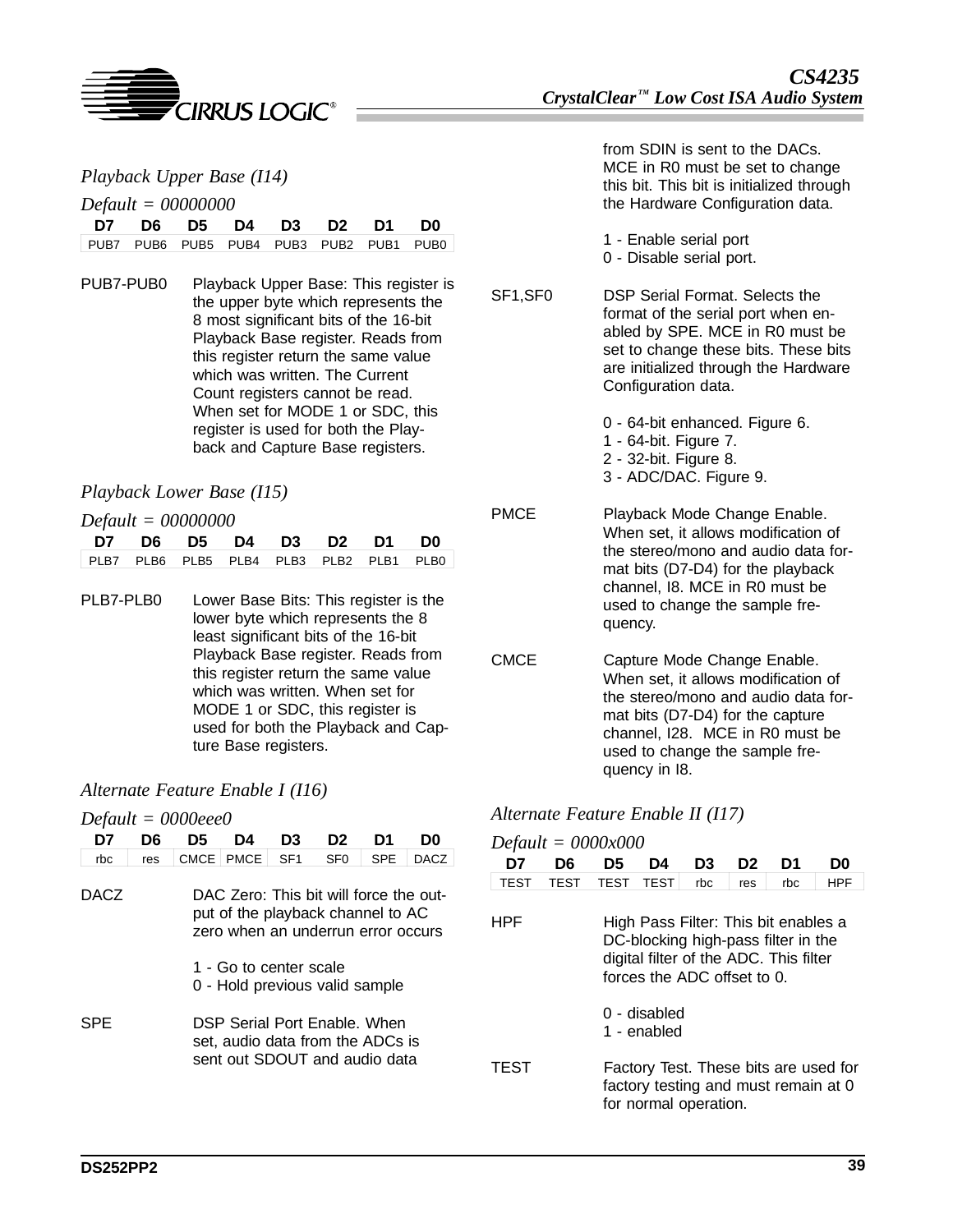

| Left DAC2 Volume (I18) |  |  |
|------------------------|--|--|
|------------------------|--|--|

*Default = 00000111*

|  | D7 D6 D5 D4 D3 D2 D1 D0 |  |  |                                               |
|--|-------------------------|--|--|-----------------------------------------------|
|  |                         |  |  | LD2OM LD2IM rbc LD2A4 LD2A3 LD2A2 LD2A1 LD2A0 |

Note: When AUX1R in X18 is set, this register also controls the volume for the LAUX1 analog input. See I2 description for volume description of LAUX1.

| LD2A4-LD2A0 Left DAC2 Attenuation. The least sig- |
|---------------------------------------------------|
| nificant bit represents 1.5 dB, with              |
| $01000 = 0$ dB. The total range is                |
| $+12$ dB to $-33.0$ dB with                       |
| $11111 =$ muted. See Table 8.                     |
|                                                   |

- LD2IM Left DAC2 Input Mute. When set, the left DAC2 to the input mixer is muted.
- LD2OM Left DAC2 Output Mute. When set, the left DAC2 to the output mixer is muted.

#### *Right DAC2 Volume (I19)*

*Default = 00000111*

| D7 D6 D5 D4 D3 D2 D1 D0                       |  |  |  |
|-----------------------------------------------|--|--|--|
| RD2OM RD2IM rbc RD2A4 RD2A3 RD2A2 RD2A1 RD2A0 |  |  |  |

Note: When AUX1R in X18 is set, this register also controls the volume for the RAUX1 analog input. See I3 description for volume description of RAUX1.

|       | RD2A4-RD2A0 Right DAC2 Attenuation. The least<br>significant bit represents 1.5 dB, with           |
|-------|----------------------------------------------------------------------------------------------------|
|       | $01000 = 0$ dB. The total range is<br>$+12$ dB to $-33.0$ dB with<br>$11111$ = muted. See Table 8. |
| RD2IM | Right DAC2 Input Mute. When set,                                                                   |

- the Right DAC2 to the input mixer is muted.
- RD2OM Right DAC2 Output Mute. When set, the right DAC2 to the output mixer is muted.

#### *Control/RAM Access (I20)*

| D7 D6 D5 D4 D3 D2 D1 D0         |  |  |  |  |
|---------------------------------|--|--|--|--|
| CR7 CR6 CR5 CR4 CR3 CR2 CR1 CR0 |  |  |  |  |

This register is identical to CTRLbase+5. For backwards compatibility, this register is not enabled until PAE in X18 is set. When PAE is clear, this register is read/writable, but does nothing.

CR7-CR0 This register controls the loading of the part's internal RAM as well as internal processor commands. See the Hostload Procedure section as well as CTRLbase+5 register description for more details.

#### *RAM Access End (I21)*

*Default = xxxxxxxx*

|  |  |  | D7 D6 D5 D4 D3 D2 D1 D0         |
|--|--|--|---------------------------------|
|  |  |  | RE7 RE6 RE5 RE4 RE3 RE2 RE1 RE0 |

This register is identical to CTRLbase+6. For backwards compatibility, this register is not enabled until PAE in X18 is set. When PAE is clear, this register is read/writable, but does nothing.

RE7-RE0 A 0 written to this location resets the previous location, I20, from data download mode, to command mode.

*Alternate Sample Frequency Select (I22)*

#### *Default = 00000000*

|      |  |  | D7 D6 D5 D4 D3 D2 D1 D0                                                    |  |
|------|--|--|----------------------------------------------------------------------------|--|
|      |  |  | SRE DIV5 DIV4 DIV3 DIV2 DIV1 DIV0 CS2                                      |  |
| CS2. |  |  | Clock 2 Base Select. This bit selects<br>the hase clock frequency yead for |  |

the base clock frequency used for generating the audio sample rate. Note that the part uses only one crystal to generate both clock base frequencies. This bit can be disabled by setting IFSE in X11.

0 - 24.576 MHz base

1 - 16.9344 MHz base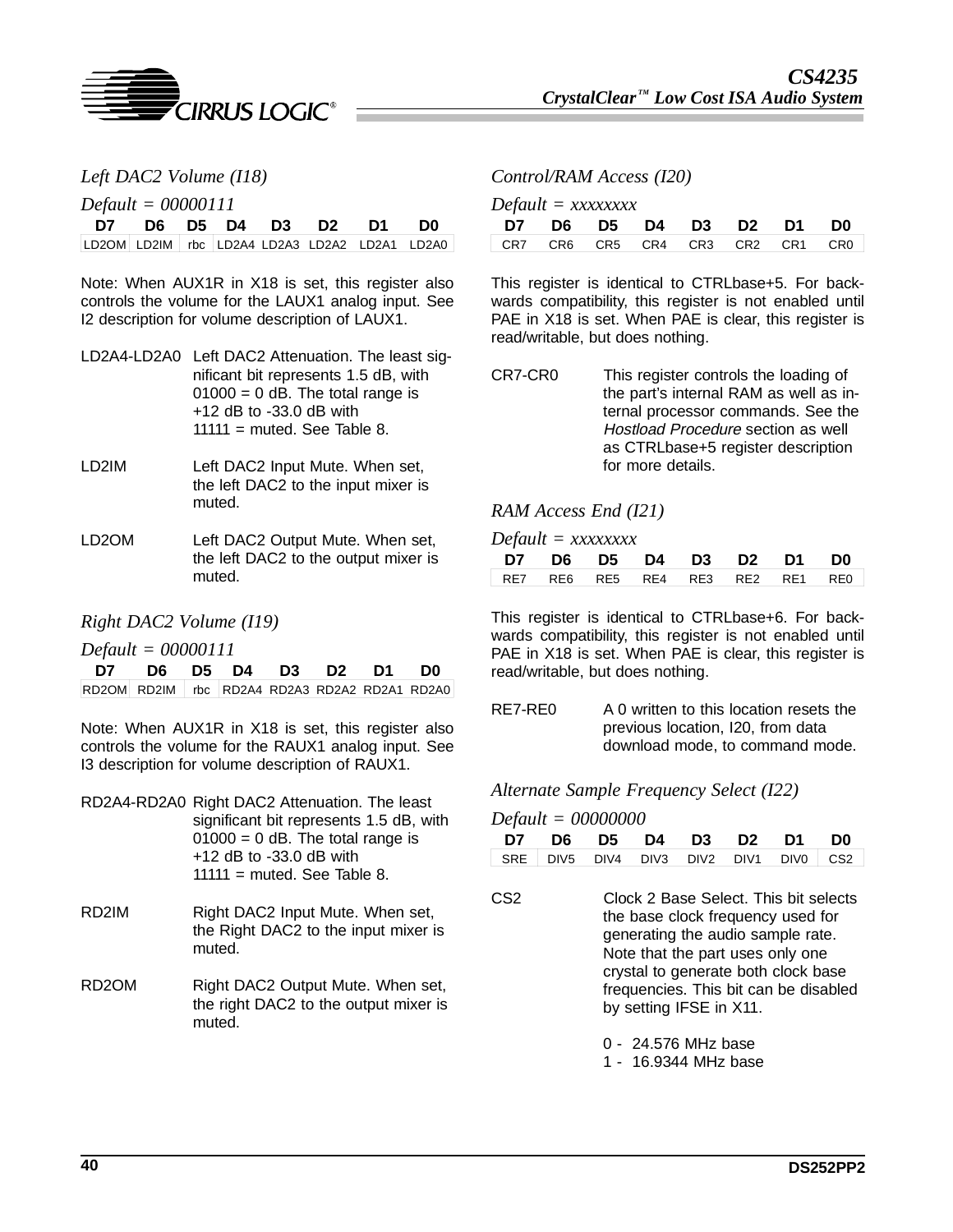

DIV5 - DIV0 Clock Divider. These bits select the audio sample frequency for both capture and playback. These bits can be overridden by IFSE in X11.

 $Fs = (2*XT)/(M*N)$ 

 $XT = 24.576 \text{ MHz}$   $CS2 = 0$  $XT = 16.9344 \text{ MHz} \quad \text{CS2} = 1$ 

 $N = DIV5-DIV0$  $16 ≤ N ≤ 49$  for  $XT = 24.576$  MHz  $12 \le N \le 33$  for  $XT = 16.9344$  MHz

(M set by OSM1,0 in I10)  $M = 64$  for  $Fs > 24$  kHz  $M = 128$  for 12 kHz  $<$  Fs  $\leq$  24 kHz  $M = 256$  for Fs  $\leq 12$  kHz

SRE Alternate Sample Rate Enable. When this bit is set to a one, bits 0-3 of I8 will be ignored, and the sample frequency is then determined by CS2, DIV5-DIV0, and the oversampling mode bits OSM1, OSM0 in I10. Note that this register can be overridden (disabled) by IFSE in X11.

#### *Extended Register Access (I23)*

|  | $Default = 00000xx0$ |
|--|----------------------|
|--|----------------------|

|     |  | D7 D6 D5 D4 D3 D2 D1             |  | D <sub>0</sub> |
|-----|--|----------------------------------|--|----------------|
|     |  | XA3 XA2 XA1 XA0 XRAE XA4 res rbc |  |                |
|     |  |                                  |  |                |
| XA4 |  | Extended Register Address bit 4. |  |                |

- Along with XA3-XA0, enables access to extended registers X16 through X31. MODE 3 only.
- XRAE Extended Register Access Enable. Setting this bit converts this register from the extended address register to the extended data register. To convert back to an address register, R0 must be written. MODE 3 only.
- XA3-XA0 Extended Register Address. Along with XA4, sets the register number (X0-X31) accessed when XRAE is set. MODE 3 only. See the WSS Extended Register section for more details.

#### *Alternate Feature Status (I24)*

| D7  | D6  | Dejuuu – xoooooo<br>D5                                                                                                                                                                | D4 | D <sub>3</sub>                                                                                                                                                                         | D <sub>2</sub> | D1 | D0 |  |  |  |
|-----|-----|---------------------------------------------------------------------------------------------------------------------------------------------------------------------------------------|----|----------------------------------------------------------------------------------------------------------------------------------------------------------------------------------------|----------------|----|----|--|--|--|
| res | rbc | СI                                                                                                                                                                                    | PI | CU                                                                                                                                                                                     | CO             | PO | PU |  |  |  |
| PU  |     |                                                                                                                                                                                       |    | Playback Underrun: When set,<br>indicates the DAC has run out of<br>data and a sample has been missed.                                                                                 |                |    |    |  |  |  |
| PO  |     | Playback Overrun: When set,<br>indicates that the host attempted to<br>write data into a full FIFO and the<br>data was discarded.                                                     |    |                                                                                                                                                                                        |                |    |    |  |  |  |
| CO  |     |                                                                                                                                                                                       |    | Capture Overrun: When set,<br>indicates that the ADC had a sample<br>to load into the FIFO but the FIFO<br>was full. In this case, this bit is set<br>and the new sample is discarded. |                |    |    |  |  |  |
| CU  |     | Capture Underrun: Indicates the host<br>has read more data out of the FIFO<br>than it contained. In this condition,<br>the bit is set and the last valid byte<br>is read by the host. |    |                                                                                                                                                                                        |                |    |    |  |  |  |
| ΡI  |     |                                                                                                                                                                                       |    | Playback Interrupt: Indicates an<br>interrupt is pending from the play-<br>back DMA count registers.                                                                                   |                |    |    |  |  |  |
| СI  |     |                                                                                                                                                                                       |    | Capture Interrupt: Indicates an<br>interrupt is pending from the capture<br>DMA count registers.                                                                                       |                |    |    |  |  |  |

The PI and CI bits are reset by writing a "0" to the particular interrupt bit or by writing any value to the Status register (R2).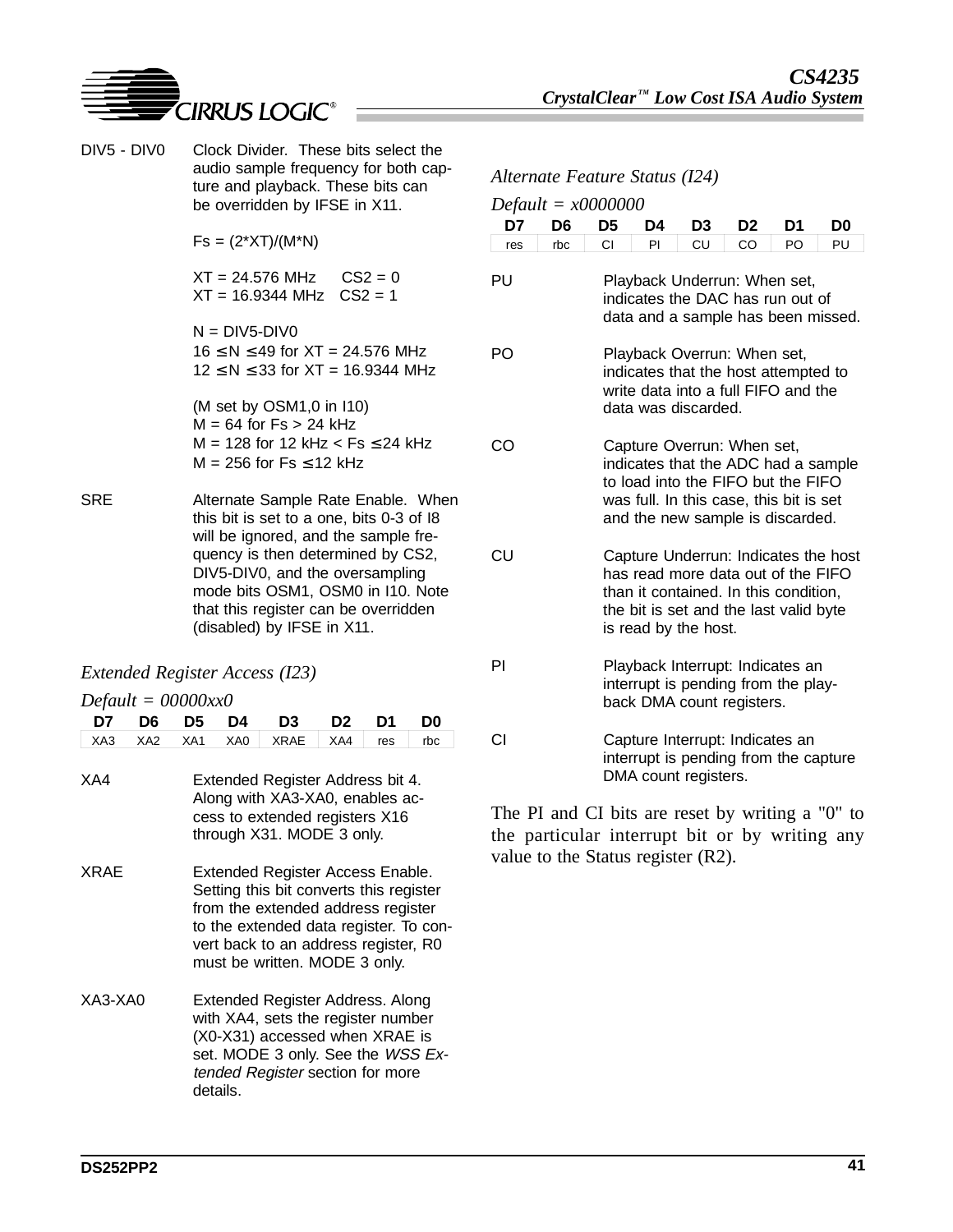

#### *Default = 00000011*

|  | D7 D6 D5 D4 D3 D2 D1 D0                   |  |  |
|--|-------------------------------------------|--|--|
|  | $\sqrt{2}$ V1 V0 CID4 CID3 CID2 CID1 CID0 |  |  |

- CID4-CID0 Chip Identification. Distinguishes between this chip and previous codec chips that support this register set. This register is fixed to indicate code compatibility with the CS4236. X25 or C1 should be used to further differentiate between parts that are compatible with the CS4236.
- All Chips: 00011 CS4236, CS423xB, CS4235 00010 - CS4232/CS4232A 00000 - CS4231/CS4231A
- V2-V0 Version number. As enhancements are made to the part, the version number is changed so software can distinguish between the different versions.
	- 000 Compatible with the CS4236

These bits are fixed for compatibility with the CS4236. Register X25 or C1 may be used to differentiate between the CS4236 and newer chips.

### *Mono Input Control (I26)*

*Default = exxxeeee*

| D7 D6 D5 D4 D3 D2 D1 D0 |  |  |                                             |
|-------------------------|--|--|---------------------------------------------|
|                         |  |  | MIM   rbc   rbc   res   MIA3 MIA2 MIA1 MIA0 |

MIA3-MIA0 Mono Input Attenuation. When MIM is 0, these bits set the level of MIN summed into the mixer. These bits are initialized through the Hardware Configuration data, Serial Port Control byte.

> $0000 = 0$  dB. 0001-1111 =  $-9$  dB

MIM Mono Input Mute. In MODE 3, MIM mutes the MIN analog input to the left output mixer channel. MIMR in X4 mutes MIN analog input to the right output mixer channel. In MODE 2, MIM mutes both left and right channels. The mono input provides mix for the "beeper" function in most personal computers. This bit is initialized through the Hardware Configuration data, Serial Port Control byte.

> 0 - no mute 1 - muted

#### *Left Master Output Volume (I27)*

#### *Default = 00100011*

|  |  |  | D7 D6 D5 D4 D3 D2 D1 D0                |
|--|--|--|----------------------------------------|
|  |  |  | LOM LOS1 LOS0 LOG4 LOG3 LOG2 LOG1 LOG0 |

When Hardware Volume is enabled, VCEN in C8 or X24 is set, this register will change based on external buttons.

- LOG4-LOG0 Left Output, LOUT, Master Gain. LOG0 is the least significant bit and represents  $-2$  dB, with 00011 = 0 dB. The span is nominally +6 dB to -56 dB. See Table 9.
- LOS1,0 Left Output Mixer Select. These bits select and attenuation into the left output Master Gain stage, LOG4-0.
	- 00 -16 dB 01 - 0 dB 10 - -8 dB 11 - -24 dB
- LOM Left Output Mute. When set to 1, the left output, LOUT, is muted.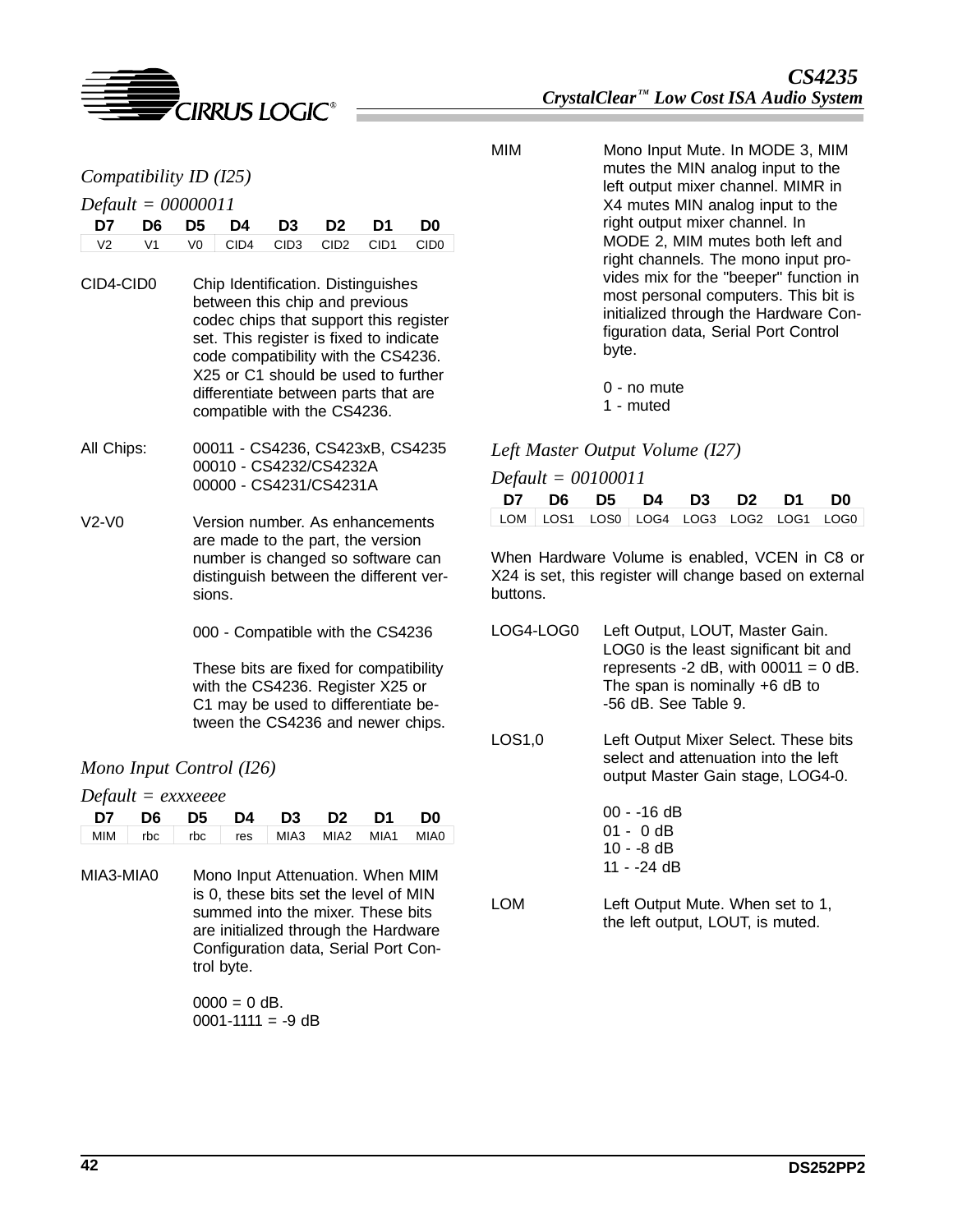

| Capture Data Format (I28) |  |  |
|---------------------------|--|--|
|                           |  |  |

#### *Default = x0x0xxxx*

| D7 D6 D5 D4 D3 D2 D1 D0                          |  |  |  |  |
|--------------------------------------------------|--|--|--|--|
| $\sqrt{16B}$ rbc $\sqrt{SM}$ res res res res res |  |  |  |  |

- S/M Stereo/Mono Select: This bit determines how the capture audio data stream is formatted. Selecting stereo will result with alternating samples representing left and right audio channels. Selecting mono only captures data from the left audio channel. MCE (R0) or CMCE (I16) must be set to modify S/M. See Changing Audio Data Formats section for more details.
	- 0 Mono 1 - Stereo
- 16B selects between 8-bit unsigned and 16-bit signed data for capture. The capture data format can be different than the playback data format. MCE (R0) or CMCE (I16) must be set to modify this register. See Changing Audio Data Formats section for more details.

0 - 8-bit unsigned data 1 - 16-bit signed data

*Right Master Output Volume (I29)*

*Default = 00100011*

|  | D7 D6 D5 D4 D3 D2 D1 D0 |  |                                        |
|--|-------------------------|--|----------------------------------------|
|  |                         |  | ROM ROS1 ROS0 ROG4 ROG3 ROG2 ROG1 ROG0 |

When Hardware Volume is enabled, VCEN in C8 or X24 is set, this register will change based on external buttons.

ROG4-ROG0 Right Output, ROUT, Master Gain. ROG0 is the least significant bit and represents -2 dB, with  $00011 = 0$  dB. The span is nominally +6 dB to -56 dB. See Table 9.

- ROS1,0 Right Output Mixer Select. These bits select and attenuation into the right output Master Gain stage, ROG4-0.
	- 00 -16 dB 01 - 0 dB 10 - -8 dB 11 - -24 dB

ROM Right Output Mute. When set to 1, the right output, ROUT, is muted.

*Capture Upper Base (I30)*

*Default = 00000000*

| D7 D6 D5 D4 D3 D2 D1 D0 |  |  |  |                                         |
|-------------------------|--|--|--|-----------------------------------------|
|                         |  |  |  | CUB7 CUB6 CUB5 CUB4 CUB3 CUB2 CUB1 CUB0 |

CUB7-CUB0 Capture Upper Base: This register is the upper byte which represents the 8 most significant bits of the 16-bit Capture Base register. Reads from this this register returns the same value that was written.

#### *Capture Lower Base (I31)*

*Default = 00000000*

|  |  |  | D7 D6 D5 D4 D3 D2 D1 D0                 |
|--|--|--|-----------------------------------------|
|  |  |  | CLB7 CLB6 CLB5 CLB4 CLB3 CLB2 CLB1 CLB0 |

CLB7-CLB0 Lower Base Bits: This register is the lower byte which represents the 8 least significant bits of the 16-bit Capture Base register. Reads from this register returns the same value which was written.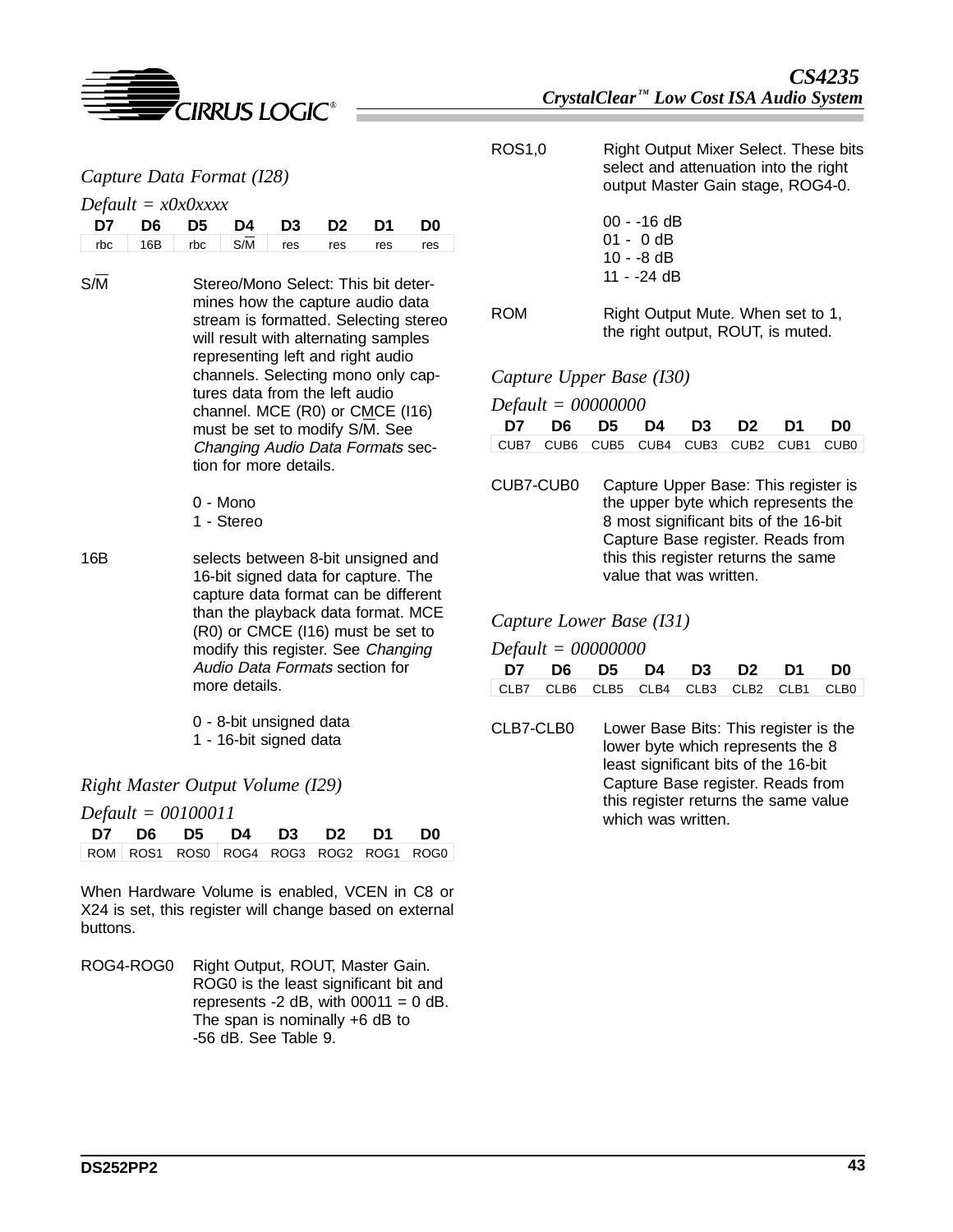

### *WSS EXTENDED REGISTERS*

The Windows Sound System codec contains three sets of registers: R0-R3, I0-I31, and X0- X31. R0-R3 are directly mapped to the ISA bus through WSSbase+0 through WSSbase+3 respectively. R0 and R1 provide access to the indirect registers I0-I31. The third set of registers are extended registers X0-X31 that are indirectly mapped through the WSS register I23. I23 acts as both the extended address and extended data register. These extended registers are only available when in MODE 3.

Accessing the X registers requires writing the register address to I23 with XRAE set. When XRAE is set, I23 changes from an address register to a data register. Subsequent accesses to I23 access the extended data register. To convert I23 back to the extended address register, R0 must be written which internally clears XRAE. Assuming the part is in MODE 3, the following steps access the X registers:

- 1. Write 17h to R0 (to access I23). R1 is now the extended **address register**.
- 2. Write the desired X register address to R1 with  $XRAE = 1$ .
	- R1 is now the extended **data register**.
- 3. Write/Read X register data from R1.

To read/write a different X register:

- 4. Write 17h to R0 again. (resets XRAE) R1 is now the extended **address register**.
- 5. Write the new X register address to R1 with  $XRAE = 1$ .
	- R1 is now the new extended **data register**.
- 6. Read/Write new X register data from R1.

| <b>Address</b> | Reg. | <b>Register Name</b> |
|----------------|------|----------------------|
| WSSbase+0      | R0   | <b>Reset Address</b> |
| WSSbase+1      | R1   | Address/Data access  |
|                | 123  | Indexed Address/Data |

*Extended Register Access (I23)*

|  |  | D7 D6 D5 D4 D3 D2 D1 D0          |  |  |
|--|--|----------------------------------|--|--|
|  |  | XA3 XA2 XA1 XA0 XRAE XA4 res rbc |  |  |
|  |  |                                  |  |  |

#### **Table 11. WSS Extended Register Control**

| Index           | <b>Register Name</b>                    |
|-----------------|-----------------------------------------|
| X <sub>0</sub>  | Reserved, backwards compatible          |
| X1              | Reserved, backwards compatible          |
| X <sub>2</sub>  | MIC Volume                              |
| X <sub>3</sub>  | MIC Volume (same as X2)                 |
| X4              | Synthesis and Input Mixer Control       |
| X <sub>5</sub>  | <b>Right Input Mixer Control</b>        |
| X <sub>6</sub>  | Left FM Synthesis Mute                  |
| X7              | <b>Right FM Synthesis Mute</b>          |
| X <sub>8</sub>  | Left DSP Serial Port Mute               |
| X9              | <b>Right DSP Serial Port Mute</b>       |
| X10             | Reserved, backwards compatible          |
| X <sub>11</sub> | DAC1 Mute and IFSE Enable               |
| X12             | Independent ADC Sample Freq.            |
| X13             | Independent DAC Sample Freq.            |
| X14             | Reserved, backwards compatible          |
| X15             | Reserved, backwards compatible          |
| X16             | Left Wavetable Serial Port Mute         |
| X17             | <b>Right Wavetable Serial Port Mute</b> |
| X18             | 3D Enable & RAM Port Enable             |
| X19             | FM Volume Scaling                       |
| X20             | Reserved                                |
| X21             | Reserved                                |
| X22             | Reserved                                |
| X23             | (C2) 3D Space Control                   |
| X24             | (C8) Wavetable & Volume Control         |
| X25             | Chip Version and ID                     |
| X26             | (Cb+0) Joystick Control                 |
| X27             | $(Cb+1)$ E <sup>2</sup> PROM Interface  |
| X28             | (Cb+2) Power Down Control 1             |
| X29             | (C9) Power Down Control 2               |
| X30             | (Cb+7) Global Status                    |
| X <sub>31</sub> | Reserved                                |

**Table 12. WSS Extended Registers**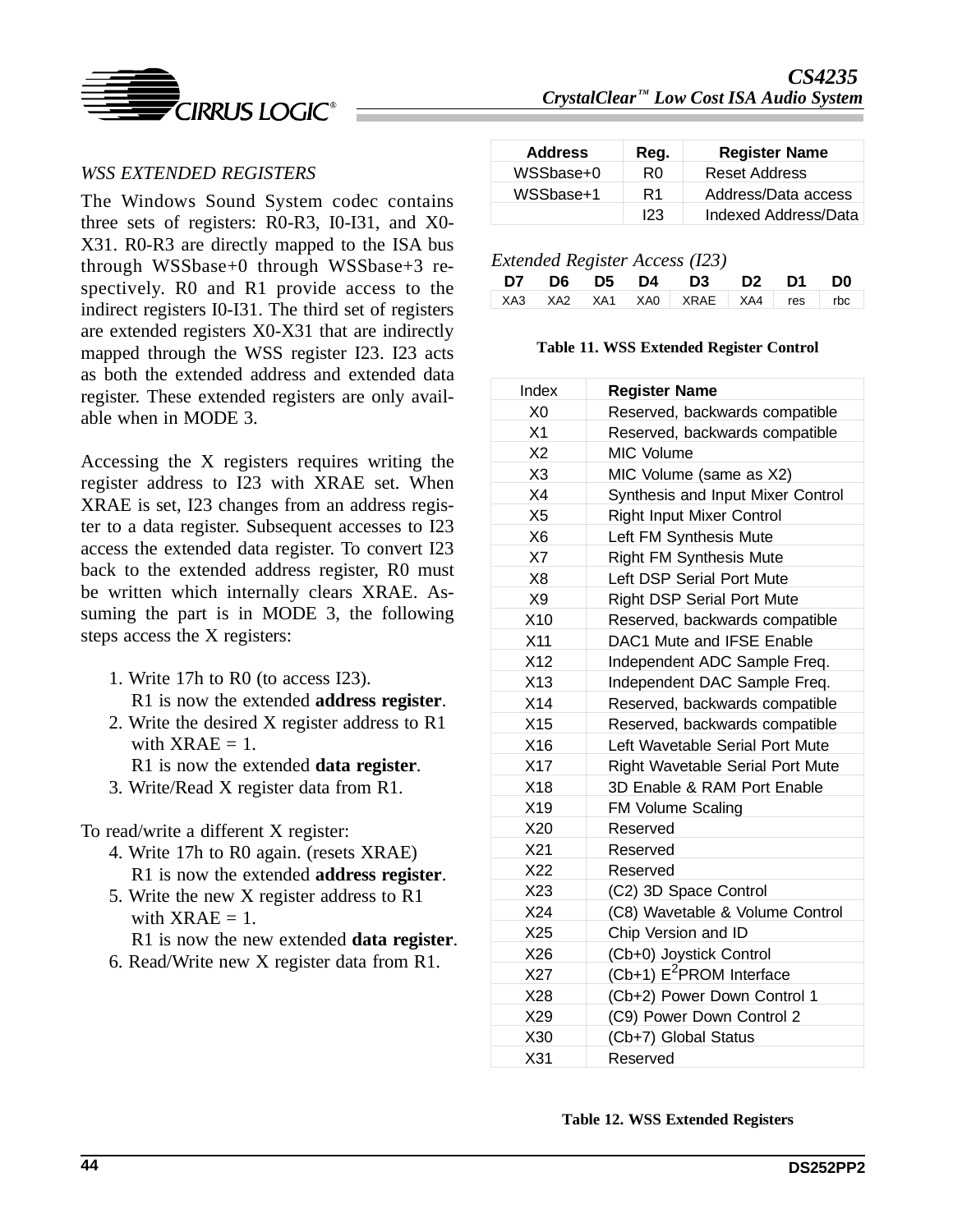

# Control Registers for the Extended Registers

| <b>ADDRESS</b> |                |      | D6              | D5              | D4              | D3              | D2              |                          | DO              |
|----------------|----------------|------|-----------------|-----------------|-----------------|-----------------|-----------------|--------------------------|-----------------|
| WSSbase+0      | R <sub>0</sub> | INIT | <b>MCE</b>      | TRD             | IA4             | IA <sub>3</sub> | IA2             | IA1                      | IA <sub>0</sub> |
| WSSbase+       | R <sub>1</sub> | ID7  | ID <sub>6</sub> | ID <sub>5</sub> | ID <sub>4</sub> | ID <sub>3</sub> | ID <sub>2</sub> | ID <sub>1</sub>          | ID <sub>0</sub> |
|                | 123            | XA3  | XA2             | XA1             | XA0             | XRAE            | XA4             | $\overline{\phantom{a}}$ |                 |

# Extended Registers: (X0-X31)

| <b>XA4 - XA0</b> | D7                        | D <sub>6</sub>            | D <sub>5</sub>           | D4                          | D <sub>3</sub>   | D <sub>2</sub>           | D <sub>1</sub>           | D <sub>0</sub>   |
|------------------|---------------------------|---------------------------|--------------------------|-----------------------------|------------------|--------------------------|--------------------------|------------------|
| X <sub>0</sub>   |                           |                           |                          |                             |                  | $\sim$                   | $\blacksquare$           |                  |
| X1               | $\mathbb{Z}^{\mathbb{Z}}$ | $\omega$                  | $\blacksquare$           | $\mathbf{u}$                | $\blacksquare$   | $\blacksquare$           | $\omega$                 | $\mathbf{r}$     |
| X <sub>2</sub>   | LMIM                      | <b>LMOM</b>               | <b>MBST</b>              | MG4                         | MG3              | MG <sub>2</sub>          | MG1                      | MG0              |
| X <sub>3</sub>   | <b>RMIM</b>               | <b>RMOM</b>               | <b>MBST</b>              | MG4                         | MG3              | MG <sub>2</sub>          | MG1                      | MG <sub>0</sub>  |
| X4               | <b>MIMR</b>               | LIS1                      | LIS <sub>0</sub>         | IFM                         | $\blacksquare$   | $\blacksquare$           | $\blacksquare$           | $\omega$         |
| X <sub>5</sub>   | $\sim$ $\sim$             | RIS1                      | RIS <sub>0</sub>         | $\mathbf{r}$                |                  |                          |                          |                  |
| X <sub>6</sub>   | <b>LFMM</b>               | $\blacksquare$            | $\blacksquare$           |                             |                  |                          |                          |                  |
| X7               | <b>RFMM</b>               |                           |                          |                             |                  | $\overline{\phantom{a}}$ | $\blacksquare$           |                  |
| X <sub>8</sub>   | <b>LSPM</b>               | $\blacksquare$            |                          |                             |                  |                          | $\overline{\phantom{a}}$ |                  |
| X9               | <b>RSPM</b>               |                           |                          |                             |                  |                          |                          |                  |
| X10              | $\sim$                    | $\blacksquare$            |                          |                             |                  |                          |                          |                  |
| X11              | LD1IM                     | RD1IM                     | <b>IFSE</b>              | $\mathcal{L}_{\mathcal{A}}$ |                  | $\blacksquare$           | $\blacksquare$           |                  |
| X12              | SRAD7                     | SRAD6                     | SRAD5                    | SRAD4                       | SRAD3            | SRAD <sub>2</sub>        | SRAD1                    | SRAD0            |
| X13              | SRDA7                     | SRDA6                     | SRDA5                    | SRDA4                       | SRDA3            | SRDA2                    | SRDA1                    | SRDA0            |
| X14              | $\blacksquare$            | $\Delta$                  | $\blacksquare$           | $\blacksquare$              |                  |                          | $\blacksquare$           |                  |
| X15              | $\mathbb{Z}^{\mathbb{Z}}$ |                           |                          |                             |                  |                          | $\blacksquare$           |                  |
| X16              | <b>LWM</b>                | $\blacksquare$            |                          |                             |                  |                          |                          |                  |
| X17              | <b>RWM</b>                |                           | $\omega$                 | $\mathbb{Z}^{\mathbb{Z}}$   |                  | ω.                       | $\blacksquare$           |                  |
| X18              | PAE                       | $\blacksquare$            | AUX1R                    | 3DEN                        | DSPD1            | <b>PSH</b>               |                          | <b>DLEN</b>      |
| X19              | $\omega$                  | FMS <sub>2</sub>          | FMS1                     | FMS0                        |                  |                          | $\blacksquare$           |                  |
| X20              | $\blacksquare$            |                           |                          |                             |                  |                          |                          |                  |
| X21              | $\blacksquare$            |                           |                          |                             |                  |                          | $\blacksquare$           |                  |
| X22              | $\mathbf{L}$              | $\blacksquare$            | $\overline{\phantom{a}}$ | $\Box$                      |                  |                          | ä,                       |                  |
| X23 (C2)         | SPC3                      | SPC <sub>2</sub>          | SPC1                     | SPC <sub>0</sub>            | $\blacksquare$   | $\blacksquare$           | $\blacksquare$           | $\blacksquare$   |
| X24 (C8)         | <b>VCIE</b>               | VCF1                      | $\sim$                   | $\sim$                      | <b>WTEN</b>      | <b>VCEN</b>              | <b>DMCLK</b>             | <b>BRES</b>      |
| X25              | V <sub>2</sub>            | V <sub>1</sub>            | V <sub>0</sub>           | CID4                        | CID <sub>3</sub> | CID <sub>2</sub>         | CID1                     | CID <sub>0</sub> |
| X26 (Cb+0)       | $\omega_{\rm{eff}}$       | $\mathbb{Z}^{\mathbb{Z}}$ | CONSW                    | $\blacksquare$              |                  | $\sim$                   | JR1                      | JR0              |
| $X27$ (Cb+1)     | <b>ICH</b>                | $\sim$                    | $\sim$                   | $\sim$                      | $\sim$           | DIN/EEN                  | <b>DOUT</b>              | <b>CLK</b>       |
| X28 (Cb+2)       | PDWN                      | <b>SRC</b>                | <b>VREF</b>              | <b>MIX</b>                  | <b>ADC</b>       | <b>DAC</b>               | <b>PROC</b>              | <b>FM</b>        |
| X29 (C9)         | <b>RESET</b>              | $\sim$                    | $\sim$                   | $\omega$ .                  |                  | <b>MIXCD</b>             | DAC <sub>2</sub>         | <b>SPORT</b>     |
| X30 (Cb+7)       | CWSS                      | <b>ICTRL</b>              | <b>ISB</b>               | <b>IWSS</b>                 | <b>IMPU</b>      | <b>WDT</b>               | <b>IMV</b>               |                  |
| X31              | $\omega$                  | $\blacksquare$            | $\omega$                 | $\omega$                    | $\mathbf{r}$     | $\omega$                 | $\omega$                 | $\blacksquare$   |

**Table 13. Extended Register Bit Summary**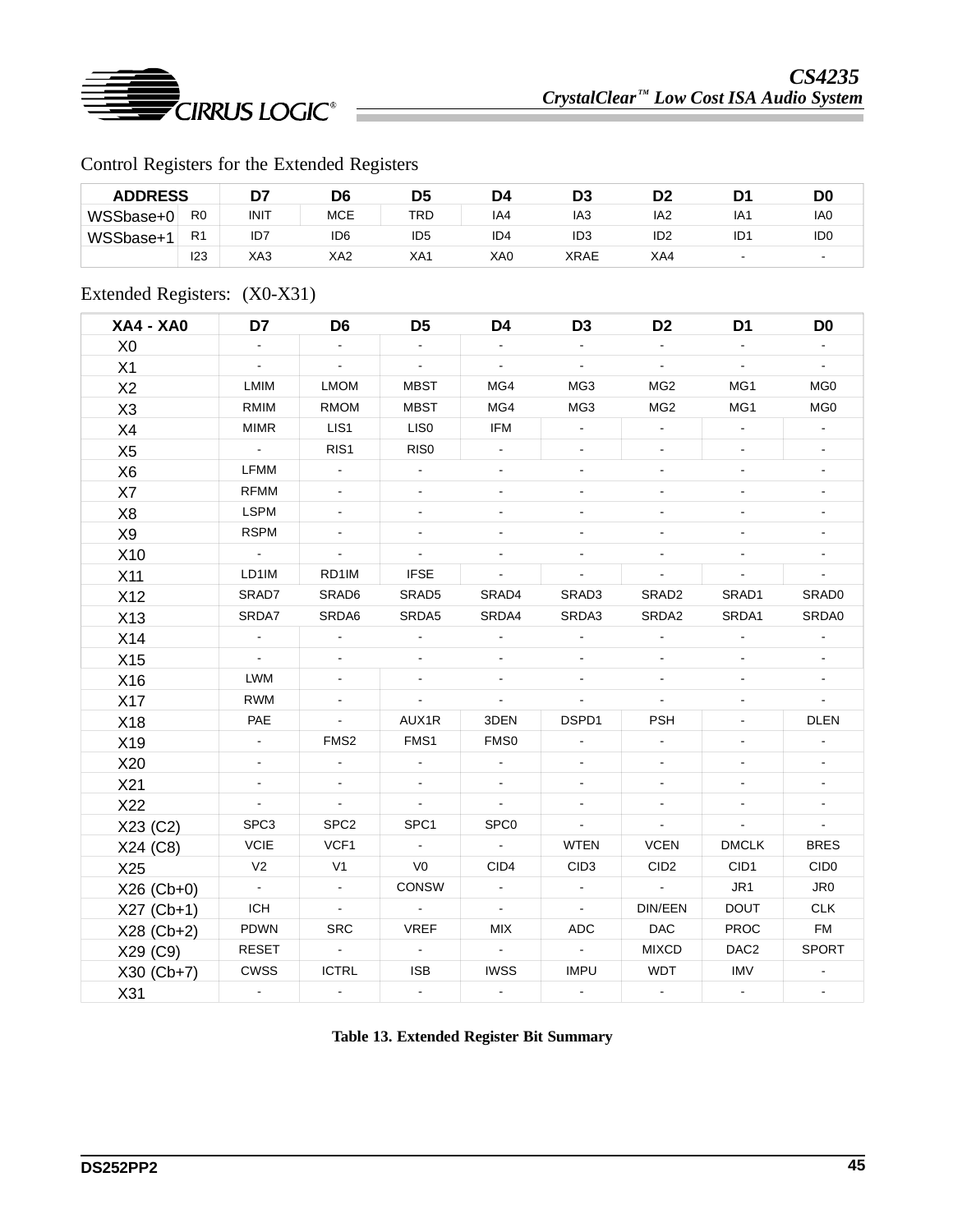

**DS252PP2**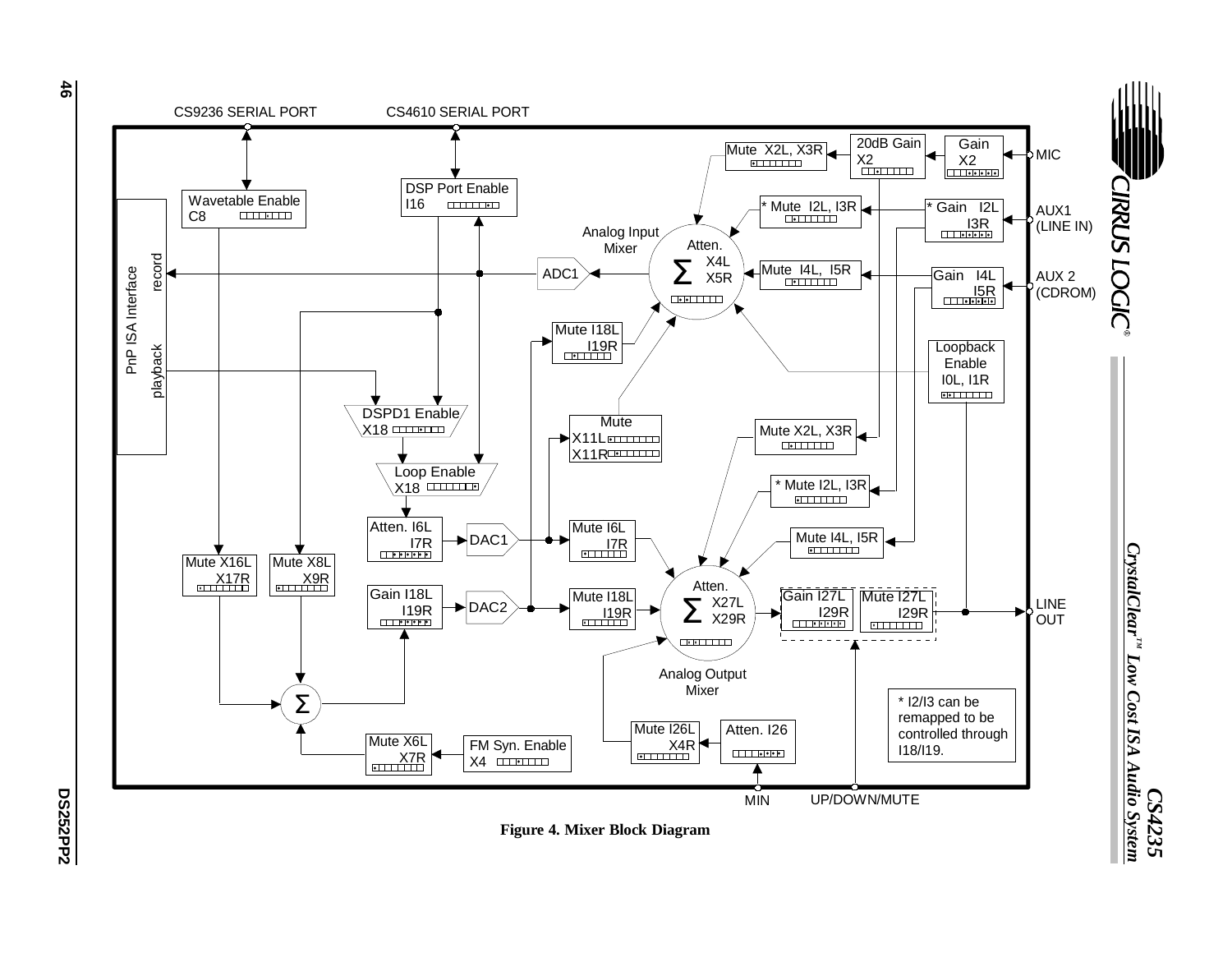

|                                                                                                                              | Reserved (X0)  |                |          |                |                                                                                                                                                                                                                                  |     |                 | Right                        |
|------------------------------------------------------------------------------------------------------------------------------|----------------|----------------|----------|----------------|----------------------------------------------------------------------------------------------------------------------------------------------------------------------------------------------------------------------------------|-----|-----------------|------------------------------|
| $Default = XXXXXXX$                                                                                                          |                |                |          |                |                                                                                                                                                                                                                                  |     |                 | Defau                        |
| D7                                                                                                                           | D <sub>6</sub> | D <sub>5</sub> | D4       | D3             | D <sub>2</sub>                                                                                                                                                                                                                   | D1  | D0              | D7                           |
| rbc                                                                                                                          | rbc            | rbc            | rbc      | rbc            | rbc                                                                                                                                                                                                                              | rbc | rbc             | RMIM                         |
| rbc                                                                                                                          |                |                |          |                | Reserved, backwards compatible.                                                                                                                                                                                                  |     |                 | MG4-I                        |
| Reserved (X1)                                                                                                                |                |                |          |                |                                                                                                                                                                                                                                  |     |                 |                              |
| $Default = XXXXXXX$                                                                                                          |                |                |          |                |                                                                                                                                                                                                                                  |     |                 |                              |
| D7                                                                                                                           | D6             | D5             | D4       | D3             | D2                                                                                                                                                                                                                               | D1  | D <sub>0</sub>  |                              |
| rbc                                                                                                                          | rbc            | rbc            | rbc      | rbc            | rbc                                                                                                                                                                                                                              | rbc | rbc             | <b>MBST</b>                  |
| rbc<br>$MIC$ Volume $(X2)$                                                                                                   |                |                |          |                | Reserved, backwards compatible.                                                                                                                                                                                                  |     |                 | <b>RMON</b>                  |
| $Default = 01011111$                                                                                                         |                |                |          |                |                                                                                                                                                                                                                                  |     |                 |                              |
| D7                                                                                                                           | D <sub>6</sub> | D5             | D4       | D <sub>3</sub> | D <sub>2</sub>                                                                                                                                                                                                                   | D1  | D <sub>0</sub>  |                              |
| LMIM   LMOM                                                                                                                  |                | <b>MBST</b>    | MG4      | MG3            | MG <sub>2</sub>                                                                                                                                                                                                                  | MG1 | MG <sub>0</sub> | <b>RMIM</b>                  |
|                                                                                                                              |                |                |          |                | $01111 = 0$ dB and $11110 = -22.5$ dB.<br>When all bits are 1, the Mic is muted<br>with one exception. If MBST = $1$<br>when going from 11110 to 11111, the<br>Mic volume does not change. The<br>attenuation steps are shown in |     |                 | Synth<br>Defau<br>D7<br>MIMR |
|                                                                                                                              |                |                | Table 9. |                |                                                                                                                                                                                                                                  |     |                 | IFM                          |
| <b>MBST</b><br>Microphone 20 dB boost.<br>When set to 1, the MIC signal is<br>gained by 20 dB.                               |                |                |          |                |                                                                                                                                                                                                                                  |     |                 |                              |
| Microphone Left Output Mixer Mute.<br><b>LMOM</b><br>When set to 1, the signal to the left<br>channel output mixer is muted. |                |                |          |                |                                                                                                                                                                                                                                  |     |                 | LIS1-L                       |
|                                                                                                                              |                |                |          |                |                                                                                                                                                                                                                                  |     |                 |                              |

*Channel MIC (X3)* 

 $dt = 01011111$ 

| D7      | D6             | D5 | D4                                                                                                                                            | D3                                                                                               | D2              | D1              | D0              |  |  |  |
|---------|----------------|----|-----------------------------------------------------------------------------------------------------------------------------------------------|--------------------------------------------------------------------------------------------------|-----------------|-----------------|-----------------|--|--|--|
|         | RMIM RMOM MBST |    | MG4                                                                                                                                           | MG3                                                                                              | MG <sub>2</sub> | MG <sub>1</sub> | MG <sub>0</sub> |  |  |  |
| MG4-MG0 |                |    | Microphone gain.<br>The least significant bit represents<br>1.5 dB, with $01111 = 0$ dB. These<br>are the same bits as in X2.<br>See Table 9. |                                                                                                  |                 |                 |                 |  |  |  |
| MBST    |                |    | bit as in X2.                                                                                                                                 | Microphone 20 dB boost.<br>When set to 1, the MIC signal is<br>gained by 20 dB. This is the same |                 |                 |                 |  |  |  |
| RMOM    |                |    | Microphone Right Output Mixer Mute.<br>When set to 1, the signal to the right<br>channel output mixer is muted.                               |                                                                                                  |                 |                 |                 |  |  |  |
| RMIM    |                |    | Microphone Right Input Mixer Mute.<br>When set to 1, the signal to the right<br>channel input mixer is muted.                                 |                                                                                                  |                 |                 |                 |  |  |  |

### *<i><u>Resis and Input Mixer Control (X4)</u>*

 $dt = e00e$ *xxxx* 

|  |  | D7 D6 D5 D4 D3 D2 D1 D0            |  |
|--|--|------------------------------------|--|
|  |  | MIMR LIS1 LIS0 IFM rbc rbc res res |  |

- Internal FM enable. When set to 1, the internal FM synthesis engine is enabled. This bit can be set through the Hardware Configuration data in the EEPROM.
- LIS0 Left Input Mixer Summer Attenuator. This attenuates the inputs to the left input mixer to enable overload protection when multiple input sources are utilized.

| 00 - 0 dB   |  |
|-------------|--|
| 01 - -6 dB  |  |
| 10 - -12 dB |  |
| 11 - -18 dB |  |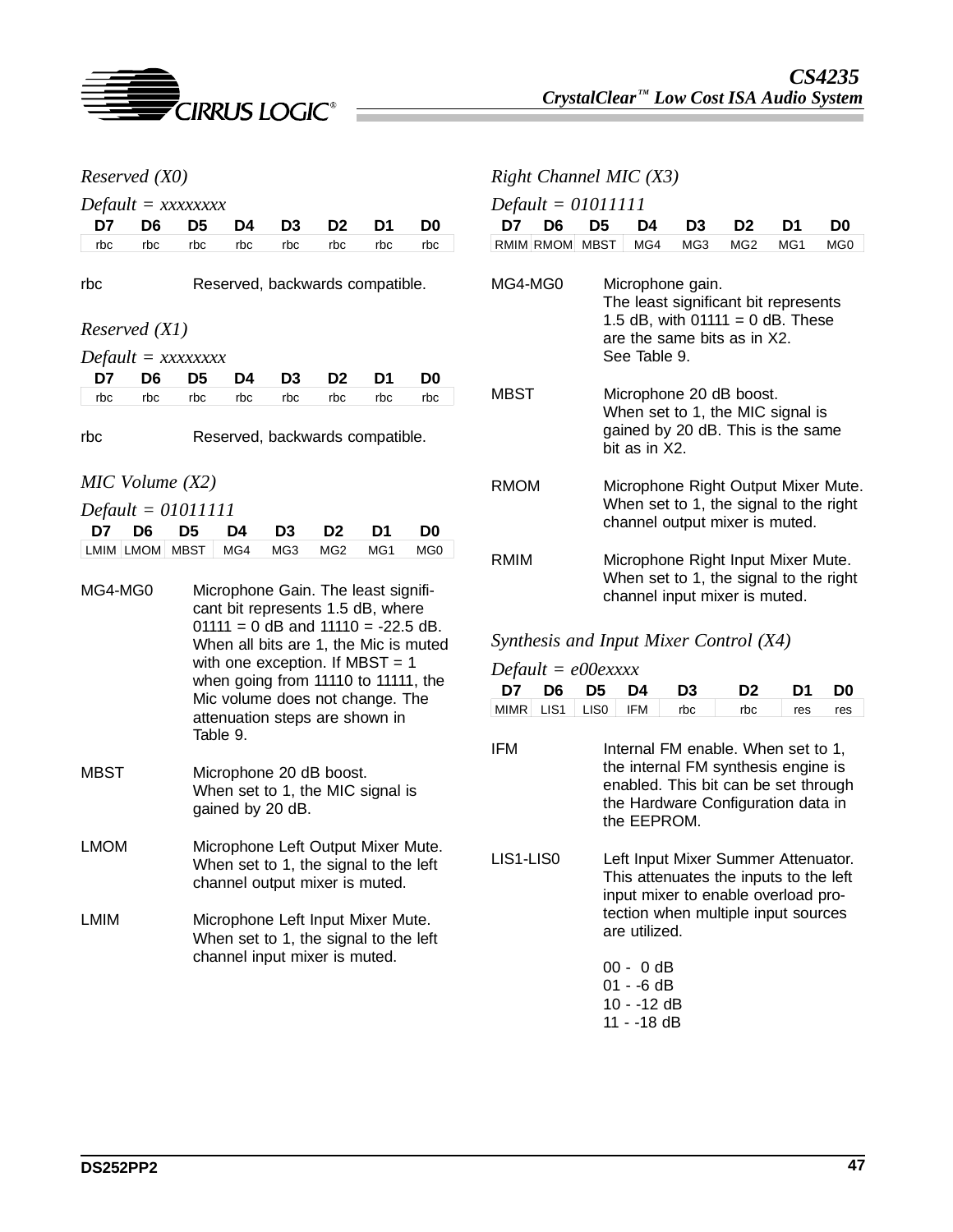

MIMR Mono Input Mute to the Right Output mixer. When set to 1, the MIN signal to the right output mixer is muted. The default state of this bit is set by MIM in the Hardware Configuration Data, Mono & DSP Port byte.

#### *Right Input Mixer Control (X5)*

#### *Default = x00xxxxx*

|                                   |  | D7 D6 D5 D4 D3 D2 D1 D0 |  |  |
|-----------------------------------|--|-------------------------|--|--|
| rbc RIS1 RIS0 res res res res res |  |                         |  |  |

- RIS1-RIS0 Right Input Mixer Summer Attenuator. This attenuates the inputs to the right input mixer to enable overload protection when multiple input sources are utilized.
	- 00 0 dB 01 - -6 dB 10 - -12 dB 11 - -18 dB

#### *Left FM Synthesis Mute (X6)*

*Default = exxxxxxx*

|  | D7 D6 D5 D4 D3 D2 D1 D0              |  |  |  |
|--|--------------------------------------|--|--|--|
|  | LFMM res rbc rbc rbc rbc rbc rbc rbc |  |  |  |

LFMM Left FM mute. When set to 1, the left internal FM input to DAC2 is muted. The default state of this bit is the inverse of IFM in the Hardware Configuration Data, Global Configuration byte.

### *Right FM Synthesis Mute (X7)*

#### *Default = exxxxxxx*

|  | D7 D6 D5 D4 D3 D2 D1 D0 |  |  |                                  |
|--|-------------------------|--|--|----------------------------------|
|  |                         |  |  | RFMM res rbc rbc rbc rbc rbc rbc |

RFMM Right FM mute. When set to 1, the right internal FM input to DAC2 is muted. The default state of this bit is the inverse of IFM in the Hardware Configuration Data, Global Configuration byte.

#### *Left DSP Serial Port Mute (X8)*

|  |  | $Default = 0$ |
|--|--|---------------|
|--|--|---------------|

|  | D7 D6 D5 D4 D3 D2 D1 D0 |  |  |                                  |
|--|-------------------------|--|--|----------------------------------|
|  |                         |  |  | LSPM res rbc rbc rbc rbc rbc rbc |

LSPM Left DSP Serial Port Mute. When set to 1, the Left DSP Serial Port input (SDIN) is muted. The default state of this bit is the inverse of SPE in the Hardware Configuration Data, Mono & DSP Port byte.

#### *Right DSP Serial Port Mute (X9)*

| $Default = exxxxxxx$             |  |  |  |  |                         |  |  |  |  |
|----------------------------------|--|--|--|--|-------------------------|--|--|--|--|
|                                  |  |  |  |  | D7 D6 D5 D4 D3 D2 D1 D0 |  |  |  |  |
| RSPM res rbc rbc rbc rbc rbc rbc |  |  |  |  |                         |  |  |  |  |

RSPM Right DSP Serial Port Mute. When set to 1, the Right DSP Serial Port input (SDIN) is muted. The default state of this bit is the inverse of SPE in the Hardware Configuration Data, Mono & DSP Port byte.

### *Reserved (X10)*

*Default = xxxxxxxx*

|  |  | D7 D6 D5 D4 D3 D2 D1 D0 |                                 |
|--|--|-------------------------|---------------------------------|
|  |  |                         | rbc res rbc rbc rbc rbc rbc rbc |

#### rbc Reserved, backwards compatible.

#### *DAC1 Mute and IFSE Enable (X11)*

*Default = 110xxxxx*

| Dejuvil | $-$ 110000000      |                                                                                                                                                                                                                                                          |     |     |                |     |     |  |
|---------|--------------------|----------------------------------------------------------------------------------------------------------------------------------------------------------------------------------------------------------------------------------------------------------|-----|-----|----------------|-----|-----|--|
| D7      | D6                 | D5                                                                                                                                                                                                                                                       | D4  | D3  | D <sub>2</sub> | D1  | D0  |  |
| LD1IM   | RD <sub>1</sub> IM | <b>IFSE</b>                                                                                                                                                                                                                                              | res | res | res            | res | res |  |
| IFSE    |                    | Independent Sample Freq. Enable.<br>When set to 1, the extended<br>registers X12 and X13 are used to<br>set the sample rate, and registers I8,<br>110 (OSM1,0), and I22 are ignored.<br>X12 and X13 cannot be modified un-<br>less this bit is set to 1. |     |     |                |     |     |  |
|         |                    |                                                                                                                                                                                                                                                          |     |     |                |     |     |  |

RD1IM Right DAC1 Input Mixer Mute. When set to 1, the output from the Right DAC1 is muted to the Right input mixer. See Figure 4.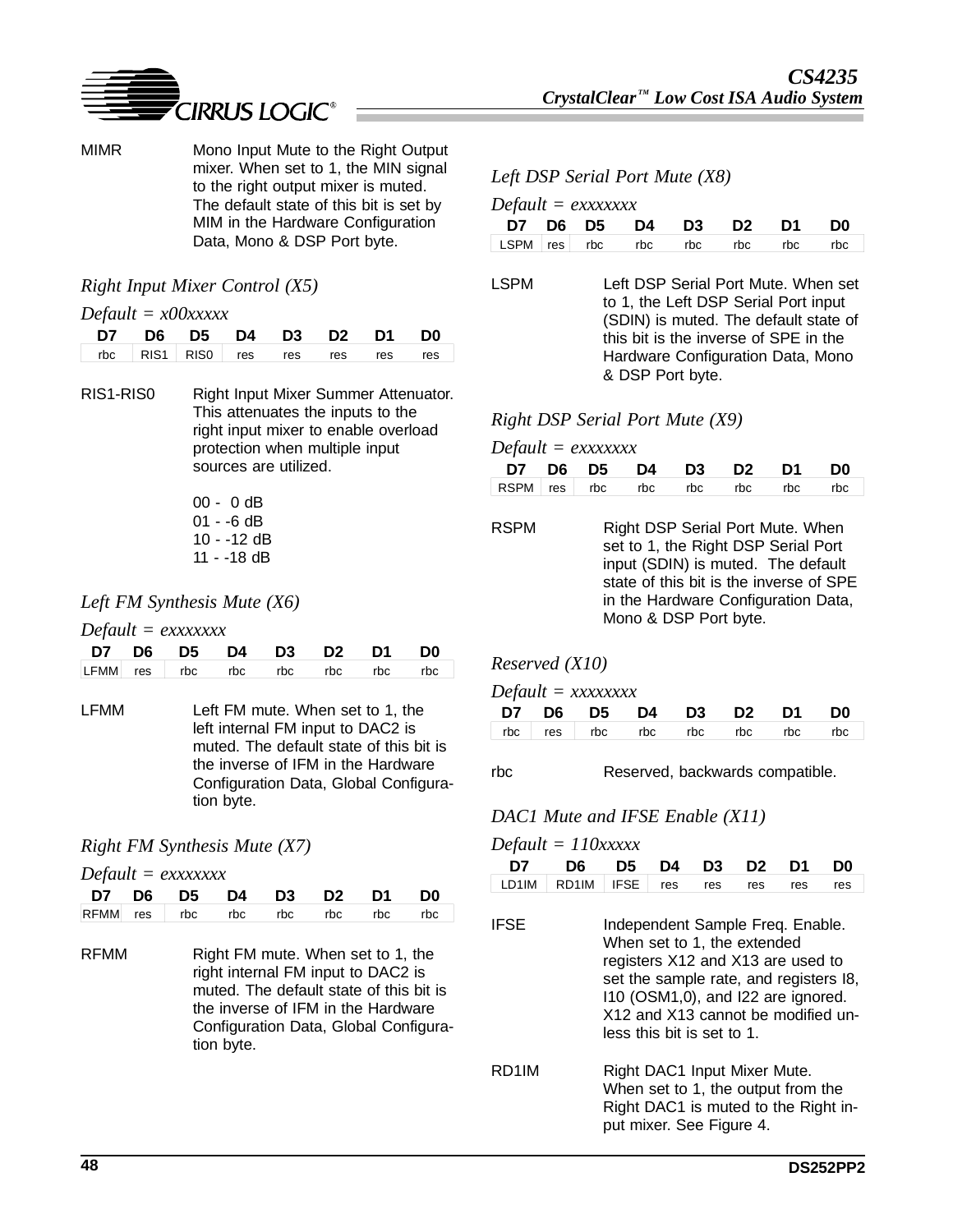

LD1IM Left DAC1 Input Mixer Mute. When set to 1, the output from the Left DAC1 is muted to the Left input mixer. See Figure 4.

#### *Independent ADC Fs (X12)*

*Default = xxxxxxxx*

**D7 D6 D5 D4 D3 D2 D1 D0** SRAD7 SRAD6 SRAD5 SRAD4 SRAD3 SRAD2 SRAD1 SRAD0

SRAD7-SRAD0 Sample Rate frequency select for the A/D converter. See Table 10.

#### *Independent DAC Fs (X13)*

|  |  | $Default = XXXXXXX$ |
|--|--|---------------------|
|--|--|---------------------|

| D7 D6 D5 D4 D3 D2 D1 D0                         |  |  |  |
|-------------------------------------------------|--|--|--|
| SRDA7 SRDA6 SRDA5 SRDA4 SRDA3 SRDA2 SRDA1 SRDA0 |  |  |  |

SRDA7-SRDA0 Sample Rate frequency select for the D/A converter. See Table 10.

#### *Reserved, backwards compatible (X14)*

*Default = xxxxxxxx*

| D7 D6 D5 D4 D3 D2 D1 D0           |  |  |  |  |
|-----------------------------------|--|--|--|--|
| rbc   rbc rbc rbc rbc rbc rbc rbc |  |  |  |  |

rbc Reserved, backwards compatible.

#### *Reserved, backwards compatible (X15)*

*Default = xxxxxxxx*

| D7 D6 D5 D4 D3 D2 D1 D0           |  |  |  |
|-----------------------------------|--|--|--|
| rbc   rbc rbc rbc rbc rbc rbc rbc |  |  |  |

rbc Reserved, backwards compatible.

#### *Left Wavetable Serial Port Mute (X16)*

*Default = exxxxxx*

|  |  | D7 D6 D5 D4 D3 D2 D1 D0         |  |
|--|--|---------------------------------|--|
|  |  | LWM res rbc rbc rbc rbc rbc rbc |  |

LWM Left Wavetable Serial Port Mute. When set, the Left Wavetable Serial Input to DAC2 is muted. The default state of this bit is the inverse of WTEN in the Hardware Configuration Data, Global Configuration byte.

#### *CS4235*   $C$ rystalClear<sup>*IM*</sup> Low Cost ISA Audio System

### *Right Wavetable Serial Port Mute (X17)*

|  |  | D7 D6 D5 D4 D3 D2 D1 D0 |                                 |
|--|--|-------------------------|---------------------------------|
|  |  |                         | RWM res rbc rbc rbc rbc rbc rbc |

RWM Right Wavetable Serial Port Mute. When set, the Right Wavetable Serial Input to DAC2 is muted. The default state of this bit is the inverse of WTEN in the Hardware Configuration Data, Global Configuration byte.

#### *3D and RAM Port Enable (X18)*

| $Default = 0xeeeex0$ |  |
|----------------------|--|
|----------------------|--|

|  |  | D7 D6 D5 D4 D3 D2 D1 D0               |  |  |
|--|--|---------------------------------------|--|--|
|  |  | PAE res AUX1R 3DEN DSPD1 PSH res DLEN |  |  |

- DLEN Digital Loopback Enable. When set, the input to DAC1 to comes from the ADCs. While DLEN is on, no other data is sent to DAC1. This provides a test path that is generally not used in normal operation.
- PSH Playback Sample Hold. When set, the last sample is held in DAC1 when PEN is cleared. When clear, zero is sent to DAC1 when PEN is cleared.
- DSPD1 DSP port controls DAC1. When set, the serial DSP port controls DAC1 instead of the ISA playback FIFO.
- 3DEN 3D Sound Enable. When set, 3D sound is enabled on L/ROUT. This bit is also controlled through C3.
- AUX1R AUX1 Remap. When set, writes to I18/19 (DAC2 volume) also control the AUX1 volume. When clear, I18/19 control DAC2 volume and I2/3 control AUX1 volume. This bit provides some backwards compatibility when AUX1 analog inputs are substituted for LINE analog inputs which are no longer available. PAE Processor Access Enable. When set,
- I20/21 provide access to the Processor identically to CTRLbase+5/+6 respectively.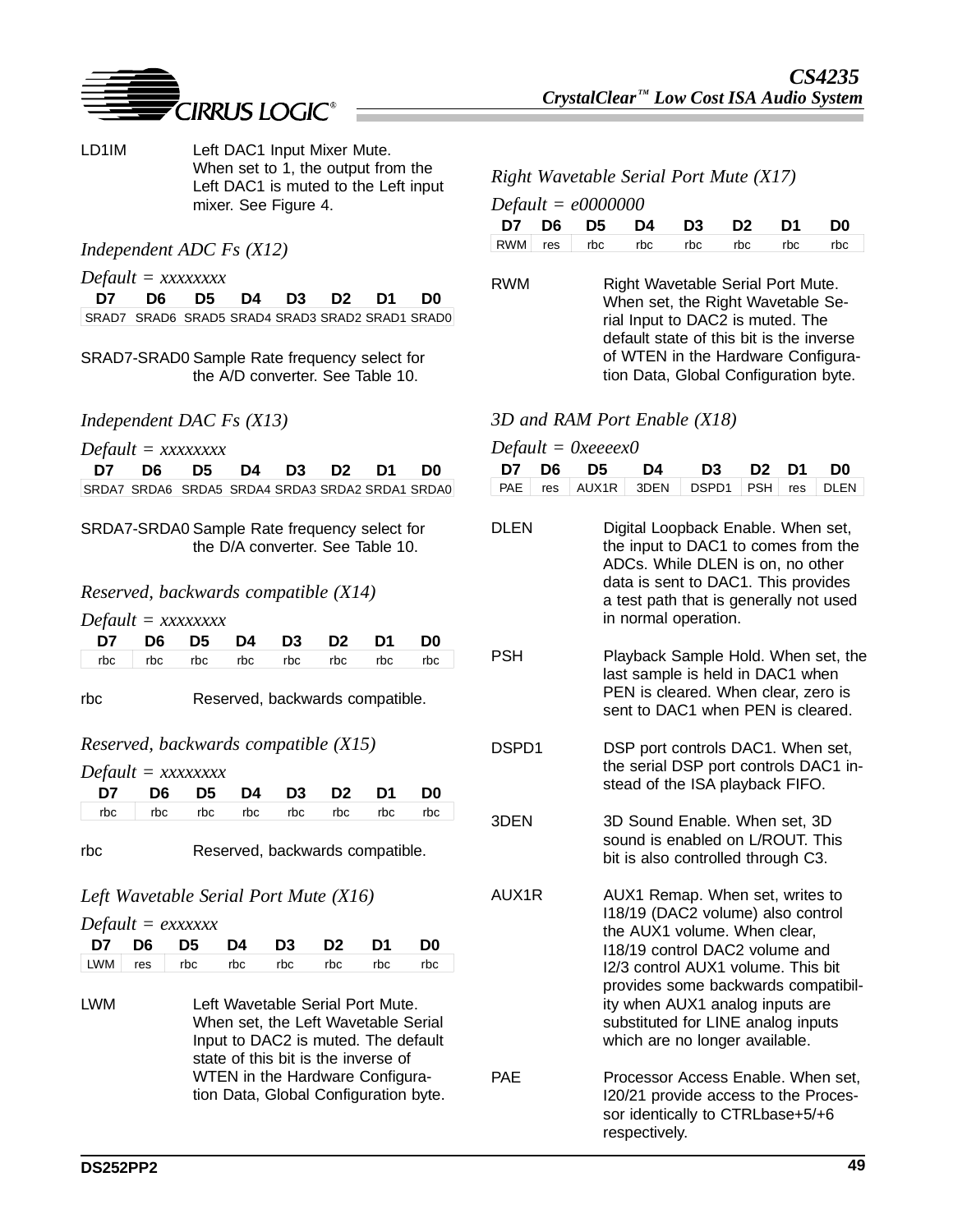

*FM Volume Scaling (X19)*

*Default = xeeexxxx*

|  | D7 D6 D5 D4 D3 D2 D1 D0            |  |  |  |
|--|------------------------------------|--|--|--|
|  | res FMS2 FMS1 FMS0 res res res res |  |  |  |

FMS2-FMS0 FM Volume Scaling relative to wavetable digital input. These bits are provided for backwards compatibility with previous chips. These bits are initialized through Hardware Configuration data.

| 010 - | − 0 dB       |
|-------|--------------|
|       | 011 - +6 dB  |
|       | 100 - -12 dB |
|       | 101 - -6 dB  |
|       | 110 - +12 dB |
|       | 111 - +18 dB |

### *Reserved (X20)*

*Default = xxxxxxxx*

| D7 D6 D5 D4 D3 D2 D1 D0             |  |  |  |  |
|-------------------------------------|--|--|--|--|
| res res res res res res res res res |  |  |  |  |

res Reserved. Could read as 0 or 1.

### *Reserved (X21)*

| $Default = XXXXXXX$ |     |     |     |                         |     |     |     |
|---------------------|-----|-----|-----|-------------------------|-----|-----|-----|
|                     |     |     |     | D7 D6 D5 D4 D3 D2 D1 D0 |     |     |     |
| res                 | res | res | res | res                     | res | res | res |

res Reserved. Could read as 0 or 1.

*Reserved (X22)*

| $Default = XXXXXX$                |  |  |                         |  |
|-----------------------------------|--|--|-------------------------|--|
|                                   |  |  | D7 D6 D5 D4 D3 D2 D1 D0 |  |
| res res res res res res res res l |  |  |                         |  |

res Reserved. Could read as 0 or 1.

*3D Space Control (X23) Default = 0000xxxx*

|  |  | D7 D6 D5 D4 D3 D2 D1 D0             |  |  |  |
|--|--|-------------------------------------|--|--|--|
|  |  | SPC3 SPC2 SPC1 SPC0 res res res res |  |  |  |

This register and C2 access the same data.

SPC3-SPC0 Space control for 3D sound. Control's the "width" of the sound expansion with increasing numbers giving decreasing space affects. The least sigificant bit represents 1.5 dB of attenuation, with  $0000 = 0$  dB (full space affect).

### *CS9236 Wavetable Control (X24)*

| Default = 0exxee00 |  |  |                                        |  |
|--------------------|--|--|----------------------------------------|--|
|                    |  |  | D7 D6 D5 D4 D3 D2 D1 D0                |  |
|                    |  |  | VCIE VCF1 res res WTEN VCEN DMCLK BRES |  |

This register and C8 access the same data.

| BRES         | Force BRESET low. When set, the<br>BRESET pin is forced low. Typically<br>used for power management of pe-<br>ripheral devices.                                                                                                                                                       |
|--------------|---------------------------------------------------------------------------------------------------------------------------------------------------------------------------------------------------------------------------------------------------------------------------------------|
| <b>DMCLK</b> | Disable MCLK. When set, the MCLK<br>pin of the CS9236 Wavetable Syn-<br>thesizer serial interface is forced low<br>providing a power savings mode.                                                                                                                                    |
| VCEN         | Volume Control Enable. When set,<br>the UP, DOWN, and MUTE pins be-<br>come active and provide hardware<br>master volume control for the line<br>outputs. Note that this bit can be in-<br>itialized at power-up through<br>Hardware Configuration data, Misc.<br>Configuration Byte. |
| <b>WTFN</b>  | Wavetable Serial Port Enable. When,<br>set, the CS9236 Single-Chip Wave-<br>table Music Synthesizer serial port<br>pins are enabled. WTEN can be in-<br>itialized in the E <sup>2</sup> PROM Hardware<br>Configuration data, Global Configura-<br>tion byte.                          |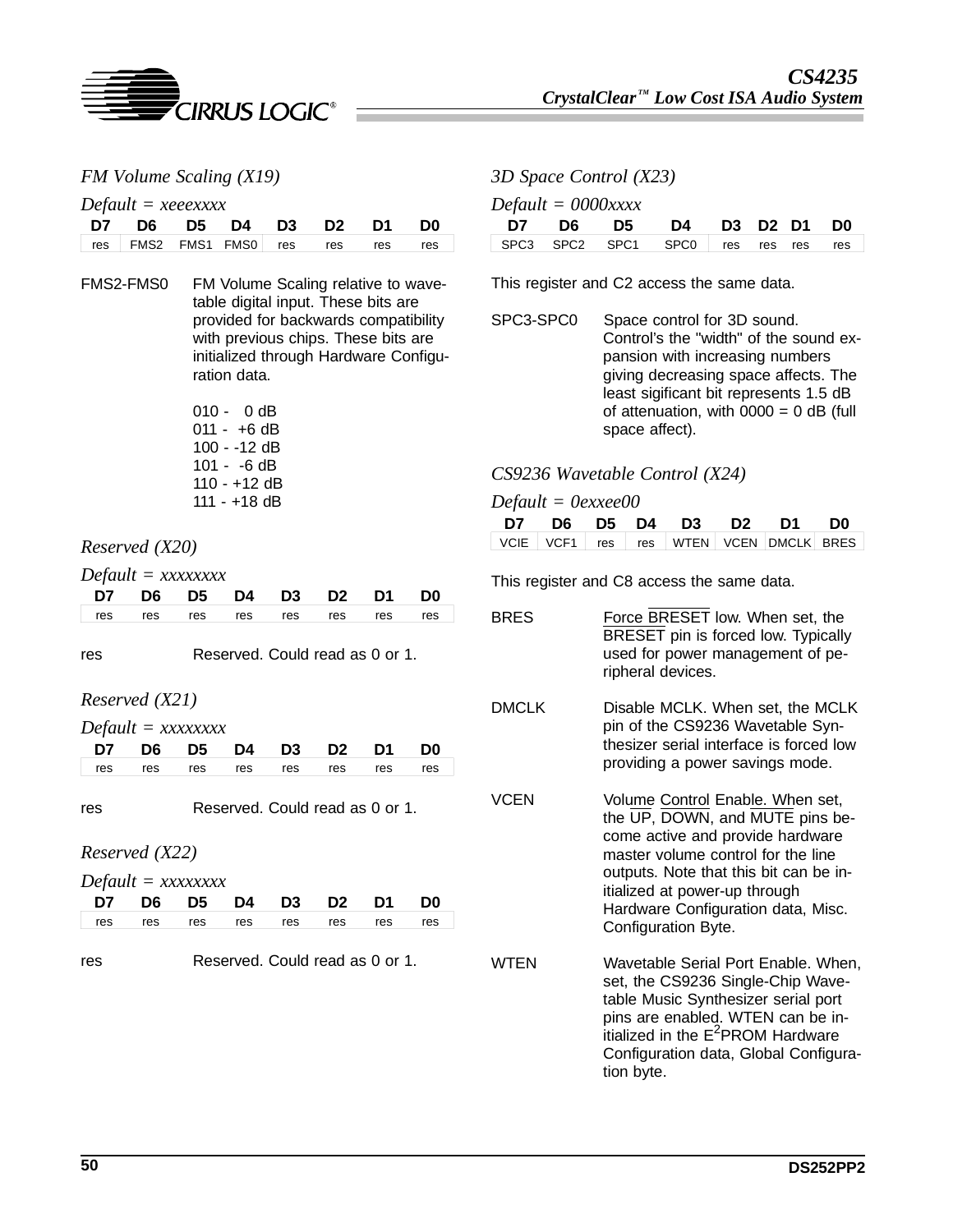

- VCF1 Hardware Volume Control Format. This bit controls the format of the UP, DOWN, and MUTE pins. VCF1 is initialized in the  $E^2$ PROM Hardware Configuration data, Global Configuration byte. 0 - MUTE is a momentary button. Pressing MUTE toggles between mute and un-mute. Pressing UP or DOWN will always un-mute. 1 - MUTE is not used. Pressing the *Joystick Control (X26) Default = xx0x0x01* with ZERO in this register. nates).
	- up and down buttons simultaneously causes the volume to mute. Pressing up or down singularly will un-mute.
- VCIE Volume Control Interrupt Enable. When set, the hardware volume control pins cause interrupts, when pressed, on the WSSint pin. The status is available in CTRLbase+7, IMV bit. The IMV bit is cleared by reading CTRLbase+7.

### *Chip Version and ID (X25)*

| $Default = 11011101$ |  |
|----------------------|--|
|----------------------|--|

|  | D7 D6 D5 D4 D3 D2 D1 D0 |  |  |
|--|-------------------------|--|--|
|  |                         |  |  |

CID5-CID0 Chip Identification. Distinguishes between this chip and other codec chips that support this register set. This register is identical to C1 and replaces the ID register in I25.

11101 - CS4235

- V2-V0 Version Number. As enhancements are made, the version number is changed so software can distinguish between the different versions of the same chip.
	- 100 Revision A 101 - Revision B
	- 110 Revision C

|  | D7 D6 D5 D4 D3 D2 D1 D0            |  |  |  |
|--|------------------------------------|--|--|--|
|  | rbc rbc CONSW rbc ZERO rbc JR1 JR0 |  |  |  |

X26 and CTRLbase+0 access the same data with the exception that the XTAL bit in CTRLbase is replaced

| JR1,0 | Joystick rate control. Selects operating<br>speed of the joystick (changes the<br>trigger threshold for the X/Y coordi-<br>nates). |
|-------|------------------------------------------------------------------------------------------------------------------------------------|
|       | 00 - slowest speed<br>01 - medium slow speed<br>10 - medium fast speed<br>11 - fastest speed                                       |
| ZERO  | This bit MUST be written to 0. Writing<br>this bit to 1 will disable the entire<br>WSS register space.                             |
| CONSW | controls host interrupt generation<br>when a context switch occurs                                                                 |

- 0 no interrupt on context switch
- 1 Control interrupt generated on context switch

# *E2 PROM Interface (X27) CTRLbase+1, Default = 1xxxx000*

|  | D7 D6 D5 D4 D3 D2 D1 D0                  |  |  |
|--|------------------------------------------|--|--|
|  | ICH   rbc   rbc   rbc   DIN   DOUT   CLK |  |  |

X27 and CTRLbase+1 access the same data.

- CLK This bit is used to generate the clock for the Plug and Play  $E^2$ PROM. EEN must be set to 1 to make this bit operational. A 1 sets the SCL pin high and a 0 sets the SCL pin low.
- DOUT This bit is used to output serial data to the Plug and Play E<sup>2</sup>PROM. EEN must be set to 1 to make this bit operational. A 0 causes SDA to go low. A 1 releases SDA (open-drain).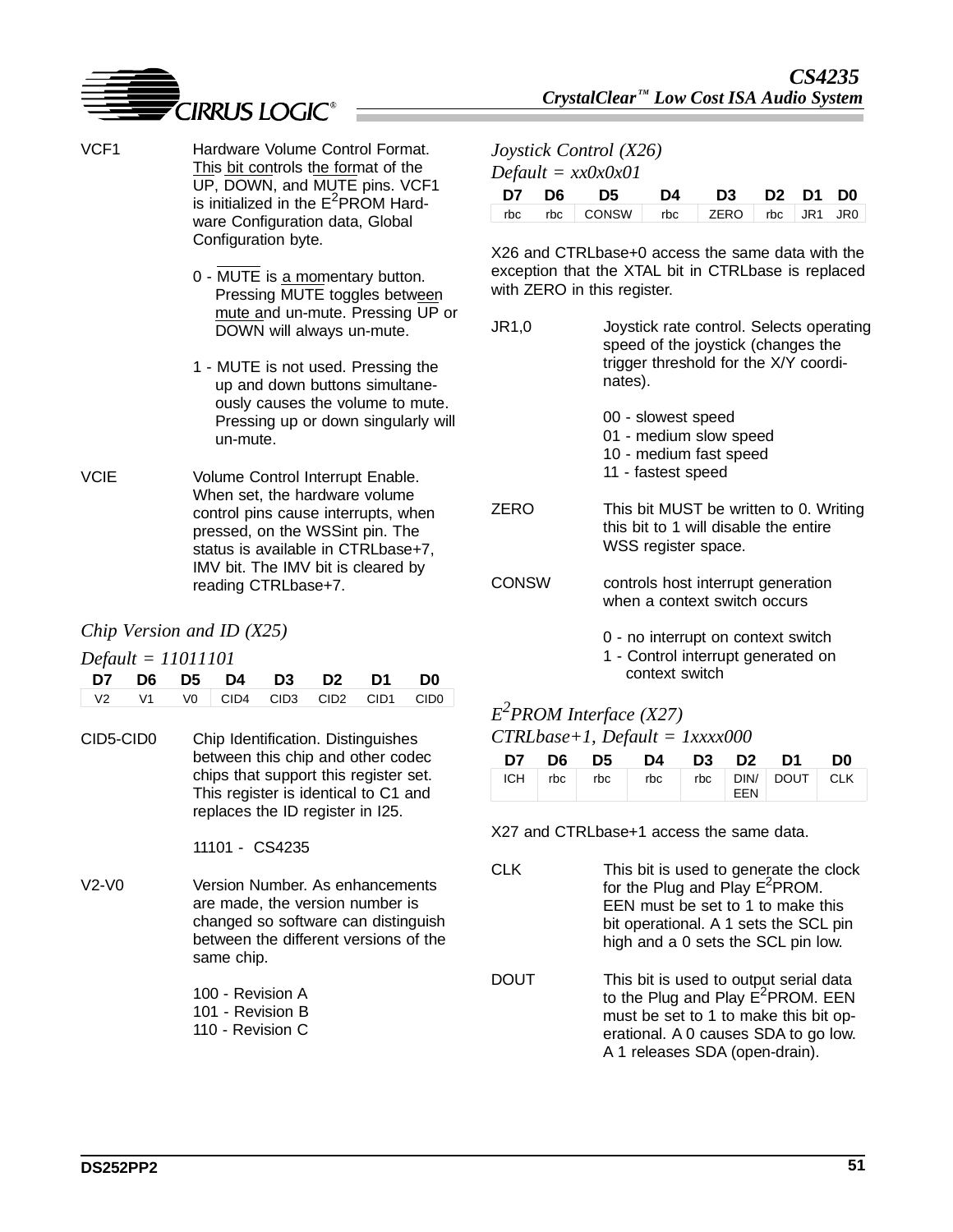

| DIN/EEN    | When read (DIN), this bit reflects<br>the SDA pin, which should be serial<br>data output from the Plug and Play<br>E <sup>2</sup> PROM. EEN and DOUT must be<br>1 for this bit to function.                     |                   | Global Status (X30                       | this o<br>one,<br>PnP                                         |
|------------|-----------------------------------------------------------------------------------------------------------------------------------------------------------------------------------------------------------------|-------------------|------------------------------------------|---------------------------------------------------------------|
|            | When written (EEN), enables the<br>E <sup>2</sup> PROM interface: CLK and DOUT<br>onto the SCL/SDA pins. Writing:                                                                                               | D7<br><b>CWSS</b> | $CTRLbase+7, Defa$<br>D6<br><b>ICTRL</b> | D5<br><b>ISB</b>                                              |
|            | $0 - E2$ PROM interface disabled<br>1 - $E^2$ PROM interface enabled                                                                                                                                            |                   | X30 and CTRLbase+                        |                                                               |
| <b>ICH</b> | Interrupt polarity - CDROM. When set,<br>the CDINT pin is an active high sig-<br>nal. When low, CDINT is an active<br>low signal. This bits can be initial-<br>ized through the Hardware<br>Configuration data. | <b>IMV</b>        |                                          | Hard<br>Inter<br>contr<br>to 1.<br>enab<br><b>This</b><br>CTR |

|                                                                                                            | <b>Block Power Down (X28)</b> |                      |  |  |  |  |     |  |  |  |  |  |
|------------------------------------------------------------------------------------------------------------|-------------------------------|----------------------|--|--|--|--|-----|--|--|--|--|--|
| $Default = 00000000$                                                                                       |                               |                      |  |  |  |  |     |  |  |  |  |  |
|                                                                                                            |                               | D7 D6 D5 D4 D3 D2 D1 |  |  |  |  | D0. |  |  |  |  |  |
| $\sqrt{P}$ PDWN $\sqrt{S}$ RC $\sqrt{V}$ VREF $\sqrt{M}$ MIX $\sqrt{P}$ ADC1 $\sqrt{P}$ PROC $\sqrt{P}$ FM |                               |                      |  |  |  |  |     |  |  |  |  |  |

This register and CTRLbase+2 access the same data. See CTRLbase+2 for a detailed description of each bit.

### *Power Management (X29)*

|  |  | $Default = 0xxxx000$ |
|--|--|----------------------|
|--|--|----------------------|

|  |  | D7 D6 D5 D4 D3 D2 D1 D0 |                                        |
|--|--|-------------------------|----------------------------------------|
|  |  |                         | RESET res res res res MIXCD DAC2 SPORT |

This register and C9 access the same data.

| <b>SPORT</b>     | Powers down the serial ports.                                                                                                                                                                       |
|------------------|-----------------------------------------------------------------------------------------------------------------------------------------------------------------------------------------------------|
| DAC <sub>2</sub> | Powers down DAC2 including FM and<br>the CS9236 serial interface.                                                                                                                                   |
| <b>MIXCD</b>     | Powers down the analog mixer - with<br>the exception of MIN, AUX2, and the<br>line outputs.                                                                                                         |
| <b>RESET</b>     | When this bit goes from a 1 to a 0, a<br>software RESDRV is initiated caus-<br>ing the entire chip to be reset and<br>placed in its default power-up con-<br>figuration. Access to all registers on |

chip will be lost, including this since the power-up state for is all resources unassigned.

### *Global Status (X30)*

#### $u = 1000000x$

| D7 D6 D5 D4 D3 D2 D1 D0                            |  |  |  |
|----------------------------------------------------|--|--|--|
| CWSS   ICTRL   ISB   IWSS   IMPU   WDT   IMV   res |  |  |  |

 $37$  access the same data.

| <b>IMV</b>   | Hardware Master Volume Control<br>Interrupt Status. A hardware volume<br>control interrupt is pending when set<br>to 1. Master Volume Interrupts are<br>enabled through VCIE in C8/X24.<br>This bit can only be cleared through<br>CTRLbase+7, not X30. |
|--------------|---------------------------------------------------------------------------------------------------------------------------------------------------------------------------------------------------------------------------------------------------------|
| WDT          | Watch-Dog Timer. If an error occurs<br>on the ISA bus, the Processor will<br>be reset and WDT will be set.                                                                                                                                              |
| <b>IMPU</b>  | MPU-401 Interrupt status. MPU inter-<br>rupt pending when set to 1.                                                                                                                                                                                     |
| <b>IWSS</b>  | Windows Sound System Interrupt<br>Status. WSS interrupt pending when<br>set to 1.                                                                                                                                                                       |
| ISB          | Sound Blaster Interrupt status. Sound<br>Blaster interrupt pending when set to<br>1.                                                                                                                                                                    |
| <b>ICTRL</b> | Control Logical Device 2 Interrupt<br>status. A context switch interrupt is<br>pending when set to 1.                                                                                                                                                   |
| CWSS         | Context - WSS. Indicates the current<br>context.                                                                                                                                                                                                        |
|              | 0 - Sound Blaster Emulation<br>1 - Windows Sound System                                                                                                                                                                                                 |

## *Reserved (X31)*

### *Default = xxxxxxxx*

| D7 D6 D5 D4 D3 D2 D1 D0 |  |  |  |                                     |
|-------------------------|--|--|--|-------------------------------------|
|                         |  |  |  | res res res res res res res res res |

| res | Reserved. Could read as 0 or 1. |  |  |  |
|-----|---------------------------------|--|--|--|
|     |                                 |  |  |  |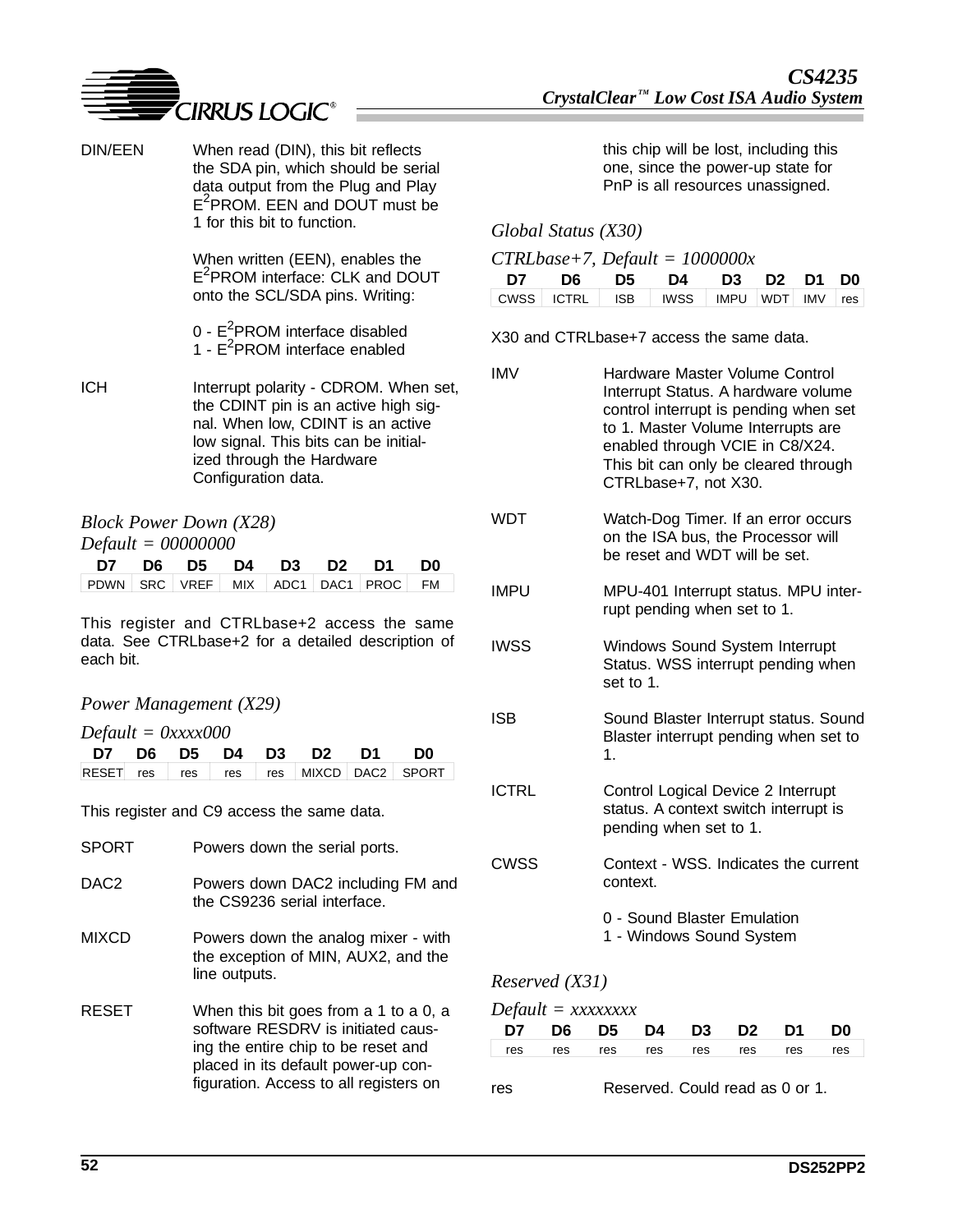

The Sound Blaster Pro compatible interface is the third physical device in logical device 0. Since the WSS Codec and the Sound Blaster are mutually exclusive, the WSS Codec interrupt and playback DMA channel are shared with the Sound Blaster interface.

### *Mode Switching*

To facilitate switching between different functional modes (i.e. Sound Blaster and Windows Sound System), logic is included to handle the switch transparently to the host. No special software is required on the host side to perform the mode switch.

### *Sound Blaster Direct Register Interface*

The Sound Blaster software interface utilizes 10 bit address decoding and is compatible with Sound Blaster and Sound Blaster Pro interfaces. 10-bit addressing requires that the upper address bits be 0 to decode a valid address, i.e. no aliasing occurs. This device requires 16 I/O locations

located at the PnP address 'SBbase'. The following registers, shown in Table 14, are provided for Sound Blaster compatibility.

#### *Left/Right FM Registers,*

*SBbase+0 - SBbase+3*

These registers are mapped directly to the appropriate FM synthesizer registers.

### *Mixer Address Register, SBbase+4, write only*

This register is used to specify the index address for the mixer. This register must be written before any data is accessed from the mixer registers. The mixer indirect register map is shown in Table 15.

# *Mixer Data Register,*

### *SBbase+5*

This register provides read/write access to a particular mixer register depending on the index address specified in the Mixer Address Register.

| <b>Address</b> | <b>Description</b>                   | <b>Type</b>       |
|----------------|--------------------------------------|-------------------|
| SBbase+0       | Left FM Status Port                  | Read              |
| SBbase+0       | Left FM Register Status Port         | Write             |
| SBbase+1       | Left FM Data Port                    | <b>Write Only</b> |
| SBbase+2       | <b>Right FM Status Port</b>          | Read              |
| SBbase+2       | <b>Right FM Register Status Port</b> | Write             |
| SBbase+3       | <b>Right FM Status Port</b>          | Write Only        |
| SBbase+4       | Mixer Register Address               | Write Only        |
| SBbase+5       | Mixer Data Port                      | Read/Write        |
| SBbase+6       | Reset                                | Write Only        |
| SBbase+8       | <b>FM Status Port</b>                | Read Only         |
| SBbase+8       | FM Register port                     | Write             |
| SBbase+9       | FM Data Port                         | Write Only        |
| SBbase+A       | Read Data Port                       | Read Only         |
| SBbase+C       | Command/Write Data                   | Write             |
| SBbase+C       | Write Buffer Status (Bit 7)          | Read              |
| SBbase+E       | Data Available Status (Bit 7)        | Read              |

#### **Table 14. Sound Blaster Pro Compatible I/O Interface**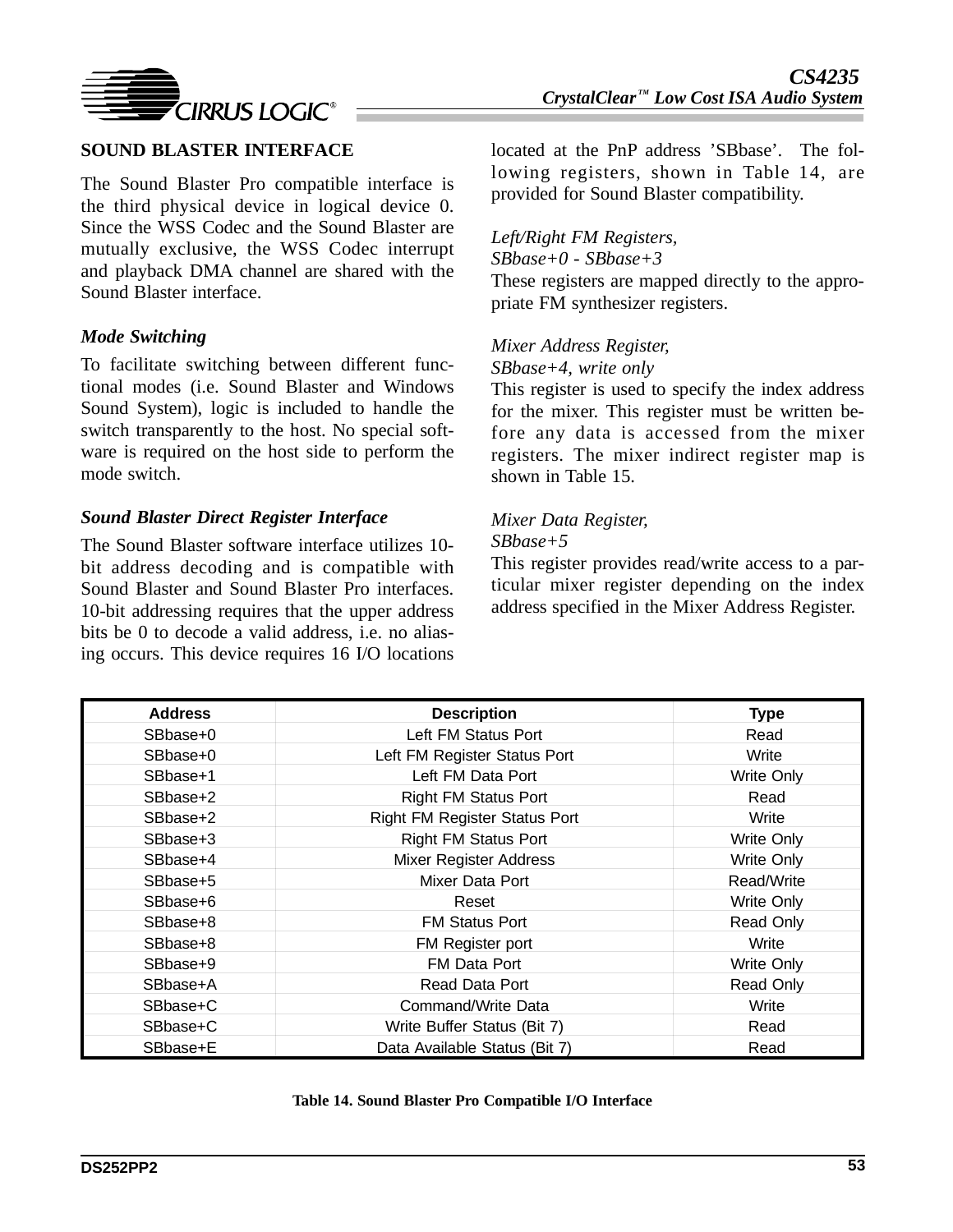

### *Reset*

*SBbase+6, write only*

When bit D[0] of this register is set to a one and then set to a zero, a reset of the Sound Blaster interface will occur.

#### *Read Data Port*

*SBbase+A, read only*

When bit D[7] of the Data Available Register, SBbase+E, is set  $=1$  then valid data is available in this register. The data may be the result of a Command that was previously written to the Command/Write Data Register or digital audio data.

### *Command/Write Data*

*SBbase+C, write only*

The Command/Write Data register is used to send Sound Blaster Pro commands.

### *Write Buffer Status,*

*SBbase+C, read only*

The Write Buffer Status register bit D[7] indicates when the SBPro interface is ready to

accept another command to the Command/Write Data register.  $D[7]=1$  indicates ready.  $D[7]=0$  indicates not ready.

### *Sound Blaster Mixer Registers*

The Sound Blaster mixer registers are shown in Table 15.

#### *Reset Register,*

*Mixer Index 00H*

Writing any value to this register will reset the mixer to default values.

*Voice Volume Register, Mixer Index 04H, Default = 99H* This register provides 8 steps of voice volume

control each for the right and left channels.

*Microphone Mixing Register, Mixer Index 0AH, Default = 01H* This register provides 4 steps of microphone volume control.

| <b>Register</b> | D7         | D <sub>6</sub>            | D <sub>5</sub>           | D <sub>4</sub> | D <sub>3</sub>  | D <sub>2</sub>             | D <sub>1</sub>            | D <sub>0</sub> |  |  |  |  |
|-----------------|------------|---------------------------|--------------------------|----------------|-----------------|----------------------------|---------------------------|----------------|--|--|--|--|
| 00H             | DATA RESET |                           |                          |                |                 |                            |                           |                |  |  |  |  |
| 02H             |            | <b>RESERVED</b>           |                          |                |                 |                            |                           |                |  |  |  |  |
| 04H             |            |                           | <b>VOICE VOLUME LEFT</b> |                |                 |                            | <b>VOICE VOLUME RIGHT</b> |                |  |  |  |  |
| 06H             |            |                           |                          |                | <b>RESERVED</b> |                            |                           |                |  |  |  |  |
| 08H             |            |                           |                          |                | <b>RESERVED</b> |                            |                           |                |  |  |  |  |
| 0AH             | X          | X                         | X                        | X              | X               |                            | MIC MIXING                |                |  |  |  |  |
| 0CH             | X          | X                         |                          | X              |                 | <b>INPUT</b>               | <b>SELECT</b>             | X              |  |  |  |  |
| 0EH             | X          | X                         | X                        | X              | X               | X                          | <b>VSTC</b>               | X              |  |  |  |  |
| 20H             |            |                           |                          |                | <b>RESERVED</b> |                            |                           |                |  |  |  |  |
| 22H             |            | <b>MASTER VOLUME LEFT</b> |                          |                |                 | <b>MASTER VOLUME RIGHT</b> |                           |                |  |  |  |  |
| 24H             |            |                           |                          |                | <b>RESERVED</b> |                            |                           |                |  |  |  |  |
| 26H             |            |                           | FM VOLUME LEFT           |                | FM VOLUME RIGHT |                            |                           |                |  |  |  |  |
| 28H             |            |                           | <b>CD VOLUME LEFT</b>    |                |                 |                            | <b>CD VOLUME RIGHT</b>    |                |  |  |  |  |
| 2AH             |            | <b>RESERVED</b>           |                          |                |                 |                            |                           |                |  |  |  |  |
| 2CH             |            |                           |                          |                | <b>RESERVED</b> |                            |                           |                |  |  |  |  |
| 2EH             |            |                           | LINE VOLUME LEFT         |                |                 |                            | LINE VOLUME RIGHT         |                |  |  |  |  |

#### **Table 15. SBPro Compatible Mixer Interface**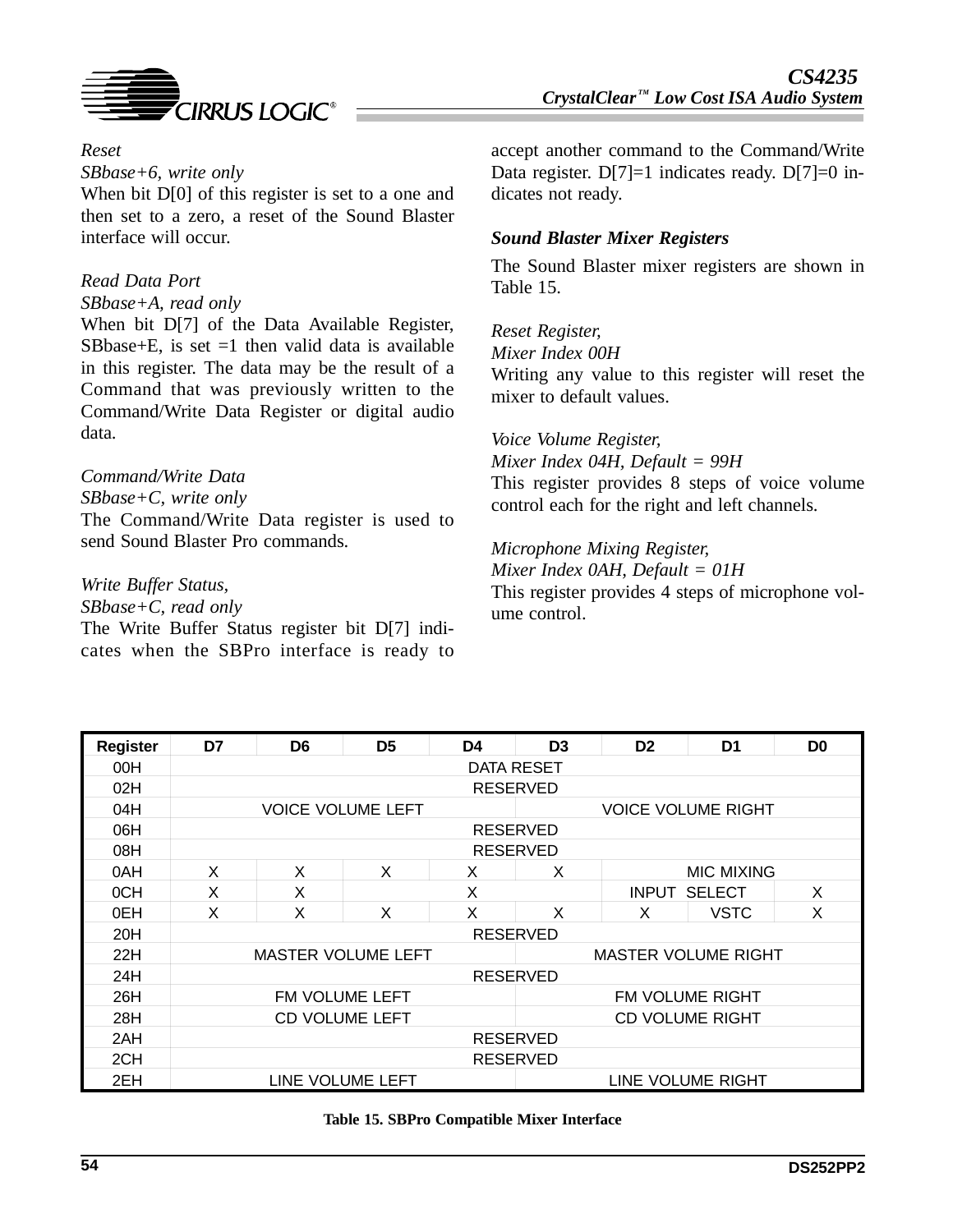

*Input Control Register, Mixer Index 0CH* This register selects the input source to the ADC. D<sub>2</sub>, D<sub>1</sub> - 00 - Microphone 01 - CD Audio 10 - Microphone 11 - Line In

*Output Control Register, Mixer Index 0EH* VSTC - 0 - Mono Mode 1 - Stereo Mode

*Master Volume Register, Mixer Index 22H, Default = 99H* This register provides 8 steps of master volume control each for the right and left channels.

*FM Volume Register, Mixer Index 26H, Default = 99H* This register provides 8 steps of FM volume control each for the right and left channels.

*CD Volume Register, Mixer Index 28H, Default = 01H* This register provides 8 steps of CD volume control each for the right and left channels.

*Line-In Volume Register, Mixer Index 2EH, Default = 01H* This register provides 8 steps of line-in volume control each for the right and left channels.

## **GAME PORT INTERFACE**

The Game Port logical device software interface utilizes 10-bit address decoding and is located at PnP address 'GAMEbase'. 10-bit addressing requires that the upper address bits be 0 to decode a valid address, i.e. no aliasing occurs. For backwards compatibility, the Game Port consists of 8 I/O locations where the lower 6 alias to the same location, which consists of one read and one write register.

Plug and Play configuration capability will allow the joystick I/O base address, GAMEbase, to be located anywhere within the host I/O address space. Currently most games software assume that the joystick I/O port is located at 200h.

A write to the GAMEbase register triggers four timers. A read from the same register returns four status bits corresponding to the joystick fire buttons and four bits that correspond to the output from the four timers.

A button value of 0 indicates the button is pressed or active. The button default state is 1. When GAMEbase is written, the X/Y timer bits go high. Once GAMEbase is written, each timer output remains high for a period of time determined by the current joystick position. The number in parenthesis below is the joystick connector pin number.

### *GAMEbase+0 - GAMEbase+7*

| D7                                       | D6                                | D5               | D4   | D3                               | D <sub>2</sub> | D1          | D0          |  |  |
|------------------------------------------|-----------------------------------|------------------|------|----------------------------------|----------------|-------------|-------------|--|--|
| JBB <sub>2</sub>                         | JBB1                              | JAB <sub>2</sub> | JAB1 | <b>JBCY</b>                      | <b>JBCX</b>    | <b>JACY</b> | <b>JACX</b> |  |  |
| JACX                                     |                                   |                  |      | Joystick A, Coordinate X (pin 3) |                |             |             |  |  |
| JACY<br>Joystick A, Coordinate Y (pin 6) |                                   |                  |      |                                  |                |             |             |  |  |
| JBCX                                     | Joystick B, Coordinate X (pin 11) |                  |      |                                  |                |             |             |  |  |
| JBCY                                     | Joystick B, Coordinate Y (pin 13) |                  |      |                                  |                |             |             |  |  |
|                                          |                                   |                  |      |                                  |                |             |             |  |  |

| JAB1             | Joystick A, Button 1 (pin 2)  |
|------------------|-------------------------------|
| JAB2             | Joystick A, Button 2 (pin 7)  |
| JBB1             | Joystick B, Button 1 (pin 10) |
| JBB <sub>2</sub> | Joystick B, Button 2 (pin 14) |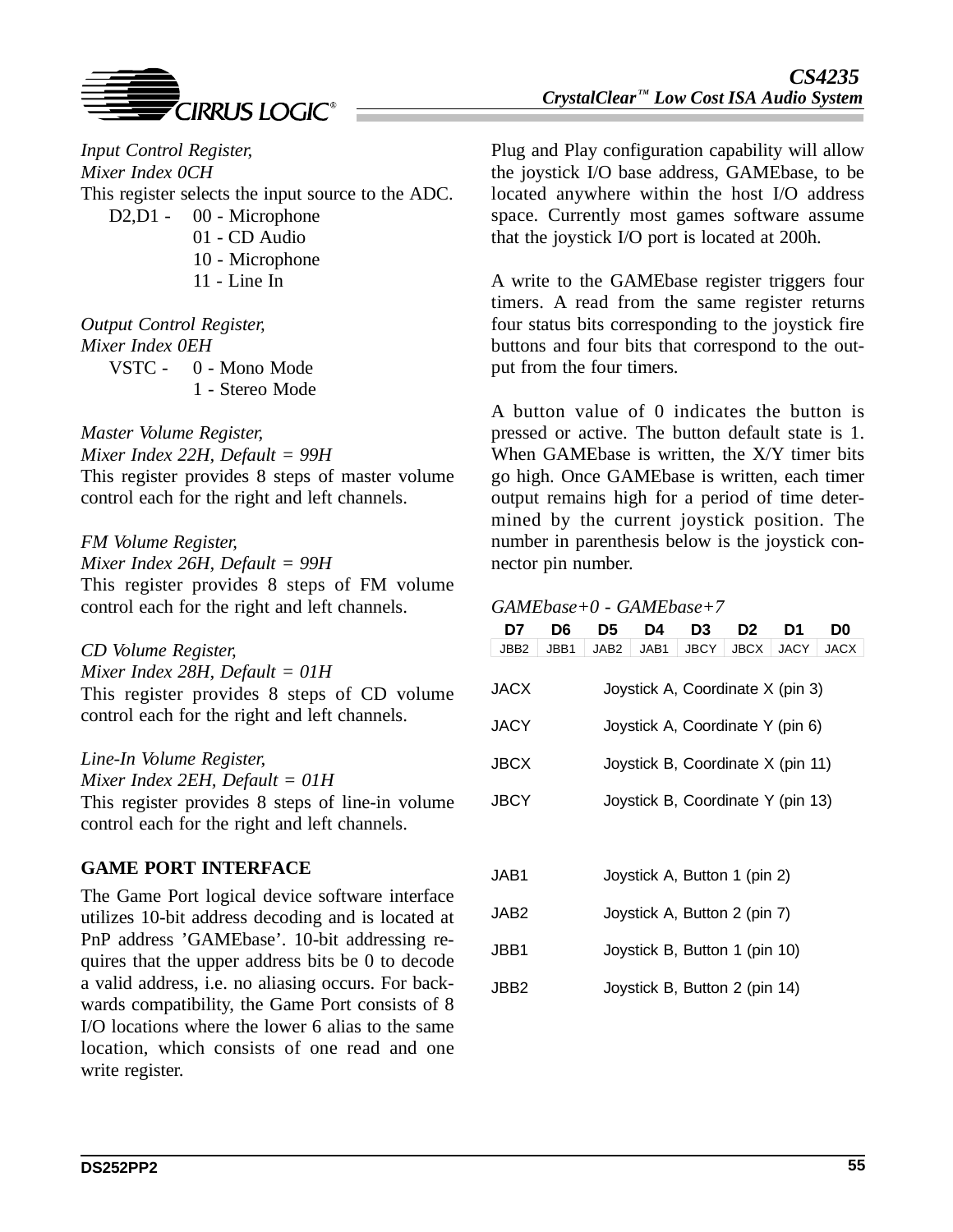

Two bits, JR1 and JR0, are located in the Control register space (CTRLbase+0) for defining the speed of the Game Port Interface. Four different rates are software selectable for use with various joysticks and to support older software timing loops with aliasing (roll-over) problems.

The Game Port hardware interface consists of 8 pins that connect directly to the standard game port connector. Buttons must have a 1000 pF capacitor to ground and have internal 20  $k\Omega$ pullups resistors. X/Y coordinates must have a 5.6 nF capacitor to ground and a 2.2 k $\Omega$  series resistor to the appropriate joystick connector pin. Figure 5 illustrates the schematic to the joystick connector.



**Figure 5. Joystick Logic**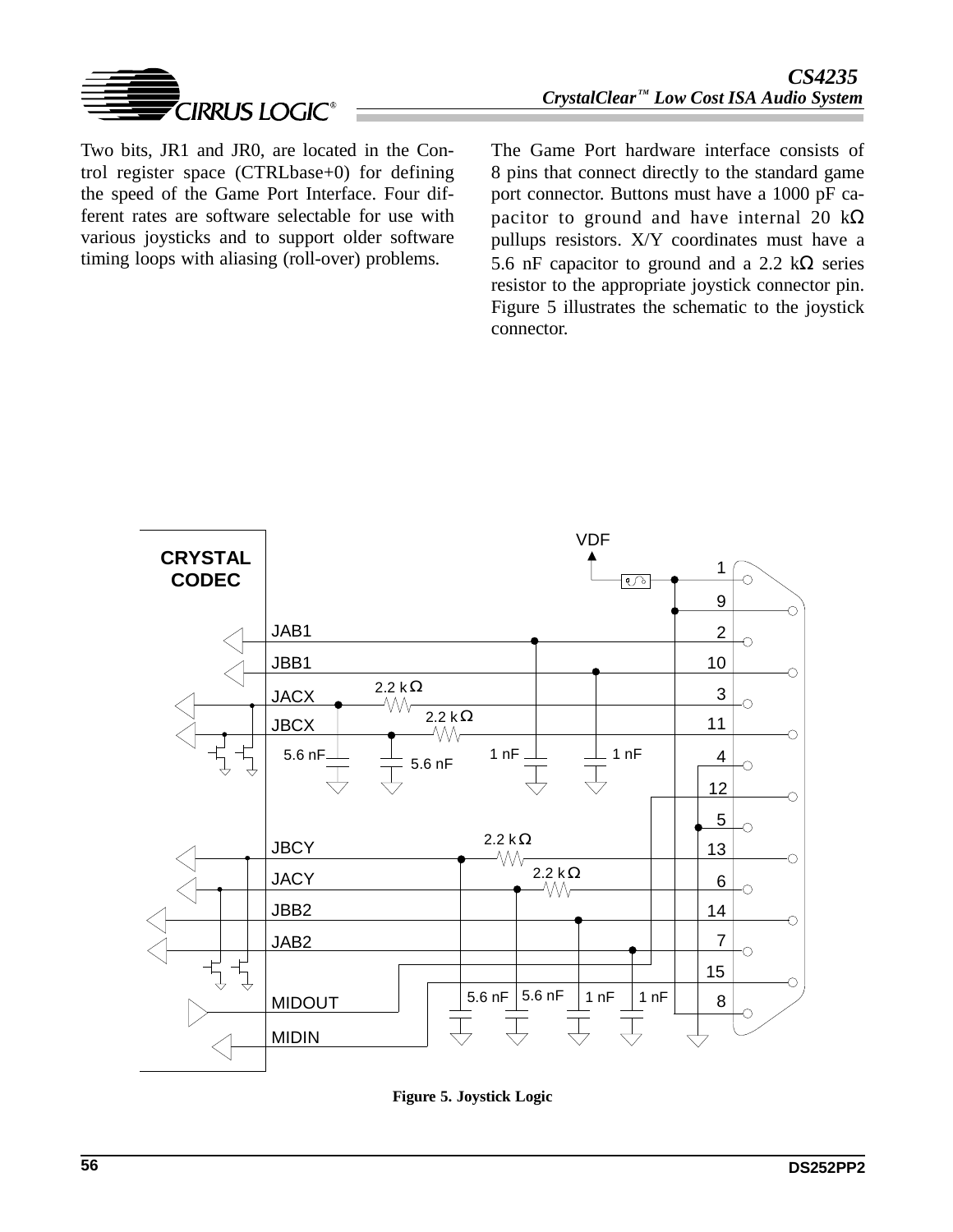

# **CONTROL INTERFACE**

The Control logical device includes registers for controlling various functions of the part that are not included in the other logical device blocks. These functions include game port rate control and programmable power management, as well as extra mixing functions.

### *Control Register Interface*

The Control logical device software interface occupies 8 I/O locations, utilizes 12-bit address decoding, and is located at PnP address 'CTRLbase'. If the upper address bits, SA12- SA15 are used, they must be 0 to decode a valid address. This device can also support an interrupt. Table 16 lists the eight Control registers.

| Joystick Control                      |     |              |                                                                                                                                                                         |                                                                                                                         |                |                 |                 |  |  |  |
|---------------------------------------|-----|--------------|-------------------------------------------------------------------------------------------------------------------------------------------------------------------------|-------------------------------------------------------------------------------------------------------------------------|----------------|-----------------|-----------------|--|--|--|
| $CTRLbase + 0$ , $Default = xx0x0x01$ |     |              |                                                                                                                                                                         |                                                                                                                         |                |                 |                 |  |  |  |
| D7                                    | D6  | D5           | D4                                                                                                                                                                      | D3                                                                                                                      | D <sub>2</sub> | D1              | D <sub>0</sub>  |  |  |  |
| rbc                                   | rbc | <b>CONSW</b> | rbc                                                                                                                                                                     | <b>XTAL</b>                                                                                                             | rbc            | JR <sub>1</sub> | JR <sub>0</sub> |  |  |  |
| JR1,0                                 |     | nates).      |                                                                                                                                                                         | Joystick rate control. Selects operating<br>speed of the joystick (changes the<br>trigger threshold for the X/Y coordi- |                |                 |                 |  |  |  |
|                                       |     |              | 00 - slowest speed<br>11 - fastest speed                                                                                                                                | 01 - medium slow speed<br>10 - medium fast speed                                                                        |                |                 |                 |  |  |  |
| <b>XTAL</b>                           |     |              | Crystal Oscillator disable. When set, all<br>functions are disabled except access<br>to this register. All registers retain<br>their values in this power-down<br>mode. |                                                                                                                         |                |                 |                 |  |  |  |
| CONSW                                 |     |              |                                                                                                                                                                         | controls host interrupt generation<br>when a context switch occurs                                                      |                |                 |                 |  |  |  |
|                                       |     |              | 0 - no interrupt on context switch<br>1 - Control interrupt generated on<br>context switch                                                                              |                                                                                                                         |                |                 |                 |  |  |  |

| Address    | <b>Register</b>                |
|------------|--------------------------------|
| CTRLbase+0 | Joystick Control               |
| CTRLbase+1 | $E^2$ PROM Interface           |
| CTRLbase+2 | <b>Block Power Down</b>        |
| CTRLbase+3 | Control Indirect Address Reg.  |
| CTRLbase+4 | Control Indirect Data Register |
| CTRLbase+5 | <b>Control/RAM Access</b>      |
| CTRLbase+6 | RAM Access End                 |
| CTRLbase+7 | <b>Global Status</b>           |

#### **Table 16. Control Logical Device Registers**

*E2 PROM Interface CTRLbase+1, Default = 1xxxx000*

|  | D7 D6 D5 D4 D3 D2 D1 D0          |  |  |
|--|----------------------------------|--|--|
|  | ICH rbc rbc rbc rbc DIN DOUT CLK |  |  |

| CLK            | This bit is used to generate the clock for the Plug and Play $E^2$ PROM.<br>EEN must be set to 1 to make this<br>bit operational. A 1 sets the SCL pin<br>high and a 0 sets the SCL pin low.                    |
|----------------|-----------------------------------------------------------------------------------------------------------------------------------------------------------------------------------------------------------------|
| DOUT           | This bit is used to output serial data<br>to the Plug and Play E <sup>2</sup> PROM. EEN<br>must be set to 1 to make this bit op-<br>erational. A 0 causes SDA to go low.<br>A 1 releases SDA (open-drain).      |
| <b>DIN/EEN</b> | When read (DIN), this bit reflects<br>the SDA pin, which should be serial<br>data output from the Plug and Play<br>E <sup>2</sup> PROM. EEN and DOUT must be<br>1 for this bit to function.                     |
|                | When written (EEN), enables the<br>E <sup>2</sup> PROM interface: CLK and DOUT<br>onto the SCL/SDA pins. Writing:                                                                                               |
|                | 0 - E <sup>2</sup> PROM interface disabled<br>$1 - E2$ PROM interface enabled                                                                                                                                   |
| ICH            | Interrupt polarity - CDROM. When set,<br>the CDINT pin is an active high sig-<br>nal. When low, CDINT is an active<br>low signal. This bits can be initial-<br>ized through the Hardware<br>Configuration data. |
|                |                                                                                                                                                                                                                 |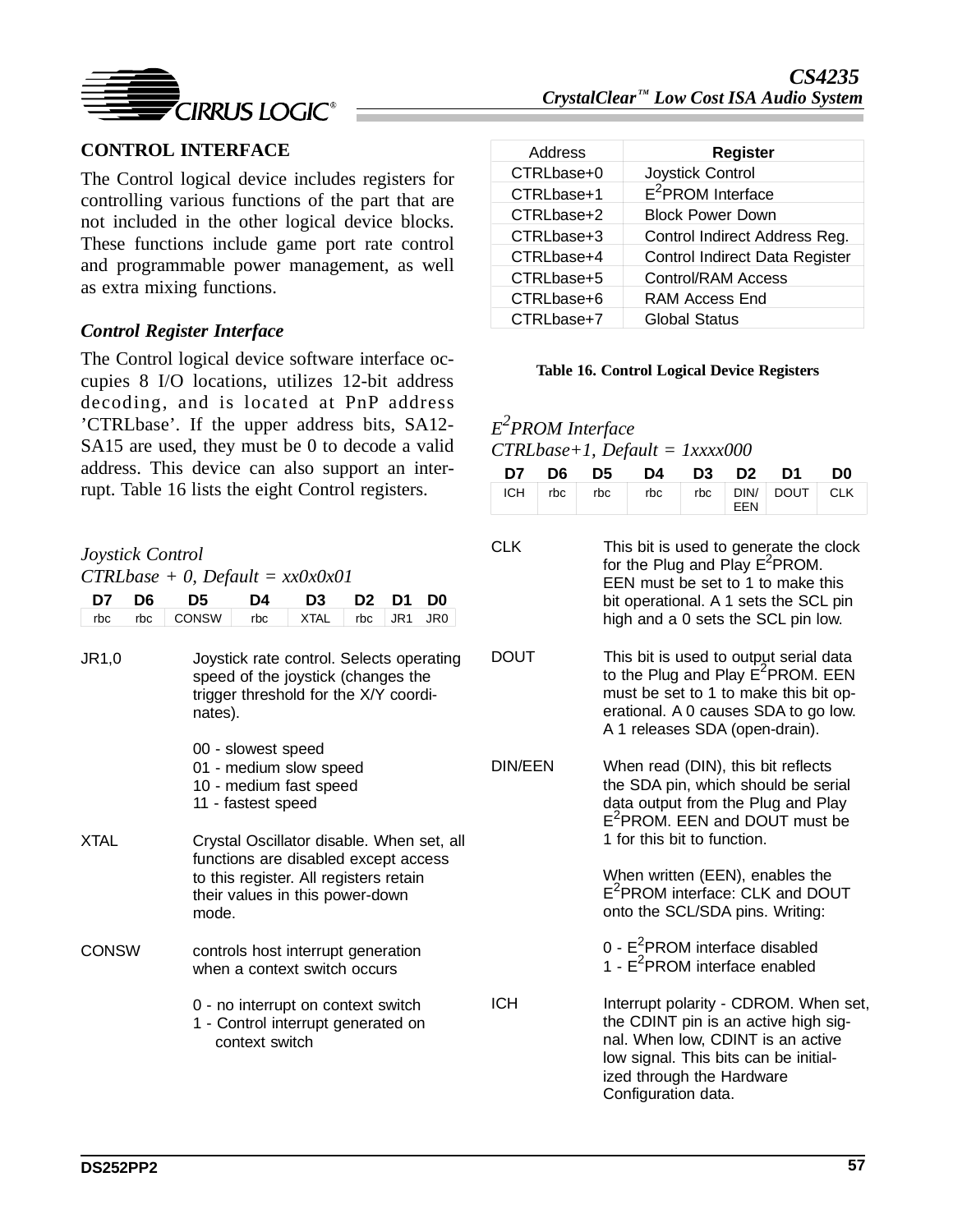

| <b>Block Power Down</b><br>$CTRLbase + 2$ , $Default = 00000000$ |                                                                                                                                                                                                                                                                                                                             |  |  |  |  |
|------------------------------------------------------------------|-----------------------------------------------------------------------------------------------------------------------------------------------------------------------------------------------------------------------------------------------------------------------------------------------------------------------------|--|--|--|--|
| D6<br>D7                                                         | D <sub>5</sub><br>D <sub>4</sub><br>D <sub>3</sub><br>D2<br>D1<br>D0                                                                                                                                                                                                                                                        |  |  |  |  |
| <b>PDWN</b><br><b>SRC</b>                                        | <b>VREF</b><br><b>MIX</b><br>ADC1<br>DAC1<br><b>PROC</b><br><b>FM</b>                                                                                                                                                                                                                                                       |  |  |  |  |
| FM                                                               | Internal FM synthesizer powered<br>down when set.                                                                                                                                                                                                                                                                           |  |  |  |  |
| <b>PROC</b>                                                      | Processor set to idle mode. When set,<br>places the internal processor in an<br>idle state. This effects the PnP inter-<br>face, MPU401, and SBPro devices.<br>Any command to any one of these<br>interfaces will cause the processor<br>to go active.                                                                      |  |  |  |  |
| DAC <sub>1</sub>                                                 | DAC1 power down. When set, powers<br>down DAC1. Playback is disabled.                                                                                                                                                                                                                                                       |  |  |  |  |
| ADC <sub>1</sub>                                                 | ADC1 power down. When set, powers<br>down the ADC1. Capture is disabled.                                                                                                                                                                                                                                                    |  |  |  |  |
| MIX                                                              | Mixer power down. All analog input<br>and output channels are powered<br>down. All outputs are centered<br>around VREF if the VREF bit is set.<br>A reset is not required to maintain<br>the calibrated state if the mixer is<br>powered down but the VREF bit is<br>not set.                                               |  |  |  |  |
| VREF                                                             | VREF power down. When set, powers<br>down the entire mixer. Since<br>powering down VREF, powers down<br>the entire analog section, some audi-<br>ble pops can occur.                                                                                                                                                        |  |  |  |  |
| SRC                                                              | Internal Sample-Rate Converters are<br>powered down. Only 44.1 kHz sam-<br>ple frequency is allowed when this<br>bit is set.                                                                                                                                                                                                |  |  |  |  |
| <b>PDWN</b>                                                      | Global Power Down with data reten-<br>tion. When set, the entire chip is<br>powered down, except reads and<br>writes to this register. When this bit<br>is cleared, a full calibration is initi-<br>ated. All registers retain their values;<br>therefore, normal operation can re-<br>sume after calibration is completed. |  |  |  |  |

NOTE: Software should mute the DACs and Mixers and FM volume when asserting any power-down modes to prevent clicks and pops.

#### *Control Indirect Address Register*

| $CTRL base + 3$ |  |
|-----------------|--|
|-----------------|--|

| D7 D6 D5 D4 D3 D2 D1 D0 |  |  |  |                                 |
|-------------------------|--|--|--|---------------------------------|
|                         |  |  |  | res res res res CA3 CA2 CA1 CA0 |

CA3-CA0 Address bits to access the Control Indirect registers C0-C9 through CTRLbase+4

#### *Control Indirect Data Register*

| CTRLbase+4 |  |                         |  |                                 |
|------------|--|-------------------------|--|---------------------------------|
|            |  | D7 D6 D5 D4 D3 D2 D1 D0 |  |                                 |
|            |  |                         |  | CD7 CD6 CD5 CD4 CD3 CD2 CD1 CD0 |
|            |  |                         |  |                                 |

| CD7-CD0 | Control Indirect Data register. This<br>register provides access to the indi-                                                              |
|---------|--------------------------------------------------------------------------------------------------------------------------------------------|
|         | rect registers C0-C9, where<br>CTRLbase+3 selects the actual reg-<br>ister. See the Control Indirect<br>Register section for more details. |
|         |                                                                                                                                            |

### *Control/RAM Access*

| $CTRL base + 5$                 |  |  |  |
|---------------------------------|--|--|--|
| D7 D6 D5 D4 D3 D2 D1 D0         |  |  |  |
| CR7 CR6 CR5 CR4 CR3 CR2 CR1 CR0 |  |  |  |

- CR7-CR0 This register controls the loading of the part's internal RAM. RAM support includes hardware configuration and PnP default resource data, as well as program memory. See the Hostload Procedure section for more information. Commands are followed by address and data information.
- Commands: 0x55 Disable PnP Key
	- 0x56 Disable Crystal Key

0x53 - Disable Crystal Key 2

0x5A - Update Hardware Configuration Data.

0xAA - Download RAM. Address followed by data. (Stopped by writing 0 to CTRLbase+6)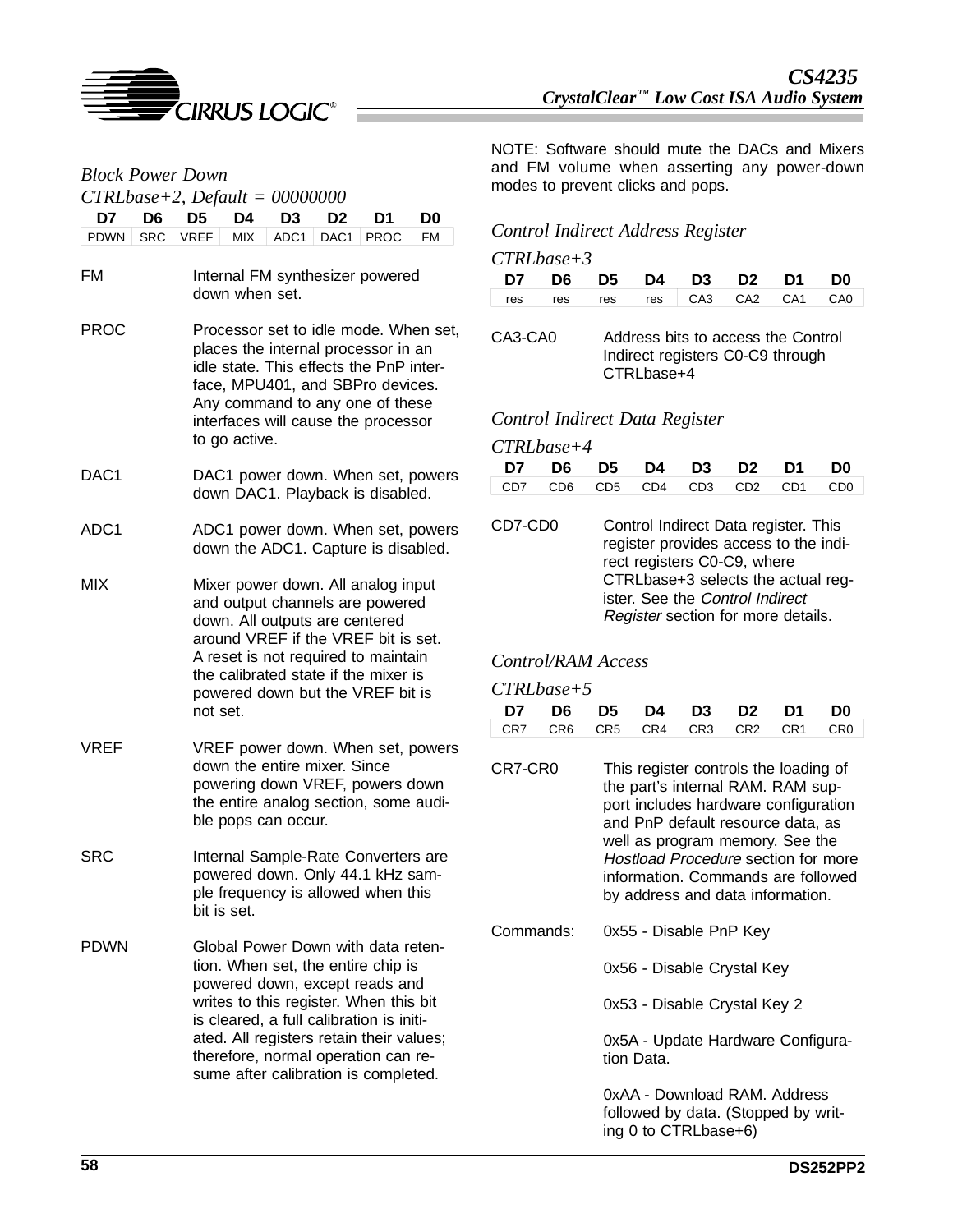

### *RAM Access End*

#### *CTRLbase+6*

|  | D7 D6 D5 D4 D3 D2 D1 D0         |  |  |  |
|--|---------------------------------|--|--|--|
|  | RE7 RE6 RE5 RE4 RE3 RE2 RE1 RE0 |  |  |  |

RE7-RE0 A 0 written to this location resets the previous location, CTRLbase+5, from data download mode to command mode.

#### *Global Status*

| $CTRLbase+7$ , $Default = 0000000x$ |  |  |
|-------------------------------------|--|--|
|-------------------------------------|--|--|

| D7           | D <sub>6</sub> | D5                                                                                                                                                                                                                  | D4                                                      | D <sub>3</sub> | D <sub>2</sub> | D <sub>1</sub> | D0  |  |
|--------------|----------------|---------------------------------------------------------------------------------------------------------------------------------------------------------------------------------------------------------------------|---------------------------------------------------------|----------------|----------------|----------------|-----|--|
| <b>CWSS</b>  | <b>ICTRL</b>   | <b>ISB</b>                                                                                                                                                                                                          | <b>IWSS</b>                                             | <b>IMPU</b>    | <b>WDT</b>     | <b>IMV</b>     | res |  |
| <b>IMV</b>   |                | Hardware Master Volume Control<br>Interrupt Status. When set, hard-<br>ware volume has changed. IMV is<br>cleared by reading this status regis-<br>ter. Master Volume Interrupts are<br>enabled through VCIE in C8. |                                                         |                |                |                |     |  |
| WDT          |                | Watch-Dog Timer. If an error occurs<br>on the ISA bus, the Processor will<br>be reset and WDT will be set.                                                                                                          |                                                         |                |                |                |     |  |
| <b>IMPU</b>  |                | MPU-401 Interrupt status. MPU inter-<br>rupt pending when set to 1.                                                                                                                                                 |                                                         |                |                |                |     |  |
| <b>IWSS</b>  |                | Windows Sound System Interrupt<br>Status. WSS interrupt pending when<br>set to 1.                                                                                                                                   |                                                         |                |                |                |     |  |
| <b>ISB</b>   |                | Sound Blaster Interrupt status. Sound<br>Blaster interrupt pending when set to<br>1.                                                                                                                                |                                                         |                |                |                |     |  |
| <b>ICTRL</b> |                | Control Logical Device 2 Interrupt<br>status. A context switch interrupt is<br>pending when set to 1.                                                                                                               |                                                         |                |                |                |     |  |
| CWSS         |                | Context - WSS. Indicates the current<br>context.                                                                                                                                                                    |                                                         |                |                |                |     |  |
|              |                |                                                                                                                                                                                                                     | 0 - Sound Blaster Emulation<br>1 - Windows Sound System |                |                |                |     |  |

### *Control Indirect Registers*

The Control Indirect registers are accessed through CTRLbase+3 and CTRLbase+4. CTRLbase+3 is the address register and CTRLbase+4 is the data register used to access C0 through C9 indirect registers.

| <b>Address</b> | <b>Register Name</b>            |
|----------------|---------------------------------|
| CTRLbase+3     | <b>Control Indirect Address</b> |
| CTRLbase+4     | Control Indirect Data           |

#### **Table 17. Control Indirect Access Registers**

| <b>Index</b>   | <b>Register Name</b>       |
|----------------|----------------------------|
| C0             | Reserved                   |
| C <sub>1</sub> | Version / Chip ID          |
| C <sub>2</sub> | 3D Space Control           |
| C <sub>3</sub> | 3D Enable                  |
| C4             | Reserved                   |
| C <sub>5</sub> | Reserved                   |
| C <sub>6</sub> | Reserved                   |
| C7             | Reserved                   |
| C8             | Wavetable & Volume Control |
| С9             | Power Management           |

#### **Table 18. Control Indirect Registers**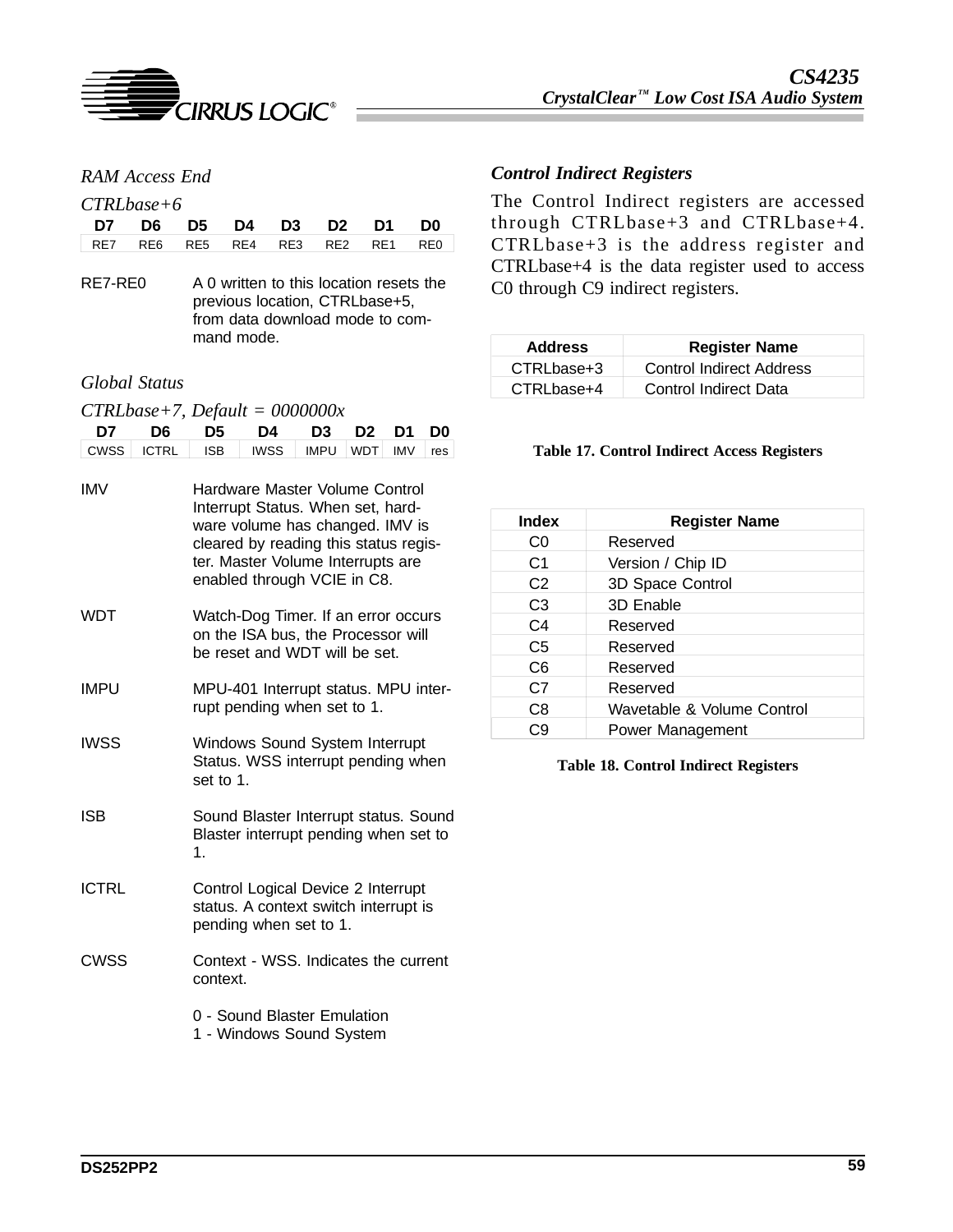

| Reserved (C0)<br>$Default = xxxxxxxx$                              |                            |                                    |                                                                                                                                    |                                                                         |                  | $3D$ Enable $(C3)$   |                                        |                     |                |                                                            |                                                                        |                |                |                                 |                |
|--------------------------------------------------------------------|----------------------------|------------------------------------|------------------------------------------------------------------------------------------------------------------------------------|-------------------------------------------------------------------------|------------------|----------------------|----------------------------------------|---------------------|----------------|------------------------------------------------------------|------------------------------------------------------------------------|----------------|----------------|---------------------------------|----------------|
|                                                                    |                            |                                    |                                                                                                                                    |                                                                         |                  | $Default = xxxexxxx$ |                                        |                     |                |                                                            |                                                                        |                |                |                                 |                |
| D7                                                                 | D <sub>6</sub>             | D <sub>5</sub>                     | D4                                                                                                                                 | D <sub>3</sub>                                                          | D <sub>2</sub>   | D <sub>1</sub>       | D <sub>0</sub>                         | D7                  | D <sub>6</sub> | D <sub>5</sub>                                             | D4                                                                     | D3             | D <sub>2</sub> | D1                              | D <sub>0</sub> |
| rbc                                                                | res                        | res                                | res                                                                                                                                | res                                                                     | rbc              | rbc                  | rbc                                    | rbc                 | rbc            | rbc                                                        | 3DEN                                                                   | res            | res            | res                             | res            |
| rbc<br>Reserved, backwards compatible.<br>Version / Chip ID $(Cl)$ |                            |                                    |                                                                                                                                    |                                                                         | 3DEN             |                      |                                        |                     |                | Enable 3D Sound. When set,<br>of 3D enhancement controlled | 3D sound expansion is enabled on<br>the analog outputs with the amount |                |                |                                 |                |
|                                                                    | $Default = 11011101$       |                                    |                                                                                                                                    |                                                                         |                  |                      |                                        |                     |                |                                                            | through C2.                                                            |                |                |                                 |                |
| D7                                                                 | D <sub>6</sub>             | D <sub>5</sub>                     | D4                                                                                                                                 | D <sub>3</sub>                                                          | D <sub>2</sub>   | D1                   | D <sub>0</sub>                         |                     |                |                                                            |                                                                        |                |                |                                 |                |
| V <sub>2</sub>                                                     | V <sub>1</sub>             | V <sub>0</sub>                     | CID4                                                                                                                               | CID <sub>3</sub>                                                        | CID <sub>2</sub> | CID <sub>1</sub>     | CID <sub>0</sub>                       | Reserved $(C4)$     |                |                                                            |                                                                        |                |                |                                 |                |
| CID4-CID0                                                          |                            | Chip Identification. Distinguishes |                                                                                                                                    |                                                                         |                  |                      |                                        | $Default = XXXXXXX$ |                |                                                            |                                                                        |                |                |                                 |                |
|                                                                    |                            |                                    |                                                                                                                                    | between this chip and other codec                                       |                  |                      |                                        | D7                  | D6             | D <sub>5</sub>                                             | D4                                                                     | D <sub>3</sub> | D <sub>2</sub> | D1                              | D <sub>0</sub> |
|                                                                    |                            |                                    |                                                                                                                                    | chips that support this register set.                                   |                  |                      |                                        | rbc                 | rbc            | rbc                                                        | rbc                                                                    | res            | res            | res                             | res            |
|                                                                    |                            |                                    | This register is identical to the WSS<br>X25 register.                                                                             |                                                                         |                  |                      |                                        | rbc                 |                |                                                            |                                                                        |                |                | Reserved, backwards compatible. |                |
|                                                                    |                            |                                    |                                                                                                                                    | 11101 - CS4235                                                          |                  |                      |                                        | Reserved $(C5)$     |                |                                                            |                                                                        |                |                |                                 |                |
| $V2-V0$                                                            |                            |                                    |                                                                                                                                    | Version number. As enhancements                                         |                  |                      |                                        | $Default = XXXXXXX$ |                |                                                            |                                                                        |                |                |                                 |                |
|                                                                    |                            |                                    |                                                                                                                                    | are made, the version number is                                         |                  |                      |                                        | D7                  | D <sub>6</sub> | D <sub>5</sub>                                             | D4                                                                     | D <sub>3</sub> | D <sub>2</sub> | D1                              | D <sub>0</sub> |
|                                                                    |                            |                                    | changed so software can distinguish<br>between the different versions of the<br>same chip.<br>100 - Revision A<br>101 - Revision B |                                                                         |                  |                      |                                        | rbc                 | rbc            | rbc                                                        | rbc                                                                    | rbc            | rbc            | rbc                             | rbc            |
|                                                                    |                            |                                    |                                                                                                                                    |                                                                         |                  |                      |                                        | rbc                 |                |                                                            |                                                                        |                |                | Reserved, backwards compatible. |                |
|                                                                    |                            |                                    |                                                                                                                                    |                                                                         |                  |                      |                                        | Reserved $(C6)$     |                |                                                            |                                                                        |                |                |                                 |                |
|                                                                    |                            |                                    |                                                                                                                                    | 110 - Revision C                                                        |                  |                      |                                        | $Default = XXXXXXX$ |                |                                                            |                                                                        |                |                |                                 |                |
|                                                                    |                            |                                    |                                                                                                                                    |                                                                         |                  |                      |                                        | D7                  | D <sub>6</sub> | D <sub>5</sub>                                             | D4                                                                     | D <sub>3</sub> | D <sub>2</sub> | D1                              | D <sub>0</sub> |
|                                                                    | 3D Space Control (C2)      |                                    |                                                                                                                                    |                                                                         |                  |                      |                                        | rbc                 | rbc            | rbc                                                        | rbc                                                                    | rbc            | rbc            | rbc                             | rbc            |
| D7                                                                 | $Default = 0000xxxx$<br>D6 | D <sub>5</sub>                     | D4                                                                                                                                 | D <sub>3</sub>                                                          | D <sub>2</sub>   | D1                   | D <sub>0</sub>                         | rbc                 |                |                                                            |                                                                        |                |                | Reserved, backwards compatible. |                |
| SPC3                                                               | SPC <sub>2</sub>           | SPC <sub>1</sub>                   | SPC0                                                                                                                               | rbc                                                                     | rbc              | rbc                  | rbc                                    |                     |                |                                                            |                                                                        |                |                |                                 |                |
|                                                                    |                            |                                    |                                                                                                                                    |                                                                         |                  |                      |                                        | Reserved $(C7)$     |                |                                                            |                                                                        |                |                |                                 |                |
|                                                                    | SPC3-SPC0                  |                                    |                                                                                                                                    | Space control for 3D sound.                                             |                  |                      |                                        | $Default = XXXXXXX$ |                |                                                            |                                                                        |                |                |                                 |                |
|                                                                    |                            |                                    |                                                                                                                                    |                                                                         |                  |                      | Control's the "width" of the sound ex- | D7                  | D <sub>6</sub> | D <sub>5</sub>                                             | D4                                                                     | D <sub>3</sub> | D <sub>2</sub> | D <sub>1</sub>                  | D <sub>0</sub> |
|                                                                    |                            |                                    |                                                                                                                                    | pansion with increasing numbers<br>giving decreasing space affects. The |                  |                      |                                        | res                 | res            | res                                                        | res                                                                    | res            | res            | res                             | res            |
|                                                                    |                            |                                    |                                                                                                                                    |                                                                         |                  |                      |                                        |                     |                |                                                            |                                                                        |                |                |                                 |                |

least sigificant bit represents 1.5 dB of attenuation, with  $0000 = 0$  dB (full

space affect).

res Reserved. Must write 0. Could read as 0 or 1.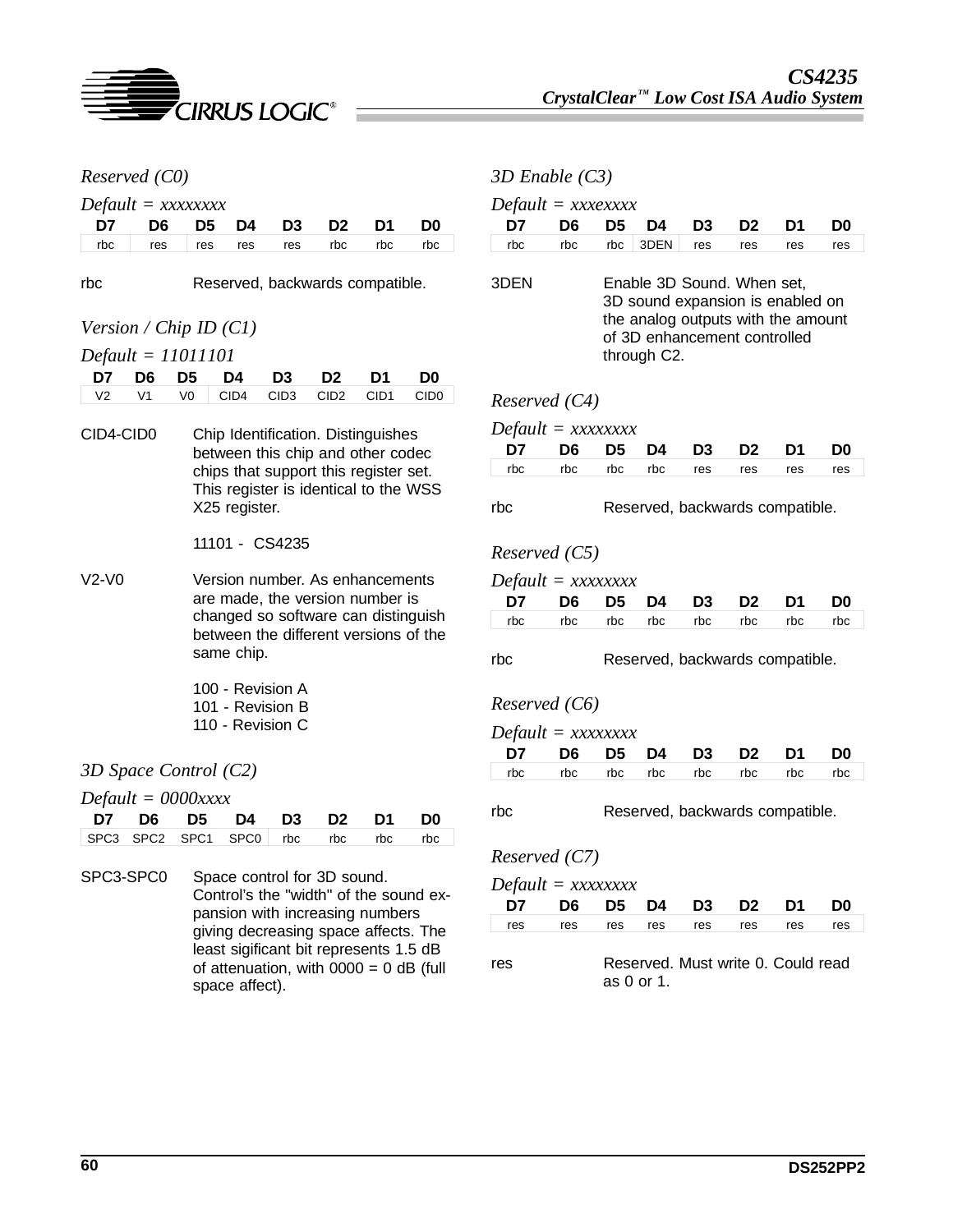

VCIE Volume Control Interrupt Enable. When set, the hardware volume control pins cause interrupts, when pressed, on the WSSint pin. The status is available in CTRLbase+7, IMV bit.

#### *Power Management (C9)*

*Default = 0xxxx000*

|  |  | D7 D6 D5 D4 D3 D2 D1 D0 |                                        |
|--|--|-------------------------|----------------------------------------|
|  |  |                         | RESET res res res res MIXCD DAC2 SPORT |

| SPORT | Powers down the serial ports. |  |  |  |
|-------|-------------------------------|--|--|--|
|       |                               |  |  |  |

- DAC2 Powers down DAC2 including FM and the CS9236 serial interface.
- MIXCD Powers down the analog mixer with the exception of MIN, AUX2, and the line outputs.
- RESET When this bit goes from a 1 to a 0, a software RESDRV is initiated causing the entire chip to be reset and placed in its default power-up configuration. Access to all registers on this chip will be lost, including this one, since the power-up state for PnP is all resources unassigned.

| Wavetable & Volume Control (C8)                |                                                                                                                                                                                                                                                                                       |  |  |  |  |  |
|------------------------------------------------|---------------------------------------------------------------------------------------------------------------------------------------------------------------------------------------------------------------------------------------------------------------------------------------|--|--|--|--|--|
| $Default = 0$ exxee00                          |                                                                                                                                                                                                                                                                                       |  |  |  |  |  |
| D7<br>D <sub>5</sub><br>D6<br>VCIE VCF1<br>res | D4<br>D3<br>D2<br>D1<br>D0<br><b>WTEN</b><br><b>VCEN</b><br><b>DMCLK</b><br><b>BRES</b><br>res                                                                                                                                                                                        |  |  |  |  |  |
| <b>BRES</b>                                    | Force BRESET low. When set, the<br>BRESET pin is forced low. Typically<br>used for power management of pe-<br>ripheral devices.                                                                                                                                                       |  |  |  |  |  |
| <b>DMCLK</b>                                   | Disable MCLK. When set, the MCLK<br>pin of the CS9236 Wavetable Syn-<br>thesizer serial interface is forced low<br>providing a power savings mode.                                                                                                                                    |  |  |  |  |  |
| VCEN                                           | Volume Control Enable. When set,<br>the UP, DOWN, and MUTE pins be-<br>come active and provide hardware<br>master volume control for the line<br>outputs. Note that this bit can be in-<br>itialized at power-up through<br>Hardware Configuration data, Misc.<br>Configuration Byte. |  |  |  |  |  |
| WTEN                                           | Wavetable Serial Port Enable. When,<br>set, the CS9236 Single-Chip Wave-<br>table Music Synthesizer serial port<br>pins are enabled. WTEN can be in-<br>itialized in the E <sup>2</sup> PROM Hardware<br>Configuration data, Global Configura-<br>tion byte.                          |  |  |  |  |  |
| VCF1                                           | Hardware Volume Control Format.<br>This bit controls the format of the<br>UP, DOWN, and MUTE pins. VCF1<br>is initialized in the E <sup>2</sup> PROM Hard-<br>ware Configuration data, Global<br>Configuration byte.                                                                  |  |  |  |  |  |
|                                                | 0 - MUTE is a momentary button.<br>Pressing MUTE toggles between<br>mute and un-mute. Pressing UP or<br>DOWN will always un-mute.                                                                                                                                                     |  |  |  |  |  |
|                                                | 1 - MUTE is not used. Pressing the<br>up and down buttons simultane-<br>ously causes the volume to mute.                                                                                                                                                                              |  |  |  |  |  |

Pressing up or down singularly will

un-mute.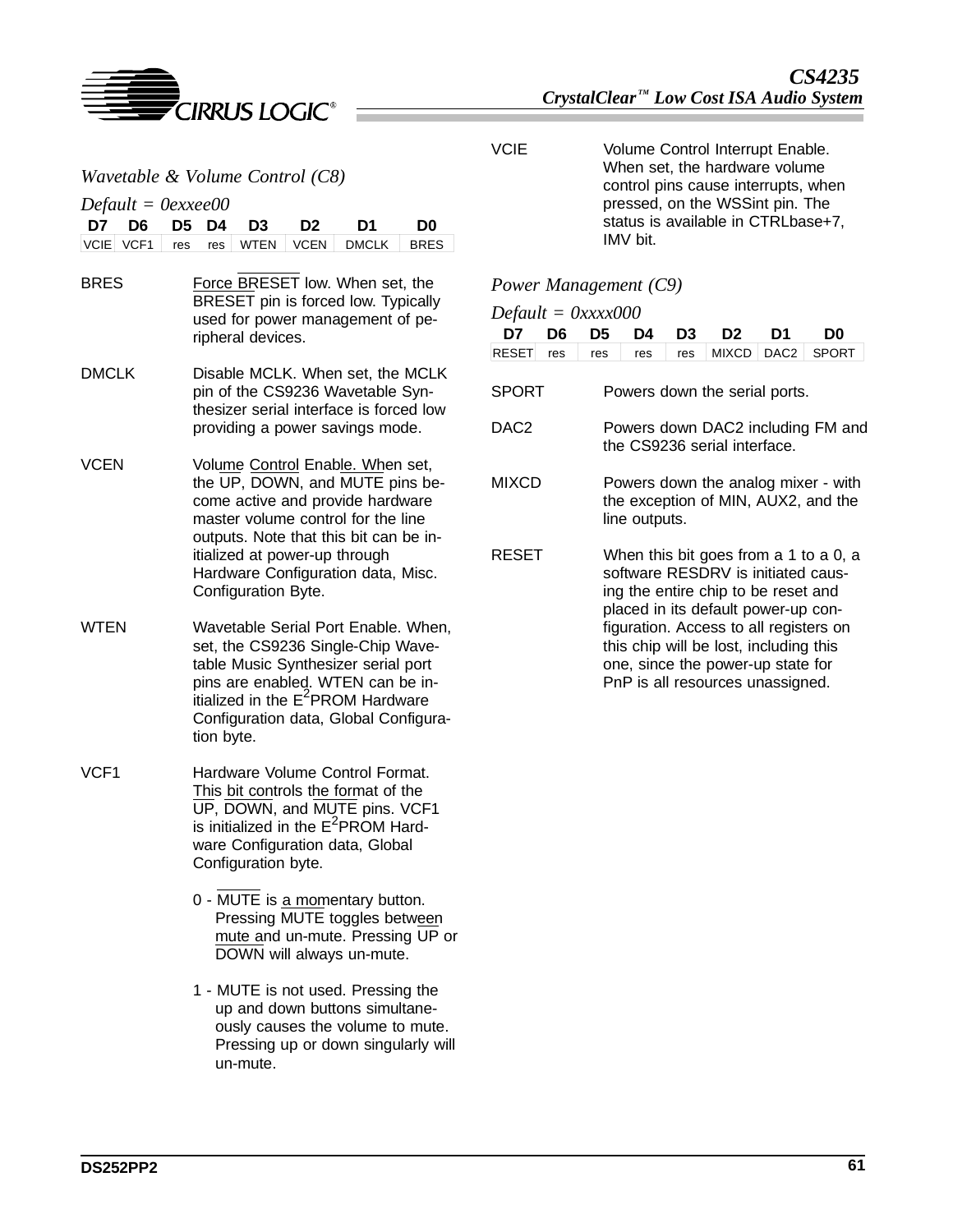

The MPU-401 is an intelligent MIDI interface that was introduced by Roland in 1984. Voyetra Technologies subsequently introduced an IBM-PC plug in card that incorporated the MPU-401 functionality. The MPU-401 has become the defacto standard for controlling MIDI devices via IBM-PC compatible personal computers.

Although the MPU-401 does have some intelligence, a non-intelligent mode is available in which the MPU-401 operates as a basic UART.

By incorporating hardware to emulate the MPU-401 in UART mode, MIDI capability is supported.

## *MPU-401 Register Interface*

The MPU-401 logical device software interface occupies 2 I/O locations, utilizes 10-bit address decoding, and is located at PnP address 'MPUbase'. 10-bit addressing requires that the upper address bits be 0 to decode a valid address, i.e. no aliasing occurs. The standard base address is 330h. This device also uses an interrupt, typically 9.

MPUbase+0 is the MIDI Transmit/Receive port and MPUbase+1 is the Command/Status port. In addition to I/O decodes the only additional functionality required from an ISA bus viewpoint is the generation of a hardware interrupt whenever data has been received into the receive buffer.

#### *MIDI Transmit/Receive Port, MPUbase+0*

| D7 D6 D5 D4 D3 D2 D1 D0         |  |  |  |  |
|---------------------------------|--|--|--|--|
| TR7 TR6 TR5 TR4 TR3 TR2 TR1 TR0 |  |  |  |  |

TR7-TR0 The MIDI Transmit/Receive Port is used to send and receive MIDI data as well as status information that was returned from a previously sent command.

All MIDI transmit data is transferred through a 16-byte FIFO and receive data through a 16-byte FIFO. The FIFO gives the ISA interface time to respond to the asynchronous MIDI transfer rate of 31.25 k baud.

The Command/Status Registers occupy the same address and are used to send instructions to and receive status information from the MPU-401.

### *Command Register, write only MPUbase+1*

| D7      | D6.             | D5 I            | D4 I | D3 D                                                                                           | D <sub>2</sub> | D1              | D0              |
|---------|-----------------|-----------------|------|------------------------------------------------------------------------------------------------|----------------|-----------------|-----------------|
| CS7     | CS <sub>6</sub> | CS <sub>5</sub> | CS4  | CS <sub>3</sub>                                                                                | CS2            | CS <sub>1</sub> | C <sub>S0</sub> |
| CS7-CS0 |                 |                 |      | For each write to the Command/<br>Status Register, an appropriate<br>acknowledge is generated. |                |                 |                 |

#### *Status Register, read only MPUbase+1*

| D7         | D6         | D5                                                                | D4  | D3              | D2              | D1              | D0  |  |  |  |
|------------|------------|-------------------------------------------------------------------|-----|-----------------|-----------------|-----------------|-----|--|--|--|
| <b>RXS</b> | <b>TXS</b> | CS5                                                               | CS4 | CS <sub>3</sub> | CS <sub>2</sub> | CS <sub>1</sub> | CS0 |  |  |  |
| CS5-CS1    |            | D0-D5 are the 6 LSBs of the last<br>command written to this port. |     |                 |                 |                 |     |  |  |  |
| TXS        |            | Transmit Buffer Status Flag.                                      |     |                 |                 |                 |     |  |  |  |
|            |            | 0 - Transmit buffer not full<br>1 - Transmit buffer full          |     |                 |                 |                 |     |  |  |  |
| RXS        |            | Receive Buffer Status Flag                                        |     |                 |                 |                 |     |  |  |  |
|            |            | 0 - Data in Receive buffer<br>1 - Receive buffer empty            |     |                 |                 |                 |     |  |  |  |

When in "UART" mode, data is received into the receive buffer FIFO and a hardware interrupt is generated. Data can be received from two sources: MIDI data via the UART serial input or acknowledge data that is the result of a write to the Command Register (MPUbase+1). The interrupt is cleared by a read of the MIDI Receive Port (MPUbase+0).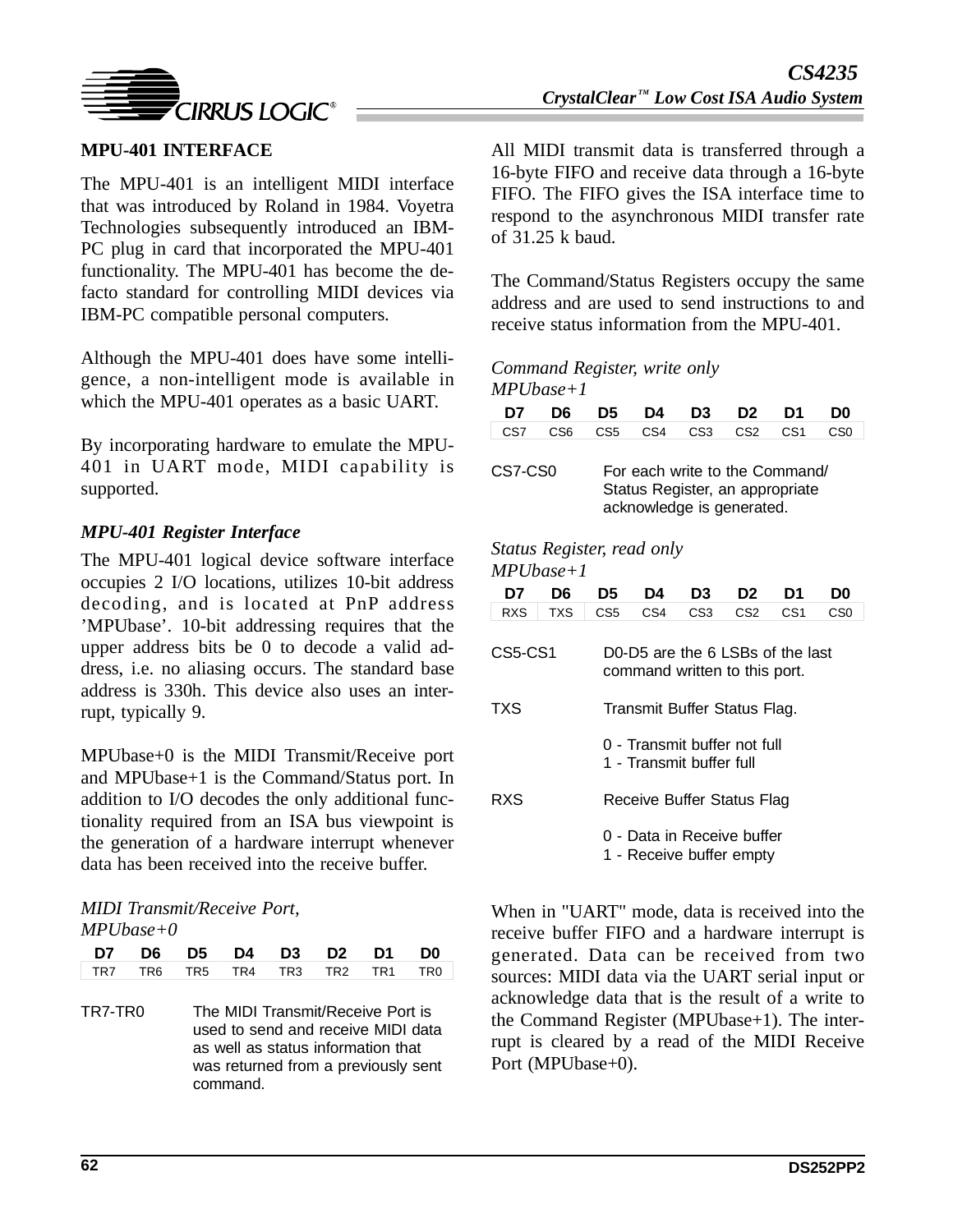

# *MIDI UART*

The UART is used to convert parallel data to the serial data required by MIDI. The serial data rate is fixed at  $31.25$  k baud  $(\pm 1\%)$ . The serial data format is RS-232 like: 1 start bit, 8 data bits, and 1 stop bit.

In multimedia systems, the MIDI pins are typically connected to the joystick connector as illustrated in Figure 5.

### *MPU-401 "UART" Mode Operation*

After power-up reset, the interface is in "non-UART" mode. Non-UART mode operation is defined as follows:

- 1. All writes to the Transmit Port, MPUbase+0, are ignored.
- 2. All reads of the Receive Port, MPUbase+0, return the last received buffer data.
- 3. All writes to the Command Port, MPUbase+1, are monitored and acknowledged as follows:
	- a. A write of 3Fh sets the interface into UART operating mode. An acknowledge is generated by putting an FEh into the receive buffer FIFO which generates an interrupt.
	- b. A write of A0-A7, ABh, ACh, ADh, AFh places an FEh into the receive buffer FIFO (which generates an interrupt) followed by a one byte write to the receive buffer FIFO of 00h for A0-A7, and ABh commands, 15h for ACh, 01h for ADh, and 64h for AFh commands.
	- c. All other writes to the Command Port are ignored and an acknowledge is generated by putting an FEh into the receive buffer FIFO which generates an interrupt.

UART mode operation is defined as follows:

- 1. All writes to the Transmit Port, MPUbase+0, are placed in the transmit buffer FIFO. Whenever the transmit buffer FIFO is not empty, the next byte is read from the buffer and sent out the MIDOUT pin. The Status Register, MPUbase+1, bit 6, TXS is updated to reflect the transmit buffer FIFO status.
- 2. All reads of the Receive Port, MPUbase+0, return the next byte in the receive buffer FIFO. When serial data is received from the MIDIN pin, it is placed in the next receive buffer FIFO location. If the buffer is full, the last location is overwritten with the new data. The Status Register, MPUbase+1, bit 7, RXS is updated to reflect the new receive buffer FIFO state.
- 3. A write to the Command Register, MPUbase+1, of FFh will return the interface to non-UART mode.
- 4. All other writes to the Command Register, MPUbase+1, are ignored.

### **FM SYNTHESIZER**

A games-compatible internal FM synthesizer is included which responds to both the SBPro FM synthesis addresses as well as the SYNbase addresses.

To enable the internal FM synthesis engine, the IFM bit in the Hardware Configuration data, byte 8 (Global Configuration Byte) must be set. This bit is also available in WSS register X4.

Volume control for the internal FM synthesizer is supported through I18 and I19 in the WSS extended register space.

The synthesizer interface is compatible with the Adlib and Sound Blaster standards. The typical Adlib I/O address is SYNbase  $=$  388h.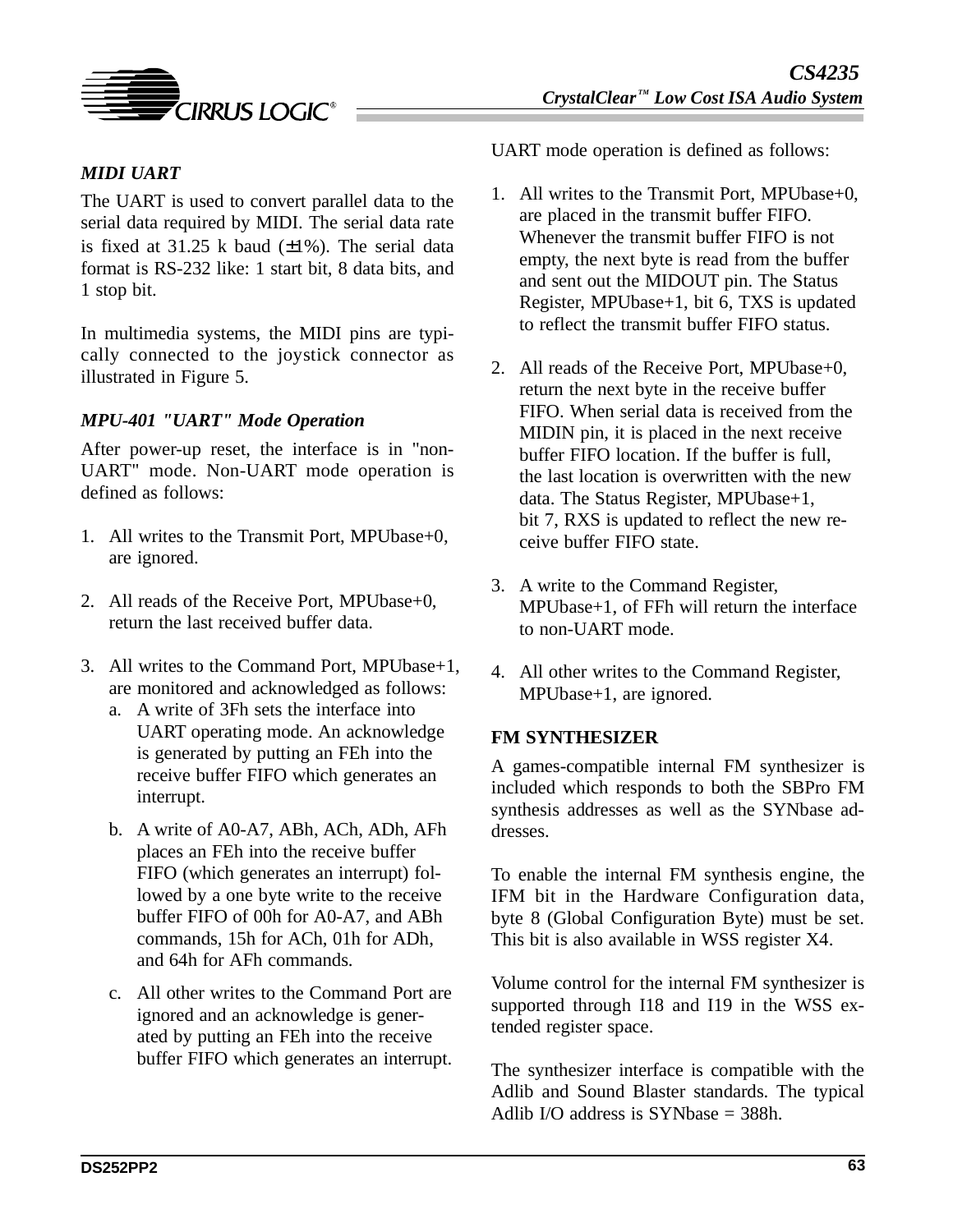

| <b>Address</b> | <b>Name</b>      | <b>Type</b>       |
|----------------|------------------|-------------------|
| SYNbase+0      | <b>FM Status</b> | Read Only         |
| SYNbase+0      | FM Address 0     | <b>Write Only</b> |
| SYNbase+1      | FM Data 0        | Read/Write        |
| SYNbase+2      | FM Address 1     | <b>Write Only</b> |
| SYNbase+3      | FM Data 1        | Read/Write        |

|  | Standard Synthesizer I/O Map |  |  |
|--|------------------------------|--|--|
|--|------------------------------|--|--|

## **CDROM INTERFACE**

An IDE CDROM controller interface is provided that supports Enhanced as well as Legacy IDE CDROM drives. This interface includes two programmable chip selects and on-chip hardware to map DMA and interrupt signals to the ISA bus. Use of the CDROM interface requires an external 1k E<sup>2</sup>PROM to support CDROM Plug-and-Play, Hardware Configuration, and firmware patch data.

There are five pins that make up the CDROM interface which consist of:

CDCS - chip select, COMbase address CDINT - interrupt, COMint CDRQ - DMA request, COMdma CDACK - DMA acknowledge, COMdma ACDCS - alternate chip select, ACDbase

The four basic CDROM interface pins are multifunction pins that default to the upper address bits SA12 - SA15. To use the pins as a CDROM interface, a 10 kΩ pulldown resistor must be placed on MCLK.

The fifth CDROM pin ACDCS is multiplexed with XCTL1/SINT/DOWN. This chip select supports the alternate CDROM chip select used for status. The volume control pin  $\overline{DOWN}$  has the highest precedence; therefore, the VCEN bit must be zero to use this pin for the CDROM interface. Given that VCEN is zero, a 10  $k\Omega$ pulldown resistor on SDOUT converts this pin to ACDCS. The range of addresses that ACDCS

will respond to is programmable via the Hardware Configuration data, byte 5, from one to eight bytes (default  $= 1$  byte).

To make the CDROM interface more flexible, one global bit, located in the Hardware Configuration data section - byte 7, allow control over the polarity of the CDROM interrupt pin CDINT. IHC defaults to 1 indicating that CDINT is an active high interrupt. IHC is also controllable through CTRLbase+1.

## **CS4610 DSP SERIAL DATA PORT**

The WSS Codec includes a CS4610 DSP serial audio interface for transferring digital audio data between the part and the CS4610 DC '97 Audio Accelerator serial device. When SPE is set (MCE must be 1 to change SPE), the serial port pins are enabled; otherwise, they are high-impedance pins.

The DSP audio serial port is software enabled via the SPE bit in the WSS Codec indirect register I16 or from the Hardware Configuration data in the EEPROM. The ISA interface is fully active in this mode. The serial port data format is always two's complement 16-bit linear.

FSYNC and SCLK are always output from the part when the serial port is enabled. The serial port can be configured in one of four serial port formats, shown in Figures 6-9. SF1 and SF0 in I16 select the particular format. MCE in R0 must be set to change SF1/0. Both left and right audio words are always 16 bit two's complement. When the mono audio format is selected, the right channel output is set to zero and the left channel input is sent to both DAC channels.

The first format - SPF0, shown in Figure 6, is called 64-bit enhanced. This format has 64 SCLKs per frame with a one bit period wide FSYNC that precedes the frame. The first 16 bits occupy the left word and the second 16 bits oc-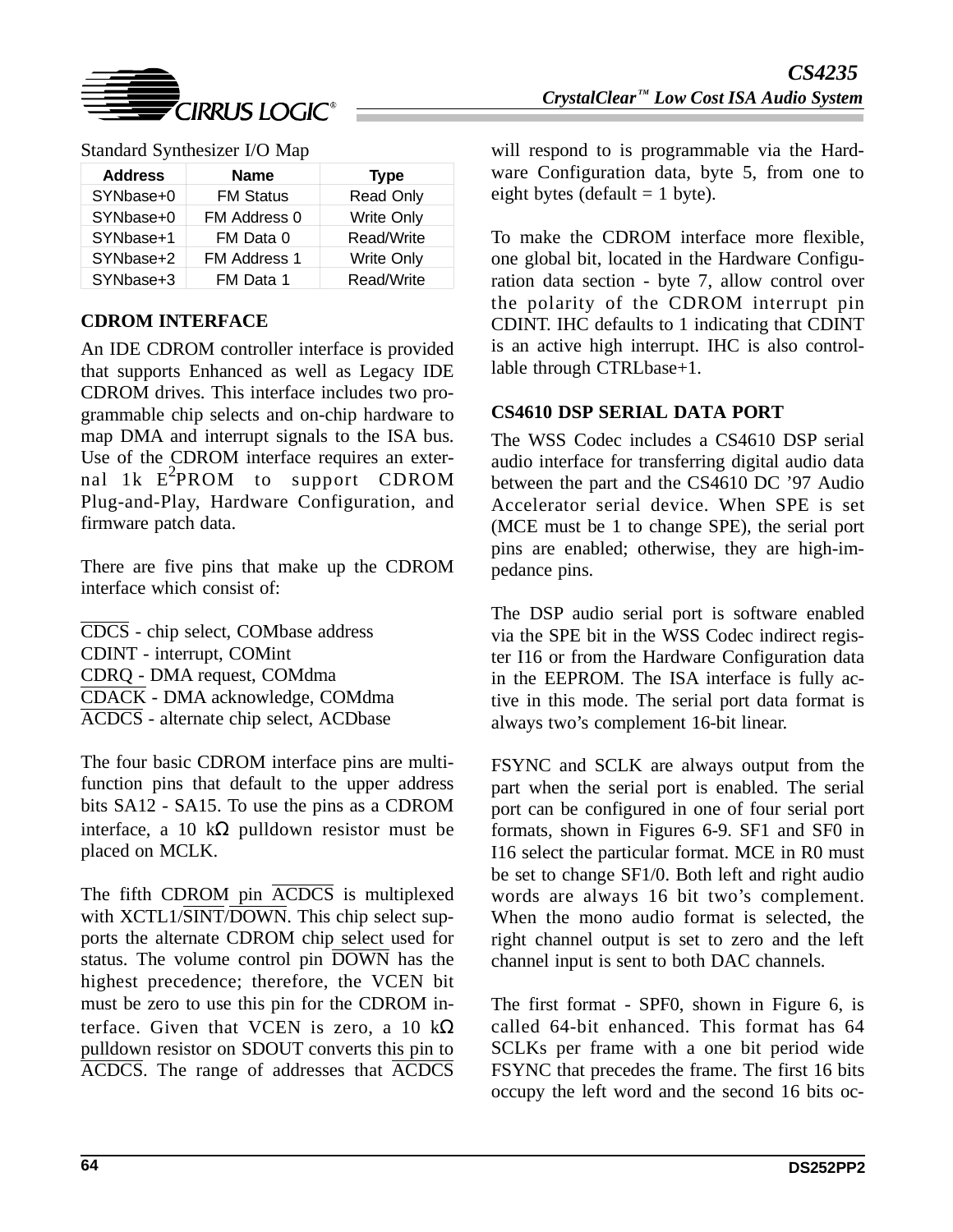

**Figure 8. 32-bit Mode (SF1,0 = 10)**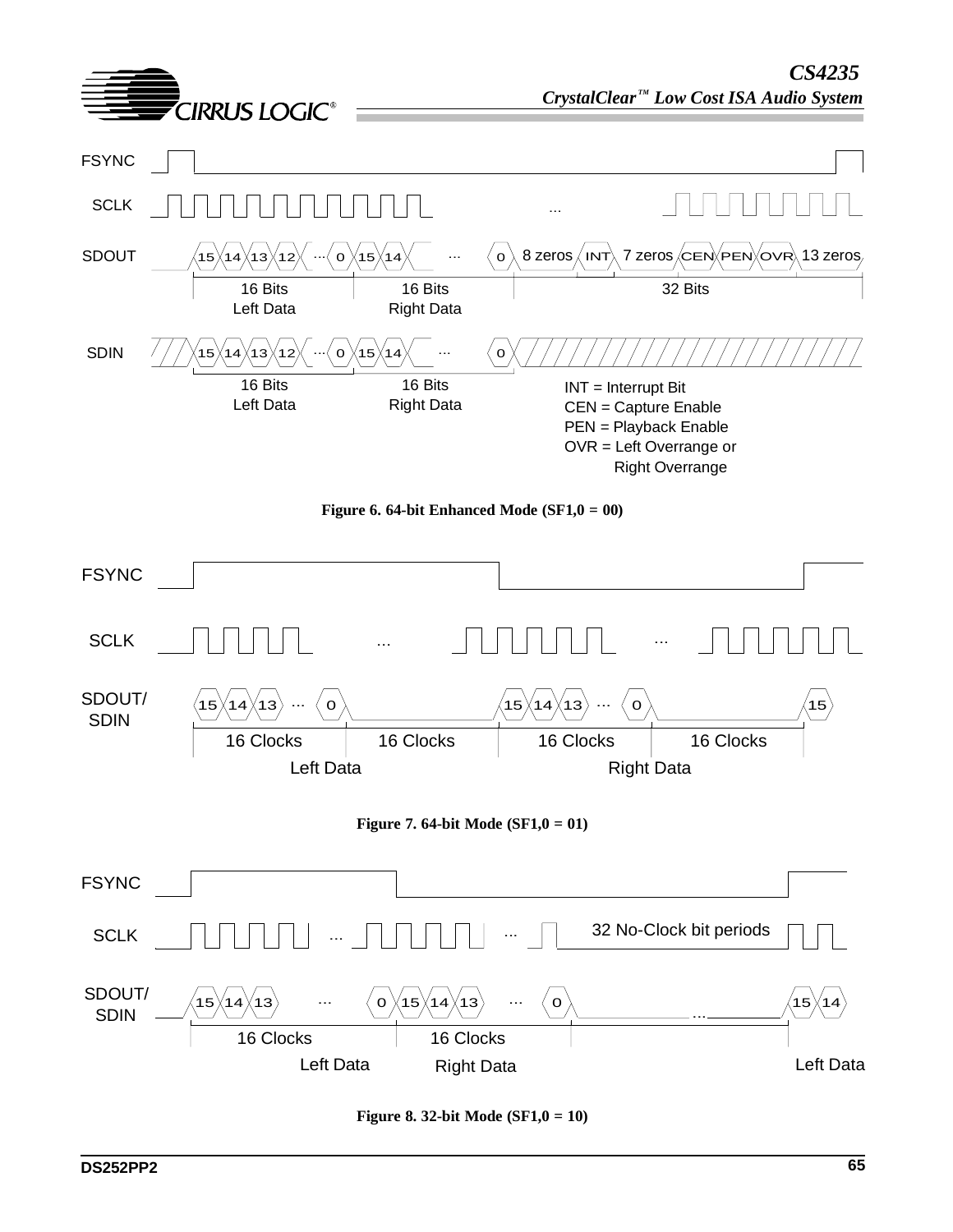

cupy the right word. The last 32 bits contain four status bits and 28 zeros. This is the only mode that contains status information.

The second serial format - SPF1, shown in Figure 7, is called 64-bit mode. This format has 64 SCLKs per frame, with FSYNC high transitions at the start of the left data word and low transitions at the start of the right data word. Both the left and right data words are followed by 16 zeros.

The third serial format - SPF2, shown in Figure 8, is called 32-bit mode. This format has 32 SCLKs per frame and FSYNC is high for the left channel and low for the right channel. The absolute time is similar to the other two modes but SCLK is stopped after the right channel is finished. SCLK is held stopped until the start of the next frame (stopped for 32 bit period times). This mode is useful for DSPs that do not want the interrupt overhead of the 32 unused bit periods. As an example, if a DSP serial word length is 16 bits, then four interrupts will occur in SPF0 and SPF1 modes. In mode SPF2 the DSP will only be interrupted twice.

The fourth serial format - SPF3, shown in Figure 9, is called ADC/DAC mode. This format has 64 SCLKs per frame, with FSYNC high transitions at the start of the left ADC data word and low transitions at the start of the right ADC data word. For serial data in, SDIN, both the left and right 16-bit DAC data word should be followed by zeros. For serial data out, SDOUT, both the left and right ADC data words are followed by 16 bits of the DAC data words. The DAC data words are tapped off the data stream right before the data enters the Codec DACs. Having the ADC and DAC data on the SDOUT allows external modem DSPs to cancel the local audio source from the local microphone signal.

### **CS9236 WAVETABLE SERIAL PORT**

A digital interface to the Cirrus CS9236 Single-Chip Wavetable Music Synthesizer is provided that allows the CS9236 PCM audio data to be summed digitally into the output digital mixer. This serial port is enabled via the WTEN bit located in Control register C8/X24 or in the Global Configuration byte in the Hardware Configuration data. The hardware connections to the CS9236 are illustrated in Figure 10.



**Figure 9. ADC/DAC Mode (SF1,0 = 11)**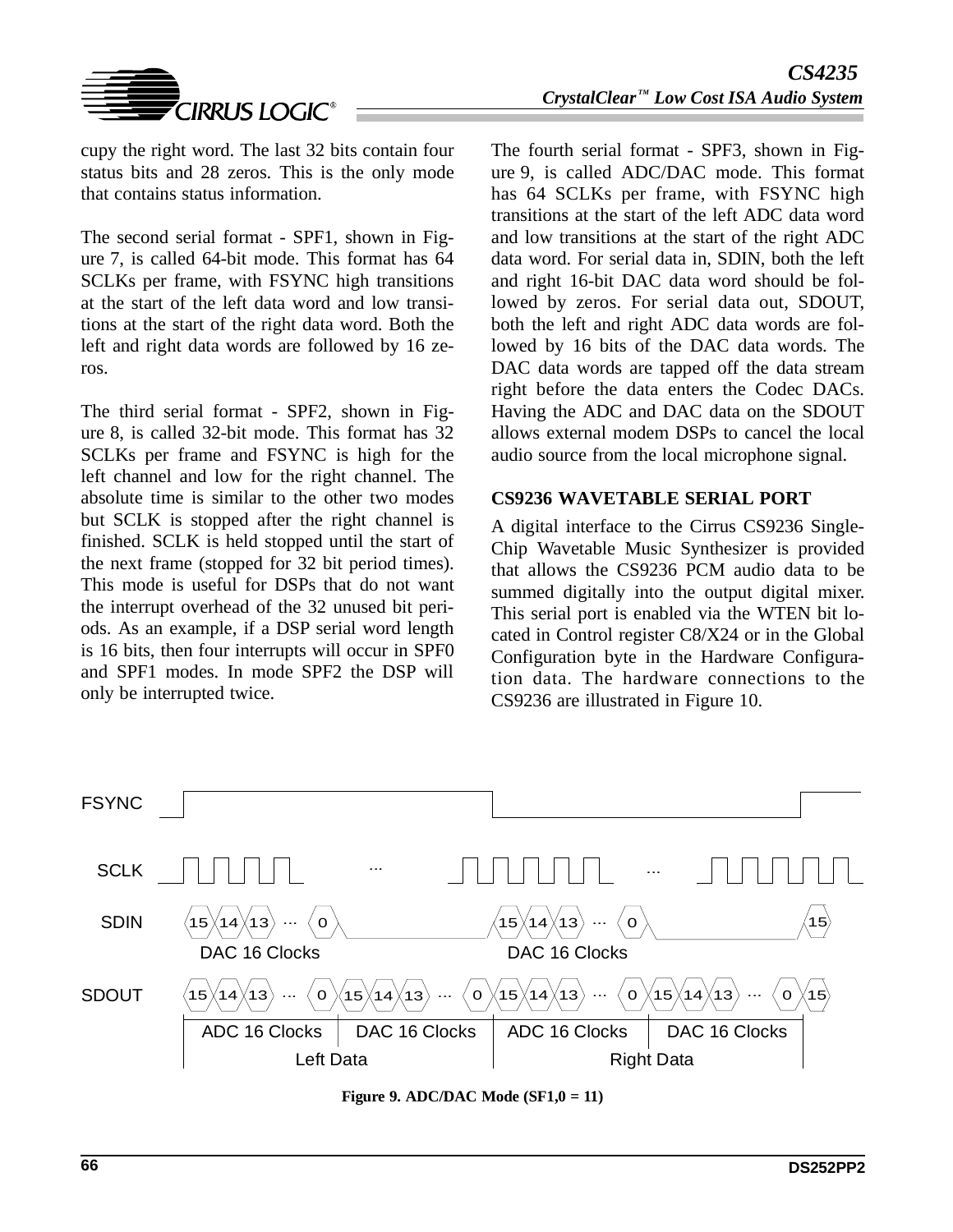



**Figure 10. CS9236 Wavetable Serial Port Interface**

The CS9236 data is sent to DAC2 which can be summed into the input or output mixer. Volume control for the serial port is supported through I18 and I19 in the WSS register space.

## **WSS CODEC SOFTWARE DESCRIPTION**

The WSS Codec must be in Mode Change Enable Mode (MCE=1) before any changes to the Interface Configuration register (I9) or the Sample Frequency (lower four bits) in the Fs & Playback Data Format registers (I8) are allowed. The actual audio data formats, which are the upper four bits of I8 for playback and I28 for capture, can be changed by setting MCE (R0) or PMCE/CMCE (I16) high. The exceptions are CEN and PEN which can be changed "on-thefly" via programmed I/O writes. All outstanding DMA transfers must be completed before new values of CEN or PEN are recognized.

# *Calibration*

The WSS Codec has four different calibration modes. The selected calibration occurs whenever the Mode Change Enable (MCE, R0) bit goes form 1 to 0.

The completion of calibration can be determined by polling the Auto-Calibrate In-Progress bit in the Error Status and Initialization register (ACI, I11). This bit will be high while the calibration is in progress and low once completed. Transfers enabled during calibration will not begin until the calibration cycle has completed. Since the part always operates at 44.1 kHz internally, all calibration times are based on 44.1 kHz sample periods.

The Calibration procedure is as follows:

- 1) Place the WSS Codec in Mode Change Enable using the MCE bit of the Index Address register (R0).
- 2) Set the CAL1,0 bits in the Interface Configuration register (I9).
- 3) Return from Mode Change Enable by resetting the MCE bit of the Index Address register (R0).
- 4) Wait until 80h NOT returned
- 5) Wait until ACI (I11) cleared to proceed

# *NO CALIBRATION (CAL1,0 = 00)*

This is the fastest mode since no calibration is performed. This mode is useful for games which require the sample frequency be changed quickly. This mode is also useful when the codec is operating full-duplex and an ADC data format change is desired. This is the only calibration mode that does not affect the DACs (i.e. mute the DACs). The No Calibration mode takes zero sample periods.

# *CONVERTER CALIBRATION (CAL1,0 = 01)*

This calibration mode calibrates the ADCs and the DACs, but does not calibrate any of the analog mixing channels. This is the second longest calibration mode, taking 321 sample periods at 44.1 kHz. Because the analog mixer is not cali-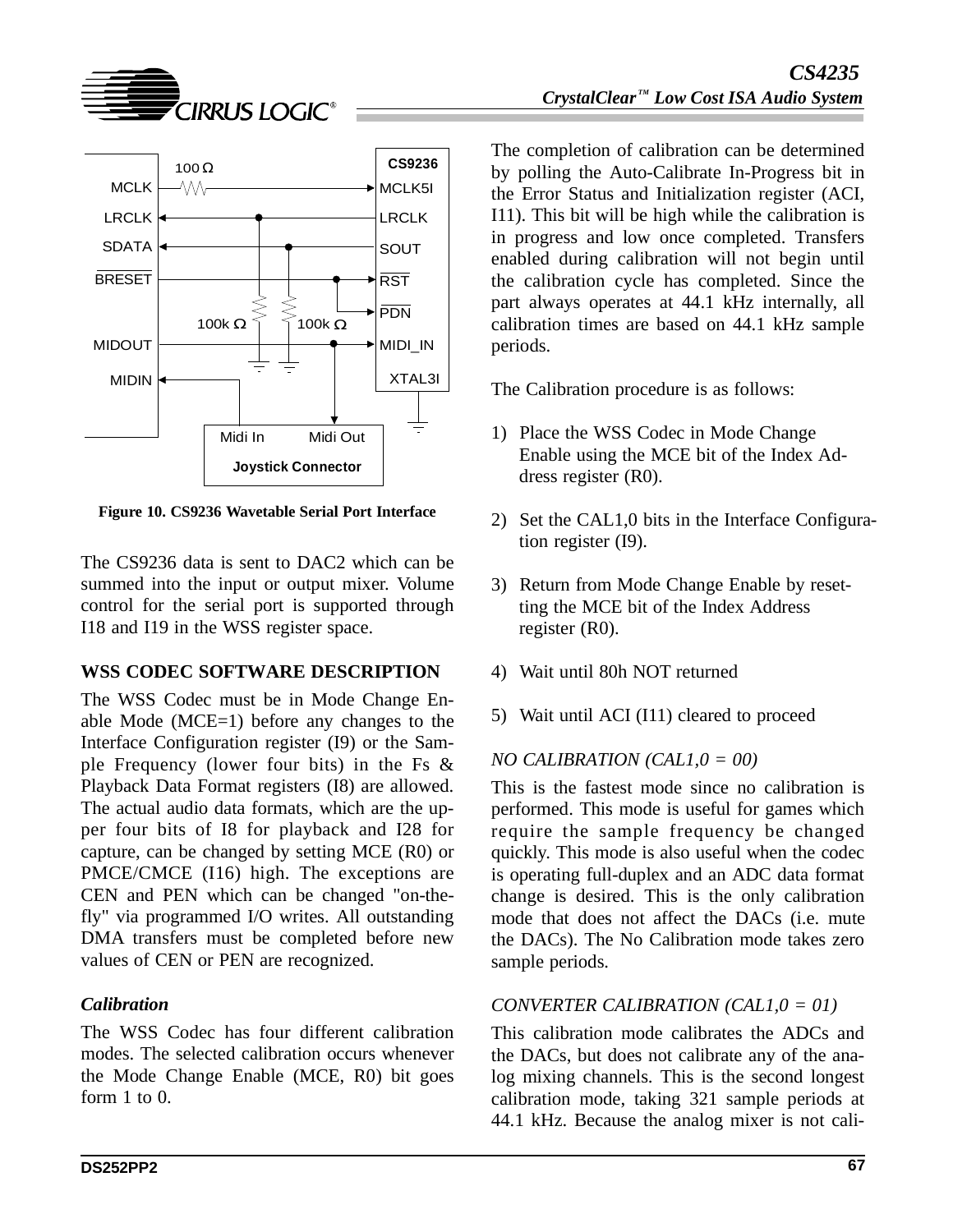

The DACs are muted The ADCs are calibrated The DACs are calibrated The DACs are unmuted

# *DAC CALIBRATION (CAL1,0 = 10)*

This calibration mode only clears the DACs (playback) interpolation filters leaving the ADC unaffected. This is the second fastest calibration mode (no cal. is the fastest) taking 120 sample periods at 44.1 kHz to complete. The calibration sequence is as follows:

The DACs are muted The DAC filters are cleared The DACs are unmuted

## *FULL CALIBRATION (CAL1, 0 = 11)*

This calibration mode calibrates all offsets, ADCs, DACs, and analog mixers. Full calibration will automatically be initiated on power up or anytime the WSS Codec exits from a full power down state. This is the longest calibration mode and takes 450 sample periods at 44.1 kHz to complete. The calibration sequence is as follows:

All outputs are muted (DACs and mixer) The mixer is calibrated The ADCs are calibrated The DACs are calibrated All outputs are unmuted

## *Changing Sampling Rate*

The internal states of the WSS Codec are synchronized by the selected sampling frequency. The sample frequency can be set in one of three fashions. The standard WSS Codec method uses the Fs & Playback Data Format register (I8) to set the sample frequency. The changing of either the clock source or the clock frequency divide requires a special sequence for proper WSS Codec operation:

- 1) Place the WSS Codec in Mode Change Enable using the MCE bit of the Index Address register (R0).
- 2) During a single write cycle, change the Clock Frequency Divide Select (CFS) and/or Clock 2 Base Select (C2SL) bits of the Fs & Playback Data Format register (I8) to the desired value. (The data format may also be changed.)
- 3) The WSS Codec resynchronizes its internal states to the new frequency. During this time the WSS Codec will be unable to respond. Writes to the WSS Codec will not be recognized and reads will always return the value 80 hex.
- 4) The host now polls the WSS Codec's Index Address register (R0) until the value 80 hex is no longer returned. On slow processor systems, 80h may go away faster than read from software (the software would never see it).
- 5) Once the WSS Codec is no longer responding to reads with a value of 80 hex, normal operation can resume and the WSS Codec can be removed from MCE.

A second method of changing the sample frequency is to disable the sample frequency bits in I8 (lower four bits) by setting SRE in I22. When this bit is set, OSM1 and OSM0 in I10, along with the rest of the bits in I22, are used to set the sample frequency. Once enabled, these bits can be changed without doing an MCE cycle.

The third method supports independent sample frequencies (Fs) for capture and playback. The independent sample frequency mode is enabled by setting IFSE in X11. Once enabled, the other two methods for setting Fs (I8, I10, and I22) are disabled. The capture (ADC) Fs is set in X12 and the playback (DAC) Fs is set in X13.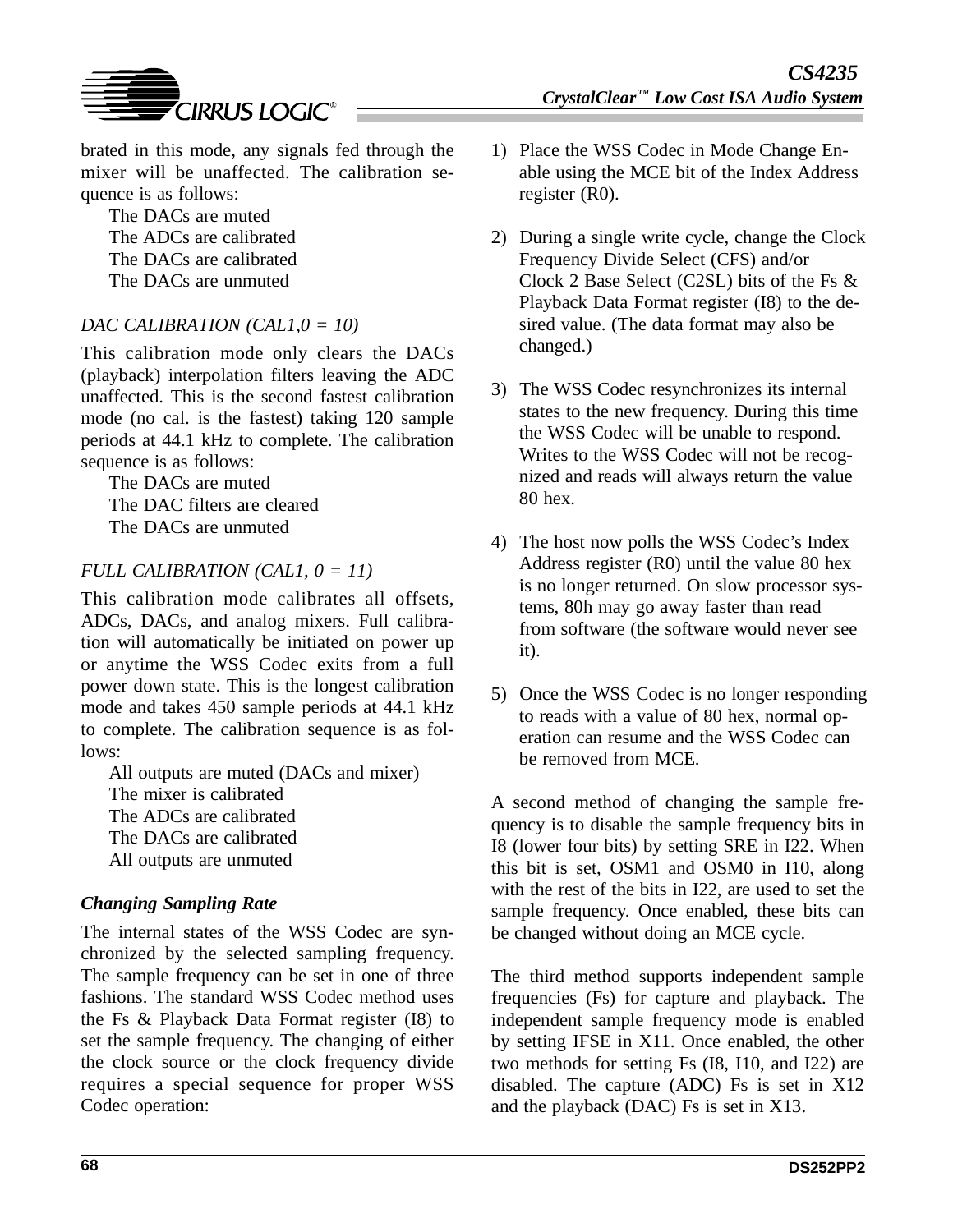

## *Changing Audio Data Formats*

In MODE 1, MCE must be used to select the audio data format in I8. Since MCE causes a calibration cycle, it is not ideal for full-duplex operation. In MODE 2 and 3, individual Mode Change Enable bits for capture and playback are provided in register I16. MCE (R0) must still be used to select the sample frequency, but PMCE (playback) and CMCE (capture) allow changing the respective data formats without causing a calibration to occur. Setting PMCE (I16) clears the playback FIFO and allows the upper four bits of I8 to be changed. Setting CMCE (I16) clears the capture FIFO and allows the upper four bits of I28 to be changed.

### *Audio Data Formats*

The sample frequency is always selected in the Fs & Playback Data Format register (I8). In MODE 1 the same register, I8, determines the audio data format for both playback and capture; however, in MODE 2 and 3, I8 only selects the playback data format and the capture data format is independently selectable in the Capture Data Format register (I28).

The WSS Codec always orders the left channel data before the right channel. Note that these definitions apply regardless of the specific format of the data. For example, the left sample always comes first in the data stream regardless of whether the sample is 16-bit or 8-bit in size.

There are two data formats supported by the WSS Codec: 16-bit signed (little Endian) and 8 bit unsigned. See Figures 12-15.

## *16-BIT SIGNED*

The 16-bit signed data format is "little Endian". This format defines the byte ordering of a multibyte word as having the least significant byte occupying the lowest memory address. Likewise, the most significant byte of a little Endian word occupies the highest memory address.

The 16-bit signed format (also called 16-bit 2's complement) is the standard method of representing 16-bit digital audio. This format gives 96 dB theoretical dynamic range and is the standard for compact disk audio players. This format uses the value -32768 (8000h) to represent maximum negative analog amplitude, 0 for center scale, and 32767 (7FFFh) to represent maximum positive analog amplitude.

### *8-BIT UNSIGNED*

The 8-bit unsigned format is commonly used in the personal computer industry. This format delivers a theoretical dynamic range of 48 dB. This format uses the value 0 (00h) to represent maximum negative analog amplitude, 128 for center scale, and 255 (FFh) to represent maximum positive analog amplitude. The 16-bit signed and 8-bit unsigned transfer functions are shown in Figure 11.

## *DMA Registers*

The DMA registers allow easy integration of this part into ISA systems. Peculiarities of the ISA DMA controller require an external count mechanism to notify the host CPU of a full DMA buffer via interrupt. The programmable DMA Base registers provide this service.



**Figure 11. Linear Transfer Functions**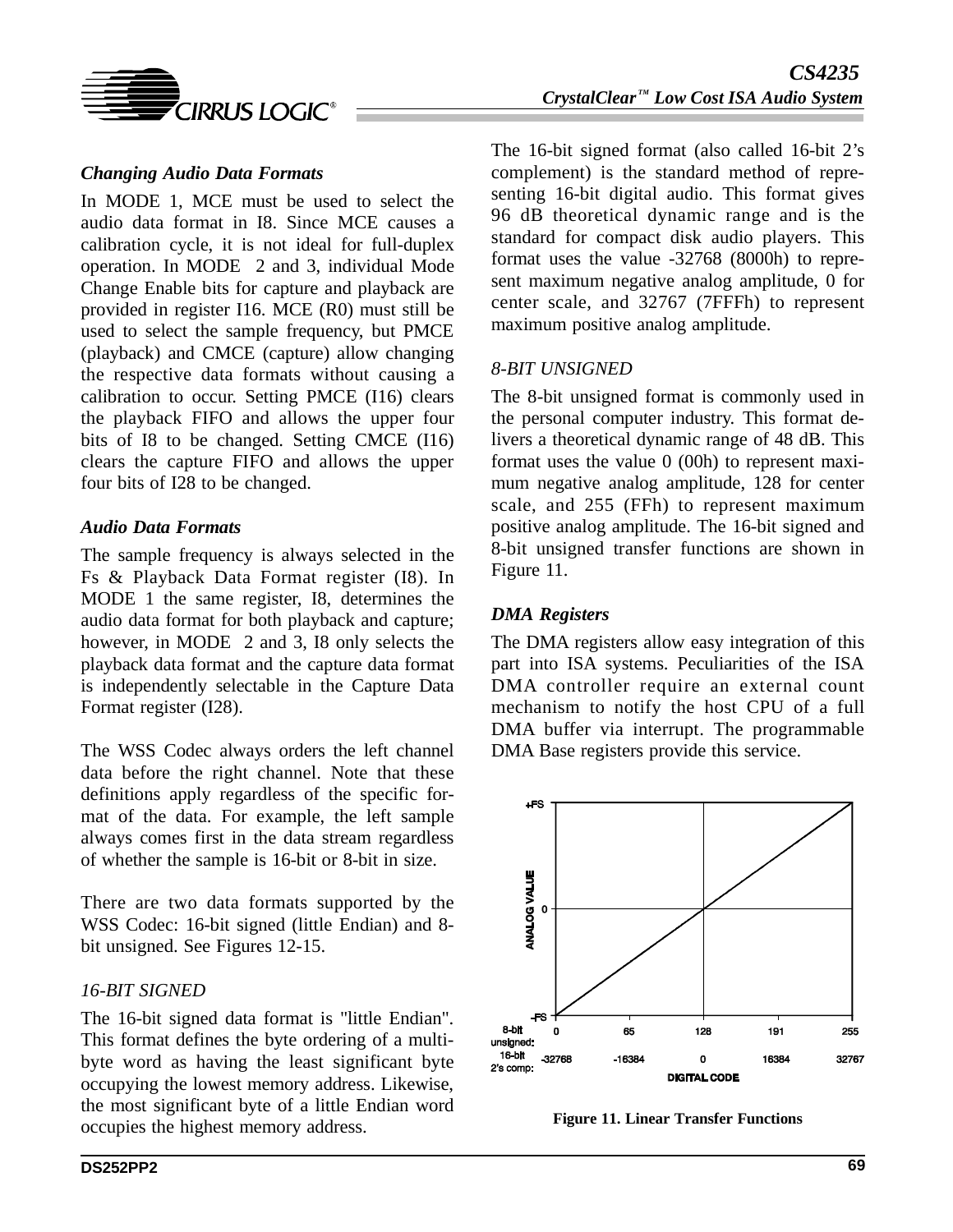



**Figure 13. 8-bit Stereo, Unsigned Audio Data**



**Figure 14. 16-bit Mono, Signed Little Endian Audio Data**



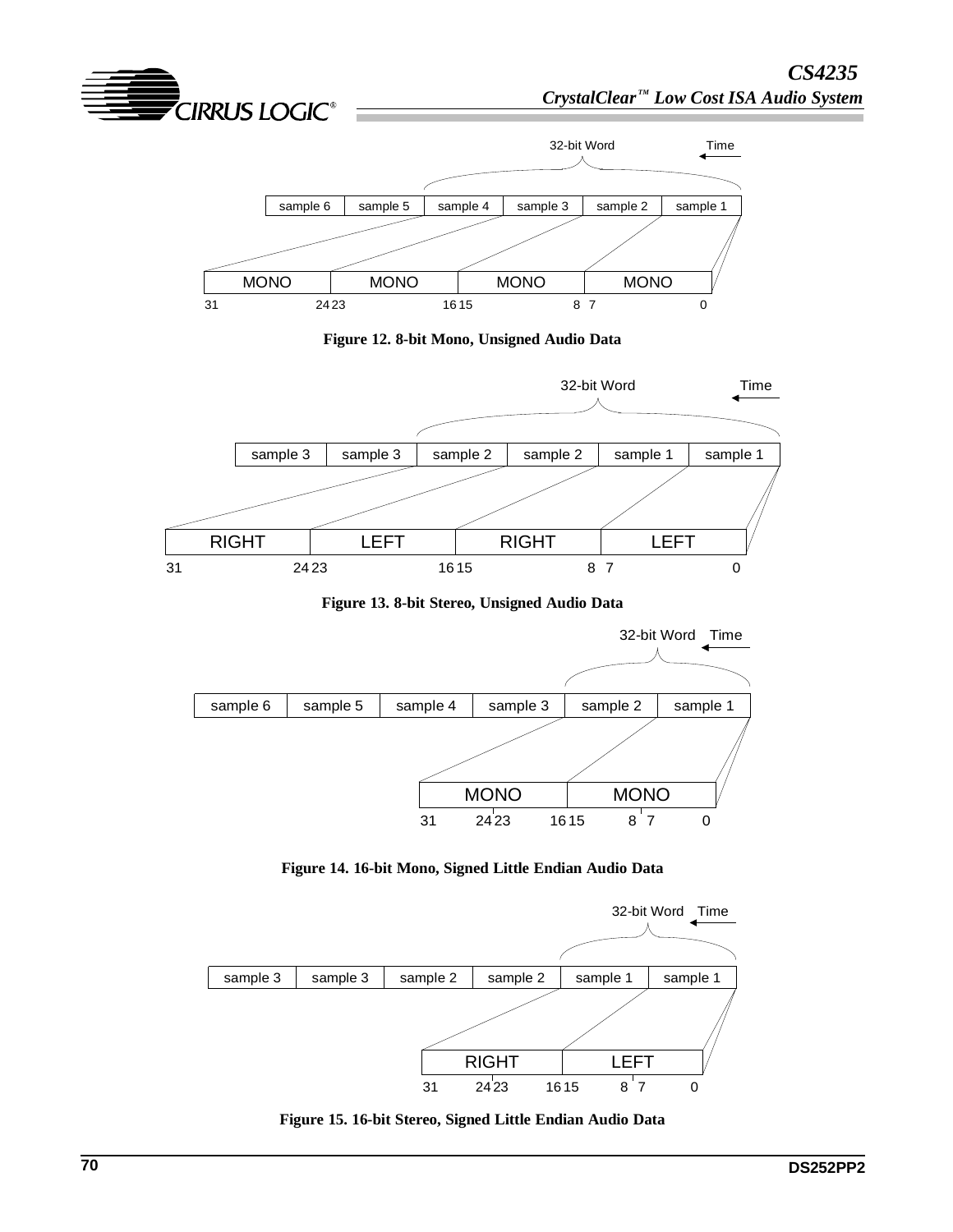

The act of writing a value to the Upper Base register causes both Base registers to load the Current Count register. DMA transfers are enabled by setting the PEN/CEN bit while PPIO/CPIO is clear. (PPIO/CPIO can only be changed while the MCE bit is set.) Once transfers are enabled, each sample that is transferred by a DMA cycle will decrement the Current Count register until zero is reached. The next sample after zero generates an interrupt and reloads the Current Count registers with the values in the Base registers.

For all data formats the DMA Base registers must be loaded with the number of samples, minus one, to be transferred between "DMA Interrupts". A sample is one to four bytes wide and is defined as all data taken at one instant in time. Stereo and mono data contain the same number of samples, and 8-bit data and 16-bit data contain the same number of samples. Symbolically:

DMA Base register<sub>16</sub> = N<sub>S</sub> - 1

Where N<sub>S</sub> is the number of samples transferred between interrupts and the "DMA Base register16" consists of the concatenation of the upper and lower DMA Base registers.

## *PLAYBACK DMA REGISTERS*

The playback DMA registers (I14/15) are used for sending playback data to the DACs in MODE 2 and 3. In MODE 1, these registers (I14/15) are used for both playback and capture; therefore, full-duplex DMA operation is not possible.

When the playback Current Count register rolls under, the Playback Interrupt bit, PI, (I24) is set causing the INT bit (R2) to be set. The interrupt is cleared by a write of any value to the Status register (R2), or writing a "0" to the Playback Interrupt bit, PI (I24).

## *CAPTURE DMA REGISTERS*

The Capture DMA Base registers (I30/31) provide a second pair of Base registers that allow full-duplex DMA operation. With full-duplex operation capture and playback can occur simultaneously. These registers are provided in MODE 2 and 3 only.

When the capture Current Count register rolls under, the Capture Interrupt bit, CI, (I24) is set causing the INT bit (R2) to be set. The interrupt is cleared by a write of any value to the Status register (R2), or writing a "0" to the Capture Interrupt bit, CI (I24).

## *WSS Codec Interrupt*

The INT bit of the Status register (R2) always reflects the status of the WSS Codec's internal interrupt state. A roll-over from any Current Count register (DMA playback, DMA capture, or Timer) sets the INT bit. This bit remains set until cleared by a write of ANY value to Status register (R2), or by clearing the appropriate bit or bits (PI, CI) in the Alternate Feature Status register (I24).

The Interrupt Enable (IEN) bit in the Pin Control register (I10) determines whether the interrupt assigned to the WSS Codec responds to the interrupt event. When the IEN bit is low, the interrupt is masked and the IRQ pin assigned to the WSS Codec is held low. However, the INT bit in the Status register (R2) always responds to the counter.

# *Error Conditions*

Data overrun or underrun could occur if data is not supplied to or read from the WSS Codec in an appropriate amount of time. The amount of time for such data transfers depends on the frequency selected within the WSS Codec.

Should an overrun condition occur during data capture, the last whole sample (before the over-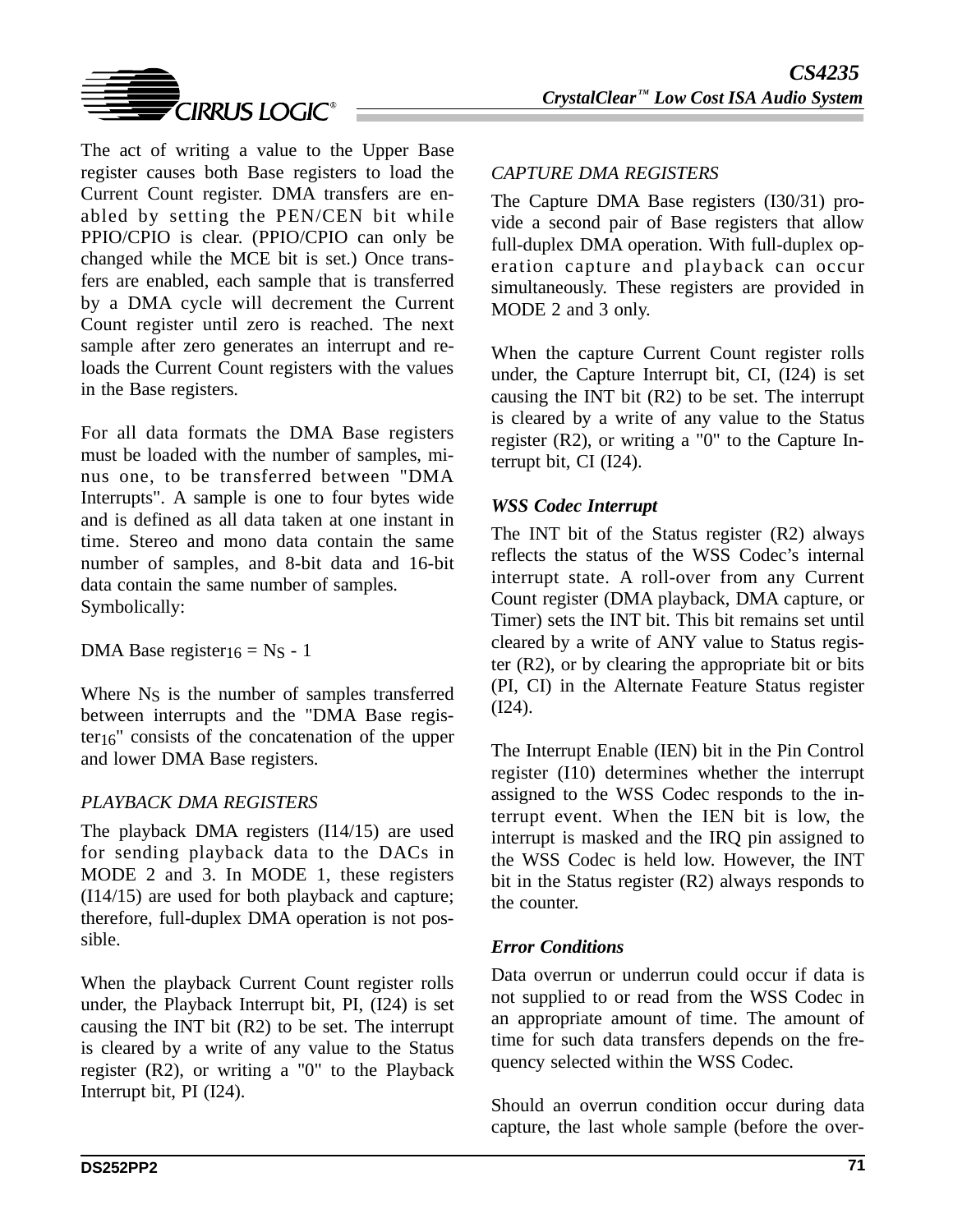

run condition) will be read by the DMA interface. A sample will not be overwritten while the DMA interface is in the process of transferring the sample.

Should an underrun condition occur in a playback case the last valid sample will be output (assuming  $DACZ = 0$ ) to the digital mixer. This will mask short duration error conditions. When the next complete sample arrives from the host computer the data stream will resume on the next sample clock.

The overrun and underrun error bits in the *Alternate Feature Status* register, I24, are cleared by first clearing the condition that caused the overrun or underrun error, followed by writing the particular bit to a zero. As an example, to clear the playback underrun bit PU, first a sample must be sent to the WSS Codec, and then the PU bit must be written to a zero.

## **DIGITAL HARDWARE DESCRIPTION**

The best example of hardware connection for the different sections of this part is the *Reference Design* Data Sheet. The *Reference Design* Data Sheet contains all the schematics, layout plots and a Bill of Materials; thereby providing a complete example.

## *Bus Interface*

The ISA bus interface is capable of driving a 24mA data bus load and therefore does not require any external data bus buffering. See the *Reference Design* Data Sheet for a typical connection diagram.

## *Volume Control Interface*

Three hardware master volume control pins are supported: volume up, volume down, and mute. Hardware volume control is enabled by setting the VCEN bit in the Hardware Configuration data, byte 7 (Misc. Config. Byte). Once VCEN is set, the XTAL1/ACDCS/DOWN pin converts to the volume down function. The volume con-

trol pins affect the master volume control output after the analog output mixer. The  $\overline{UP}$  and DOWN pins, when low, increment and decrement the master volume. These two pins would use SPST momentary switches. The MUTE pin can either be momentary or non-existent where pressing up and down simultaneously mutes the output volume. The circuit in Figure 16, contains optional resistors for EMI and ESD protection; however, the capacitors are required for switch debounce.



**Figure 16. Volume Control Circuit**

Pressing the up button, increments the volume. Pressing the down button, decrements the volume. Holding either of these buttons in the low state causes the volume to to continue changing.

The formats are selected by the VCF1 bit, Hardware Configuration data, Global Config. byte.

When  $VCF1 = 0$ , the mute function is a momentary switch (similar to up and down). When  $\overline{\text{MUTE}}$  goes low the master out volume mutes if it was un-muted and vise-versa (the mute button alternates between mute and un-mute). If the master volume is muted and up or down is pressed, the volume automatically un-mutes.

When  $VCF1 = 1$ , the MUTE pin is not used. This is a two-button format where pressing up and down simultaneously mutes the master volume. If the master volume is muted and up or down is individually pressed, the volume automatically un-mutes.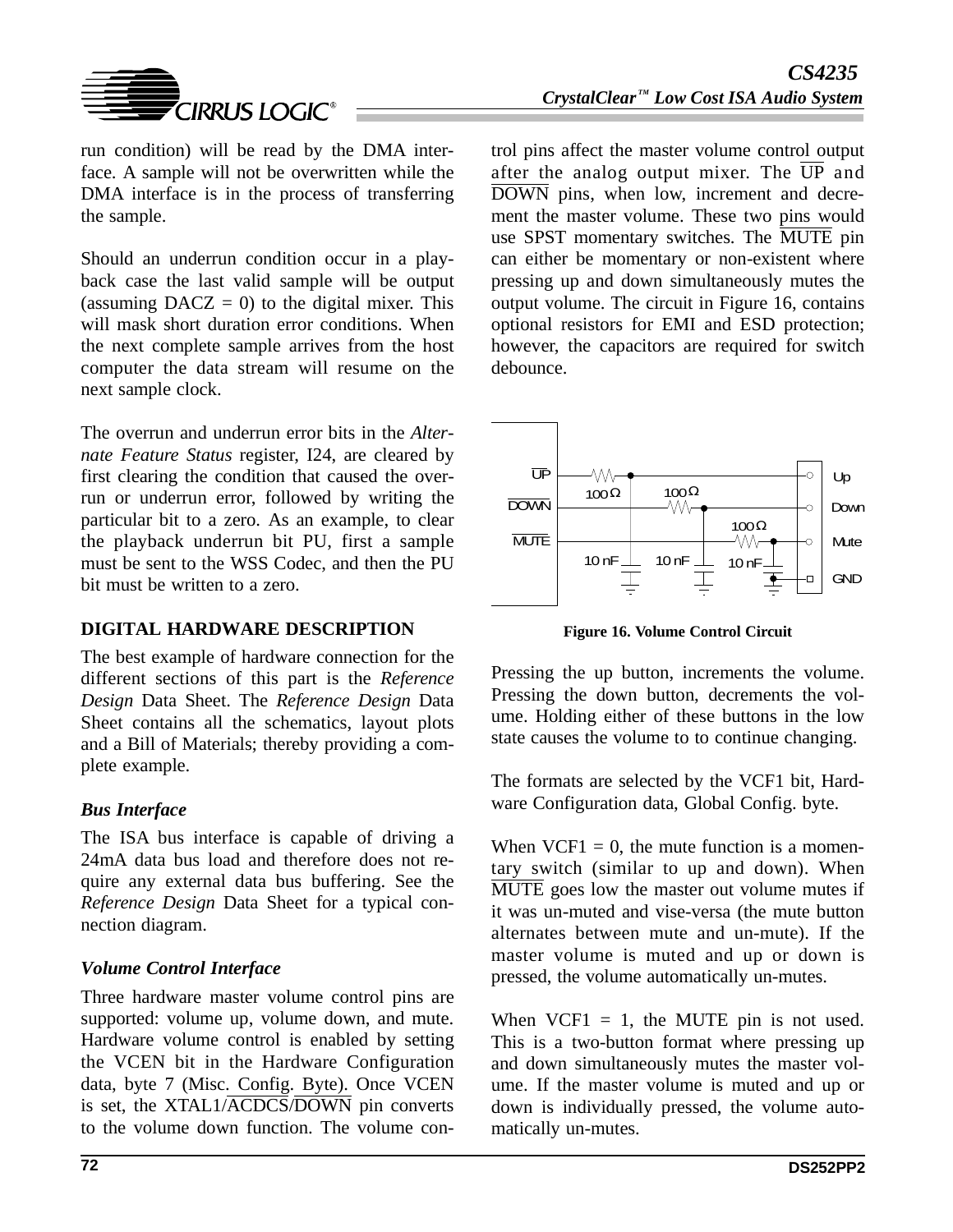

The two formats listed above as illustrated in Figure 17.



**Figure 17. Volume Control Formats**

### *Crystal / Clock*

Two pins have been allocated to allow the interfacing of a crystal oscillator: XTALI and XTALO. The crystal should be designed as fundamental mode, parallel resonant, with a load capacitor of between 10 and 20 pF. The capacitors connected to each of the crystal pins should be twice the load capacitance specified to the crystal manufacturer.

An external CMOS clock may be connected to the crystal input XTALI in lieu of the crystal. When using an external CMOS clock, the XTALO pin must be left floating with no trace or external connection of any kind.

## *General Purpose Output Pins*

Two general purpose outputs are provided to enable control of external circuitry (i.e. mute function). XCTL1 and XCTL0 in the WSS Codec register I10 are output directly to the appropriate pin when enabled.

Pin XCTL1/ACDCS/DOWN is initially controlled by the VCEN bit in the Hardware Configuration data. If VCEN is zero, this pin becomes XCTL1 if the SDOUT pin is sampled high during a high-to-low transition of RESDRV. This pin can also output ACDCS if the SDOUT pin is sampled low during a high-to-low transition of the RESDRV pin. SDOUT has an internal pullup resistor. VCEN has the highest precedence and will cause this pin to convert to the DOWN function whenever VCEN is set.

### *Reset and Power Down*

A RESDRV pin places the part into maximum power conservation mode. When RESDRV goes high, the PnP registers are reset - all logical devices are disabled, all analog outputs are muted, and the voltage reference then slowly decays to ground. When RESDRV is brought low, an initialization procedure begins which causes a full calibration cycle to occur. When initialization is completed, the registers will contain their reset value and the part will be isolated from the bus. RESDRV is required whenever the part is powered up. The initialization time varies based on whether an  $E^2$ PROM is present or not and the size of the data in the  $E^2$ PROM. After RESDRV goes low, the part should not be written to for approximately 200 ms to guarantee that the part is ready to respond to commands. The exact timing is specified in the *Timing Section* in the front of this data sheet.

Software low-power states are available through bits in the Control or WSS logical device register space. See the *CONTROL INTERFACE* section for more information.

## *Address Port Configuration*

The part provides a method for motherboards to hide the part from standard PnP (or traditional Crystal Key) software. BIOSes can use this method to set the part at a unique address, and report the device as a System Dev. Node to the operating system.

On the high to low transition of the RESDRV pin, the part samples the state of the APSEL and SCL, which have internal 100 k $\Omega$  pullups to +5 V. APSEL selects the Address Port used to configure the part. When APSEL is left high, the Address Port is 0x279 and backwards compatible to previous chips and standard PnP software.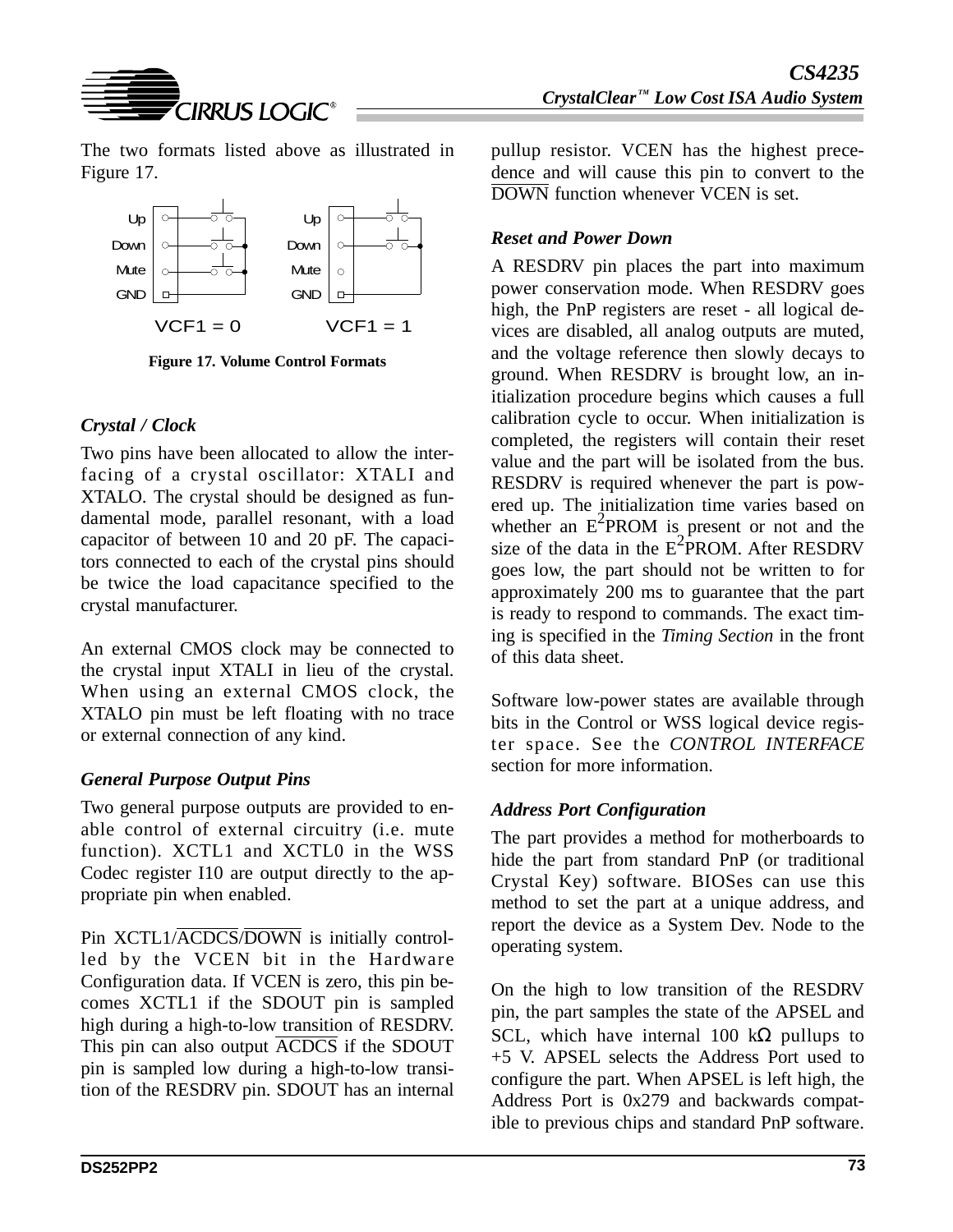

When APSEL is externally tied to SGND, the Address Port is moved to one of two locations, selected by a strapping option on the SCL pin. If SCL is sampled high (default), then the Address Port is moved to 0x308. If SCL is strapped low with an external 10 k $\Omega$  resistor to SGND, the Address Port is moved to 0x388.

If the Address Port is moved  $(APSEL = 0)$  then the device is no longer PnP compliant; however, it will still respond to all the standard PnP commands using the new Address Port. In addition, the new Address Port supports the traditional Crystal Key or the new Crystal Key 2.

### *Multiplexed Pin Configuration*

On the high to low transition of the RESDRV pin, the part samples the state of the MCLK and SDOUT which have internal 100 k $\Omega$  pullups to  $+5$  V.

The state of MCLK at the time RESDRV is brought low determines the function of the CDROM interface pins. If MCLK is sampled high, then CDCS, CDACK, CDINT, CDRQ are used to input SA12, SA13, SA14, SA15 respectively. If MCLK is sampled low (external pulldown) then CDCS, CDACK, CDINT, CDRQ become the standard CDROM interface pins.

The XCTL1/ACDCS/DOWN pin state is first determined by VCEN. If VCEN is set this pin is forced to the DOWN volume control pin. If VCEN is zero, then a strapping option on SDOUT determines the pin function. If SDOUT is high (default) on powerup, the pin is forced to the XCTL1 general purpose output that tracks the bit by the same name in I10 in the WSS space. If SDOUT is externally pulled low through a 10 k $\Omega$  resistor, then the pin is forced to the alternate CDROM chip select function, ACDCS.

### **ANALOG HARDWARE DESCRIPTION**

The analog hardware consist of an MPC Level 3-compatible mixer. This section describes the analog hardware needed to interface with these pins.

### *Line-Level Inputs*

The analog inputs consist of three stereo analog inputs, and one mono input. As shown in Figure 4, the input to the ADCs comes from the Input Mixer that selects any combination of the following: AUX1, AUX2, MIC, DAC1, DAC2, and the output from the analog output mixer. Unused analog inputs should be connected together and then connected through a capacitor to analog ground.

The analog input interface is designed to accommodate two stereo inputs and two mono inputs. Three of these sources are mixed to the ADC. These inputs are: a mono microphone input (MIC), a stereo CD-ROM input (AUX2), and a stereo auxiliary line-level input (AUX1). The MIC, AUX1, and AUX2 inputs have paths after their volume controls, to the output mixer. The output mixer has the additional input of a mono input channel. All audio inputs should be capacitively coupled.

Since some analog inputs can be as large as 2 VRMS, the circuit shown in Figure 18 can be used to attenuate the analog input to 1 VRMS which is the maximum voltage allowed for the line-level inputs.



**Figure 18. Line Inputs**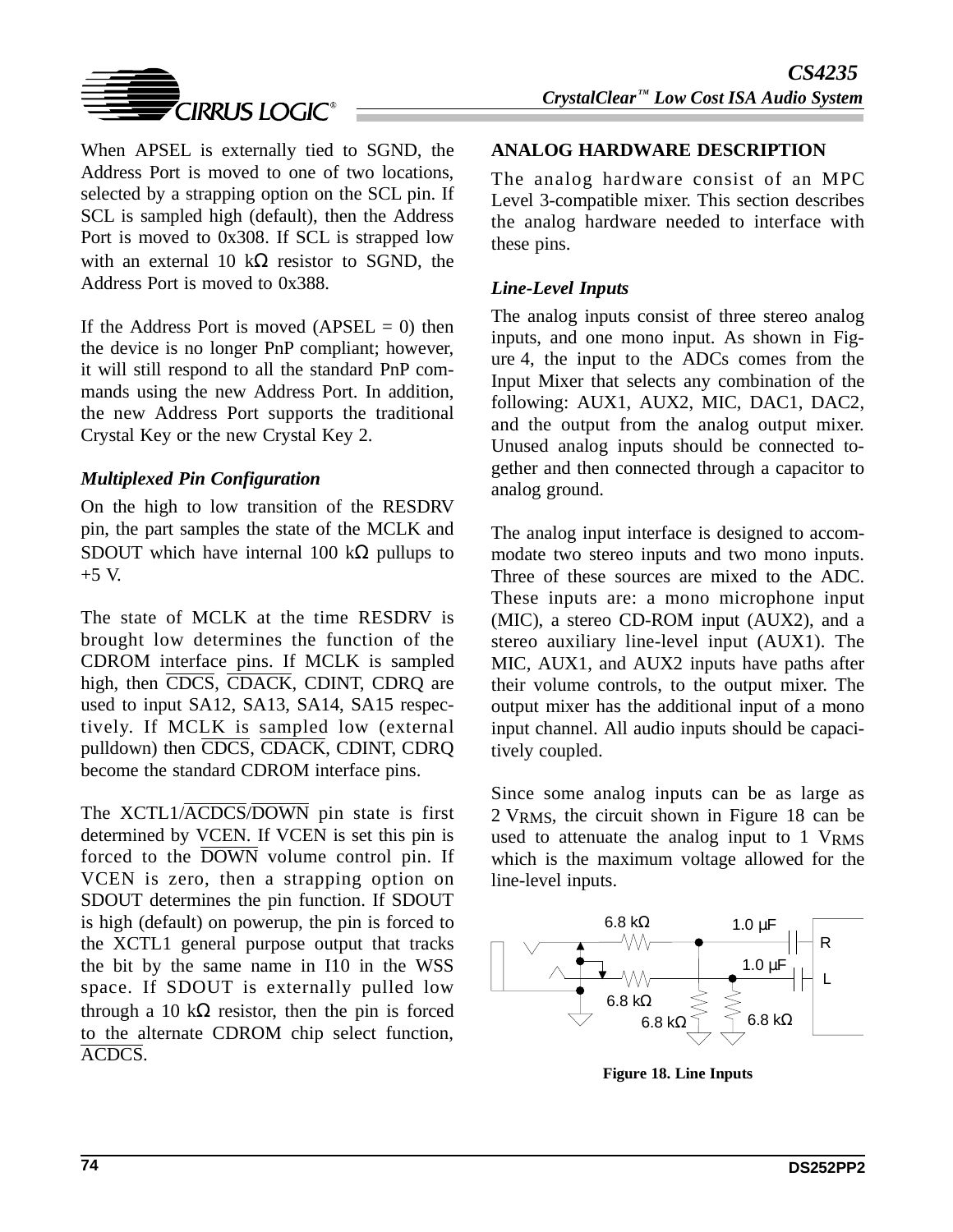

The AUX2 line-level inputs have an extra pin, CMAUX2, which provides a pseudo-differential input for both LAUX2 and RAUX2. This pin takes the common-mode noise out of the AUX2 inputs when connected to the ground coming from the AUX2 analog source. Connecting the AUX2 pins as shown in Figure 19 provides extra noise attenuation coming from the CDROM drive, thereby producing a higher quality signal. Since the better the resistors match, the better the common-mode attenuation, one percent resistors are recommended. If CMAUX2 is not used, it should be connected through an AC cap to analog ground.



**Figure 19. Differential CDROM In**

### *Microphone Level Input*

The microphone level input, MIC, include a selectable  $-22.5$  dB to  $+22.5$  dB gain stage for interfacing to an external microphone. An additional 20 dB gain block is also available. The 20 dB gain block can be switched off to provide another mono line-level input. Figure 20 illustrates a single-ended microphone input buffer circuit that will support lower gain mics. The circuit in Figure 20 supports dynamic mics and phantom-powered mics that use the ring portion of the jack for power.

### *Mono Input*

The mono input, MIN, is useful for mixing the output of the "beeper" (timer chip), provided in all PCs, with the rest of the audio signals. The MIN pin can be mixed into the output mixer with at a 0 or -9 dB level. Also, the MIM and



**Figure 20. Microphone Input**

MIMR bits support muting the input to the left and right channels respectively. Figure 21 illustrates a typical input circuit for the Mono In. If MIN is driven from a CMOS gate, the 4.7 kΩ should be tied to AGND instead of VA+. Although this input is described for a low-quality beeper, the input is of the same high-quality as all other analog inputs and may be used for other purposes.



**Figure 21. Mono Input**

### *Line Level Outputs*

The analog output section provides a stereo linelevel output. The other output types (headphone and speaker) can be implemented with external circuitry. LOUT and ROUT outputs should be capacitively coupled to external circuitry. Both LOUT and ROUT need 1000 pF NPO capacitors between the pin and AGND.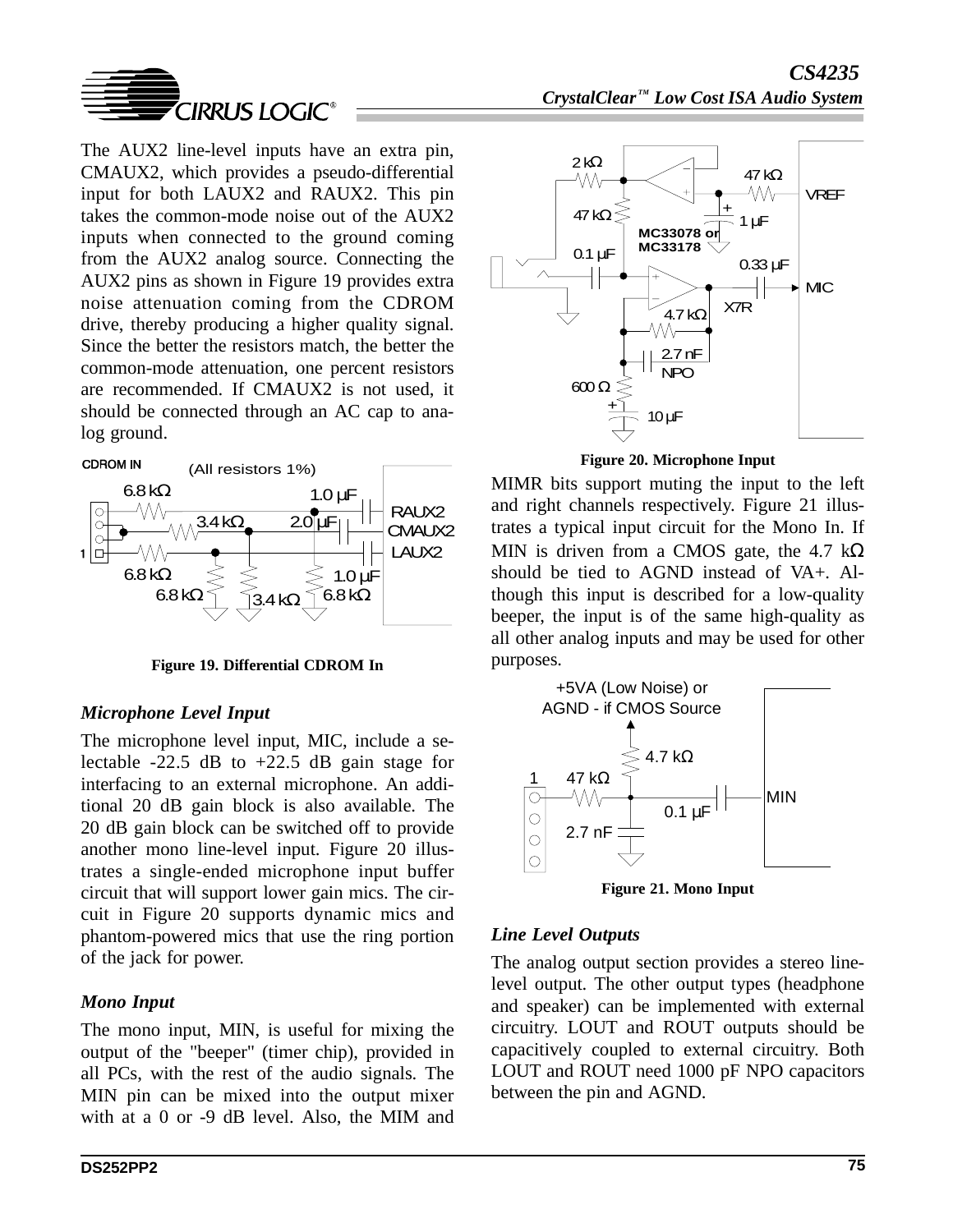

### *Miscellaneous Analog Signals*

The VREF pin is typically 2.2 V and provides a common mode signal for single-supply external circuits. VREF only supports light DC loads and should be buffered if AC loading is needed. For typical use, a 0.1  $\mu$ F in parallel with a 10  $\mu$ F capacitor should be connected to VREF.

### **GROUNDING AND LAYOUT**

Figure 22 is a suggested layout for motherboard designs and Figure 23 is a suggested layout for add-inn cards. For optimum noise performance, the device should be located across a split analog/digital ground plane. The digital ground plane should extend across the ISA bus pins as well as the internal digital interface pins. DGND1 is ground for the data bus and should be electrically connected to the digital ground plane which will minimize the effects of the bus interface due to transient currents during bus switching. SGND1-4 should also be connected to the digital ground plane to minimize coupling into the analog section. Figure 24 shows the recommended positioning of the decoupling capacitors. The capacitors must be on the same layer as, and close to, the part. The vias shown go through to the ground and power plane layers. Vias and power supply traces should be as large as possible to minimize the impedance.

#### **POWER SUPPLIES**

The power supply providing analog power should be as clean as possible to minimize coupling into the analog section and degrading analog performance.

The VD1 is isolated from the rest of the power supply pins and provide digital power for the asynchronous parallel ISA bus. The VD1 pin can be connected directly to the system digital power supply.



**Figure 22. Suggested Motherboard Layout**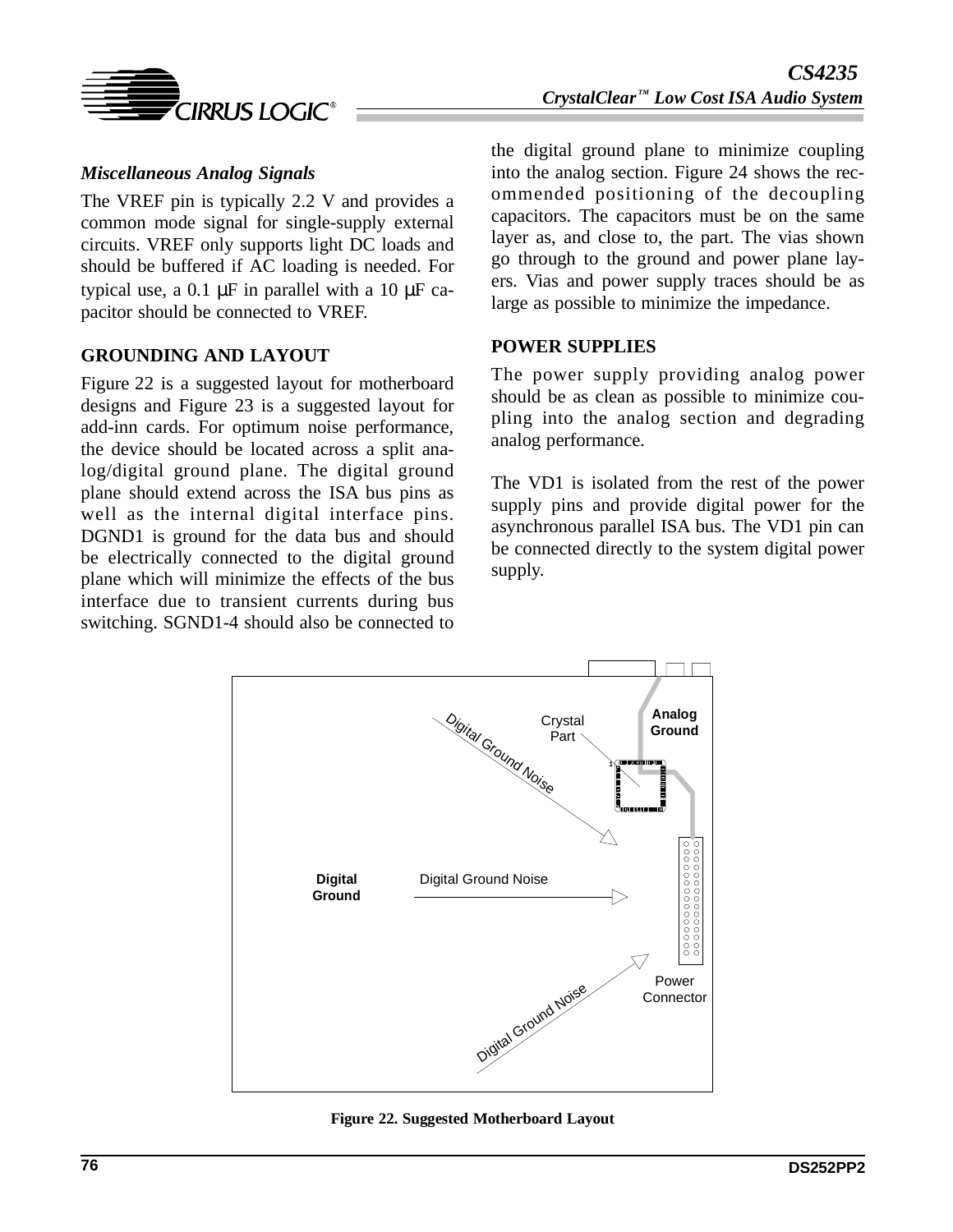



**Figure 23. Suggested Add-In Card Layout**



**Figure 24. Recommended Decoupling Capacitor Positions**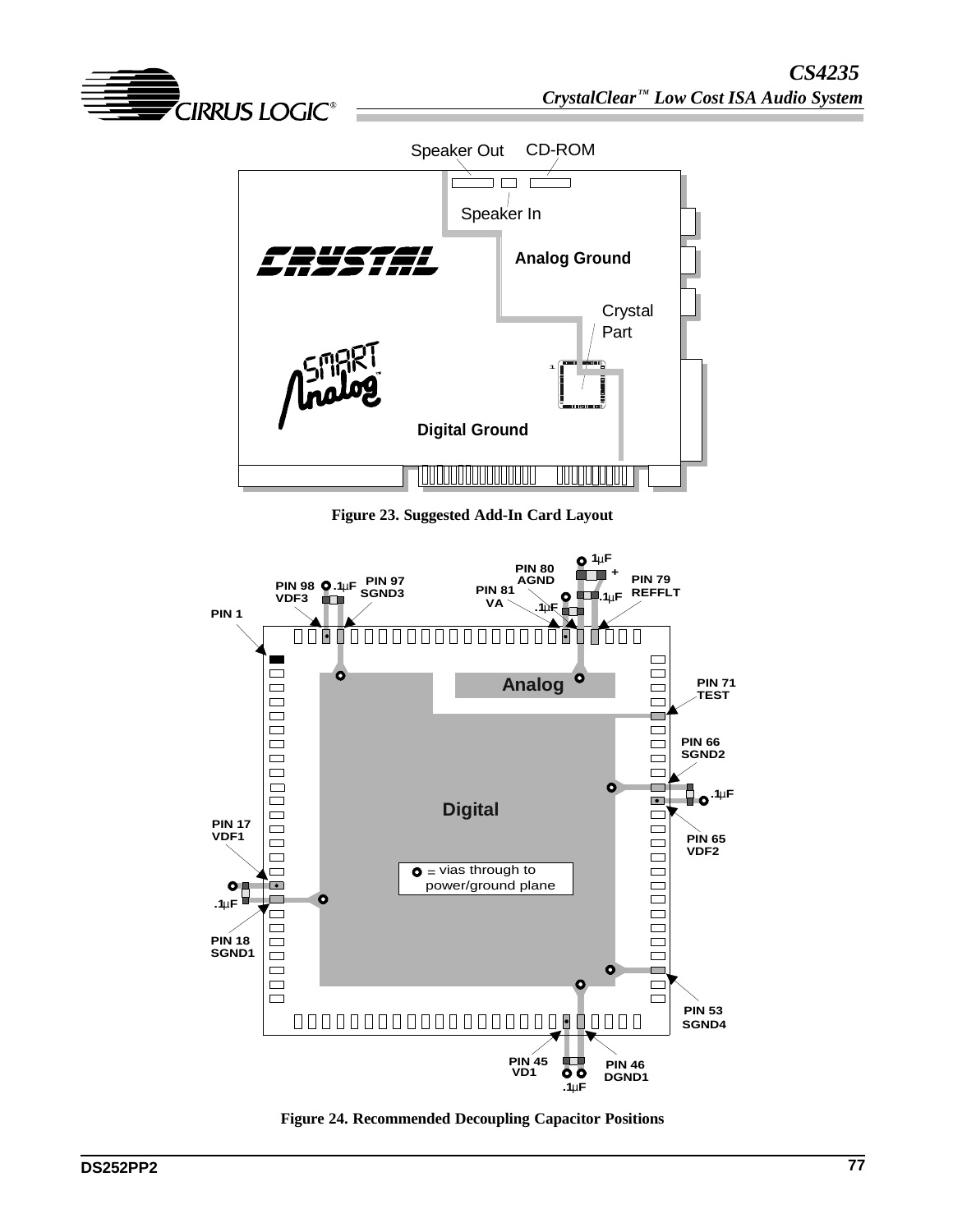

VDF1 through VDF3 provide power to internal digital sections of the codec and should be quieter than VD1. This can be achieved by using a ferrite bead to the VD1 supply.

VA provides power to the sensitive analog sections of the chip and should have a clean, regulated supply to minimize power supply coupled noise in the analog inputs and outputs.

### *ADC/DAC FILTER RESPONSE PLOTS*

Figures 25 through 30 show the overall frequency response, passband ripple, and transition band for the ADCs and DACs. Figure 31 shows the DACs' deviation from linear phase. Since the filter response scales based on sample frequency selected, all frequency response plots x-axis are shown from 0 to 1, where 1 is equivalent to Fs. Therefore, for any given sample frequency, multiply the x-axis values by the sample frequency selected to get the actual frequency.





**Figure 25. ADC Filter Response**





**Figure 26. ADC Passband Ripple**

**Figure 27. ADC Transition Band**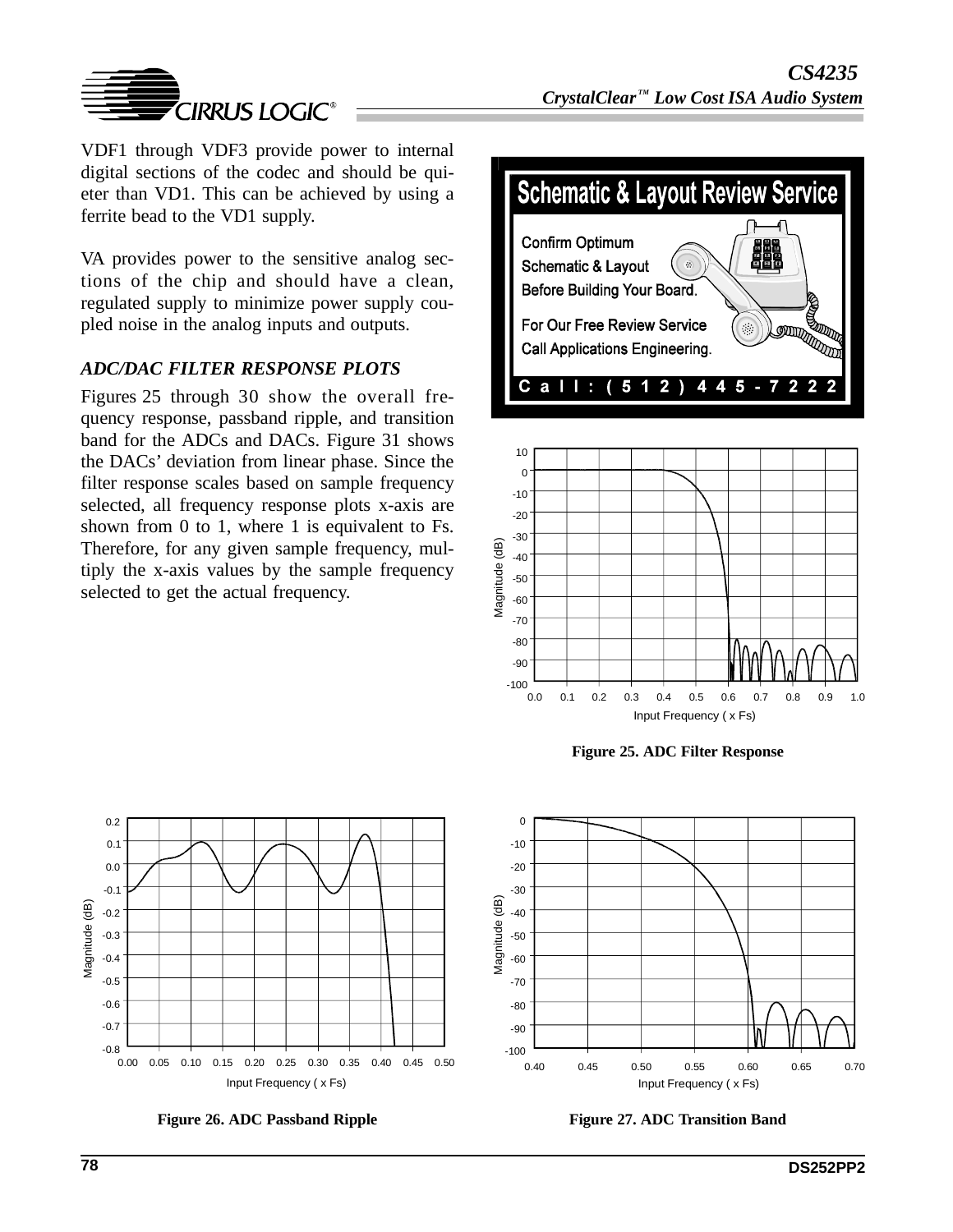



**Figure 28. DAC Filter Response**





**Figure 30. DAC Transition Band**



**Figure 31. Deviation from Linear Phase**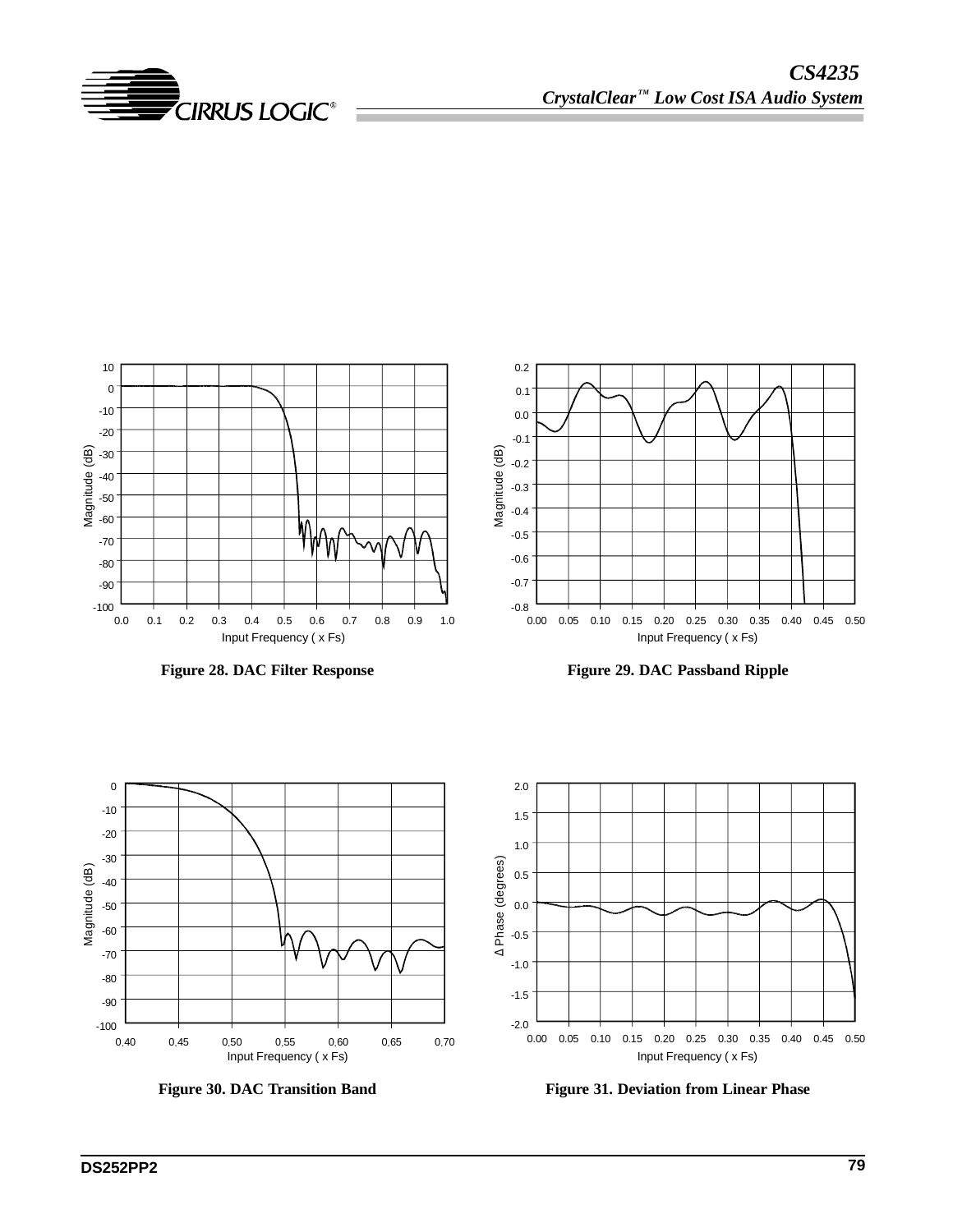

 **PIN DESCRIPTIONS** 



\* **Defaults** - See individual pin descriptions for more details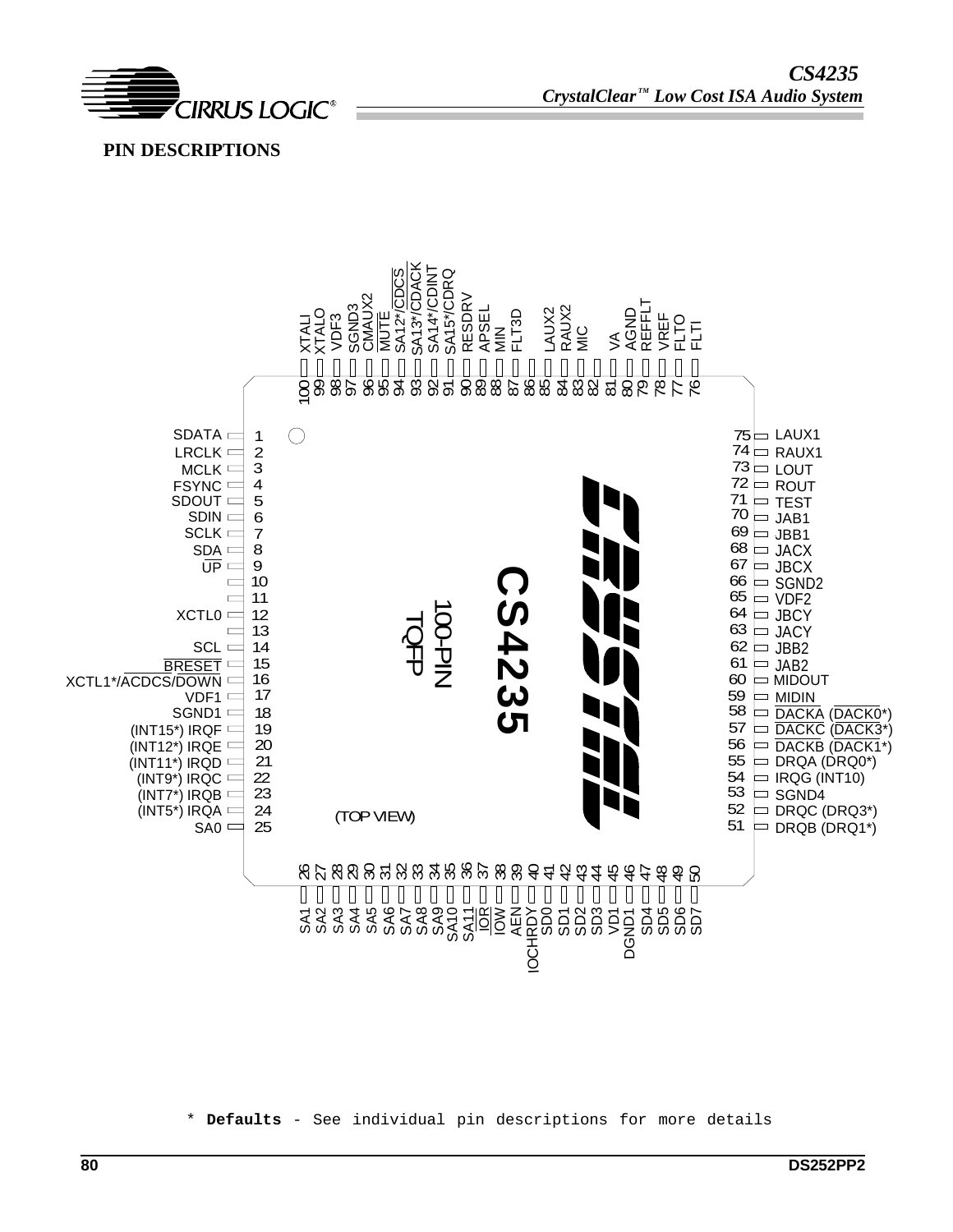

### *ISA Bus Interface Pins*

### **SA<11:0> - System Address Bus, Inputs**

These signals are decoded during I/O cycles to determine access to the various functional blocks within the part as defined by the configuration data written during a Plug and Play configuration sequence.

#### **SA<15:12> - Upper System Address Bus, Inputs**

These signals are multi-function pins, shared with the CDROM, that default to the upper address bits SA12 through SA15. These pins are generally used for motherboard designs that want to eliminate address decode aliasing. Using these pins as upper address bits forces the part to only accept valid address decodes when  $A12-A15 = 0$ . If these pins are not used for address decodes or for CDROM support, they should be tied to SGND. These pins are forced to the CDROM interface when a 10 k $\Omega$  resistor is placed on pin MCLK to SGND.

#### **SD<7:0> - System Data Bus, Bi-directional, 24 mA drive**

These signals are used to transfer data to and from the part.

#### **AEN - Address Enable, Input**

This signal indicates whether the current bus cycle is an I/O cycle or a DMA cycle. This signal is low during an I/O cycle and high during a DMA cycle.

#### **IOR - Read Command Strobe, Input**

This active low signal defines a read cycle to the part. The cycle may be a register read or a read from the part's DMA registers.

#### **IOW - Write Command Strobe, Input**

This active low signal indicates a write cycle to the part. The cycle may be a write to a control register or a DMA register.

#### **IOCHRDY - I/O Channel Ready, Open Drain Output, 8 mA drive**

This signal is driven low by the part during ISA bus cycles in which the part is not able to respond within a minimum cycle time. IOCHRDY is forced low to extend the current bus cycle. The bus cycle is extended until IOCHRDY is brought high.

#### **DRQ<A,B,C> - DMA Requests, Outputs, 24 mA drive**

These active high outputs are generated when the part is requesting a DMA transfer. This signal remains high until all the bytes have been transferred as defined by the current transfer data type. The DRQ<A,B,C> outputs must be connected to 8-bit DMA channel request signals only. The defaults on the ISA bus are DRQA = DRQ0, DRQB = DRQ1, and DRQC = DRQ3. The defaults can be changed by modifying the Hardware Resource data.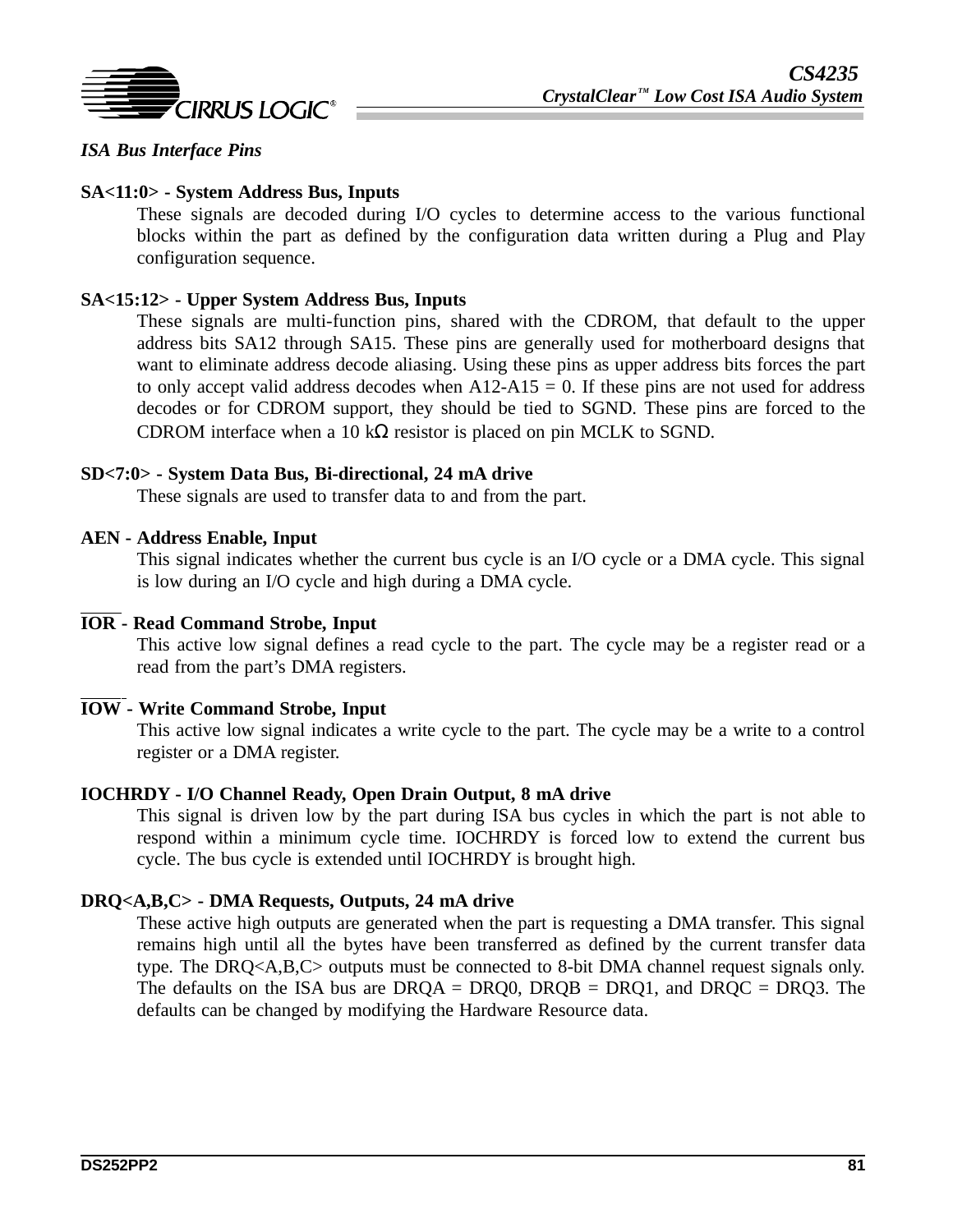

### **DACK<A,B,C> - DMA Acknowledge, Inputs**

The assertion of these active low signals indicate that the current DMA request is being acknowledged and the part will respond by either latching the data present on the data bus (write) or putting data on the bus (read). The  $\overline{DACK}\langle A,B,C\rangle$  inputs must be connected to 8-bit DMA channel acknowledge lines only. The defaults on the ISA bus are DACKA = DACK0,  $\overline{\text{DACKB}} = \overline{\text{DACK1}}$ , and  $\overline{\text{DACKC}} = \overline{\text{DACK3}}$ . The defaults can be changed by modifying the Hardware Resource data.

### **IRQ <A:G>- Host Interrupt Pins, Outputs, 24 mA drive**

These signals are used to notify the host of events which need servicing. They are connected to specific interrupt lines on the ISA bus. The IRQ<A:G> are individually enabled as per configuration data that is generated during a Plug and Play configuration sequence. The defaults on the ISA bus are IRQA = INT5, IRQB = INT7, IRQC = INT9, IRQD = INT11,  $IRQE = INT12$ ,  $IRQF = INT15$ .  $IRQG$  is new to the CS4235 and defaults to unconnected for compatibility reasons. For new designs, IRQG is typically connected to IRQ10. The defaults can be changed by modifying the Hardware Configuration data loaded from the  $E^2$ PROM.

### **RESDRV - Reset Drive, Input**

Places the part in lowest power consumption mode. All sections of the part are shut down and consuming minimal power. The part is reset and in power down mode when this pin is logic high. The falling edge also latches the state of MCLK and SCLK to determine the functionality of dual mode pins, and SCL to determine the Address Port. This signal is typically connected to the ISA bus signal RESDRV. RESDRV must be asserted whenever the part is powered up to initialize the internal registers to a known state. This pin, when high, also drives the BRESET pin low.

### *Analog Inputs*

### **MIC - Mic Input**

Microphone input centered around VREF. A programmable gain block provides volume control and is located in X2 with mutes located in X2 and X3.

#### **LAUX1 - Left Auxiliary #1 Input**

Nominally 1 V<sub>RMS</sub> max analog input for the Left AUX1 channel, centered around VREF. A programmable gain block provides volume control and is located in I2. Typically used for an external Left line-level input.

#### **RAUX1 - Right Auxiliary #1 Input**

Nominally 1 VRMS max analog input for the Right AUX1 channel, centered around VREF. A programmable gain block provides volume control and is located in I3. Typically used for an external Right line-level input.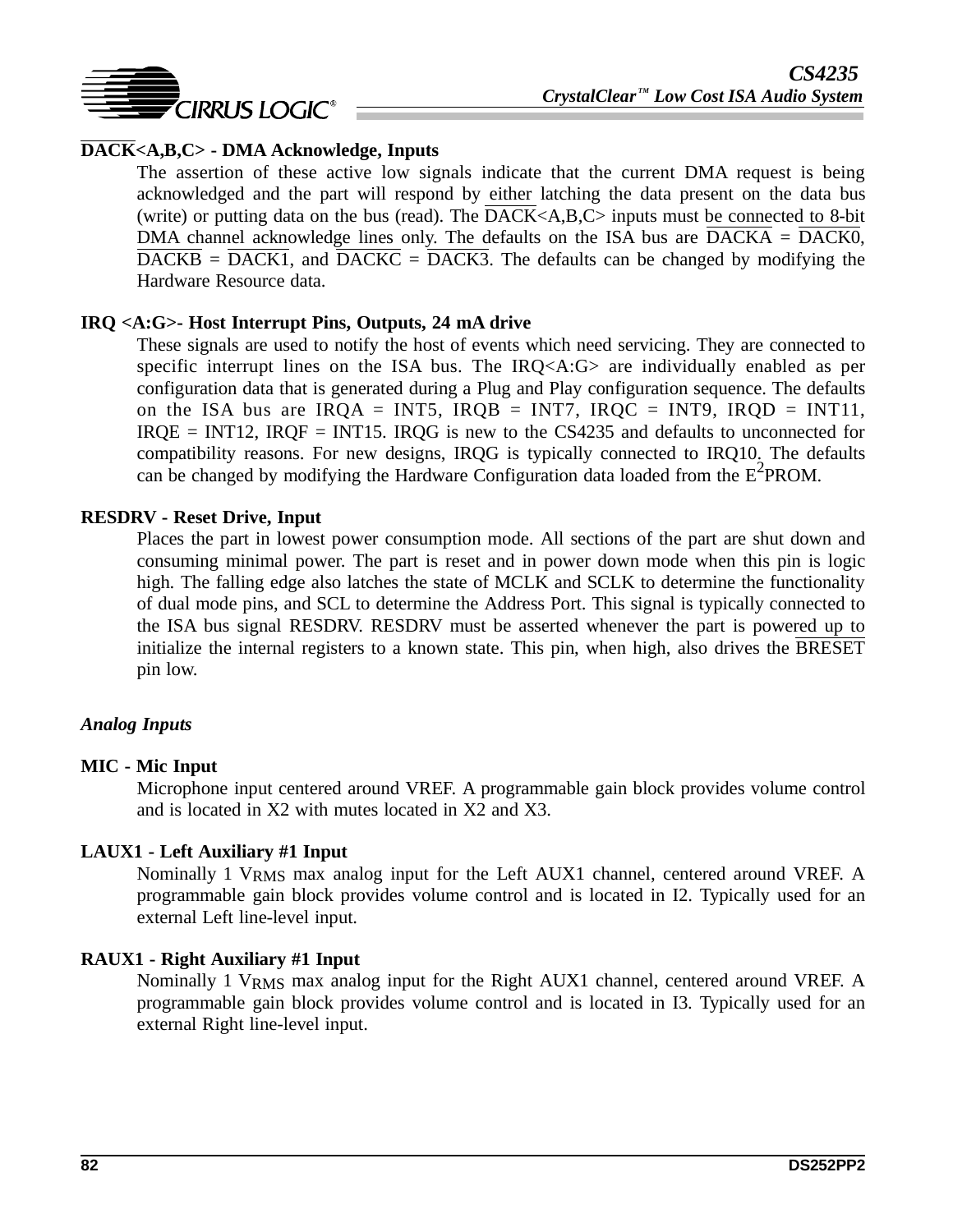

### **LAUX2 - Left Auxiliary #2 Input**

Nominally 1 VRMS max analog input for the Left AUX2 channel, centered around VREF. A programmable gain block provides volume control and is located in I4. Typically used for the Left channel CDROM input.

### **RAUX2 - Right Auxiliary #2 Input**

Nominally 1 VRMS max analog input for the Right AUX2 channel, centered around VREF. A programmable gain block provides volume control and is located in I5. Typically used for the Right channel CDROM input.

#### **CMAUX2 - Common Mode Auxiliary #2 Input**

Common mode ground input for the LAUX2 and RAUX2 inputs. Typically connected to the CDROM ground input to provide common-mode noise rejection. The impedance on this pin should be one half the impedance on the LAUX2 and RAUX2 inputs.

#### **MIN - Mono Input**

Nominally 1 VRMS max analog input, centered around VREF, that goes through a programmable gain stage (I26) into both channels of the output mixer. This is a general purpose mono analog input that is normally used to mix the typical "beeper" signal on most computers into the audio system.

#### **REFFLT - Reference Filter, Input**

Voltage reference used internal to the part. A  $0.1 \mu$ F and a 1  $\mu$ F capacitor with short fat traces must be connected between this pin and AGND. No other connections should be made to this pin.

#### *Analog Outputs*

#### **LOUT - Left Line Level Output**

Analog output from the mixer for the left channel. Nominally 1 VRMS max centered around VREF. A 1000 pF NPO capacitor must be attached from this pin to AGND.

#### **ROUT - Right Line Level Output**

Analog output from the mixer for the Right channel. Nominally 1 VRMS max centered around VREF. A 1000 pF NPO capacitor must be attached from this pin to AGND.

#### **FLT3D - 3D Filter**

A 0.01 µF capacitor must be attached from this pin to AGND.

#### **FLTO - Filter Output**

A 1000 pF NPO capacitor must be attached between this pin and FLTI.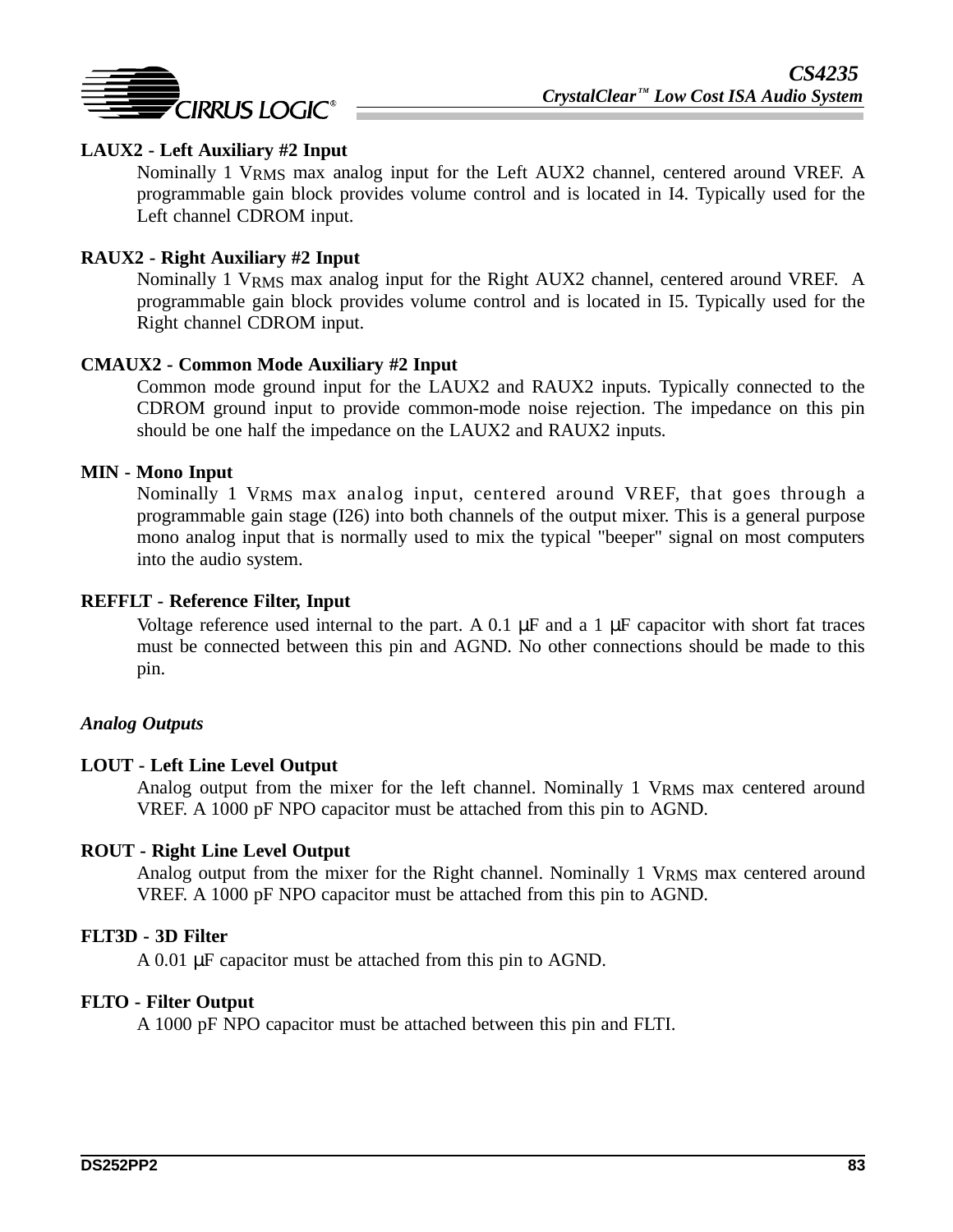

### **FLTI - Filter Input**

A 1000 pF NPO capacitor must be attached between this pin and FLTO.

#### **VREF - Voltage Reference, Output**

All analog inputs and outputs are centered around VREF which is nominally 2.1 Volts. This pin may be used to level shift external circuitry, although any AC loads should be buffered.

### *MIDI Interface*

#### **MIDOUT - MIDI Out Transmit Data, Output, 4 mA drive**

This output is used to send MIDI data serially out to a external MIDI device. Normally connected to pin 12 of the joystick connector for use with breakout boxes.

#### **MIDIN - MIDI In Receive Data, Input - Internal Pullup**

This input is used to receive serial MIDI data from an external MIDI device. This pin should be connected to pin 15 of the joystick connector for use with breakout boxes.

#### *External Peripheral Signals*

# **SDA - E**<sup>2</sup> **PROM Data Pin, Bi-directional, Open Drain, 4 mA sink**

This open-drain pin must have an external pullup (3.3 k $\Omega$ ) and is used in conjunction with SCL to access an external serial  $E^2$ PROM. When an  $E^2$ PROM is used, the SDA pin should be connected to the data pin of the  $E^2$ PROM device and provides a bi-directional data port. The  $E^2$ PROM is used to set the Plug and Play resource data.

# **SCL - E**<sup>2</sup> **PROM Serial Clock, Output, 4 mA drive (Address Port Selection)**

When  $E^2$ PROM access is enabled, via EEN in CTRLbase+1, then SCL is used as a clock output to the E<sup>2</sup>PROM. At power-up, this pin is an input (with an internal 100 kΩ pullup) that selects between two alternate addresses for the Address Port used to configure the chip. Assuming APSEL is strapped low, SCL high selects 308h as the Address Port, and when SCL is tied low (with a 10 k $\Omega$  resistor to ground), the Address Port is 388h.

#### **XCTL0 - External Control, Output, 4 mA drive**

This pin is a general purpose output pin controlled by the XCTL0 bit in the WSS register I10.

### **BRESET - Buffered Reset, Output, 4 mA drive**

This active low signal goes low whenever the RESDRV pin goes high. This pin is also software controllable through the BRES bit in register C8 in the Control Logical Device space. BRES provides a software power down and reset control over devices connected to the CS4235 such as the CS9236 Single-Chip Wavetable Music Synthesizer.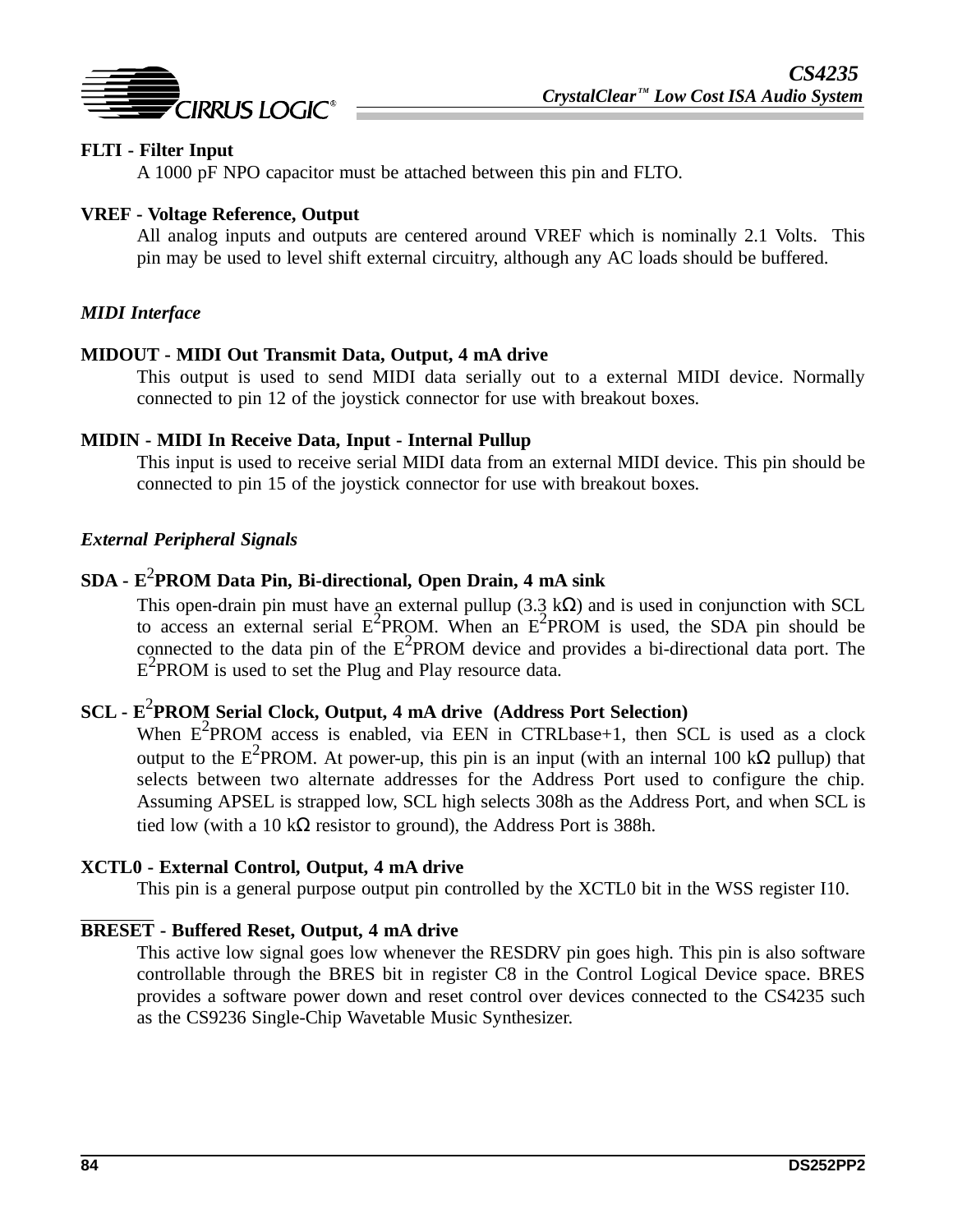

### *Joystick Interface*

### **JACX, JACY - Joystick A Coordinates, Input**

These pins are the X/Y coordinates for Joystick A. They should have a 5.6 nF capacitor to ground and a 2.2 k $\Omega$  resistor to the joystick connector pins 3 and 6, respectively.

#### **JAB1, JAB2 - Joystick A Buttons, Input - Internal Pullups**

These pins are the switch inputs for Joystick A. They should be connected to joystick connector pins 2 and 7, respectively; as well as have a 1 nF capacitor to ground.

#### **JBCX, JBCY - Joystick B Coordinates, Input - Internal Pullups**

These pins are the X/Y coordinates for the second joystick, Joystick B. They should have a 5.6 nF capacitor to ground and a 2.2 k $\Omega$  resistor to the joystick connector pins 11 and 13, respectively.

#### **JBB1, JBB2 - Joystick B Buttons, Input**

These pins are the switch inputs for the second joystick, Joystick B. They should be connected to joystick connector pins 10 and 14, respectively; as well as have a 1 nF capacitor to ground.

#### *CS4610 DSP Serial Port Interface*

#### **FSYNC - Frame Sync, Output, 4 mA drive**

When the serial port is enabled,  $SPE = 1$  in I16, this pin is the serial frame sync output.

#### **SCLK - Serial Clock, Output, 4 mA drive**

When the serial port is enabled,  $SPE = 1$  in I16, this pin is the serial clock output.

#### **SDOUT - Serial Data Output, Output, 4 mA drive (Alternate CDROM Chip Select Enable)**

When the serial port is enabled,  $SPE = 1$  in I16, this pin is the serial data output. At power-up, this pin is an input (with an internal 100 kΩ pullup) that, when pulled low with a 10 kΩ resistor to SGND, enables the alternate CDROM chip select pin ACDCS. Loading must be limited to CMOS inputs if this pin has the 10 kΩ resistor attached.

#### **SDIN - Serial Data Input, Input**

When the serial port is enabled,  $SPE = 1$  in I16, this pin is the serial data input.

#### *CS9236 Wavetable Serial Port Interface*

A digital interface to the CS9236 Single-Chip Wavetable Music Synthesizer is provided that allows the CS9236 PCM audio data to be summed on the CS4235 without the need for an external DAC. This serial port is enabled via the WTEN bit which is located in the Global Configuration byte in the  $E^2$ PROM Hardware Configuration data, or C8.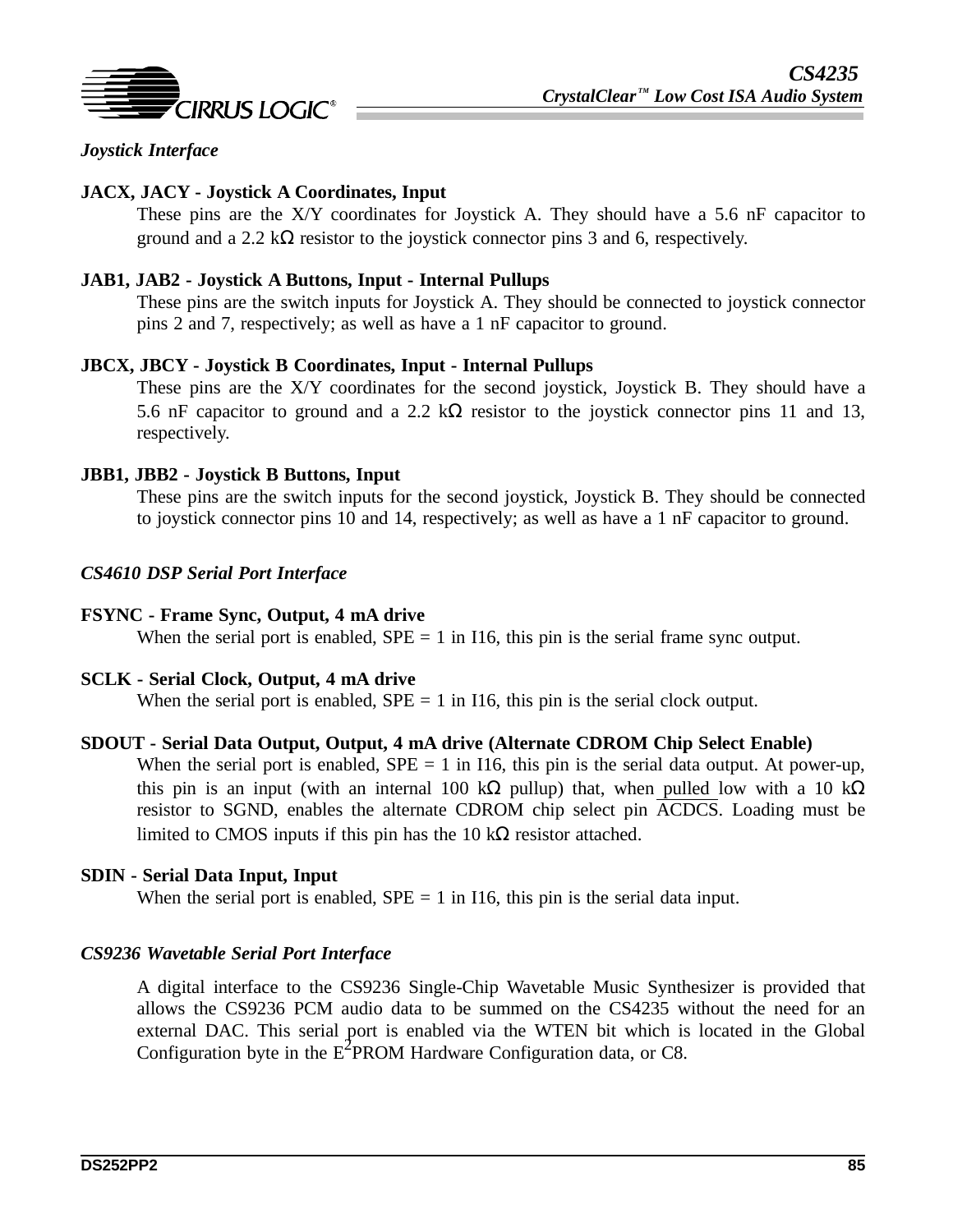

### **SDATA - Wavetable Serial Audio Data, Input**

This input supplies the serial audio PCM data to be mixed to the stereo DAC2 of the CS4235. The data consists of left and right channel 16-bit data delineated by LRCLK. This pin should be connected to the SOUT output pin on the CS9236. This pin should also have a weak pull-down resistor of approx. 100 kΩ to minimize power-down currents and allow for stuffing options.

### **LRCLK - Wavetable Serial Left/Right Clock, Input**

This input supplies the serial data alignment signal that delineates left from right data. This pin should be connected to the LRCLK output pin on the CS9236. This pin should also have a weak pull-down resistor of approx. 100 k $\Omega$  to minimize power-down currents and allow for stuffing options.

#### **MCLK - Wavetable Master Clock, Output (CDROM enable)**

This output supplies the 16.9344 MHz master clock that controls all the timing on the CS9236. This pin should be connected to the MCLK5I input pin on the CS9236. MCLK can be disabled in software using the DMCLK bit in C8 in the Control logical device space. DMCLK provides a partial software power-down mode for the CS9236. At power-up, this pin is an input (with an internal 100 kΩ pullup) that, when pulled low with a 10 kΩ resistor to SGND, enables the CDROM interface (over the upper four ISA address pins).

#### *CDROM Interface*

The four CDROM pins are multi-function and default to ISA upper address bits SA12-SA15. To enable the CDROM port, an external 10 kΩ resistor must be tied between MCLK and SGND. MCLK is sampled on the falling edge of RESDRV. The alternate CDROM chip select has its own strapping option to enable ACDCS. Use of the CDROM interface requires a 1 k  $E^2$ PROM to support the Plug-and-Play data as well as firmware patch data.

#### **CDCS - CDROM Chip Select, Output, 4 mA drive**

This output goes low whenever an address is decoded that matches the value programmed into the CDROM base address register.

#### **ACDCS - Alternate CDROM Chip Select, Output, 4 mA drive**

This pin, XCTL1/ACDCS/DOWN, is multiplexed with two other functions, and defaults to the XCTL1 output which is controlled by the XCTL1 bit in the WSS I10. This pin can also be configured at a second CDROM Chip Select, ACDCS, to support the alternate IDE CDROM decode. To force this pin to the CDROM alternate chip select, an external 10 kΩ resistor must be tied between SDOUT and SGND. ACDCS output then goes low whenever an address is decoded that matches the value programmed into the CDROM alternate base address register, ACDbase. This pin can also be used as the volume up pin DOWN by setting VCEN in Control register C0 or the Hardware Configuration data. VCEN has the highest precedence over the other pin functions.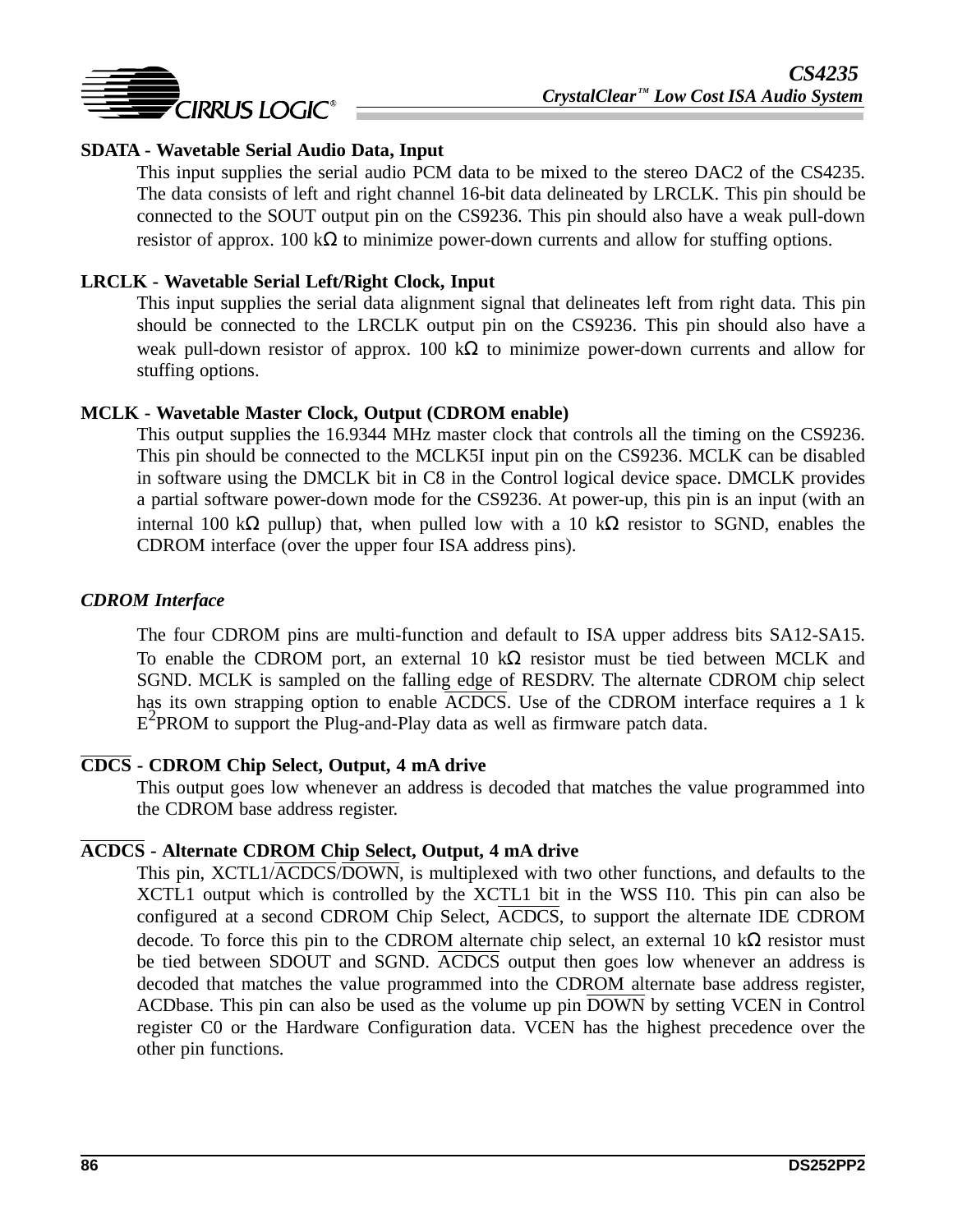

### **CDINT - CDROM Interrupt, Input**

This pin is used to input an interrupt signal from the CDROM interface. The part can be programmed, through the plug-and-play resource data, to output this signal to the appropriate ISA bus interrupt line. The polarity if this input can be programmed through CTRLbase+1 register, bit ICH, or the Hardware Configuration data; the default is active high.

### **CDRQ - CDROM DMA Request, Input**

This pin can be used to input the DMA request signal from the CDROM interface. The part can be programmed, through the plug-and-play resource data, to output this signal to the appropriate ISA bus DRQ line.

#### **CDACK- CDROM DMA Acknowledge, Output, 4 mA drive**

This pin can be used to output the ISA bus-generated DMA acknowledge signal to the CDROM interface.

#### *Volume Control*

The volume control pins are enabled by setting VCEN in the Hardware Configuration data, Misc. Hardware Config. byte. The VCF1 bit in the Hardware Configuration data, Global Configuration byte, set the format for the volume control pins. Typically a 100  $\Omega$  series resistor and a 10 nF capacitor (required) to ground, capacitor on the switch side of the series resistor, would be included on each pin for ESD protection and to help with EMI emissions.

### **UP - Volume Up, Input - Internal Pullup**

This pin is enabled when VCEN is set. When  $\overline{UP}$  is low, the master volume output is incremented. A 10 nF capacitor to ground is required for switch debounce.

### **DOWN - Volume Down, Input - Internal Pullup**

The XCTL1/ACDCS/DOWN is a multiplexed pin that can be used as XCTL1, the alternate CDROM chip select, or the Volume Down pin. This pin is switched to the  $\overline{DOWN}$  function when VCEN is set. When DOWN is low, the master volume output is decremented. A 10 nF capacitor to ground is required for switch debounce.

### **MUTE - Volume Mute, Input - Internal Pullup**

The MUTE pin function can be momentary, or non-existent based on the VCF1 bit. The MUTE function is enabled when VCEN is set. A 10 nF capacitor to ground is required for switch debounce.

#### *Miscellaneous*

#### **XTALI - Crystal Input**

This pin will accept either a crystal, with the other pin attached to XTALO, or an external CMOS clock. XTAL must have a crystal or clock source attached for proper operation. The crystal frequency must be 16.9344 MHz and designed for fundamental mode, parallel resonance operation.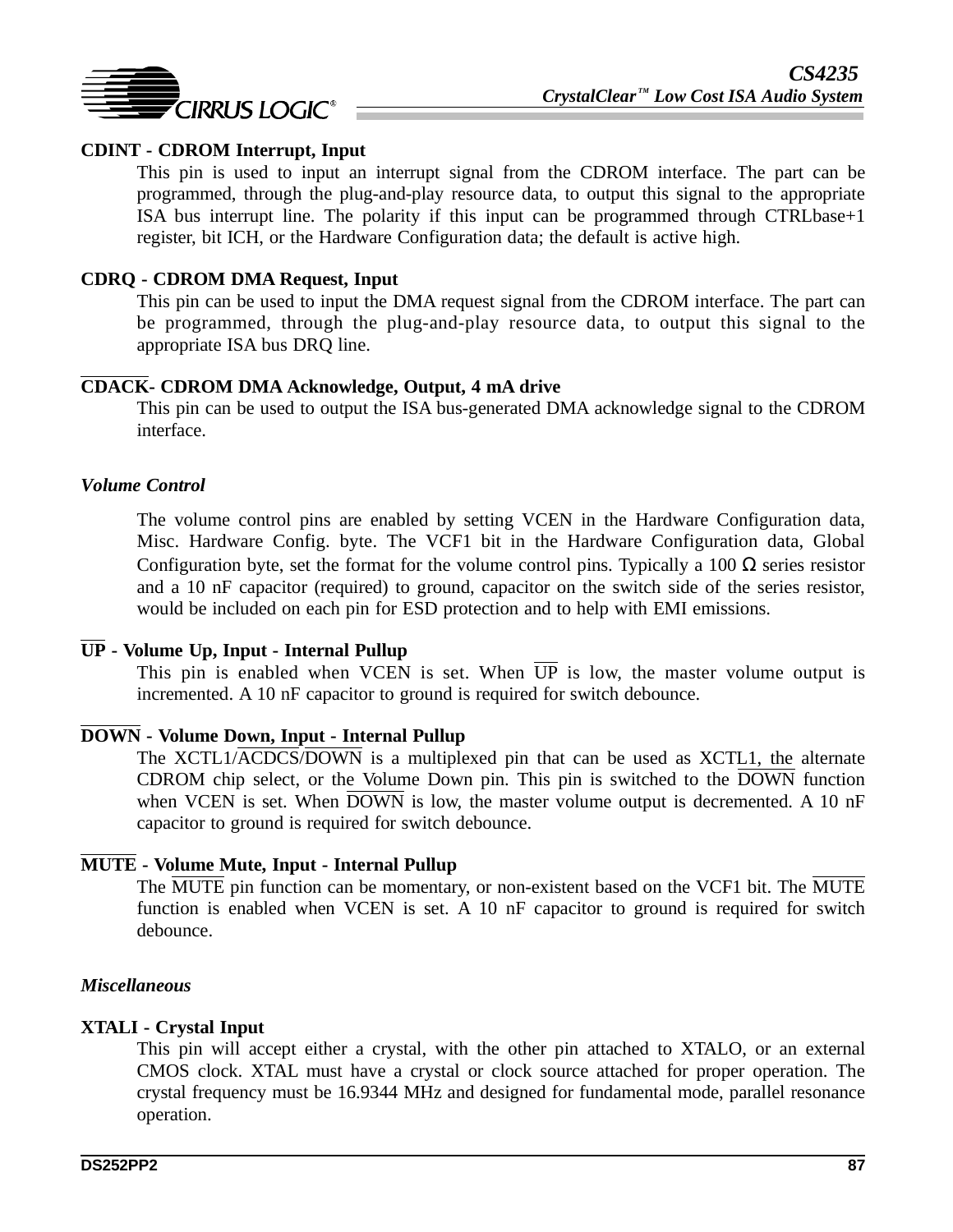

### **XTALO - Crystal Output**

This pin is used for a crystal placed between this pin and XTALI. If an external clock is used on XTALI, this pin must be left floating with no traces or components connected to it.

#### **APSEL - Address Port Select, Input**

This pin has an internal pull-up of approximately 100 k $\Omega$ . Leaving this pin in its default condition, places the PnP/Crystal Key Address Port at the standard PnP address of 279h (hex). For Motherboard applications, APSEL can be tied to SGND, which will change the Address Port to one of two other addresses, chosen by a strapping option on pin SCL. When RESDRV goes inactive, pin SCL is forced to an input and sampled. When SCL is sampled high (default), the Address Port changes to address 308h. When SCL is sampled low, the Address Port changes to 388h. Add-in cards should leave APSEL unconnected

#### **TEST - Test**

This pin must be tied to ground for proper operation.

### *Power Supplies*

### **VA - Analog Supply Voltage**

Supply to the analog section of the codec.

#### **AGND - Analog Ground**

Ground reference to the analog section of the codec. This pin should be placed on an analog ground pin separate from other chip grounds.

#### **VD1 - ISA Digital Supply Voltage**

Digital supply for the ISA parallel data bus pins.

#### **DGND1 - ISA Digital Ground**

Digital ground reference for the ISA parallel data bus pins. These pins are isolated from the other grounds and should be connected to the digital ground section of the board (see Figure 24).

#### **VDF1, VDF2, VDF3 - Digital Filtered Supply Voltage**

Digital supply for the internal digital section of the codec (except for the parallel data bus). These pins should be filtered, using a ferrite bead, from VD1.

#### **SGND1, SGND2, SGND3, SGND4 - Internal Digital Grounds**

Ground reference for the internal digital portion of the codec. Optimum layout is achieved by placing SGND1/2/3/4 on the digital ground plane with the DGND pin as shown in Figure 24.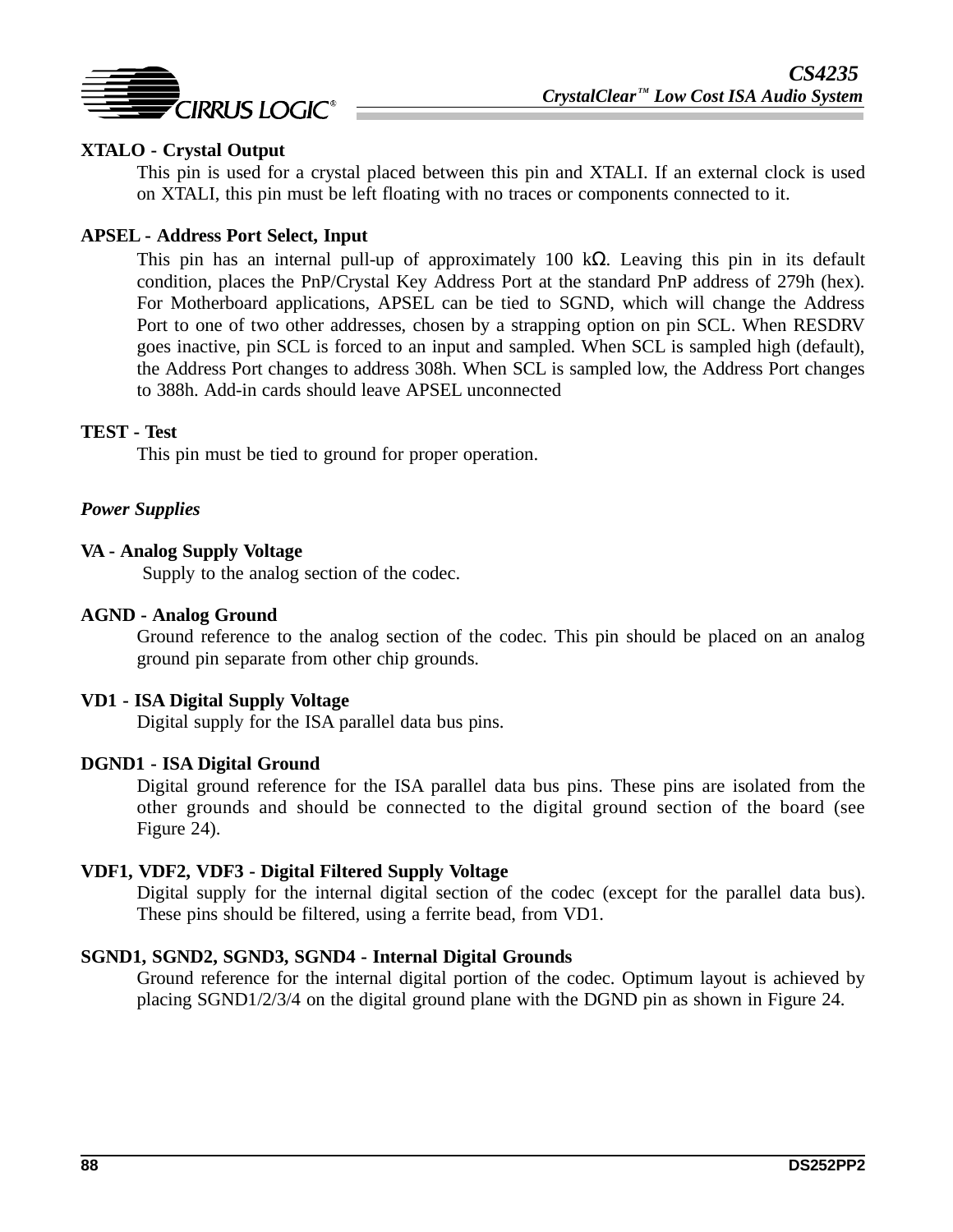

### **PARAMETER DEFINITIONS**

#### **Frequency Response**

Frequency Response is the deviation in signal level verses frequency. The 0 dB reference point is 1 kHz. The amplitude corner, Ac, lists the maximum deviation in amplitude above and below the 1 kHz reference point. The listed minimum and maximum frequencies are guaranteed to be within the Ac from minimum frequency to maximum frequency inclusive.

#### **Total Dynamic Range**

TDR is the ratio of the RMS sum of the lowest obtainable noise floor, in the presence of a signal, divided by the RMS full-scale signal level. The lowest obtainable noise floor is defined as the noise floor measured with the attenuation bits for the volume control at full attenuation without muting. Measured over a 20 Hz to 20 kHz bandwidth with units in dB FS A. (dB FS is defined as dB relative to full-scale. The "A" indicates an A weighting filter was used.)

#### **Instantaneous Dynamic Range or Dynamic Range**

IDR or DR is the ratio of the RMS sum of the noise floor, in the presence of a signal, divided by the RMS full-scale signal level, available at any instant in time (no change in gain settings between measurements). Measured over a 20 Hz to 20 kHz bandwidth with units in dB FS A. (dB FS is defined as dB relative to full-scale. The "A" indicates an A weighting filter was used.)

#### **Total Harmonic Distortion plus Noise**

THD+N is the ratio of the RMS sum of all non-fundamental frequency components, divided by the RMS full-scale signal level. Tested using a -3 dB FS input signal. Measured over a 20 Hz to 20 kHz bandwidth with units in dB FS A. (dB FS is defined as dB relative to full-scale. The "A" indicates an A weighting filter was used.)

#### **Interchannel Isolation**

The ratio of signal level on the tested channel divided by the stimulus channel level. For inputs, the tested input channel is terminated with 50  $\Omega$ . For outputs, the tested channel is fed digital zeros. Units in dB.

#### **Interchannel Gain Mismatch**

For the ADCs, the difference in input voltage to get an equal code on both channels. For the DACs, the difference in output voltages for each channel when both channels are fed the same code. Units in dB.

#### **PATHS:**

A-D-PC: Analog in, through ADC, onto PC bus PC-D-A: PC bus, through DAC, to analog out A-A: Analog in to Analog out (analog output mixer)

Detailed information on audio testing and paths can be found in *Personal Computer Audio Quality Measurements* document by Dr. Steven Harris and Clif Sanchez, located at the following web address: http://www.cirrus.com/products/papers/meas/meas.html.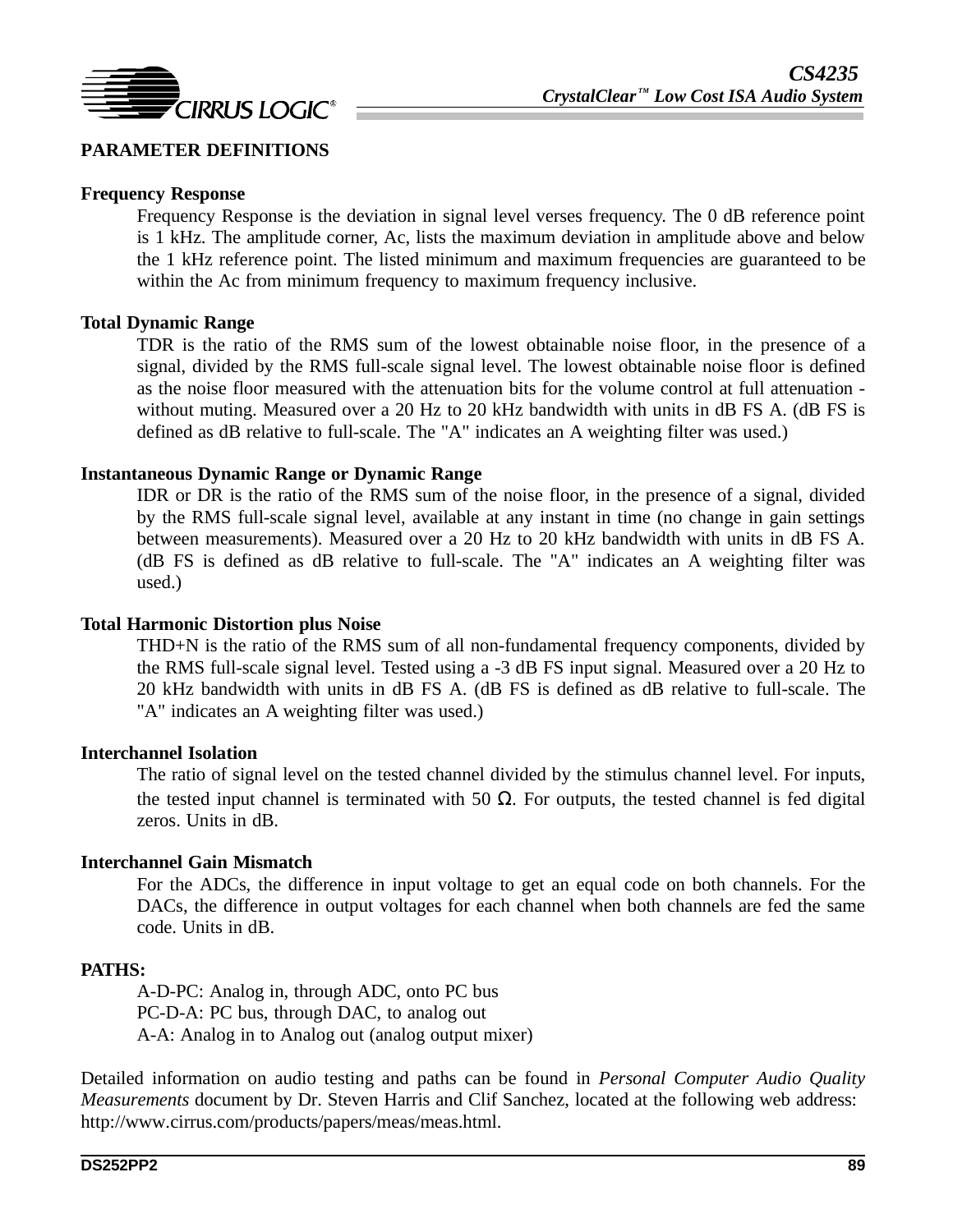

## **PACKAGE PARAMETERS**



#### **100-pin TQFP - Package Code 'Q'**

| <b>Symbol</b>     | <b>Description</b>        | <b>MIN</b>  | <b>NOM</b> | <b>MAX</b>   |  |
|-------------------|---------------------------|-------------|------------|--------------|--|
| N                 | <b>Lead Count</b>         |             | 100        |              |  |
| A                 | <b>Overall Height</b>     |             |            | 1.66         |  |
| A <sub>1</sub>    | Stand Off                 | 0.00        |            |              |  |
| b                 | <b>Lead Width</b>         | 0.14        | 0.20       | 0.26         |  |
| c                 | <b>Lead Thickness</b>     | 0.077       | 0.127      | 0.177        |  |
| D                 | <b>Terminal Dimension</b> | 15.70       | 16.00      | 16.30        |  |
| D <sub>1</sub>    | Package Body              |             | 14.0       |              |  |
| Е                 | <b>Terminal Dimension</b> | 15.70       | 16.00      | 16.30        |  |
| E1                | Package Body              |             | 14.0       |              |  |
| e1                | <b>Lead Pitch</b>         | 0.40        | 0.50       | 0.60         |  |
| L1<br>Foot Length |                           | 0.30        | 0.50       | 0.70         |  |
| Lead Angle<br>т   |                           | $0.0^\circ$ |            | $12.0^\circ$ |  |

Notes:

1) Dimensions in millimeters.

- 2) Package body dimensions do not include mold protrusion, which is 0.25 mm.
- 3) Coplanarity is 0.004 in.
- 4) Lead frame material is AL-42 or copper, and lead finish is solder plate.
- 5) Pin 1 identification may be either ink dot or dimple.
- 6) Package top dimensions can be smaller than bottom dimensions by 0.20 mm.
- 7) The "lead width with plating" dimension does not include a total allowable dambar protrusion of 0.08 mm (at maximum material condition).
- 8) Ejector pin marks in molding are present on every package.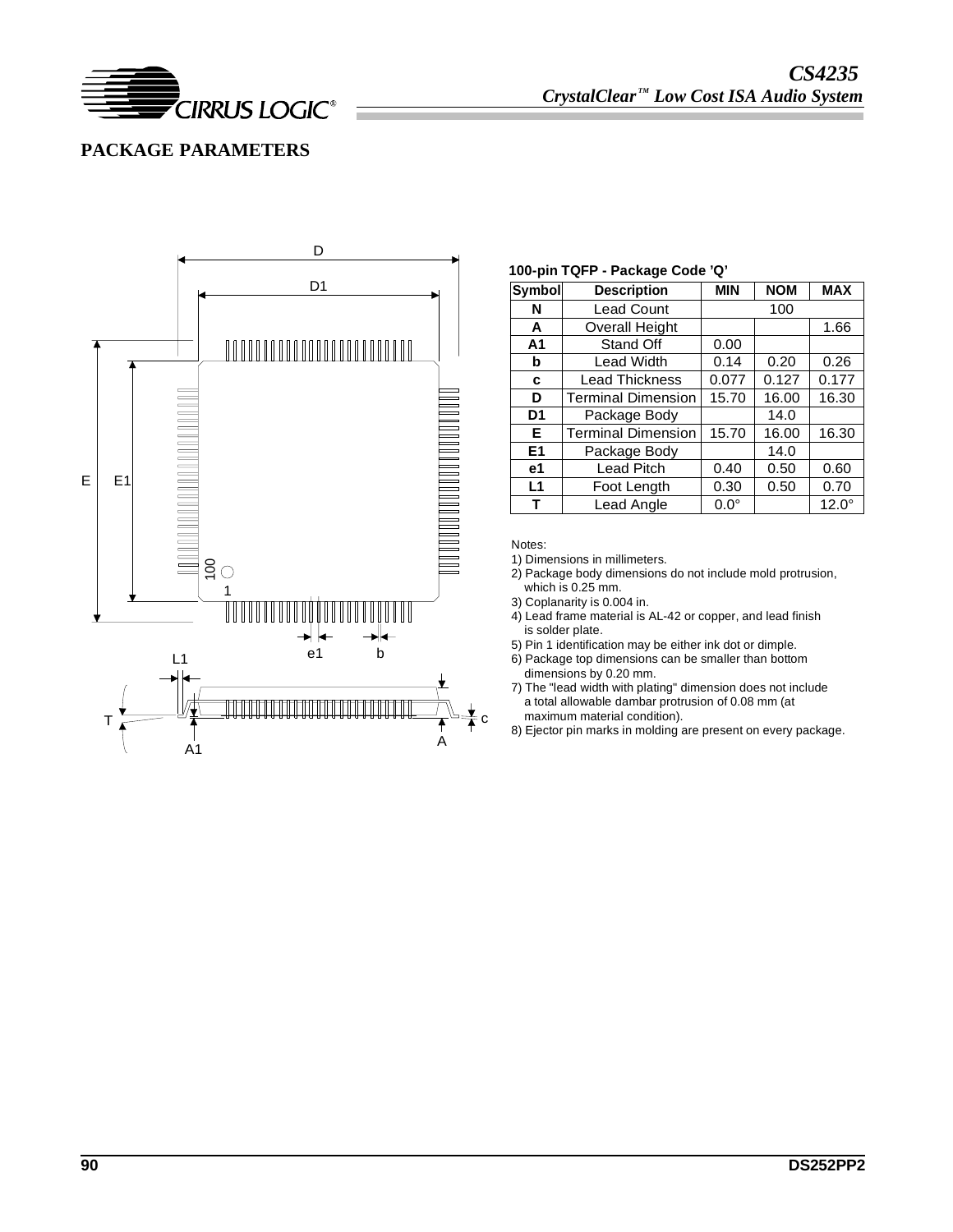

## **APPENDIX A: DEFAULT PnP DATA**

| ; EEPROM Validation Bytes<br>DB.                                      | 055H, 0BBH                                                                                   |                                                                                                               | ; EEPROM Validation Bytes: CS4235                                                                                                                                                                                                                                                                                                                                                                                                                                               |
|-----------------------------------------------------------------------|----------------------------------------------------------------------------------------------|---------------------------------------------------------------------------------------------------------------|---------------------------------------------------------------------------------------------------------------------------------------------------------------------------------------------------------------------------------------------------------------------------------------------------------------------------------------------------------------------------------------------------------------------------------------------------------------------------------|
| DB<br>DB                                                              | 001H<br>014H                                                                                 |                                                                                                               | ; EEPROM data length upper byte<br>; lower byte, Listed Size = 276                                                                                                                                                                                                                                                                                                                                                                                                              |
| DB.<br>DB<br>DB<br>DB<br>DB<br>DB<br>DB<br>DB<br>DB<br>DB<br>DB<br>DB | 000H<br>003H<br>080H<br>080H<br>005H<br>020H<br>004H<br>008H<br>010H<br>080H<br>000H<br>000H | ; Hardware Configuration Data                                                                                 | ; ACDbase Addr. Mask Length = 1 bytes<br>$\ddot{ }$<br>; MCB: IHCD<br>; GCB1: IFM<br>; Code Base Byte<br>; FM Scaling 0 dB<br>; RESERVED<br>; RESERVED<br>; RESERVED<br>; M+DSP: MIM<br>$\ddot{i}$<br>; GCB2: No Bits Set                                                                                                                                                                                                                                                       |
| ; Hardware Mapping Data<br>DB<br>DB<br>DB<br>DB<br>DB<br>DB<br>DB     | 004H<br>048H<br>075H<br>0B9H<br>0FCH<br>010H<br>003H                                         |                                                                                                               | $:$ CDbase Length = 4<br>; RESERVED<br>; IRQ selection A & B - B= 7, A=5<br>; IRQ selection $C \& D - D=11$ , $C=9$<br>; IRQ selection E & F - F=15, E=12<br>; DMA selection A & B - B= 1, A=0<br>; DMA C, IRQ G select. $-$ G= 0,<br>$C=3$                                                                                                                                                                                                                                     |
| DB<br>DB<br>DB                                                        |                                                                                              |                                                                                                               | ; PnP Resource Header - PnP ID for CS4236 IC, OEM ID = 42<br>00EH, 063H, 042H, 036H, 0FFH, 0FFH, 0FFH, 0FFH, 0A9H ; CSC4236 FFFFFFFFF<br>00AH, 010H, 005H : PnP version 1.0, Vendor version 0.5<br>082H, 00EH, 000H, 'Crystal Codec', 000H ; ANSI ID                                                                                                                                                                                                                            |
| DB<br>DB<br>DB<br>DB<br>DB<br>DB<br>DB<br>DB<br>DB<br>DB              | 031H, 000H<br>031H, 001H                                                                     | ; LOGICAL DEVICE 0 (Windows Sound System & SBPro)<br>02AH, 002H, 028H<br>02АН, 009Н, 028Н<br>022H, 020H, 000H | $015H$ , $00EH$ , $063H$ , $000H$ , $000H$ , $000H$ ; $EISA$ ID: $CSC0000$<br>082H, 007H, 000H, 'WSS/SB', 000H; ANSI ID<br>; DF Best Choice<br>; DMA: 1 - WSS & SBPro<br>; DMA: 0,3 - WSS & SBPro capture<br>; IRQ: 5 Interrupt Select 0<br>047H, 001H, 034H, 005H, 034H, 005H, 004H, 004H ;16b WSSbase: 534<br>047H, 001H, 088H, 003H, 088H, 003H, 008H, 004H ;16b SYNbase: 388<br>047H, 001H, 020H, 002H, 020H, 002H, 020H, 010H ;16b SBbase: 220<br>; DF Acceptable Choice 1 |
| DB<br>DB<br>DB                                                        |                                                                                              | 02AH, 00AH, 028H<br>02AH, 00BH, 028H<br>022H, 0A0H, 09AH                                                      | ; DMA: 1,3 - WSS & SBPro<br>; DMA: 0,1,3 - WSS & SBPro capture<br>; IRQ: 5,7,9,11,12,15 Interrupt Select 0                                                                                                                                                                                                                                                                                                                                                                      |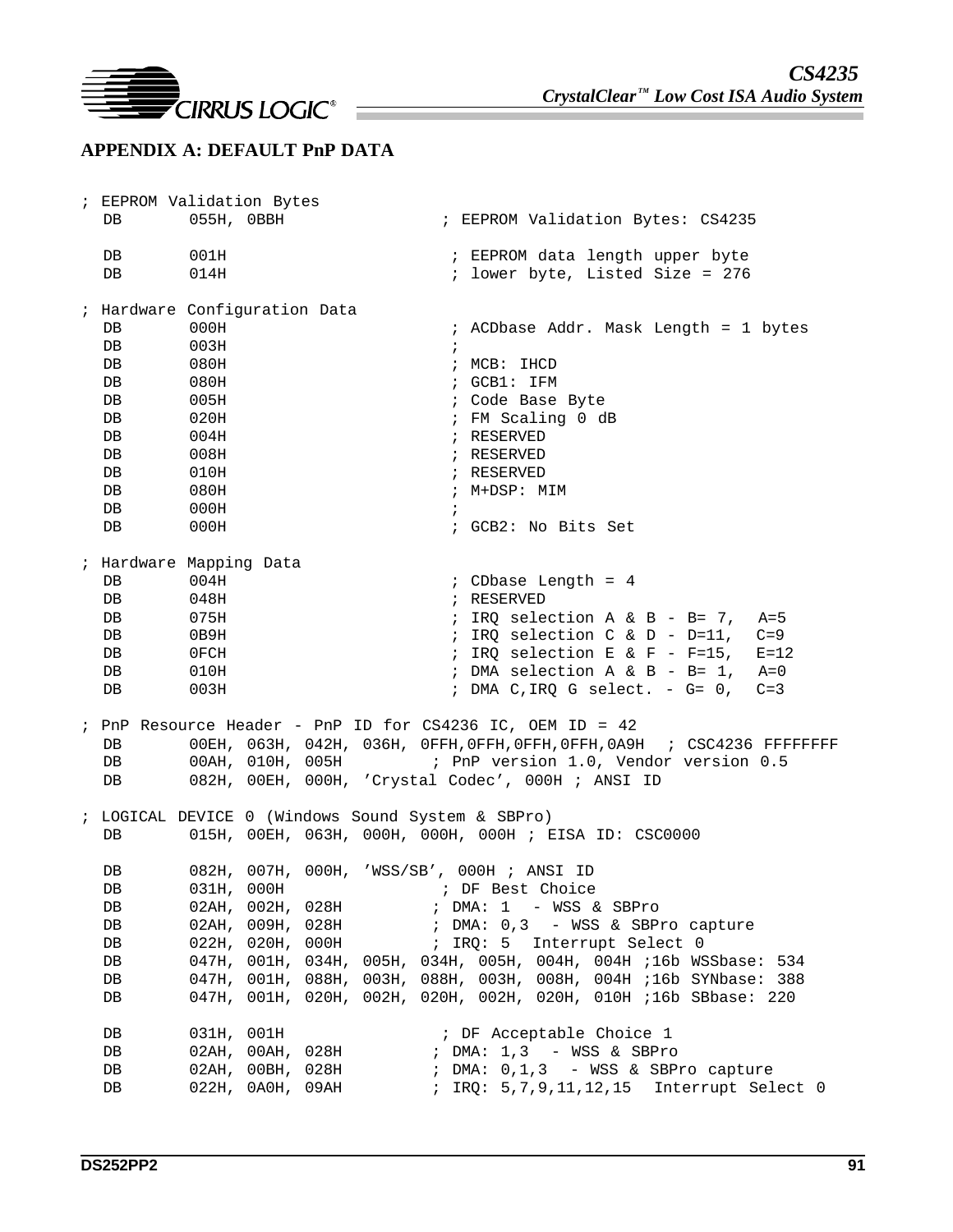|                                  |            | <b>Example 2</b> CIRRUS LOGIC <sup>®</sup> | CS4235<br>CrystalClear <sup>™</sup> Low Cost ISA Audio System                                                                                                                                                                                   |
|----------------------------------|------------|--------------------------------------------|-------------------------------------------------------------------------------------------------------------------------------------------------------------------------------------------------------------------------------------------------|
| DB<br>DB<br>DB                   |            |                                            | 047H, 001H, 034H, 005H, 0FCH, 00FH, 004H, 004H ;16b WSSbase: 534-FFC<br>047H, 001H, 088H, 003H, 088H, 003H, 008H, 004H ;16b SYNbase: 388<br>047H, 001H, 020H, 002H, 060H, 002H, 020H, 010H ;16b SBbase: 220-260                                 |
| DB<br>DB<br>DB<br>DB<br>DB<br>DB | 031H, 002H | 022Н, ОАОН, О9АН                           | ; DF Suboptimal Choice 1<br>047H, 001H, 034H, 005H, 0FCH, 00FH, 004H, 004H ;16b WSSbase: 534-FFC<br>047H, 001H, 088H, 003H, 0F8H, 003H, 008H, 004H ;16b SYNbase: 388-3F8<br>047H, 001H, 020H, 002H, 000H, 003H, 020H, 010H ;16b SBbase: 220-300 |
| DB                               | 038H       |                                            | ; End of DF for Logical Device 0                                                                                                                                                                                                                |
| DB                               |            | ; LOGICAL DEVICE 1 (Game Port)             | 015H, 00EH, 063H, 000H, 001H, 000H ; EISA ID: CSC0001                                                                                                                                                                                           |
| DB<br>DB<br>DB                   |            | 031H, 000H                                 | 082H, 005H, 000H, 'GAME', 000H ; ANSI ID<br>; DF Best Choice<br>047H, 001H, 000H, 002H, 000H, 002H, 008H, 008H ;16b GAMEbase: 200                                                                                                               |
| DB<br>DB                         |            | 031H, 001H                                 | ; DF Acceptable Choice 1<br>047H, 001H, 008H, 002H, 008H, 002H, 008H, 008H ;16b GAMEbase: 208                                                                                                                                                   |
| DB                               | 038H       |                                            | ; End of DF for Logical Device 1                                                                                                                                                                                                                |
| DB                               |            | ; LOGICAL DEVICE 2 (Control)               | 015H, 00EH, 063H, 000H, 010H, 000H ; EISA ID: CSC0010                                                                                                                                                                                           |
| DB<br>DB                         |            |                                            | 082H, 005H, 000H, 'CTRL', 000H; ANSI ID<br>047H, 001H, 020H, 001H, 0F8H, 00FH, 008H, 008H ;16b CTRLbase: 120-FF8                                                                                                                                |
| DB                               |            | ; LOGICAL DEVICE 3 (MPU-401)               | 015H, 00EH, 063H, 000H, 003H, 000H ; EISA ID: CSC0003                                                                                                                                                                                           |
| DB<br>DB<br>DB<br>DB             | 031H, 000H |                                            | 082H, 004H, 000H, 'MPU', 000H ; ANSI ID<br>; DF Best Choice<br>022H, 000H, 002H : IRQ: 9 Interrupt Select 0<br>047H, 001H, 030H, 003H, 030H, 003H, 008H, 002H ;16b MPUbase: 330                                                                 |
| DB<br>DB<br>DB                   | 031H, 001H |                                            | ; DF Acceptable Choice 1<br>022H, 000H, 09AH ; IRQ: 9,11,12,15 Interrupt Select 0<br>047H, 001H, 030H, 003H, 060H, 003H, 008H, 002H ;16b MPUbase: 330-360                                                                                       |
| DB<br>DB                         | 031H, 002H |                                            | ; DF Suboptimal Choice 1<br>047H, 001H, 030H, 003H, 0E0H, 003H, 008H, 002H ;16b MPUbase: 330-3E0                                                                                                                                                |
| DB                               | 038H       |                                            | ; End of DF for Logical Device 3                                                                                                                                                                                                                |
| DB                               | 079H, 09AH |                                            | ; End of Resource Data, Resource Size = 280                                                                                                                                                                                                     |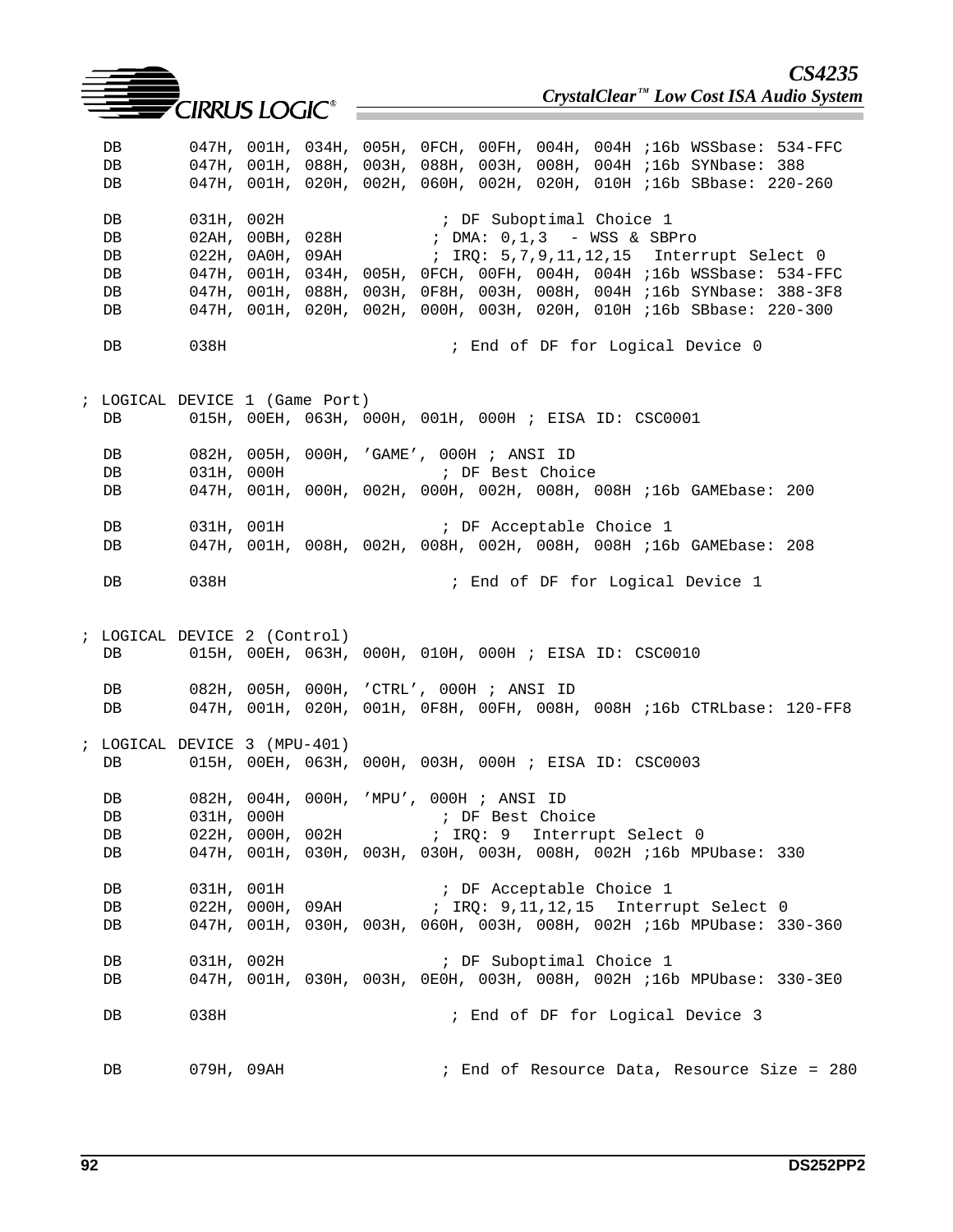

### **APPENDIX B: DIFFERENCES BETWEEN THE CS423xB DEVICES AND THE CS4235**

This part is designed to be hardware backwards compatible with some CS423xB designs, primarily motherbaord applications. New drivers will be needed to support this part.

#### **Hardware Pin Differences:**

- 1. RFILT and LFILT capacitors are no longer needed and should be removed. On the CS4235, these pins are renamed FLTI and FLTO and should have a capacitor placed between them. They are used for the Crystal 3D Sound circuitry. Not populating this capacitor will not have any adverse affects on the part, but will result in non-optimum 3D Sound.
- 2. The external L/RLINE analog inputs are no longer supported. LLINE is now FLT3D and is used for the 3D Sound function. A 0.01 µF capacitor should be placed between this pin and analog ground. When external analog wavetable is desired, the AUX1 analog inputs should be used.
- 3. The analog microphone inputs are now mono. LMIC is changed to MIC, and RMIC has been removed.
- 4 Mono Out, MOUT, has been removed. The pin is redefined as APSEL and used to change the Address Port. APSEL has an internal pullup, setting the Address Port to 0x279 for backwards compatibility.
- 5. VDF4 has been changed to IRQG a seventh interrupt (typically used for INT 10). The default is disabled to provide backwards compatibility.
- 6. The Modem Logical Device has been removed. This includes MCS and MINT.
- 7. Support for an external synthesizer has been removed. This includes SCS and SINT.
- 8. The peripheral port has been removed. This includes XD<7:0>, XIOR, XIOW, XA<0:2>. CDROM applications must now drive the ISA bus directly or through buffers.
- 9. The hardware strap enable for the CDROM has been moved. CS423xB designs have a pulldown on XIOR. To support the CDROM interface on the CS4235, the pulldown must be moved to the MCLK pin. Also, to enable the alternate CDROM chip select pin ACDCS, a pulldown must be added to pin SDOUT.
- 10. The DSP serial port is no longer supported as an option on the 2nd Joystick connector. The DSP port is still located on pins 4 through 7.
- 11. There is no 3.3 V ISA support.
- 12. The consumer IEC-958 (S/PDIF) output, supported on the CS4237B and CS4238B, has been removed.
- 13. Only two modes of Hardware Volume Control are supported: 2-button, and 3-button with momentary mute. In addition, a 10 nF capacitor to ground is required for switch debounce on the CS4235.
- 14. Pullup resistors have been added to the 4 Joystick Button pins, 3 Hardware Volume Control pins, and the MIDIN pin.